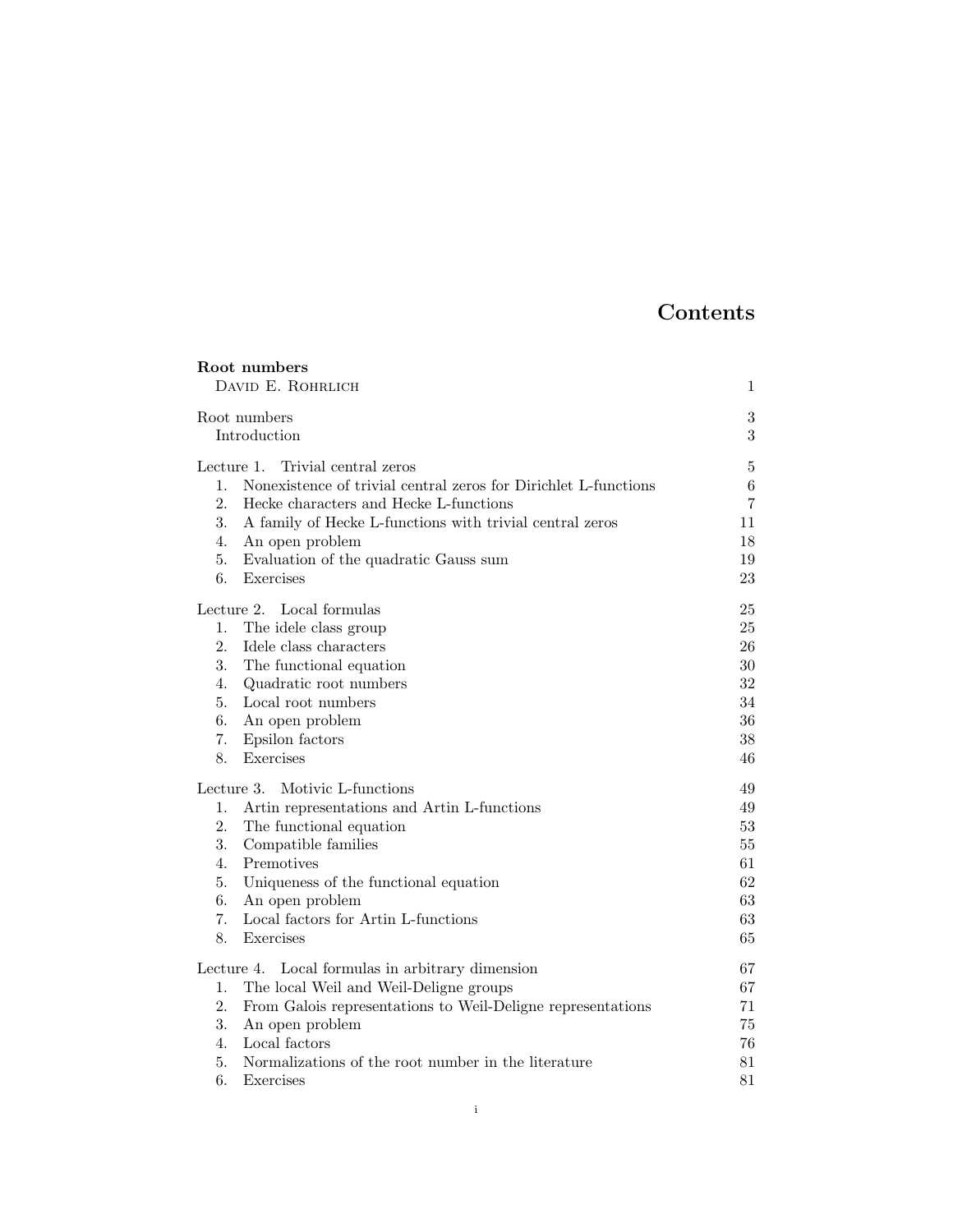| LECTURE 0. CONTENTS |  |
|---------------------|--|
|                     |  |

| Lecture 5. The minimalist dichotomy | 83 |
|-------------------------------------|----|
| 1. Elliptic curves                  | 84 |
| 2. The minimalist trichotomy        | 86 |
| 3. Elliptic curves revisited        | 88 |
| 4. An open problem                  | 91 |
| 5. Exercises                        | 92 |
| Bibliography                        | 93 |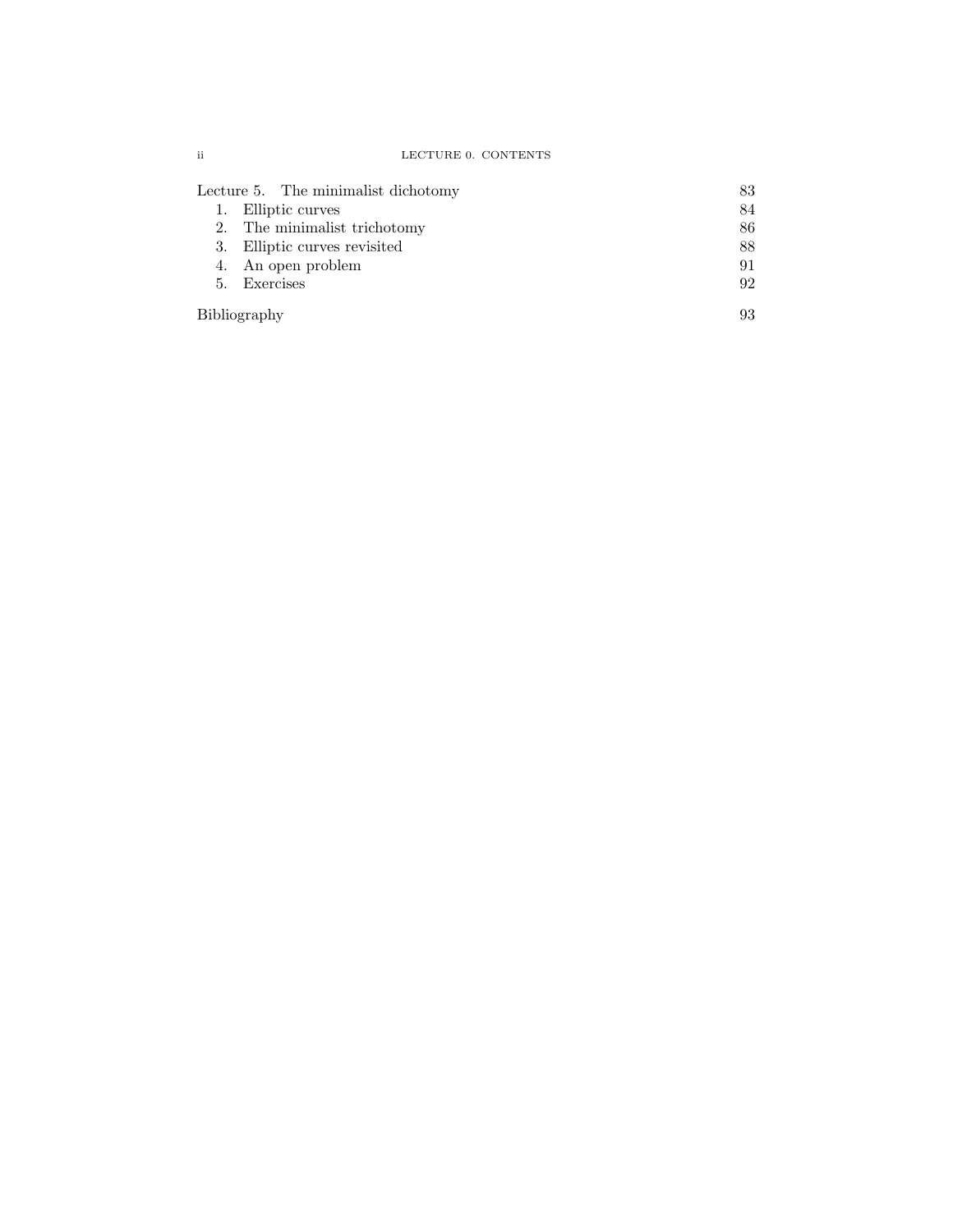# Root numbers

David E. Rohrlich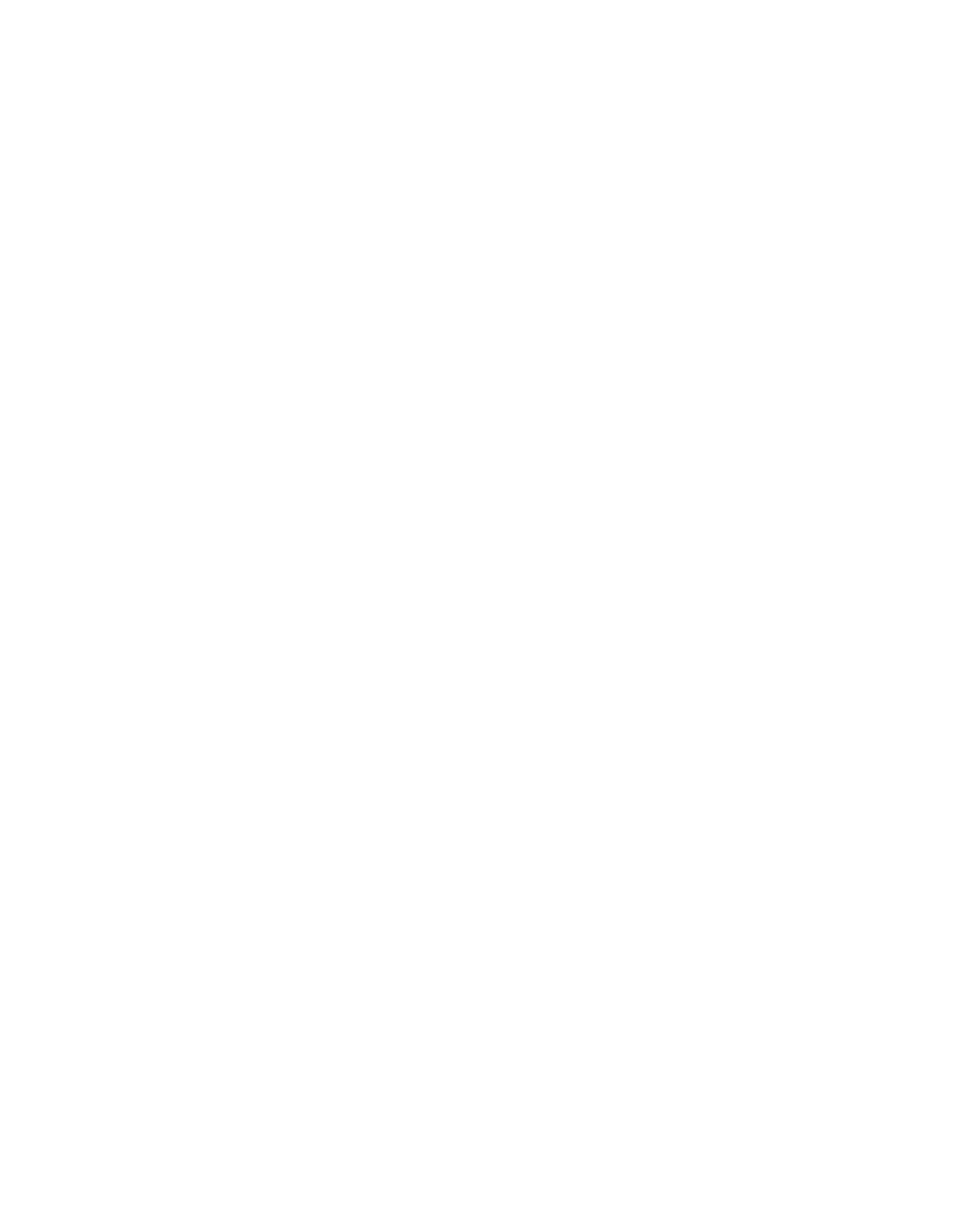IAS/Park City Mathematics Series Volume XX, XXXX

# Root numbers

# David E. Rohrlich

#### Introduction

Starting with Riemann's derivation of an "explicit formula" for the number of primes below a given bound, the functional equation of an L-function has been an indispensable tool in analytic number theory, and in more recent years it has become a fundamental tool in automorphic forms as well via the method of converse theorems pioneered by Hamburger and Hecke. The present lectures are concerned with a third direction, naïve by comparison and more limited in scope, namely the use of the functional equation to determine the parity of the order of vanishing of an L-function at the center of its critical strip. While the insights gained from this type of information are often only conditional ("... granting the conjecture of Birch and Swinnerton-Dyer, we conclude that ..."), they are sometimes the first hint of interesting new phenomena in arithmetic geometry.

Given our focus in these lectures, the key invariant is the root number, and the first four lectures are devoted to issues that arise in computing it. The four lectures correspond roughly to four possibilities for the underlying representation: global of dimension one, local of dimension one, global of arbitrary dimension, and local of arbitrary dimension. The fifth lecture addresses a question which is hinted at from the outset: To what extent, or under what circumstances, should one expect the order of vanishing of an L-function at the center of its critical strip to be the smallest value permitted by its functional equation? Very little is known about this question, and our remarks are largely speculative.

The main prerequisites for the lectures are basic algebraic number theory and a familiarity with Dirichlet L-functions. Some prior encounters with L-functions of elliptic curves are also desirable. More general classes of L-functions (Hecke L-functions, Artin L-functions, motivic L-functions) will be introduced from first principles as the lectures progress, but since references to unspecified "L-functions" appear right from the beginning, it is essential to have some notion of what is being talked about, namely an absolutely convergent Dirichlet series represented by an Euler product in some right half-plane (thus holomorphic and nonvanishing there) which is known or conjectured to extend to a meromorphic function on  $\mathbb C$  and to satisfy a functional equation modeled on the functional equation of the Riemann zeta function. An acquaintance with Dirichlet L-functions and perhaps even with Lfunctions of elliptic curves provides an adequate intuition for absorbing the concept in general.

c 2010 American Mathematical Society

Department of Mathematics and Statistics, Boston University, Boston, MA 02215 E-mail address: rohrlich@math.bu.edu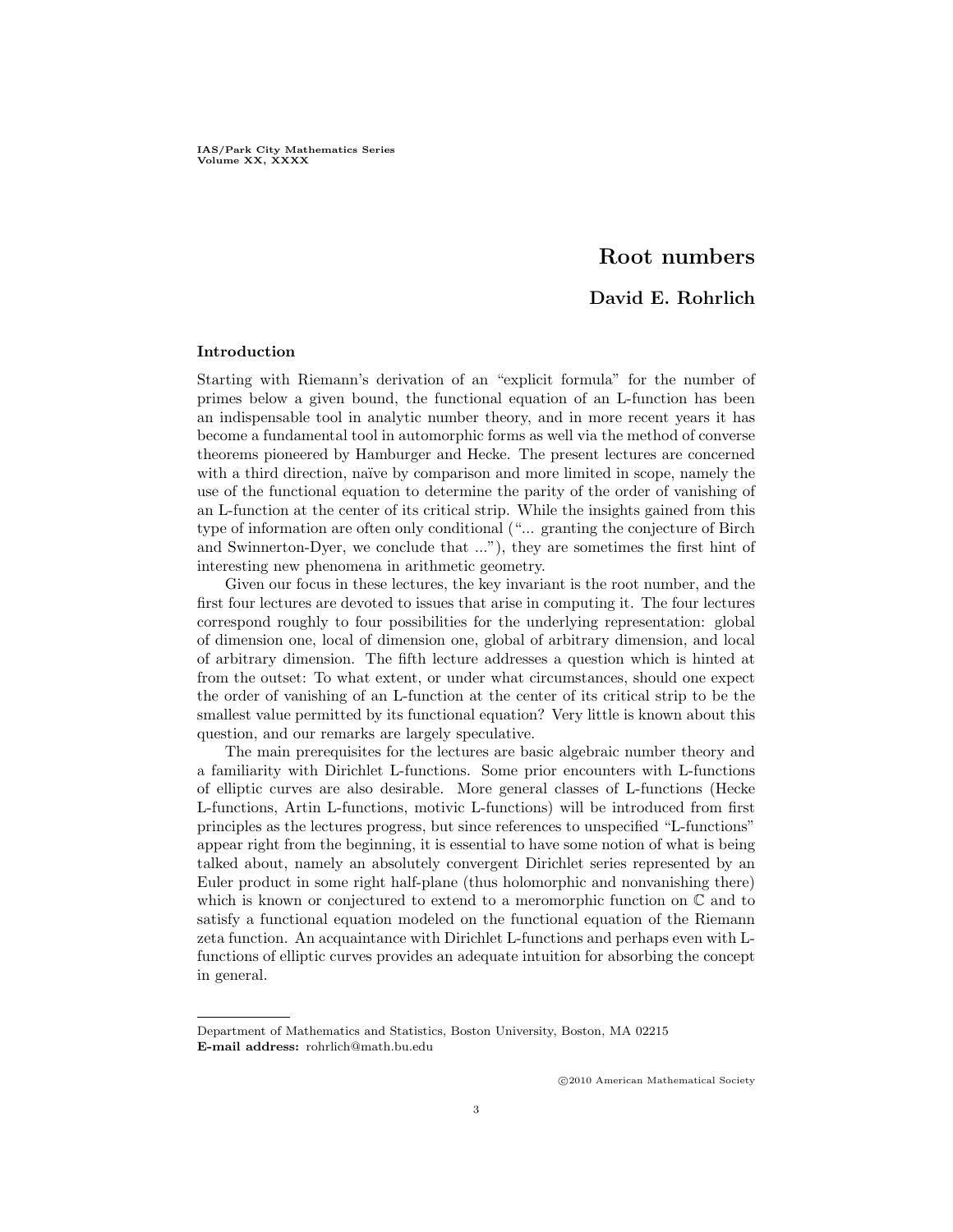Some vocabulary from group representation theory is also a prerequisite. Our conventions are as follows. A representation  $\rho$  of a group G is always understood to be finite-dimensional, and if G is a topological group then  $\rho$  is understood to be continuous as well. Continuity is meaningful because the field of scalars of  $\rho$  will be either  $\mathbb C$  (the default) or else, where explicitly indicated, a  $\lambda$ -adic field with its λ-adic topology or the algebraic closure of a finite field with the discrete topology. A character is either a one-dimensional representation or the trace of a representation of dimension greater than one, usually the former. Possible ambiguities, when they arise, will be resolved by referring to a **one-dimensional character.** A one-dimensional character is unitary if it takes values in the group of complex numbers of absolute value 1. Note that elsewhere in the literature, particularly in older treatments, the term quasicharacter is used for our "one-dimensional character" and the term character is reserved for our "unitary character." Also the "contragredient" of a representation  $\rho$  will be referred to as the **dual** of  $\rho$  and denoted  $\rho^{\vee}$ . To illustrate the definitions just made, note that if  $\chi$  is a one-dimensional character then  $\chi^{\vee} = \chi^{-1}$ , but if  $\chi$  is unitary then also  $\chi^{\vee} = \overline{\chi}$ . The trivial character of a group G will often be denoted by 1, or if  $G = \text{Gal}(\overline{K}/K)$  then by  $1_K$ .

There is one simple fact about representations which comes up so often that it deserves to be emphasized at the outset: A complex representation of a profinite group is trivial on an open subgroup. To see why, observe first of all that  $GL_n(\mathbb{C})$  "has no small subgroups": there is an open neighborhood U of the identity in  $GL_n(\mathbb{C})$  such that the only subgroup of  $GL_n(\mathbb{C})$  which is contained in  $\mathcal U$  is the trivial subgroup. This property is easily verified using the exponential map, and it actually characterizes real Lie groups among all locally compact groups (Hilbert's fifth problem). Suppose now that we are given a profinite group  $G$  and a representation  $\rho$  of G on a complex vector space V. Choose  $\mathcal{U} \subset GL(V)$  as above. Since the open subgroups of G form a neighborhood basis at the identity, there is an open subgroup H contained in  $\rho^{-1}(\mathcal{U})$ . Then  $\rho(H)$  is a subgroup of  $\mathcal{U}$ , hence trivial.

Although we have made a point of proving this little fact about profinite groups, in the pages that follow results both large and small will usually be stated without proof. In particular we do not reproduce Tate's proof of the functional equation of Hecke L-functions or Deligne's proof of the existence of local epsilon factors. On the other hand, we do include some rather detailed proofs of statements for which a convenient reference to the literature is lacking, and occasionally we also include a proof to emphasize a point (as in the previous paragraph) or to illustrate a technique. In the end, both the omission of most proofs and the inclusion of some reflect our overall aim, which is to complement the literature rather than duplicate it and to emphasize motivation rather than foundations.

It is a pleasure to record my indebtedness to many people: to the organizers of the conference, Cristian Popescu, Karl Rubin, and Alice Silverberg; to the participants in the conference, especially Keith Conrad, Ralph Greenberg, Dick Gross, Chan-Ho Kim, Myoungil Kim, Thomas de La Rochefoucauld, Alvaro Lozano- ´ Robledo, Rachel Newton, Sami Omar, Robert Pollack, and John Tate; and to many other people whose help I solicited along the way, especially Avner Ash, Barbara Beeton, Philippe Cassou-Nogu`es, Pierre Deligne, John Polking, and Fernando Rodriguez Villegas. To all of them I extend my sincere thanks.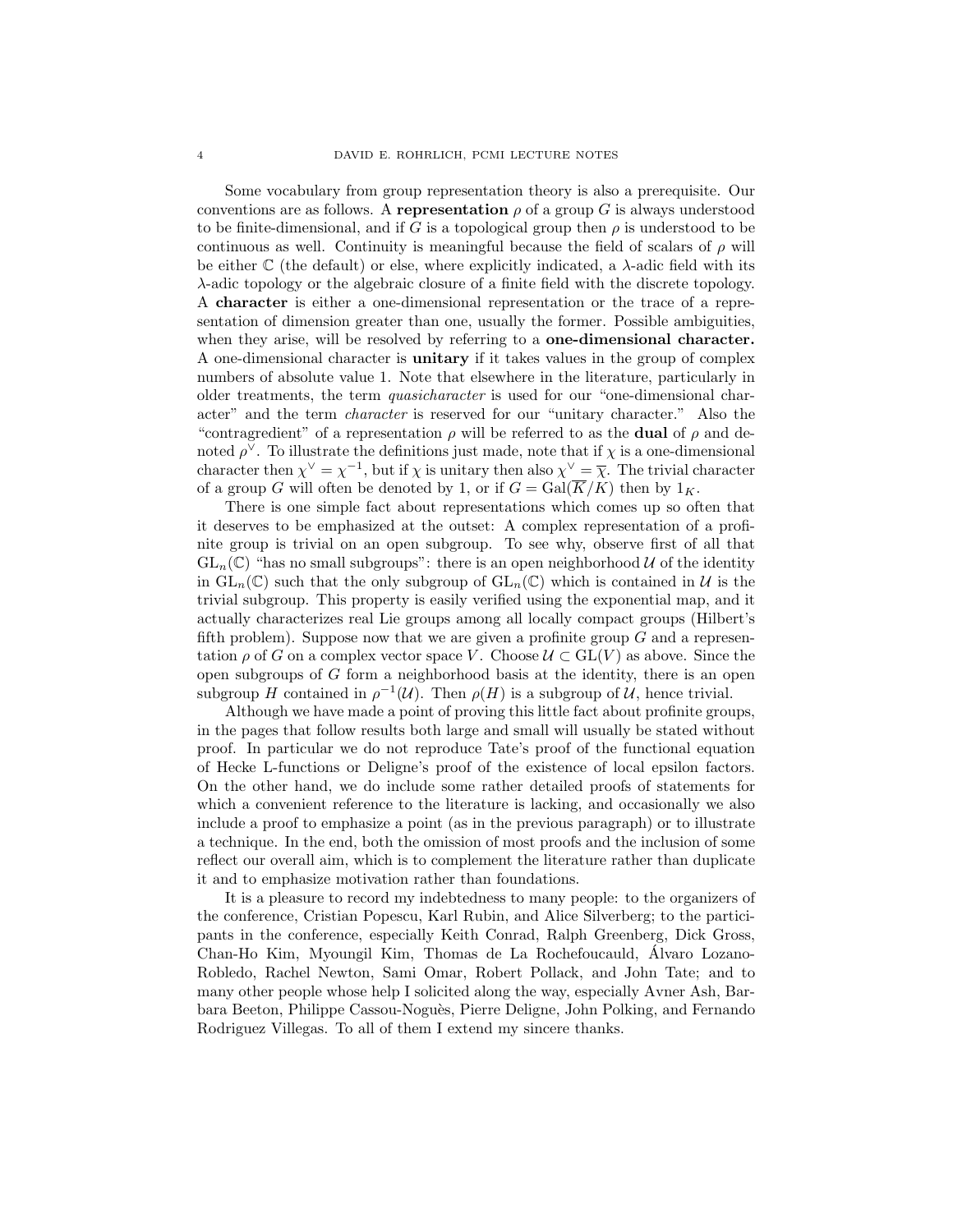# LECTURE 1

# Trivial central zeros

Like many things in mathematics, the subject of root numbers begins with a theorem of Gauss, who proved in 1805 that if  $p$  is an odd prime then

(1.1) 
$$
\sum_{j=1}^{p-1} \lambda(j) e^{2\pi i j/p} = \begin{cases} \sqrt{p} & \text{if } p \equiv 1 \pmod{4}, \\ i\sqrt{p} & \text{if } p \equiv 3 \pmod{4}, \end{cases}
$$

where  $\lambda$  is the Legendre symbol at  $p$ :

$$
\lambda(j) = \left(\frac{j}{p}\right).
$$

A crude restatement of (1.1), and one that is much easier to prove, is that the left-hand side is a square root of  $\lambda(-1)p$ . But by summarizing the result in this way we lose the information that the square root at issue is the one with *positive* real or imaginary part. In other words, the delicate point in (1.1) is precisely the determination of the sign in front of the square root – the "root number."

More generally, suppose that  $\chi$  is any primitive Dirichlet character, say with conductor N. The **Gauss sum** attached to  $\chi$  is the quantity

(1.2) 
$$
\tau(\chi) = \sum_{j=0}^{N-1} \chi(j) e^{2\pi i j/N}
$$

and the associated root number is given by

(1.3) 
$$
W(\chi) = \frac{\tau(\chi)}{i^m \sqrt{N}},
$$

where

(1.4) 
$$
m = \begin{cases} 0 & \text{if } \chi(-1) = 1, \\ 1 & \text{if } \chi(-1) = -1. \end{cases}
$$

If  $\chi$  is quadratic then  $\tau(\chi)$  is once again equal to  $\sqrt{N}$  or i N according as  $\chi$  is even or odd. Equivalently, we can formulate the preceding statement as an assertion about root numbers:

# **Theorem 1.1.** If  $\chi$  is a primitive quadratic Dirichlet character then  $W(\chi) = 1$ .

In spite of our disclaimer in the introduction, we will actually give a proof of Theorem 1.1 at the end of the lecture. But to begin with let us examine the implications of the theorem for Dirichlet L-functions.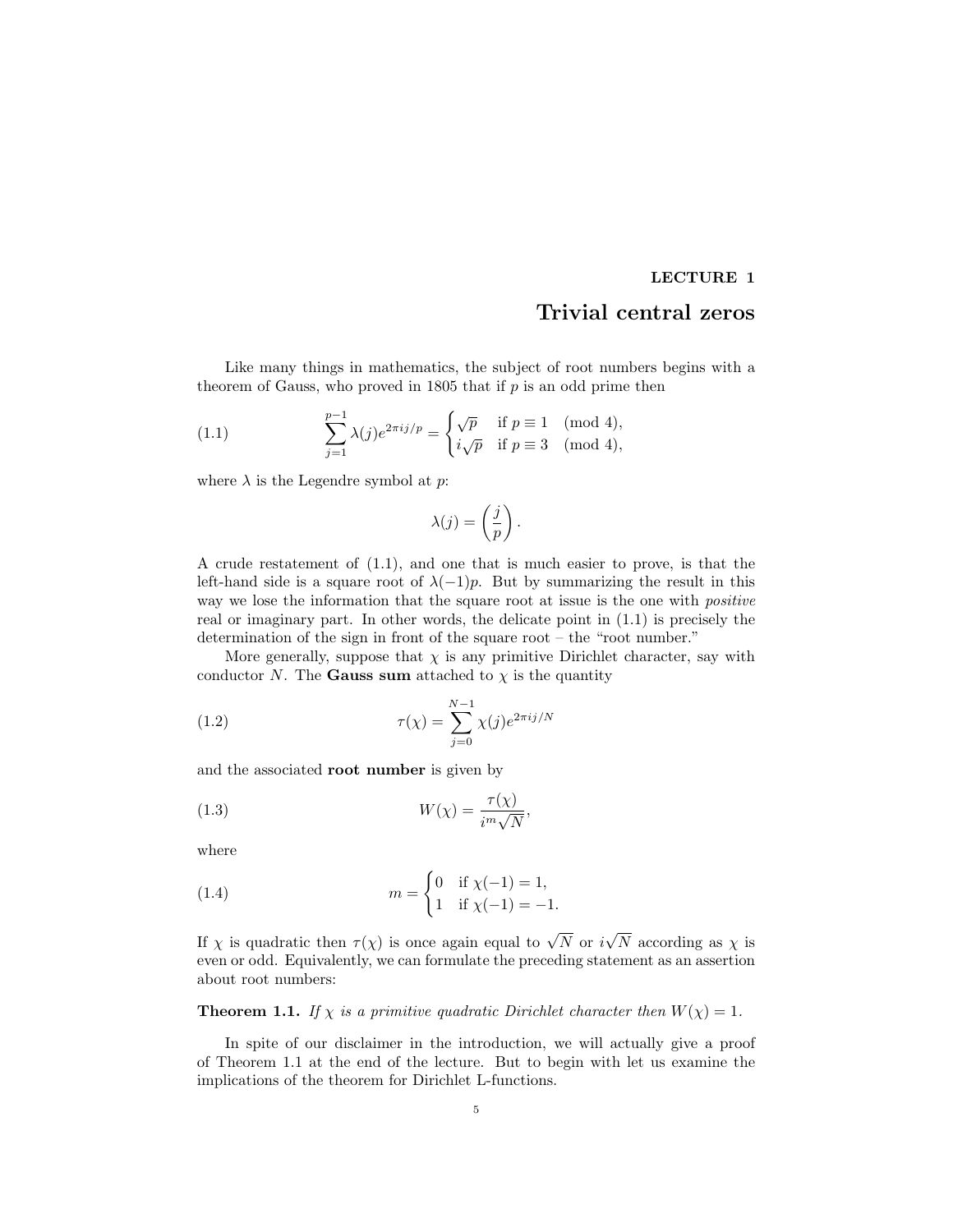#### 1. Nonexistence of trivial central zeros for Dirichlet L-functions

A trivial zero of an L-function is a zero which is immediately apparent from the functional equation. Any L-function worthy of the name has infinitely many trivial zeros, as one sees by playing off the holomorphy of the L-function in some right half-plane against the poles of  $\Gamma(s)$  at nonpositive integers. For example, consider the functional equation of the Riemann zeta function:

(1.5) 
$$
\pi^{-s/2} \Gamma(s/2) \zeta(s) = \pi^{-(1-s)/2} \Gamma((1-s)/2) \zeta(1-s).
$$

At  $s = -2, -4, -6, \dots$  the factor  $\Gamma(s/2)$  on the left-hand side has a simple pole, whereas the right-hand side is holomorphic and nonvanishing. It follows that  $\zeta(s)$ has a zero (in fact a simple zero) at the negative even integers, whence these points are trivial zeros of  $\zeta(s)$ .

On the other hand,  $\zeta(s)$  does not have a **trivial central zero**. The latter term refers to a trivial zero of an L-function at  $s = k/2$ , where the functional equation of the L-function in question is a transformation law relative to  $s \mapsto k - s$ . In the case of  $\zeta(s)$  we have  $k = 1$ ; indeed if we write  $Z(s)$  for the left-hand side of (1.5), then (1.5) becomes  $Z(s) = Z(1-s)$ . Thus a trivial central zero of  $\zeta(s)$  would be a zero at  $s = 1/2$  inherent in the equation  $Z(s) = Z(1-s)$ ; but the latter equation says merely that the function  $f(s) = Z(s + 1/2)$  is even, and even functions, unlike odd functions, need not vanish at  $s = 0$ . Thus there is no trivial reason why  $Z(s)$  must vanish at  $s = 1/2$  and hence none why  $\zeta(s)$  itself must vanish there. The expansion

$$
\zeta(s) = (1 - 2^{1-s})^{-1}(1 - 2^{-s} + 3^{-s} - 4^{-s} + \dots) \tag{Re(s) > 0}
$$

shows that in fact  $\zeta(1/2) \neq 0$ .

More generally, no Dirichlet L-function has a trivial central zero. To verify this statement, consider a primitive Dirichlet character  $\chi$  of conductor N. The functional equation of  $L(s, \chi)$  is

(1.6) 
$$
\Lambda(s, \chi) = W(\chi)\Lambda(1 - s, \overline{\chi})
$$

with  $\Lambda(s, \chi) = N^{s/2} \Gamma_{\mathbb{R}}(s+m) L(s, \chi)$ . Here  $W(\chi)$  and m are as in (1.3) and (1.4) respectively, and

(1.7) 
$$
\Gamma_{\mathbb{R}}(s) = \pi^{-s/2} \Gamma(s/2).
$$

We mention in passing that in addition to this "real gamma factor" there is also a "complex gamma factor"

(1.8) 
$$
\Gamma_{\mathbb{C}}(s) = 2 \cdot (2\pi)^{-s} \Gamma(s),
$$

and with this notation the duplication formula takes the attractive form

(1.9) 
$$
\Gamma_{\mathbb{R}}(s)\Gamma_{\mathbb{R}}(s+1) = \Gamma_{\mathbb{C}}(s).
$$

Returning to the matter at hand, we consider three cases, namely (i)  $\chi$  has order  $\geq 3$ , (ii)  $\chi = 1$ , and (iii)  $\chi$  has order 2. In case (i),  $L(s, \chi) \neq L(s, \overline{\chi})$ , whence  $\Lambda(s, \chi) \neq \Lambda(s, \overline{\chi})$  and (1.6) has no direct bearing on the possible vanishing of  $L(s, \chi)$  at  $s = 1/2$ . In case (ii),  $L(s, \chi) = \zeta(s)$ , and we have already seen that  $\zeta(s)$ does not have a trivial central zero. Finally, suppose that  $\chi$  is quadratic. Then (1.6) becomes  $\Lambda(s, \chi) = W(\chi) \Lambda(1 - s, \chi)$ , and since  $W(\chi)$  is 1 rather than -1 the function  $f(s) = \Lambda(s + 1/2, \chi)$  is even rather than odd. Hence in case (iii) there is again no trivial central zero.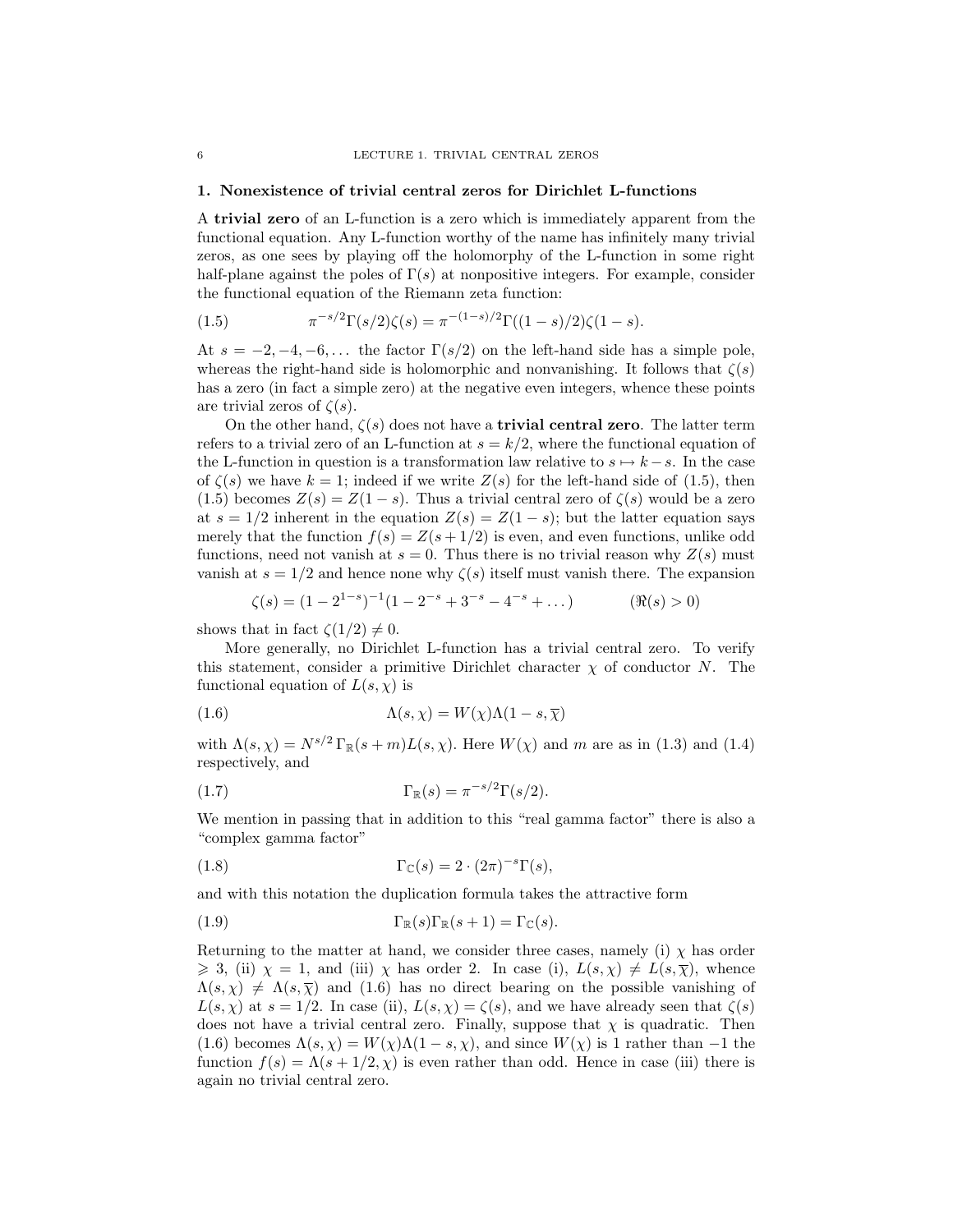Of course it is one thing to say that there is no trivial reason for  $L(s, \chi)$  to vanish at  $s = 1/2$  and quite another to prove that  $L(1/2, \chi)$  is not in fact zero. The latter problem is the subject of an extensive literature (see for example [6], [20],  $[46]$ ,  $[47]$ ,  $[69]$ ,  $[72]$ , and  $[90]$ ), and while the state of the art does not yet permit us to assert that  $L(1/2, \chi) \neq 0$  for every Dirichlet character  $\chi$ , that is certainly the conjecture to which the evidence points.

#### 2. Hecke characters and Hecke L-functions

While they do not occur for Dirichlet L-functions, trivial central zeros of L-functions do exist. The first examples were found in 1966 by Birch and Stephens [9] and arose in connection with elliptic curves over  $\mathbb Q$  with complex multiplication by an imaginary quadratic field. The L-function of such an elliptic curve is a Hecke L-function, and Hecke's functional equation allows one to exhibit cases in which an analogue of (1.6) holds but with  $L(s, \chi) = L(s, \overline{\chi})$  and  $W(\chi) = -1$ , so that the L-function vanishes at the center of its critical strip. This phenomenon will be illustrated here not using elliptic curves with complex multiplication by  $\mathbb{Q}(i)$  as in [9] but rather with the "Q-curves" of Gross [38], for which the field of complex multiplication varies. But first of all we provide some background on Hecke characters and Hecke L-functions. Throughout, K denotes a number field and  $\mathcal O$  its ring of integers. We also write I for the multiplicative group of nonzero fractional ideals of  $K$  and  $P$ for the subgroup of principal fractional ideals. As usual, a "prime ideal of  $K$ " is a nonzero prime ideal of  $\mathcal{O}$ , and an "integral ideal of K" is any nonzero ideal of  $\mathcal{O}$ .

### 2.1. Hecke characters

Given an integral ideal f of K, we say that a fractional ideal  $\mathfrak{a} \in I$  is relatively prime to f if no prime ideal dividing f occurs in the factorization of a as a product of prime ideals to nonzero integral powers. The multiplicative group consisting of such a will be denoted  $I(f)$ , and the subgroup  $P \cap I(f)$  of principal fractional ideals in  $I(f)$  will be denoted  $P(f)$ . Note by the way that if  $f = \mathcal{O}$  then  $I(f) = I$  and  $P(f) = P$ . We say that an element  $\alpha \in K^{\times}$  is relatively prime to f if  $\alpha \mathcal{O} \in P(f)$ , and we write  $K(f)$  for the subgroup of  $K^{\times}$  consisting of all such  $\alpha$ . Thus  $K(f)$  is  $(S^{-1}\mathcal{O})^{\times}$ , the group of units of the localization of  $\mathcal{O}$  at the multiplicative set

$$
S=\bigcap_{\mathfrak{p}\mid \mathfrak{f}}(\mathcal{O}\smallsetminus \mathfrak{p})
$$

(with  $S = \mathcal{O} \setminus \{0\}$  if  $f = \mathcal{O}$ ). Given  $\alpha \in K^{\times}$ , we write  $\alpha \equiv 1 \mod^* \mathfrak{f}$  to mean that for every prime ideal p dividing f we have  $v_p(\alpha - 1) \geqslant \text{ord}_p f$ , where  $v_p$  is the valuation associated to p and ord<sub>p</sub>f the multiplicity of p in f. More succinctly,  $\alpha \equiv 1 \mod^* \mathfrak{f}$ means  $\alpha \equiv 1 \mod f(S^{-1}\mathcal{O})$ . The set of all such  $\alpha$  is a subgroup  $K_f$  of  $K(f)$ , and we write  $P_f$  for the subgroup of  $P(f)$  consisting of all  $\alpha \mathcal{O} \in P(f)$  with  $\alpha \in K_f$ .

A Hecke character of K to the modulus f is a group homomorphism  $\chi$ :  $I(f) \to \mathbb{C}^\times$  with the following property: There exists a continuous homomorphism  $\chi_{\infty}$ : ( $\mathbb{R} \otimes_{\mathbb{Q}} K$ )<sup>×</sup>  $\to \mathbb{C}^{\times}$  such that if  $\alpha \in K_{\mathfrak{f}}$  then  $\chi(\alpha \mathcal{O}) = \chi_{\infty}^{-1}(\alpha)$ . Here we are identifying  $\alpha \in K^{\times}$  with  $1 \otimes \alpha \in (\mathbb{R} \otimes_{\mathbb{Q}} K)^{\times}$ , as is often convenient. Without this identification the condition on  $\chi$  reads

(1.10) 
$$
\chi(\alpha \mathcal{O}) = \chi_{\infty}^{-1} (1 \otimes \alpha) \qquad (\alpha \in K_{\mathfrak{f}}).
$$

We call  $\chi_{\infty}$  the **infinity type** of  $\chi$ . Thus a Hecke character to the modulus f is a character of  $I(f)$  which is completely determined on  $P_f$  by its infinity type.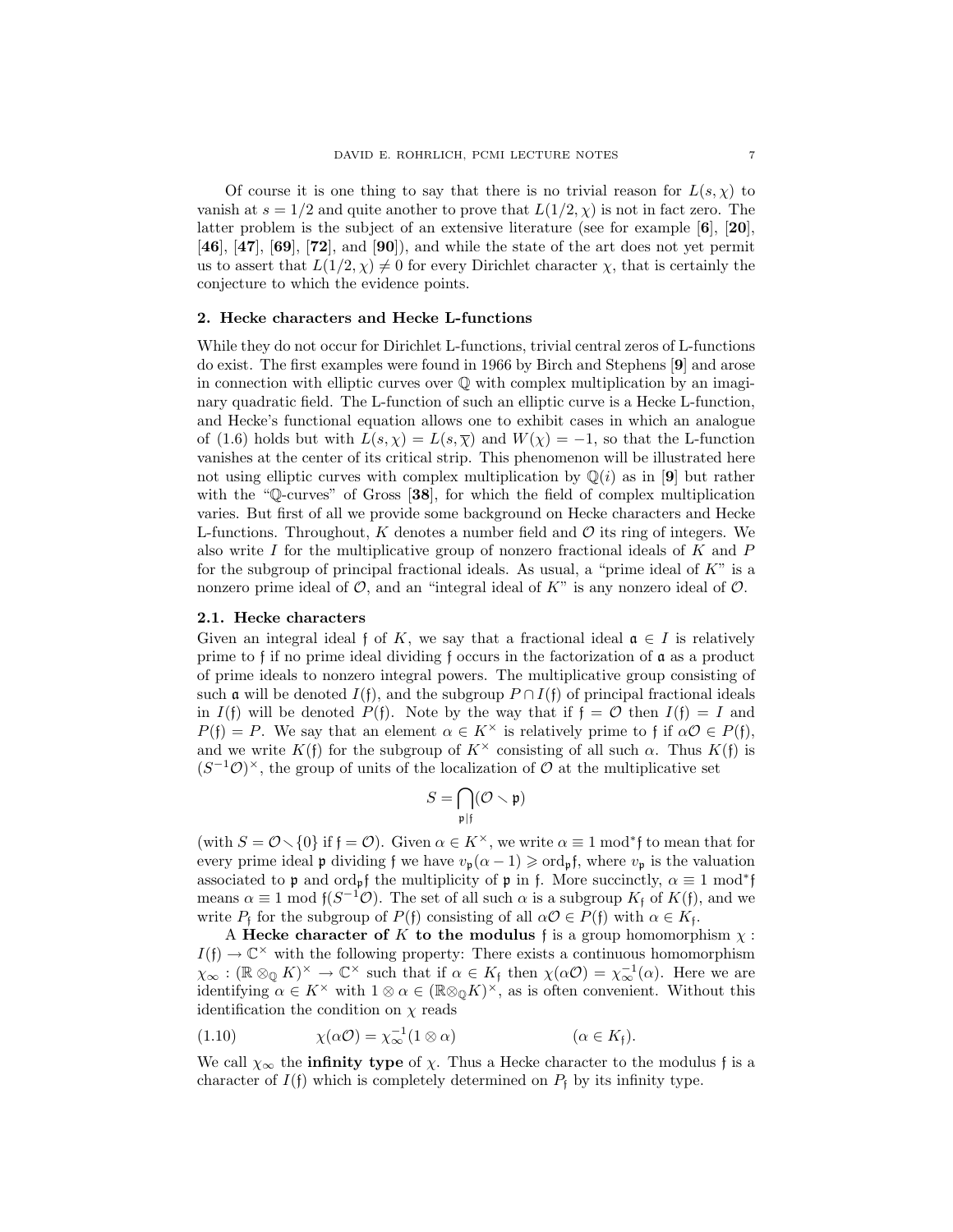Two points should be noted. First of all,  $\chi_{\infty}$  is a continuous homomorphism if and only its reciprocal is, so the content of the definition would not change if we omitted the exponent  $-1$  on the right-hand side of  $(1.10)$ . Nonetheless we retain it for the sake of the correspondence between Hecke characters and idele class characters to be discussed later. The second point is that the continuity of  $\chi_{\infty}$  is an unambiguous concept, because all norms on the finite-dimensional real vector space

(1.11) 
$$
\mathbb{R} \otimes_{\mathbb{Q}} K \cong \mathbb{R}^{r_1} \times \mathbb{C}^{r_2}
$$

are equivalent. Here  $r_1$  and  $r_2$  have the usual meanings; in fact we may specify the isomorphism in  $(1.11)$  – call it  $\Psi$  – by requiring that for  $\alpha \in K$  we have

(1.12) 
$$
\Psi(1 \otimes \alpha) = (\sigma_1(\alpha), \sigma_2(\alpha), \dots, \sigma_{r_1+r_2}(\alpha)),
$$

where  $\sigma_1, \ldots, \sigma_{r_1}$  are the distinct real embeddings of K and  $\sigma_{r_1+1}, \ldots, \sigma_{r_1+r_2}$  are chosen from the distinct pairs of conjugate complex embeddings. Using (1.11) and (1.12), we may view  $\chi_{\infty}$  as a continuous homomorphism  $(\mathbb{R}^{\times})^{r_1} \times (\mathbb{C}^{\times})^{r_2} \to \mathbb{C}^{\times}$ . Since  $\Psi(K_f)$  is dense in  $(\mathbb{R}^\times)^{r_1} \times (\mathbb{C}^\times)^{r_2}$  we see that (1.10) determines  $\chi_\infty$  uniquely.

As with Dirichlet characters, there is a notion of primitivity: A Hecke character  $\chi$  to the modulus f is **primitive** if there does not exist an integral ideal f' properly dividing f such that  $\chi$  extends to a Hecke character to the modulus f'. Note that  $I(f) \subset I(f')$ , so that the definition is meaningful. Given a Hecke character  $\chi$  to the modulus f, there exists a unique pair  $(\chi', \mathfrak{f}')$  such that f' is an integral ideal dividing f and  $\chi'$  is a primitive Hecke character to the modulus f' extending  $\chi$ . We call f' the conductor of  $\chi$  and  $\chi'$  the primitive Hecke character determined by  $\chi$ . Thus a Hecke character is primitive if and only its modulus equals its conductor. If  $\chi$  is primitive, as we shall usually assume, then its conductor will be denoted  $f(\chi)$ .

# 2.2. Examples

The simplest examples are primitive Hecke characters  $\chi$  with  $f(\chi) = \mathcal{O}$ , for then the requirement in (1.10) is simply that  $\chi(\alpha \mathcal{O}) = \chi_{\infty}^{-1}(1 \otimes \alpha)$  for all  $\alpha \in K^{\times}$ . Consider for instance the **power-of-the-norm** map  $\chi : I \to \mathbb{C}^\times$  given by  $\chi(\mathfrak{a}) = (\mathbf{N}\mathfrak{a})^{s_0}$ , where  $s_0 \in \mathbb{C}$  is fixed and **Na** is the absolute norm of **a**. Viewing  $\chi_{\infty}$  as a character  $(\mathbb{R}^\times)^{r_1} \otimes (\mathbb{C}^\times)^{r_2} \to \mathbb{C}^\times$ , we see that (1.10) holds with

 $(1.13) \quad \chi_{\infty}(u_1, u_2, \ldots, u_{r_1+r_2}) = |u_1u_2\cdots u_{r_1}|^{-s_0} \cdot |u_{r_1+1}u_{r_1+2}\cdots u_{r_1+r_2}|^{-2s_0}.$ 

Note that apart from the trivial Hecke character (i. e. the case  $s_0 = 0$ ), the powerof-the-norm map has infinite order.

Another example with  $f(\chi) = \mathcal{O}$ , this time of finite order, is an ideal class character, in other words a character  $\chi$  of the ideal class group  $I/P$  of K: if we view  $\chi$  as a character of I trivial on P then (1.10) holds with  $\chi_{\infty}$  equal to the trivial character. Now if  $f$  is a nonzero integral ideal of  $K$  then the natural map  $I(f)/P(f) \rightarrow I/P$  is an isomorphism, and therefore an ideal class character becomes a Hecke character to the modulus f by restriction to  $I(f)$ . In particular, if  $\chi$  is any Hecke character to the modulus f then so is  $\chi\varphi$ , where  $\varphi$  is an ideal class character of K. Note that  $(\chi\varphi)_{\infty} = \chi_{\infty}$  and that  $\chi\varphi$  is primitive if and only if  $\chi$  is. The upshot is that whenever we have an example of a primitive Hecke character of a given infinity type then we automatically have  $h$  such examples, where  $h$  is the class number of K.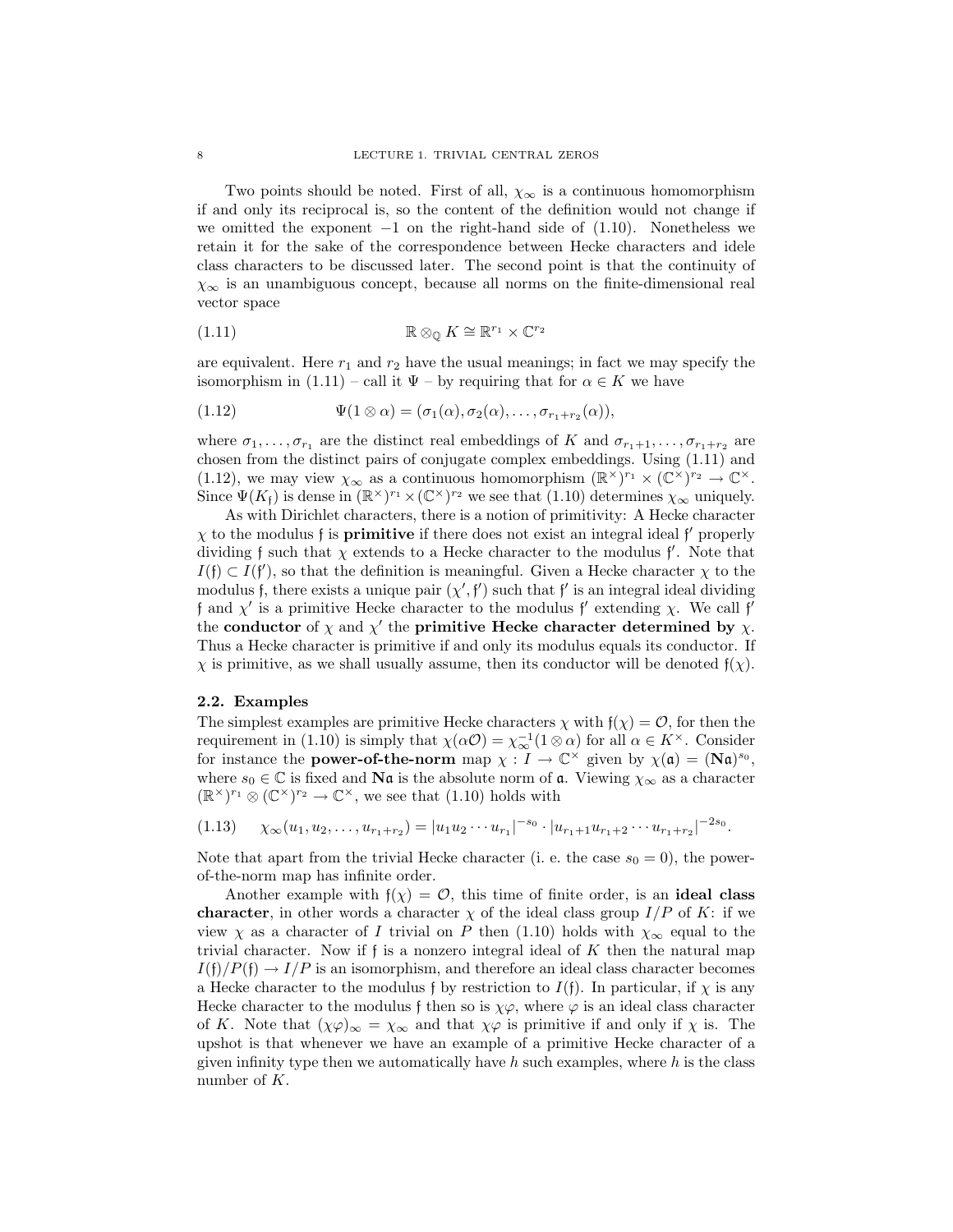#### 2.3. A nonexample

It may also be instructive to see a character of I which is not a Hecke character. Since I is the free abelian group on the nonzero prime ideals of  $\mathcal{O}$ , we can define a homomorphism  $I \to \mathbb{C}^\times$  simply by specifying its values on prime ideals. Thus we get a character  $\chi : I \to {\pm 1}$  (the "Liouville function" of K) by specifying that  $\chi(\mathfrak{p}) = -1$  for every prime ideal **p**. Equivalently,

$$
\chi(\mathfrak{a}) = (-1)^{\Omega(\mathfrak{a})},
$$

where  $\Omega(\mathfrak{a})$  is the total number of prime ideals (taking account of multiplicities) occurring in a factorization of  $\mathfrak a$  into prime ideals. But the set of  $\alpha \in K^{\times}$  such that  $\Omega(\alpha O)$  is even and the set of  $\alpha$  such that  $\Omega(\alpha O)$  is odd are both dense in  $(\mathbb{R} \otimes_{\mathbb{Q}} K)^{\times}$ . Hence there does not exist a continuous homomorphism  $\chi_{\infty} : (\mathbb{R} \otimes_{\mathbb{Q}} \hat{K})^{\times} \to \mathbb{C}^{\times}$ such that  $\chi(\alpha O) = \chi_{\infty}^{-1}(1 \otimes \alpha)$  for  $\alpha \in K^{\times}$ , and consequently  $\chi$  is not a Hecke character.

# 2.4. Unitary Hecke characters

The L-function associated to a Hecke character is defined by a Dirichlet series, and in preparation for writing down this Dirichlet series explicitly we prove a result which will assure us that the series does converge in some right half-plane. If  $\chi$  is a one-dimensional character of a group then the associated unitary character  $\chi/|\chi|$ will be denoted  $\chi$ <sub>unit</sub>, so that  $\chi = \chi$ <sub>unit</sub> ·  $|\chi|$ .

**Proposition 1.1.** If  $\chi$  is a Hecke character of K then there exists  $c \in \mathbb{R}$  such that  $|\chi| = \mathbf{N}^c$ , whence

$$
\chi = \chi_{\text{unit}} \cdot \mathbf{N}^c.
$$

In particular, every Hecke character is a unitary Hecke character times a real power of the norm.

PROOF. Let  $\mathbb{R}_{>0}$  denote the multiplicative group of positive real numbers. The point requiring proof is that a Hecke character with values in  $\mathbb{R}_{>0}$  coincides with a real power of the norm. So after changing notation we may suppose that  $\chi$  is a Hecke character  $I(f) \to \mathbb{R}_{>0}$ , and we must show that  $\chi = \mathbf{N}^c$  for some  $c \in \mathbb{R}$ . It will suffice to see that  $\chi_{\infty}$  has the form (1.13) with  $s_0 \in \mathbb{R}$ , for then we may take  $c = s_0$ . Indeed if c is so chosen then  $\chi \cdot N^{-c}$  is a character with values in  $\mathbb{R}_{>0}$  which factors through the finite group  $I(f)/P_f$ , and consequently  $\chi \cdot N^{-c}$  is trivial.

Put  $\mathbf{T} = \{e^{i\theta} : \theta \in \mathbb{R}\},\$  so that we have topological group isomorphisms  $\mathbb{R}^{\times} \cong \{\pm 1\} \times \mathbb{R}_{>0}$  and  $\mathbb{C}^{\times} \cong \mathbf{T} \times \mathbb{R}_{>0}$ . Any continuous homomorphism  $\mathbb{R}_{>0} \to \mathbb{R}_{>0}$ raises the elements of  $\mathbb{R}_{\geq 0}$  to some fixed real exponent, which we can of course choose to write as twice some other real exponent. Thus  $\chi_{\infty}$  has the form

(1.14) 
$$
\chi_{\infty}(u_1, u_2, \dots, u_{r_1+r_2}) = \prod_{j=1}^{r_1} |u_j|^{c_j} \cdot \prod_{j=r_1+1}^{r_1+r_2} |u_j|^{2c_j}
$$

with  $c_j \in \mathbb{R}$  for  $1 \leq j \leq r_1 + r_2$ . Now if  $\varepsilon \in \mathcal{O}^\times \cap K_f$  then

$$
\chi_\infty^{-1}(1\otimes\varepsilon)=\chi(\varepsilon\mathcal{O})=\chi(\mathcal{O})=1.
$$

Hence using the notation of  $(1.12)$  we deduce from  $(1.14)$  that

(1.15) 
$$
\prod_{j=1}^{r_1} |\sigma_j(\varepsilon)|^{c_j} \cdot \prod_{j=r_1+1}^{r_1+r_2} |\sigma_j(\varepsilon)|^{2c_j} = 1.
$$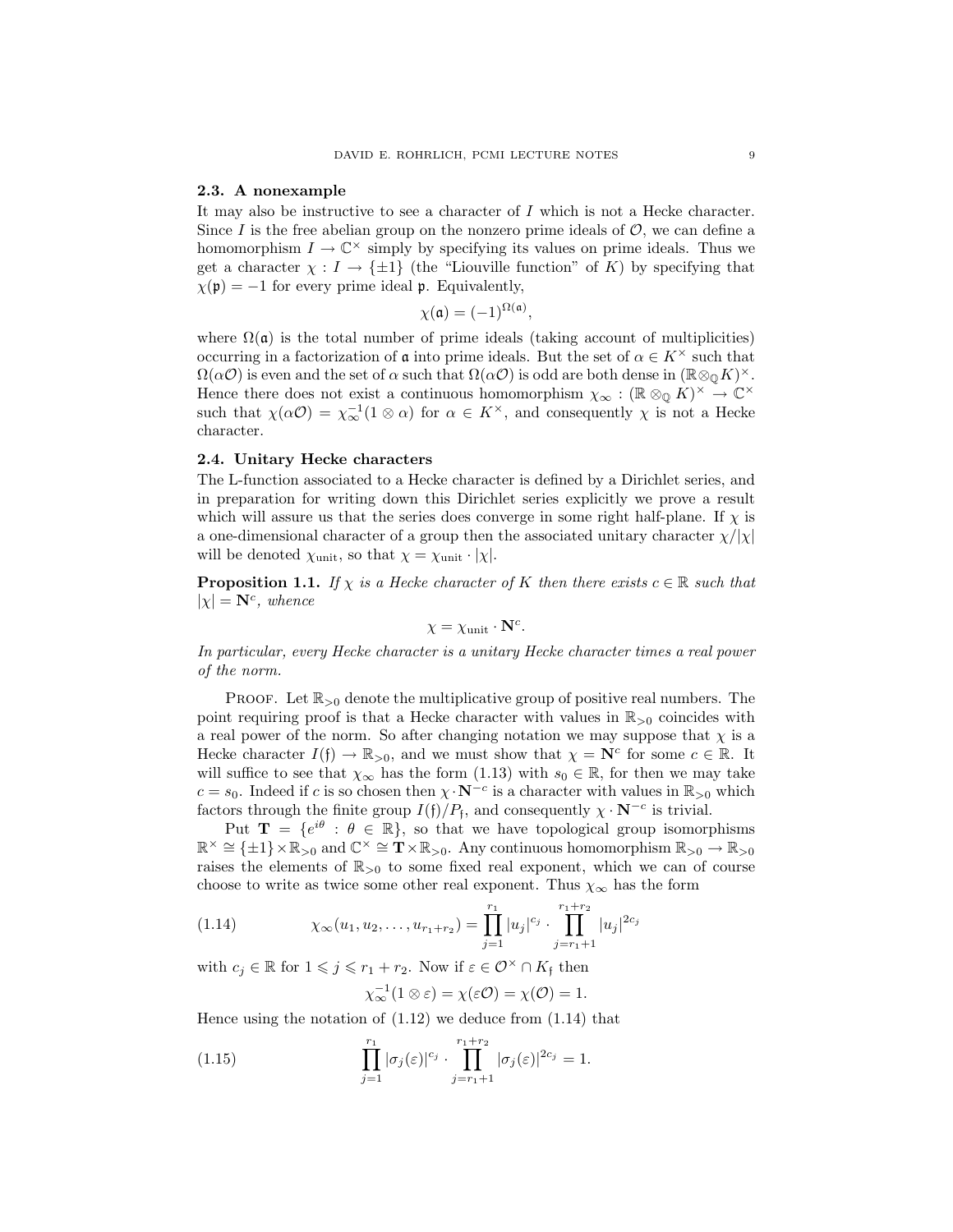But  $\mathcal{O}^{\times} \cap K_{f}$  has finite index in  $\mathcal{O}^{\times}$ . Hence on taking the log of both sides of (1.15) and applying the Dirichlet unit theorem, we deduce that the linear form on  $\mathbb{R}^{r_1+r_2}$ given by

$$
(t_1, t_2, \dots, t_{r_1+r_2}) \mapsto \sum_{j=1}^{r_1} c_j t_j + \sum_{j=r_1+1}^{r_1+r_2} 2c_j t_j
$$

vanishes identically on the hyperplane  $\sum_{j=1}^{r_1} t_j + \sum_{j=r_1+1}^{r_1+r_2} 2t_j = 0$ . It follows that  $c_j$  is a constant c independent of j, whence (1.14) is indeed of the form (1.13) with  $s_0 = c$ , a real number.

### 2.5. Hecke L-functions

If  $\chi$  is a Dirichlet character to the modulus N then one puts  $\chi(n) = 0$  whenever  $gcd(n, N) > 1$ , and by virtue of this convention the Dirichlet series for  $L(s, \chi)$  can be written either as a sum over integers prime to  $N$  or as a sum over all positive integers. In the same way, given a Hecke character  $\chi$  to the modulus f, one sets  $\chi(\mathfrak{a}) = 0$  whenever **a** is not relatively prime to f, and one defines the associated L-series  $L(s, \chi)$  by

(1.16) 
$$
L(s,\chi) = \sum_{\mathfrak{a}} \chi(\mathfrak{a})(\mathbf{N}\mathfrak{a})^{-s},
$$

where  $\alpha$  runs over all nonzero integral ideals of K or alternatively over the subset of ideals relatively prime to f. For example, if  $\chi$  is the trivial Hecke character to the modulus  $\mathcal O$  then  $L(s,\chi)$  is the Dedekind zeta function

(1.17) 
$$
\zeta_K(s) = \sum_{\mathfrak{a}} (\mathbf{N}\mathfrak{a})^{-s}
$$

of K, while if  $\chi$  is more generally the power-of-the-norm character  $\mathfrak{a} \mapsto (\mathbf{N}\mathfrak{a})^{s_0}$  then  $L(s, \chi) = \zeta_K(s - s_0)$ . For any  $\chi$ , the definition (1.16) is meaningful in the sense that the given Dirichlet series converges in some right half-plane. Indeed by writing  $\chi$  as in Proposition 1.1 we see that the Dirichlet series is absolutely convergent for  $\Re(s) > c + 1.$ 

The basic analytic fact about  $L(s, \chi)$ , proved by Hecke, is that  $L(s, \chi)$  extends to a meromorphic function on  $\mathbb C$  which is either entire (if  $\chi$  is not of the form  $\mathbf N^{s_0}$ ) or holomorphic except for a simple pole at  $s = s_0 + 1$  (if  $\chi = \mathbf{N}^{s_0}$ ) and which satisfies a functional equation relative to  $s \mapsto 2c + 1 - s$ . We will say more about the functional equation in Lecture 2, but returning for now to the right half-plane of absolute convergence, we observe that  $L(s, \chi)$  has an Euler product:

(1.18) 
$$
L(s,\chi) = \prod_{\mathfrak{p}} (1 - \chi(\mathfrak{p}) \mathbf{N}(\mathfrak{p})^{-s})^{-1},
$$

where  $\mathfrak p$  runs over the prime ideals of K or over the subset of prime ideals not dividing f. The fact that the Dirichlet series in (1.16) is equal to the Euler product in (1.18) is proved in much the same way as the corresponding equality for Dirichlet L-functions. In the latter case, the key fact needed is the unique factorization of positive integers into primes; in the case of Hecke L-functions one uses instead the fact that every nonzero ideal of  $\mathcal O$  has a unique factorization into prime ideals.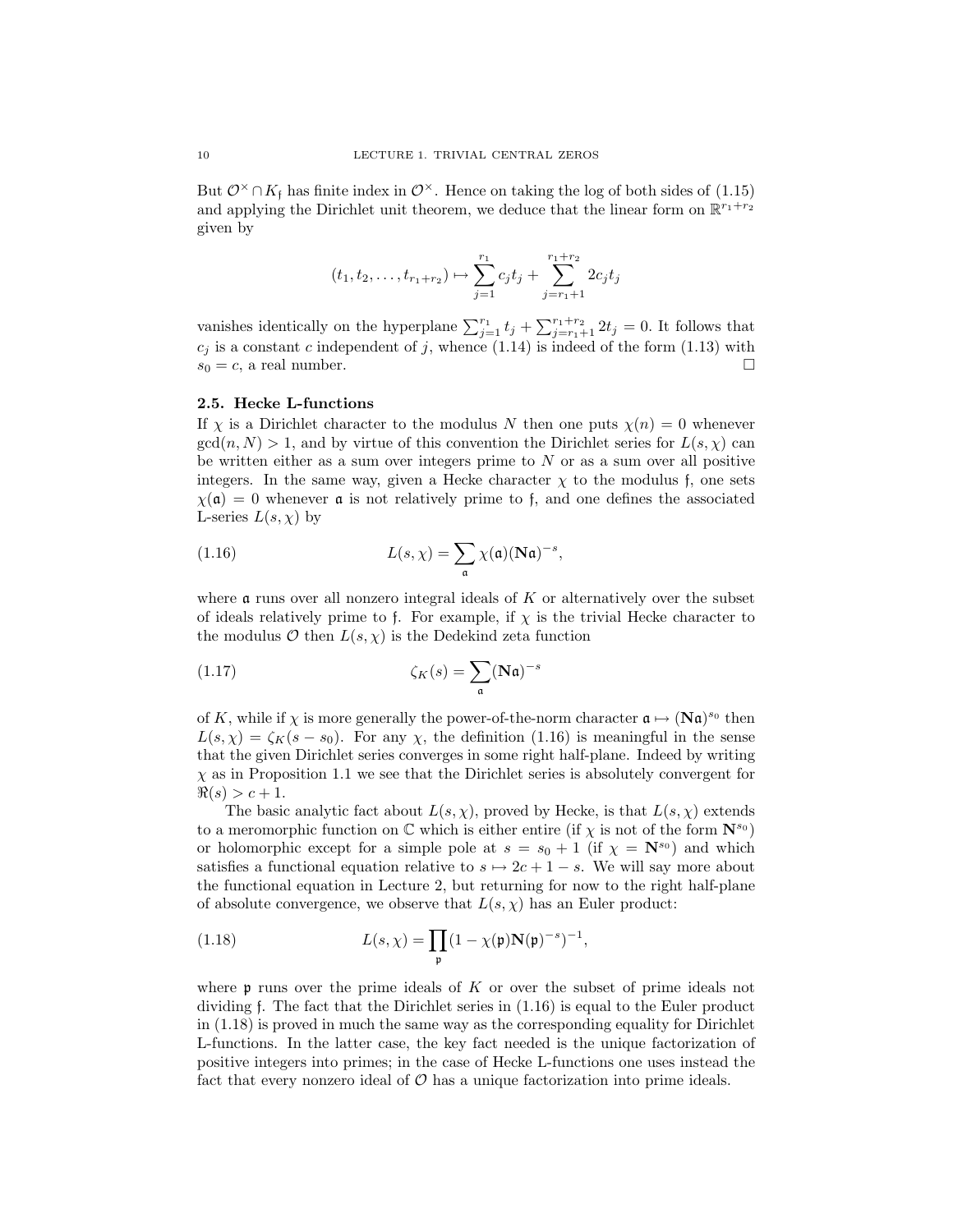#### 2.6. Dirichlet characters as Hecke characters

The analogy between Dirichlet L-functions and Hecke L-functions is no coincidence, for in the case  $K = \mathbb{Q}$  there is a bijection  $\chi \mapsto \chi_{\text{Hec}}$  from the set of Dirichlet characters to the set of Hecke characters of  $\mathbb Q$  of finite order. The map  $\chi \mapsto \chi_{\text{Hec}}$  is defined as follows: Given a Dirichlet character  $\chi$  to the modulus N, take  $f = N\mathbb{Z}$ and set

$$
\chi_{\text{Hec}}(\mathfrak{a}) = \chi(a)
$$

for  $\mathfrak{a} \in I(\mathfrak{f})$ , where a is the unique positive generator of  $\mathfrak{a}$ . Contemplating (1.19), we recognize that the subscript on  $\chi_{\text{Hec}}$  is superfluous, because the left-hand side of (1.19) is a function of ideals whereas the right-hand side is a function of numbers. Hence without risk of confusion we can write (1.19) in the form  $\chi(\mathfrak{a}) = \chi(a)$ . Furthermore, on making the identification  $(\mathbb{R} \otimes_{\mathbb{Q}} K)^{\times} = \mathbb{R}^{\times}$  one readily verifies that (1.10) holds with  $\chi_{\infty}$  equal to the trivial character or the sign character  $x \mapsto x/|x|$ according as  $\chi$  is even or odd as a Dirichlet character. Thus  $\chi_{\text{Hec}}$  is indeed a Hecke character. One can also check that  $L(s, \chi) = L(s, \chi_{\text{Hec}})$  and that  $\chi$  is primitive if and only if  $\chi_{\text{Hec}}$  is. Henceforth we drop the subscript on  $\chi_{\text{Hec}}$ .

### 2.7. Hecke characters on principal ideals

While the defining property (1.10) of a Hecke character  $\chi$  refers only to  $\chi | P_f$ , the following proposition shows that one can also deduce something about  $\chi$ | $P$ (f). For an integer  $n \geq 1$  let  $\mu_n \subset \mathbb{C}^\times$  be the subgroup of *n*th roots of unity.

**Proposition 1.2.** Let  $\chi : I(f) \to \mathbb{C}^\times$  and  $\chi_\infty : (\mathbb{R} \otimes_{\mathbb{Q}} K)^\times \to \mathbb{C}^\times$  be respectively a homomorphism and a continuous homomorphism. Then  $\chi$  is a Hecke character with infinity type  $\chi_{\infty}$  if and only if there is an integer  $n \geq 1$  and a homomorphism  $\varepsilon : (\mathcal{O}/\mathfrak{f})^{\times} \to \mu_n$  such that

$$
\chi(\alpha \mathcal{O}) = \varepsilon(\alpha) \chi_{\infty}^{-1} (1 \otimes \alpha)
$$

for  $\alpha \in K(f)$ . Here  $\varepsilon$  is viewed as a character of  $K(f)$  by composition with

$$
K(\mathfrak{f}) \longrightarrow K(\mathfrak{f})/K_{\mathfrak{f}} \longrightarrow (\mathcal{O}/\mathfrak{f})^{\times},
$$

the first arrow being the quotient map and the second the natural isomorphism.

**PROOF.** Sufficiency is immediate, because  $\varepsilon$  is trivial on  $K_f$ . To prove necessity let *n* be the order of  $K(f)/K_f$ . If  $\chi$  is a Hecke character with infinity type  $\chi_{\infty}$ and  $\alpha \in K(\mathfrak{f})$  then  $\alpha^n \in K_{\mathfrak{f}}$ , whence  $\chi(\alpha^n \mathcal{O}) = \chi_{\infty}^{-1}(1 \otimes \alpha^n)$  or in other words  $\chi((\alpha \mathcal{O})^n) = \chi_{\infty}^{-1}((1 \otimes \alpha)^n)$ . As both  $\chi$  and  $\chi_{\infty}$  are homomorphisms it follows that  $\chi(\alpha O) = \varepsilon(\alpha) \chi_{\infty}^{-1} (1 \otimes \alpha)$  with an *n*th root of unity  $\varepsilon(\alpha)$ . At the same time we see that  $\varepsilon : K(f) \to \mathbb{C}^\times$  is a homomorphism trivial on  $K_f$  and so may be viewed as a character of  $K(f)/K_f \cong (O/f)$  $\times$ .

Proposition 1.2 completes our discussion of Hecke characters in general. Next we specialize to the case of imaginary quadratic fields.

#### 3. A family of Hecke L-functions with trivial central zeros

Let K be an imaginary quadratic field. After fixing an embedding of K in  $\mathbb C$  we can identify  $\mathbb{R} \otimes_{\mathbb{Q}} K$  with  $\mathbb{C}$  and hence  $(\mathbb{R} \otimes_{\mathbb{Q}} K)^{\times}$  with  $\mathbb{C}^{\times}$ . Thus if  $\chi$  is a Hecke character of K then  $\chi_{\infty}$  is a continuous homomorphism from  $\mathbb{C}^{\times}$  to itself, and we can ask whether  $\chi_{\infty}$  is the character  $z \mapsto z^{-1}$ . If it is then we say that  $\chi$  is of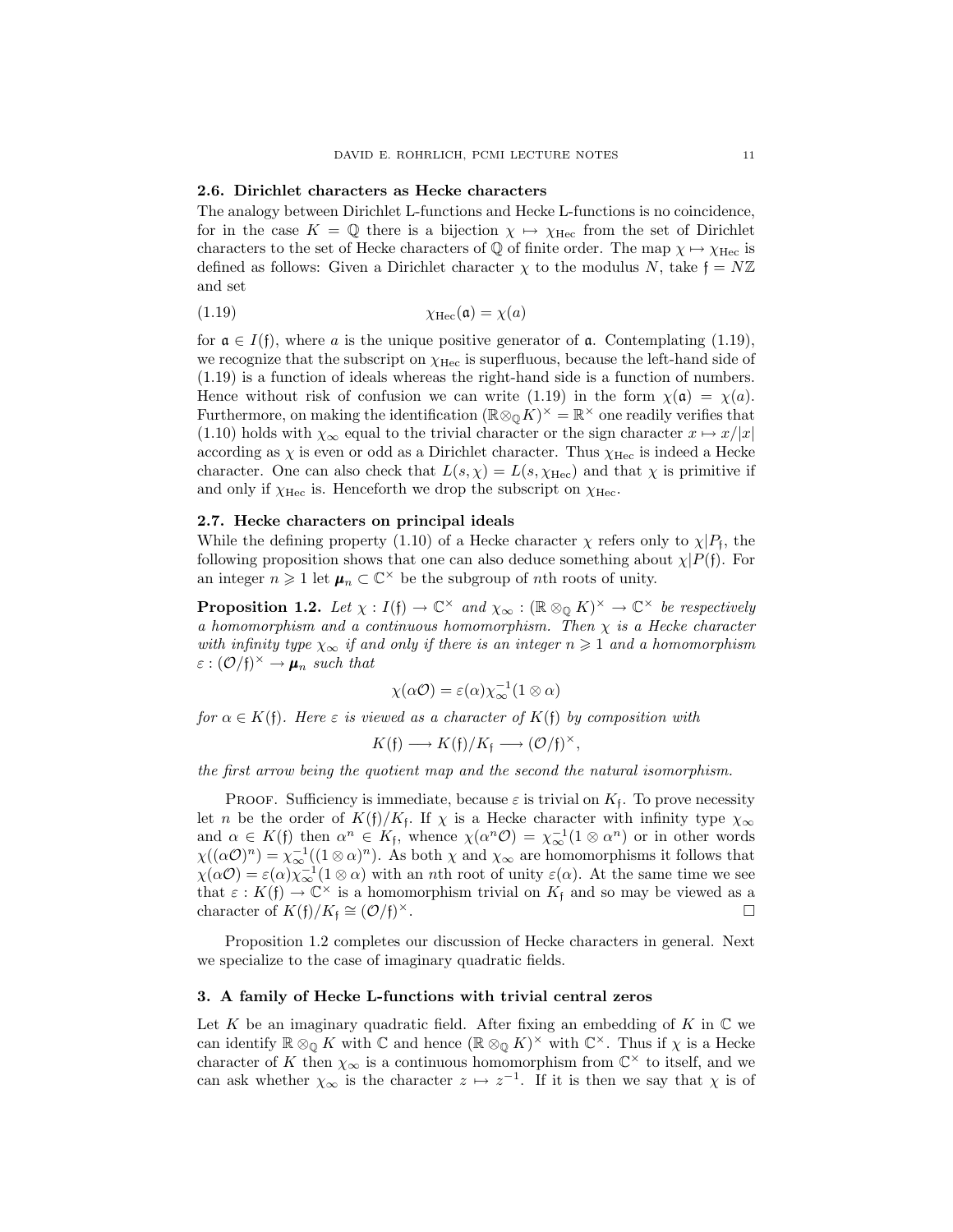type (1,0). To demystify this terminology we add that if  $\chi_{\infty}(z) = z^{-p}(\overline{z})^{-q}$  with  $p, q \in \mathbb{Z}$  then  $\chi$  is said to be of type  $(p, q)$ .

As we have already indicated, our goal is to exhibit the trivial central zeros found by Gross [38] in his study of Q-curves. As a first step we exhibit the relevant Hecke characters of K of type  $(1,0)$ . Let D be the absolute value of the discriminant of K, so that  $K = \mathbb{Q}(\sqrt{-D})$ . The set of Hecke characters at issue will be denoted  $X(D)$ . To define  $X(D)$  precisely, let  $\kappa$  be the primitive quadratic Dirichlet character of conductor  $D$  given by

(1.20) 
$$
\kappa(n) = \left(\frac{-D}{n}\right),
$$

where the Kronecker symbol on the right is understood to equal  $-1$  when  $n = -1$ (in other words, the Kronecker symbol is viewed as a Dirichlet character rather than as a norm residue symbol). Then  $X(D)$  consists of all primitive Hecke character  $\chi$ of K of type  $(1,0)$  satisfying three conditions:

- (a)  $f(\chi)|D^{\infty}$ . (In other words,  $f(\chi)$  divides some power of D.)
- (b)  $\chi(n\mathcal{O}) = \kappa(n)n$  for  $n \in \mathbb{Z}$  prime to D.
- (c) The values of  $\chi$  on  $P(f(\chi))$  lie in K.

Let  $\Phi$  be the set of ideal class characters of K. If  $\chi \in X(D)$  then  $\chi \varphi \in X(D)$  for every  $\varphi \in \Phi$ , so the cardinality of  $X(D)$  is a multiple of  $h(D)$ , the class number of K. Henceforth we assume that  $D \neq 3, 4$ .

# Proposition 1.3.

$$
|X(D)| = \begin{cases} h(D) & \text{if } D \text{ is odd,} \\ 0 & \text{if } 4||D, \\ 2h(D) & \text{if } 8|D. \end{cases}
$$

PROOF. Consider characters of the form  $\varepsilon : (\mathcal{O}/f)^{\times} \to {\pm 1}$  with  $f|_{D^{\infty}}$ . We impose two conditions: First,  $\varepsilon(n) = \kappa(n)$  for  $n \in \mathbb{Z}$  relatively prime to D, and second,  $\varepsilon$  is primitive in the usual sense that  $\varepsilon$  does not factor through  $(\mathcal{O}/f')^{\times}$  for any ideal f' properly dividing f. The set of such  $\varepsilon$  will be denoted E. We claim that the proposition is equivalent to the assertion

(1.21) 
$$
|E| = \begin{cases} 1 & \text{if } D \text{ is odd,} \\ 0 & \text{if } 4||D, \\ 2 & \text{if } 8|D. \end{cases}
$$

In other words, we claim that  $|X(D)| = |E|h(D)|$ .

To verify the claim, we use Proposition 1.2: The restriction to  $P(f(\chi))$  of any  $\chi \in X(D)$  has the form  $\chi(\alpha O) = \varepsilon(\alpha)\alpha$  for some character  $\varepsilon$  of  $(\mathcal{O}/\mathfrak{f}(\chi))^{\times}$  with values in the nth roots of unity. As the values of  $\chi$  on  $P(f(\chi))$  lie in K and  $K \neq \mathbb{Q}(\sqrt{-3}), \mathbb{Q}(\sqrt{-4})$  it follows that n can be taken to be 2. Thus we may view  $\varepsilon$ as a character  $(\mathcal{O}/f(\chi))^\times \to {\pm 1}$ , necessarily primitive since  $\chi$  is primitive. Since  $\chi(n\mathcal{O}) = \kappa(n)n$  for  $n \in \mathbb{Z}$  prime to D we deduce that  $\varepsilon \in E$ , and thus we obtain a map  $X(D) \to E$ . The fibers of the map have cardinality  $h(D)$ , because there are  $h(D)$  ways to extend a character of  $P(f(\chi))$  to a character of  $I(f(\chi))$ . To see that the map  $\chi \mapsto \varepsilon$  is surjective, let  $\varepsilon : (\mathcal{O}/\mathfrak{f})^{\times} \to {\pm 1}$  be a a given element of E. We would like to define a character  $\chi$  of  $P(f)$  by setting

$$
\chi(\alpha \mathcal{O}) = \varepsilon(\alpha)\alpha
$$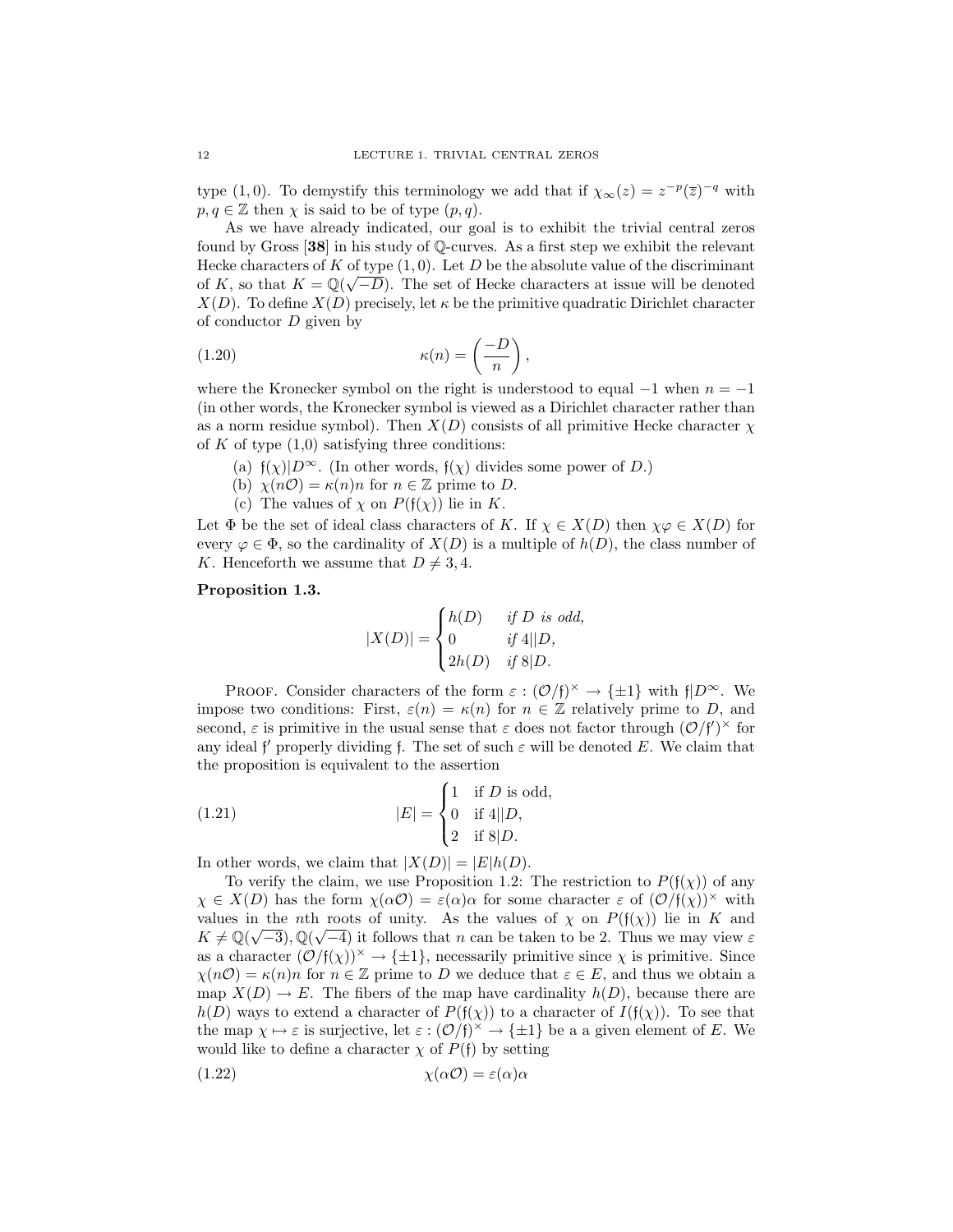for  $\alpha \in K(f)$ , but we must check that the right-hand side of  $(1.22)$  depends only on the principal ideal  $\alpha \mathcal{O}$  and not on the choice of generator  $\alpha$ . Since  $K \neq$  $\mathbb{Q}(\sqrt{-3})$ ,  $\mathbb{Q}(\sqrt{-4})$ , the only other generator is  $-\alpha$ ; but  $\varepsilon(-\alpha) = \kappa(-1)\varepsilon(\alpha) = -\varepsilon(\alpha)$ by (1.20). Hence if  $\alpha$  is replaced by  $-\alpha$  then the right-hand side of (1.22) is unchanged, so we obtain a well-defined character  $\chi$  of  $P(f)$ . Extending it arbitrarily to  $I(f)$  we obtain an element of  $X(D)$ .

We must now prove (1.21). Given  $\varepsilon \in E$ , write  $f(\varepsilon)$  for the ideal f such that  $\varepsilon$ is a primitive character of  $(\mathcal{O}/f)^\times$ . Also, if  $D||4$  then let  $\mathfrak T$  denote the prime ideal of O lying over 2. We claim that if  $\varepsilon \in E$  then

(1.23) 
$$
\mathfrak{f}(\varepsilon) \text{ is divisible by } \begin{cases} \sqrt{-D}\mathcal{O} & \text{if } D \text{ is odd,} \\ \sqrt{-D}\mathfrak{T} & \text{if } 4||D, \\ 2\sqrt{-D}\mathcal{O} & \text{if } 8|D. \end{cases}
$$

To verify (1.23) use the fact  $\varepsilon(n) = \kappa(n)$  for  $n \in \mathbb{Z}$  prime to D. It follows that D divides  $\mathbb{Z} \cap \mathfrak{f}(\varepsilon)$ , but one readily checks that an ideal  $\mathfrak{a}$  of  $\mathcal O$  with the property that D divides  $\mathbb{Z} \cap \mathfrak{a}$  is divisible by the right-hand side of (1.23).

At this point we consider the three cases in (1.21) one by one. Suppose first that At this point we consider the three cases in (1.21) one by one. Suppose first that D is odd. If  $\varepsilon \in E$  then  $\sqrt{-D}\mathcal{O}|\mathfrak{f}(\varepsilon)$  by (1.23), but also  $\mathfrak{f}(\varepsilon)|D^{\infty}$  by assumption. *D* is odd. If  $\varepsilon \in E$  then  $\sqrt{-D}\mathcal{O}(\mathfrak{f}(\varepsilon))$  by (1.23), but also  $\mathfrak{f}(\varepsilon)|D^{\infty}$  by assumption.<br>Thus if  $\mathfrak{f}(\varepsilon)$  is properly divisible by  $\sqrt{-D}\mathcal{O}$  then  $(\mathcal{O}/\mathfrak{f}(\varepsilon))^{\times}$  is a nontrivial exten of  $(\mathcal{O}/\sqrt{-D}\mathcal{O})^{\times}$  by a group of odd order, contradicting the fact that  $\varepsilon$  is both of  $(\mathcal{O}/\sqrt{-D\mathcal{O}})^{\wedge}$  by a group of odd order, contradicting the fact that  $\varepsilon$  is both quadratic and primitive. It follows that  $f(\varepsilon) = \sqrt{-D}\mathcal{O}$ . But the natural map  $(\mathbb{Z}/D\mathbb{Z})^{\times} \to (\mathcal{O}/\sqrt{-D}\mathcal{O})^{\times}$  is an isomorphism, and  $\varepsilon(n) = \kappa(n)$  for  $n \in (\mathbb{Z}/D\mathbb{Z})^{\times}$ . Hence there is a unique choice for  $\varepsilon$ , and  $|E| = 1$ . At the same time we see that

$$
f(x) = \sqrt{-D}\mathcal{O}
$$

for  $\chi \in X(D)$ , because it follows from (1.22) that  $f(\chi) = f(\varepsilon)$ .

Next suppose that 4||D. Then  $D = 4C$  with  $C \equiv 1 \mod 4$ . If there exists an Next suppose that  $4||D$ . Then  $D = 4C$  with  $C \equiv 1$ <br> $\varepsilon \in E$ , then  $\sqrt{-C} \mathfrak{S}^3 | f(\varepsilon)$  by (1.23); we claim that in fact

(1.25) 
$$
\mathfrak{f}(\varepsilon) = \sqrt{-C} \mathfrak{T}^k \quad \text{with } k = 3 \text{ or } 4.
$$

To see this, we first argue as in the case D odd: Since  $\varepsilon$  is quadratic and primitive, the kernel of the reduction map  $(\mathcal{O}/f(\varepsilon))^{\times} \to (\mathcal{O}/\sqrt{-C}\mathfrak{T}^{3})^{\times}$  has 2-power order. As the kernel of the reduction map  $(\mathcal{O}/f(\varepsilon))^{\wedge} \to (\mathcal{O}/\sqrt{-C} \mathfrak{L}^{\omega})^{\wedge}$  has 2-power order. As  $f(\varepsilon)|D^{\infty}$  this already implies that  $f(\varepsilon) = \sqrt{-C} \mathfrak{T}^k$  with  $k \geq 3$ . But one checks by induction that if  $k \geqslant 5$  then every element of the kernel of  $(\mathcal{O}/\mathfrak{T}^k)^\times \to (\mathcal{O}/\mathfrak{T}^5)^\times$  is a square in  $(\mathcal{O}/\mathfrak{T}^k)^\times$ , so again, the fact that  $\varepsilon$  is quadratic and primitive ensures that  $k = 3, 4,$  or 5. Now choose a rational integer n such that  $n \equiv 5 \mod 8$  and  $n \equiv 1 \mod 8$ C. Then *n* represents the nontrivial element of the kernel of  $(\mathcal{O}/\mathfrak{T}^5)^\times \to (\mathcal{O}/\mathfrak{T}^4)^\times$ ; but  $\varepsilon(n) = \kappa(n) = 1$ . Since  $\varepsilon$  is primitive, (1.25) follows.

To obtain a contradiction from (1.25), write

$$
(\mathcal{O}/\sqrt{-C}\mathfrak{T}^k)^{\times}\cong (\mathcal{O}/\mathfrak{T}^k)^{\times}\times (\mathcal{O}/\sqrt{-C}\mathcal{O})^{\times}
$$

and  $\varepsilon = \varepsilon' \varepsilon''$  with quadratic characters  $\varepsilon'$  and  $\varepsilon''$  of  $(\mathcal{O}/\mathfrak{T}^k)^\times$  and  $(\mathcal{O}/\sqrt{k})$  $\overline{-C\mathcal{O}})^{\times}$ respectively. Then  $\varepsilon(-1) = \kappa(-1) = -1$ , but  $\varepsilon''(-1) = 1$  because  $C \equiv 1 \mod 4$ , so  $\varepsilon'(-1) = -1$ . This is a contradiction, because  $-1$  is a square in  $(\mathcal{O}/\mathfrak{T}^k)^\times$  for  $k = 4$  $\varepsilon'(-1) = -1$ . This is a contradiction, because  $-1$  is a square and *a fortiori* for  $k = 3$ : indeed  $(2 + \sqrt{-C})^2 \equiv -1 \mod 40$ .

Finally, suppose that  $8|D$ . Write  $\mathfrak T$  for the prime ideal of  $\mathcal O$  lying over 2. As in the case  $4||D, \text{ if } k \geqslant 5, \text{ then every element of the Kernel of } (\mathcal{O}/\mathfrak{T}^k)^{\times} \to (\mathcal{O}/\mathfrak{T}^5)^{\times}$  is a square in  $(\mathcal{O}/\mathfrak{T}^k)^\times$ . Appealing to (1.23) and arguing as before, we deduce that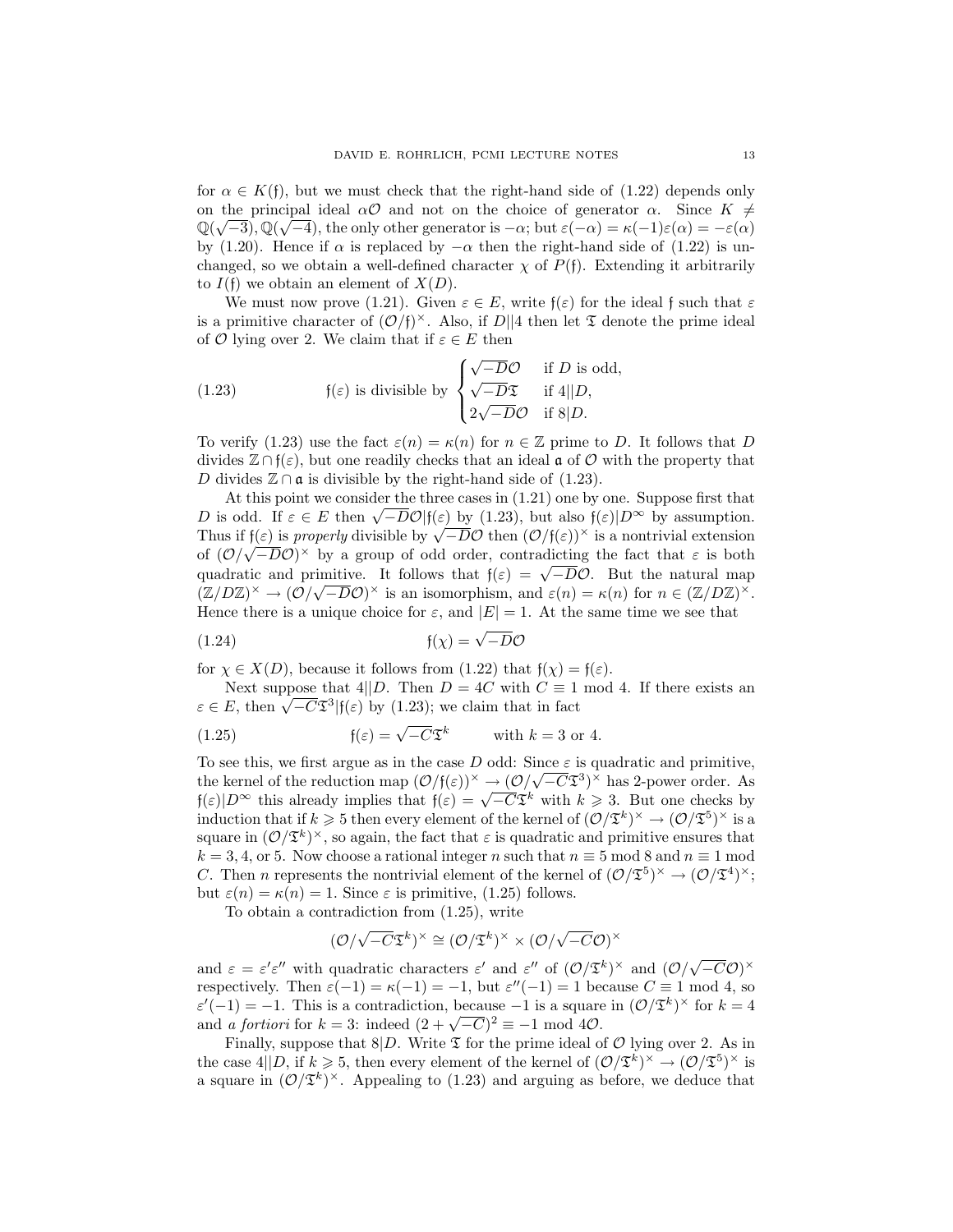$f(\varepsilon) = 2\sqrt{-D}\mathcal{O}$ . Now write  $D = 8C$ , and let  $\mathfrak C$  be the product of the prime ideals of  $\mathcal{O}$  dividing C. We have  $(\mathcal{O}/2\sqrt{-D}\mathcal{O})^{\times} \cong (\mathcal{O}/\mathfrak{T}^5)^{\times} \times (\mathcal{O}/\mathfrak{C})^{\times}$  and a corresponding decomposition of characters  $\varepsilon = \varepsilon' \varepsilon''$ . Also  $(\mathbb{Z}/D\mathbb{Z})^{\times} \cong (Z/8\mathbb{Z})^{\times} \times (Z/C\mathbb{Z})^{\times}$  and  $\kappa = \kappa' \kappa''$ . Using the natural embedding of  $(Z/CZ)^{\times}$  in  $(\mathcal{O}/\mathfrak{C})^{\times}$  to identify these two groups, we have  $\varepsilon'' = \kappa''$ , so  $\varepsilon''$  is uniquely determined and  $|E|$  is equal to the number of possibilities for  $\varepsilon'$ . Now the natural embedding of  $(\mathbb{Z}/8\mathbb{Z})^{\times}$  in  $(\mathcal{O}/\mathfrak{T}^5)^{\times}$ realizes  $(\mathbb{Z}/8\mathbb{Z})^{\times}$  as one summand in a direct sum decomposition of  $(\mathcal{O}/\mathfrak{T}^{5})^{\times}$ , the complementary summand being the cyclic group of order 4 generated by the coset complementary summand being the cyclic group of order 4 generated by the coset<br>of  $1 + \sqrt{-2C}$ . On the factor  $(\mathbb{Z}/8\mathbb{Z})^{\times}$  the character  $\varepsilon'$  coincides with  $\kappa'$ , and since  $\varepsilon$  is quadratic there are exactly two possibilities for the value of  $\varepsilon'$  on the coset of  $\varepsilon$  is quadratic there are exactly two possibilities for the value of  $1 + \sqrt{-2C}$ , namely  $\pm 1$ . Thus  $|E| = 2$ . Furthermore, we see that

$$
\mathfrak{f}(\chi) = 2\sqrt{-D}\mathcal{O}
$$

for  $\chi \in X(D)$ , because if  $\chi$  and  $\varepsilon$  are related as in (1.22) then  $f(\chi) = f(\varepsilon)$ .  $\Box$ 

#### 3.1. The functional equation

While we have not yet discussed the functional equation of Hecke L-functions over arbitrary number fields, if K is imaginary quadratic and  $\chi$  a primitive Hecke character of K of type  $(1,0)$  then the functional equation is easily stated:

(1.27) 
$$
\Lambda(s, \chi) = W(\chi)\Lambda(2 - s, \overline{\chi})
$$

with  $|W(\chi)| = 1$  and

(1.28) 
$$
\Lambda(s,\chi) = (D\mathbf{N}\mathfrak{f}(\chi))^{s/2} \Gamma_{\mathbb{C}}(s) L(s,\chi).
$$

Since  $\overline{\chi}$  is of type (0, 1), the definition of  $\Lambda(s,\overline{\chi})$  is technically not covered by (1.28), but it offers no surprises:

(1.29) 
$$
\Lambda(s,\overline{\chi}) = (D\mathbf{N}\mathfrak{f}(\chi))^{s/2} \Gamma_{\mathbb{C}}(s) L(s,\overline{\chi}).
$$

The appearance of  $f(\chi)$  in place of  $f(\overline{\chi})$  on the right-hand side of (1.29) is not a misprint; one readily checks that  $f(\overline{\chi}) = f(\chi)$ . Now take  $\chi \in X(D)$  with D either odd or divisible by 8. We shall give explicit formulas for the factors that go into the functional equation of  $L(s, \chi)$ . One such factor has already been made explicit (cf.  $(1.24)$  and  $(1.26)$ ):

**Proposition 1.4.** If  $\chi \in X(D)$  then

$$
f(\chi) = \begin{cases} \sqrt{-D}\mathcal{O} & \text{if } D \text{ is odd,} \\ 2\sqrt{-D}\mathcal{O} & \text{if } 8|D. \end{cases}
$$

The root number  $W(\chi)$  can also be computed. First consider the case D odd. The proof of the following proposition is as in Gross  $(38)$ , pp.  $60 - 63$ ) and will be reproduced in Lecture 2.

**Proposition 1.5.** If D is odd and  $\chi \in X(D)$  then

$$
W(\chi) = \left(\frac{2}{D}\right).
$$

Next recall that if  $8|D \t{then} |X(D)| = 2h(D)$ . A proof of the following statement (albeit a proof in a more general context) can be found in  $[76]$ , pp.  $538 - 541$ , and a proof in the present setting will be outlined in Exercise 2.4.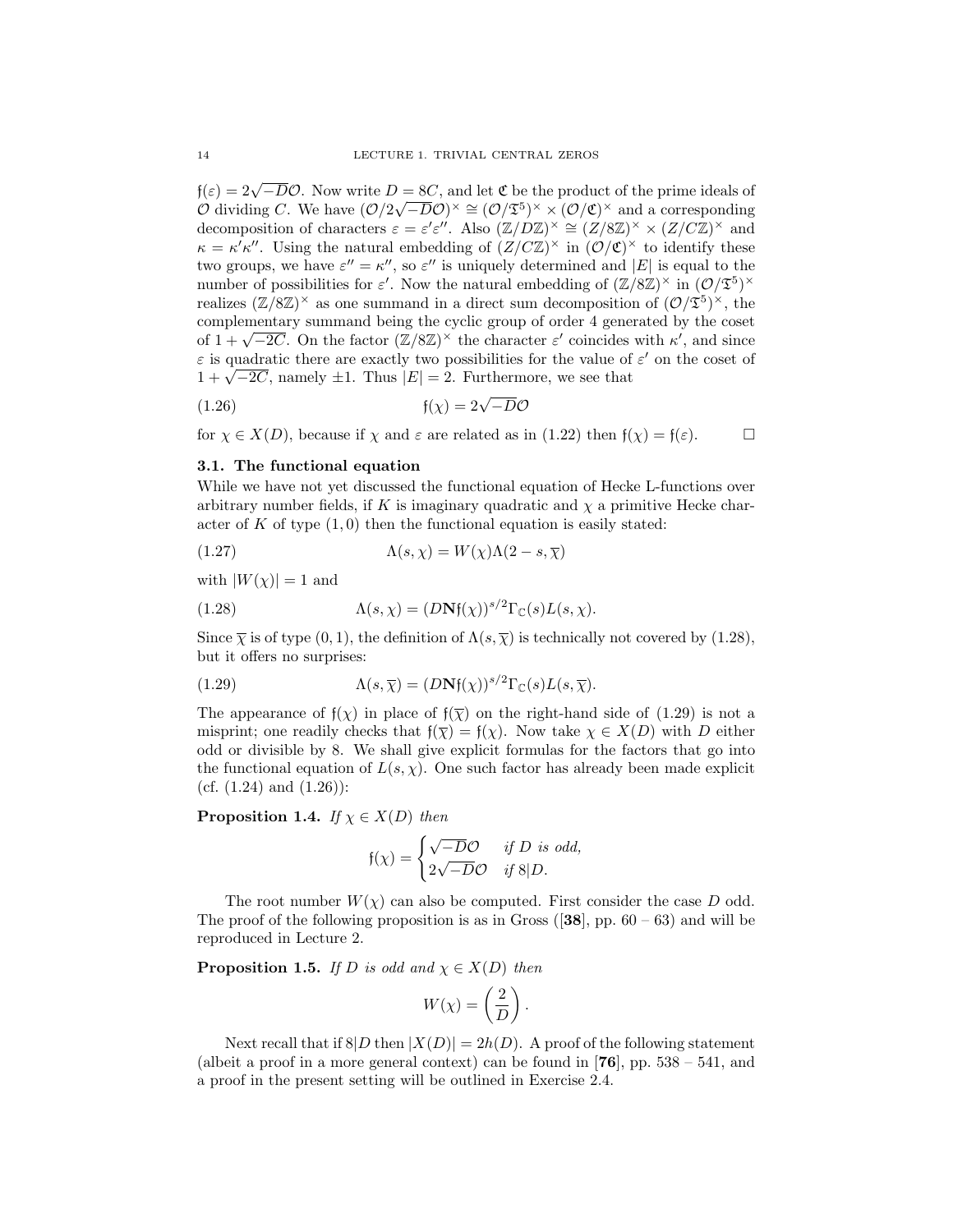Proposition 1.6. Suppose that  $8|D$ , and put

$$
X^{\pm}(D) = \{ \chi \in X(D) : W(\chi) = \pm 1 \}.
$$

Then  $|X^{\pm}(D)| = h(D)$ . In fact if  $\chi \in X^{\pm}(D)$  then  $X^{\pm}(D) = {\chi \varphi : \varphi \in \Phi}$ , where  $\Phi$  is the set of ideal class characters of K.

In spite of Propositions 1.5 and 1.6, we cannot conclude that our "canonical" family of Hecke L-functions exhibits trivial central zeros until we have verified that  $\Lambda(s,\overline{\chi}) = \Lambda(s,\chi)$ . But if we think of  $L(s,\chi)$  as the Dirichlet series  $\sum \chi(\mathfrak{a})(N\mathfrak{a})^{-s}$ then the desired identity  $L(s,\overline{\chi}) = L(s,\chi)$  is an immediate consequence of the equivariance of  $\chi$  with respect to complex conjugation:

**Proposition 1.7.** If  $\chi \in X(D)$  then

$$
\chi(\overline{\mathfrak{a}}) = \overline{\chi(\mathfrak{a})}
$$

*for*  $\mathfrak{a} \in I(\mathfrak{f}(\chi))$ .

PROOF. Put  $n = \mathbf{N}\mathfrak{a}$ , so that  $\mathfrak{a}\overline{\mathfrak{a}} = n\mathcal{O}$ . Then

$$
\chi(\mathfrak{a})\chi(\overline{\mathfrak{a}}) = \chi(n\mathcal{O}) = \kappa(n)n = n,
$$

because the Kronecker symbol  $\kappa$  is trivial on norms from K. Thus  $\chi(\mathfrak{a})\chi(\overline{\mathfrak{a}}) = N\mathfrak{a}$ , and it suffices to see that  $\chi(\mathfrak{a})\chi(\mathfrak{a}) = \mathbf{N}\mathfrak{a}$  or in other words that

$$
|\chi(\mathfrak{a})| = \sqrt{\mathbf{N}\mathfrak{a}}.
$$

Now in contrast to the identity  $\chi(\mathfrak{a})\chi(\bar{\mathfrak{a}}) = \mathbf{N}\mathfrak{a}$ , which depended on the relation  $\varepsilon(n) = \kappa(n)$ , (1.30) is a general property of Hecke characters of type (1,0). In fact since both sides of (1.30) are positive, it suffices to verify that equality holds after both sides are raised to the power  $h(D)|K(\mathfrak{f})/K_{\mathfrak{f}}|$ , where  $\mathfrak{f} = \mathfrak{f}(\chi)$ . Thus we may assume that  $\mathfrak{a} = \alpha \mathcal{O}$  with  $\alpha \in K_{\mathfrak{f}}$ . But then  $\chi(\mathfrak{a}) = \alpha$  and  $(1.30)$  is immediate.  $\Box$ 

Thus if  $\chi \in X(D)$  then the functional equation (1.27) becomes

(1.31) 
$$
\Lambda(s,\chi) = W(\chi)\Lambda(2-s,\chi),
$$

and we can talk about trivial central zeros. (Note by the way that quite apart from Propositions 1.5 and 1.6, the fact that  $W(\chi) = \pm 1$  is clear a priori from (1.31).) Now  $-D$  is a discriminant, so if D is odd then D is 3 mod 4 and in particular either 3 or 7 mod 8. Hence Propositions 1.5 and 1.6 imply that  $L(s, \chi)$  has a trivial central zero if and only if either  $D \equiv 3 \mod 8$  or else  $8|D \text{ and } \chi \in X^-(D)$ . In the remaining cases, when  $D \equiv 7 \mod 8$  or  $8|D \text{ and } \chi \in X^+(D)$ , there is no trivial reason for  $L(s, \chi)$  to vanish at  $s = 1$ , and we can ask the same question as with Dirichlet L-functions: Is  $L(1, \chi)$  in fact nonzero? Actually, even if  $W(\chi) = -1$  we can ask the analogous question about  $L'(1,\chi)$ , for while  $L(s,\chi)$  vanishes to odd order at  $s = 1$ , there is no trivial reason for the order of vanishing to be  $> 1$ .

#### Theorem 1.2.

$$
ord_{s=1}L(s,\chi) = \begin{cases} 0 & \text{if } W(\chi) = 1, \\ 1 & \text{if } W(\chi) = -1. \end{cases}
$$

For the proof see Montgomery-Rohrlich [66] or Miller-Yang [65] according as  $W(\chi)$  is 1 or −1. We mention just one aspect of these proofs and of others like them, namely the key role played by the fact that

(1.32) 
$$
\{\chi^{\sigma} : \sigma \in \text{Aut}(\mathbb{C}/K)\} = \{\chi \varphi : \varphi \in \Phi\}
$$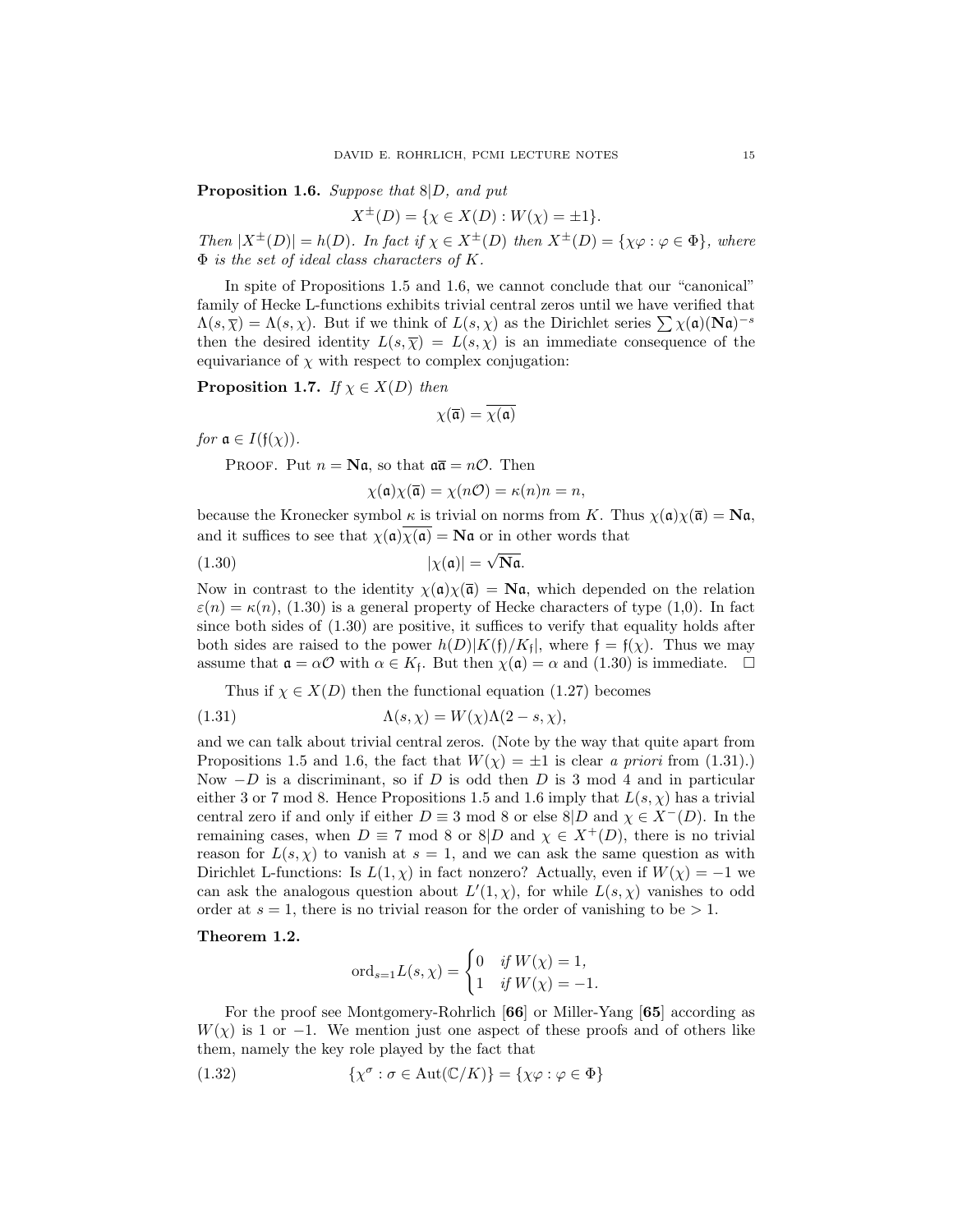for  $\chi \in X(D)$ . Here  $\chi^{\sigma}$  is the character defined by  $\chi^{\sigma}(\mathfrak{a}) = \chi(\mathfrak{a})^{\sigma}$  for  $\mathfrak{a} \in I(\mathfrak{f})$ , where  $f = f(\chi)$ . As the values of  $\chi$  on principal ideals lie in K, it follows that  $\chi$ and  $\chi^{\sigma}$  coincide on principal ideals, and consequently the left-hand side of (1.32) is contained in the right-hand side. Thus to prove that equality holds it suffices to see that the cardinality of the left-hand side of (1.32) is  $\geq h(D)$ . Given  $\mathfrak{a} \in$ I(f), let n be its order in the ideal class group  $I(f)/P(f)$ ; then  $\mathfrak{a}^n = \alpha \mathcal{O}$  for some  $\alpha \in K(\mathfrak{f})$ , and consequently  $\chi(\mathfrak{a})^n = \pm \alpha$ . One readily deduces that  $\chi(\mathfrak{a})$  generates an extension of K of degree n. Now choose ideals  $a_1, a_2, \ldots, a_t \in I(f)$  such that  $I/P$  is the direct sum of the cyclic subgroups generated by the classes of the ideals  $a_i$ . Then  $h(D) = n_1 n_2 \cdots n_t$ , where  $n_i$  is the order of the class of  $a_i$ . Given these observations, it is not hard to believe or to prove that the extension of K generated by  $\chi(\mathfrak{a}_1), \chi(\mathfrak{a}_2), \ldots, \chi(\mathfrak{a}_t)$  has degree  $h(D)$  over K. It follows that the left-hand side of (1.32) has cardinality  $\geq h(D)$ , whence equality holds and (1.32) follows.

The significance of (1.32) is that it meshes well with algebraicity results for special values of L-functions. In the case case  $W(\chi) = 1$ , results of Shimura [87], [88] imply that if  $L(1,\chi) = 0$  then  $L(1,\chi^{\sigma}) = 0$  for all  $\sigma \in Aut(\mathbb{C})$ , whence  $h(D)^{-1} \sum_{\varphi \in \Phi} L(1, \chi \varphi) = 0$  by (1.32). Similarly, in the case  $W(\chi) = -1$  the Gross-Zagier formula [39] implies that if  $L'(1,\chi) = 0$  then  $h(D)^{-1} \sum_{\varphi \in \Phi} L'(1,\chi\varphi) = 0$ . Thus to prove the theorem it suffices to show that  $h(D)^{-1} \sum_{\varphi \in \Phi} L(1, \chi \varphi) \neq 0$  or that  $h(D)^{-1} \sum_{\varphi \in \Phi} L'(1, \chi \varphi) \neq 0$  according as  $W(\chi) = 1$  or  $W(\chi) = -1$ . The point of this reduction is that as a Dirichlet series,  $L(s, \chi)$  is the sum  $\sum \chi(\mathfrak{a})(N\mathfrak{a})^{-s}$  over all nonzero ideals of  $\mathcal{O}$ , and in particular over ideals belonging to all ideal classes. By contrast,  $h(D)^{-1} \sum_{\varphi \in \Phi} L(s, \chi \varphi)$  is the sum  $\sum \chi(\mathfrak{a})(N\mathfrak{a})^{-s}$  taken over the *principal* ideals only. Analytically the latter sum is a much more tractable object.

# 3.2. Gross's Q-curves

The significance of Hecke characters of type  $(1, 0)$  is that they correspond to elliptic curves with complex multiplication, and the significance of the Hecke characters  $\chi \in X(D)$  is that the corresponding elliptic curves are the canonical examples of Gross's "Q-curves." To make this precise, recall that the modular invariant  $j$ can be evaluated not only on elliptic curves but also on lattices in C: in fact if A is an elliptic curve over  $\mathbb C$  and  $\mathcal L$  its period lattice relative to a nonzero regular differential then  $j(A) = j(\mathcal{L})$ . In particular, since we are viewing K as a subfield of C we may take L to be O, and then an elliptic curve with invariant  $j(0)$  has complex multiplication by  $\mathcal O$ . Putting  $F = \mathbb Q(j(\mathcal O))$  and  $H = K(j(\mathcal O))$ , we see that F is the minimal field of definition for an elliptic curve with invariant  $j(\mathcal{O})$  and H the minimal field of definition for its complex multiplication.

Now if D is odd then the set  $X(D)$  picks out a canonical isogeny class of elliptic curves over F with invariant  $j(\mathcal{O})$ , any member of which will be denoted  $A(D)$ . Similarly, if 8|D then the sets  $X^+(D)$  and  $X^-(D)$  each pick out such isogeny classes, say with members  $A^+(D)$  and  $A^-(D)$  respectively. We then have

(1.33) 
$$
L(s, A(D)) = \prod_{\chi \in X(D)} L(s, \chi)
$$
 (*D* odd)

and

(1.34) 
$$
L(s, A^{\pm}(D)) = \prod_{\chi \in X^{\pm}(D)} L(s, \chi)
$$
 (8|D).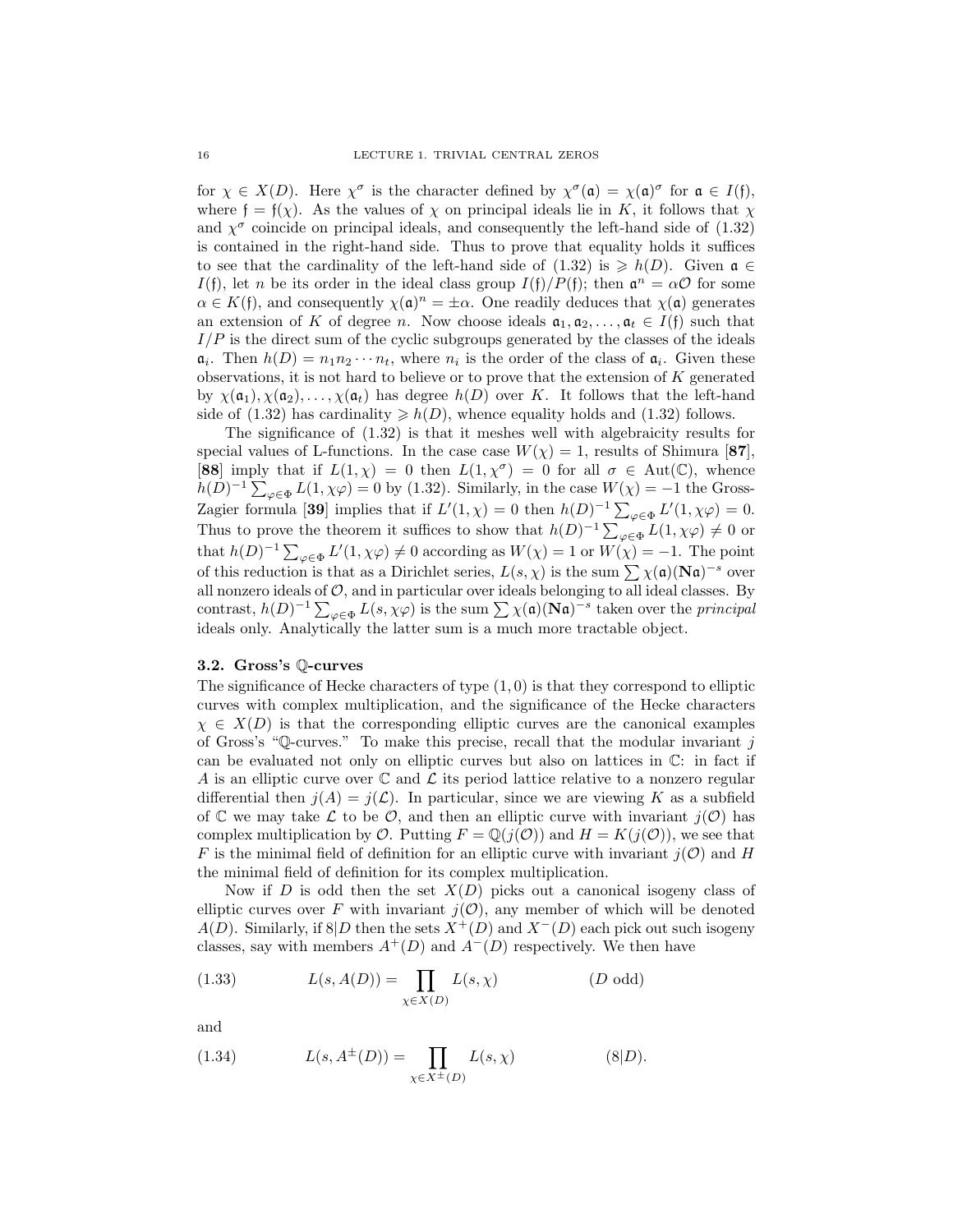We emphasize that the isogeny classes at issue all contain more than one isomorphism class over F, so that  $A(D)$ ,  $A^+(D)$ , and  $A^-(D)$  have not been specified up to isomorphism. It is possible to do so, at least in the case of  $A(p)$  with a prime  $p \equiv 3$ mod 4 ( $p > 3$ ), by a consideration of minimal discriminants (Gross [38], p. 35), but for the validity of (1.33) and (1.34) this refinement is unnecessary: the L-function of an elliptic curve depends only on its isogeny class. Incidentally, if  $A$  is any one of  $A(D)$ ,  $A^+(D)$ , and  $A^-(D)$  then the isogeny class of A over H is defined over Q in the sense that  $A$  is isogenous over  $H$  to all of its Galois conjugates. This is the reason for the term "Q-curve."

Combining Proposition 1.7 and Theorem 1.2 with (1.33) and (1.34), and applying either Rubin's generalization [78] of the Coates-Wiles theorem (if  $W(\chi) = 1$ ) or the Gross-Zagier formula [39] and the theorem of Kolyvagin-Logachev [54] supplemented by either Bump-Friedberg-Hoffstein [14] or Murty-Murty [70] (if  $W(\chi) = -1$ , we obtain:

**Theorem 1.3.** If D is odd then the rank of  $A(D)(F)$  is 0 or  $h(D)$  according as D is 7 or 3 modulo 8. If D is divisible by 8 then the rank of  $A^+(D)$  over F is 0 and the rank of  $A^{-}(D)$  over F is  $h(D)$ .

In the case of a prime  $p \equiv 7 \mod 8$ , the fact that  $A(p)(F)$  has rank 0 was proved by Gross [38] several years before Theorem 1.2 using descent.

#### 3.3. Yang's simplest abelian varieties

While we have seen that  $X(D) = \emptyset$  if  $4||D$ , the exclusion of this case was nonetheless a peculiar anomaly for several years. However Yang [101] has shown that the case  $4||D \text{ can be incorporated into the theory if on the geometric side elliptic curves}$ are replaced by abelian varieties and on the arithmetic side the requirement that the values of  $\chi$  on principal ideals lie in  $K$  – condition (c) in the original definition of  $X(D)$  – is replaced by conditions (c) and (d) below. Let K be an imaginary quadratic field and D the absolute value of its discriminant. We consider the set  $Y(D)$  of primitive Hecke characters v of K of type  $(1,0)$  satisfying the following conditions:

- (a)  $f(v)|D^{\infty}$ .
- (b)  $v(n\mathcal{O}) = \kappa(n)n$  for  $n \in \mathbb{Z}$  prime to D.
- (c) Let T be the extension of K generated by the values of v. Then  $[T:K]$ is minimal subject to (a) and (b).
- (d) Also  $Nf(v)$  is minimal subject to (a) and (b).

Suppose once again that  $D \neq 3, 4$ . Yang associates an isogeny class of abelian varieties over  $K$  with complex multiplication by  $T$  to the Galois orbit of an element  $v \in Y(D)$ , and he shows that these abelian varieties are in a natural sense the "simplest" among all abelian varieties over  $K$  with complex multiplication by  $T$ . If D is odd or divisible by 8 then  $Y(D) = X(D)$ , and if we fix a Galois orbit of elements of this set then Yang's abelian variety B is related to Gross's  $\mathbb Q$ -curve A via Weil's restriction-of-scalars functor:  $B = \text{res}_{H/K} A$ . (In the case where D is a prime congruent to 3 mod 4 this restriction of scalars figured prominently already in [38].) But if  $4||D$  then B need not be the restriction of scalars of any elliptic curve over  $H$ . Nonetheless, Yang proves analogues for all of the results already mentioned for  $X(D)$ . The proof of Yang's analogue of Theorem 1.2 is particularly daunting, because one no longer has  $(1.32)$ : the Galois conjugates of  $\chi$  are not all of the form  $\chi\varphi$  with  $\varphi \in \Phi$ .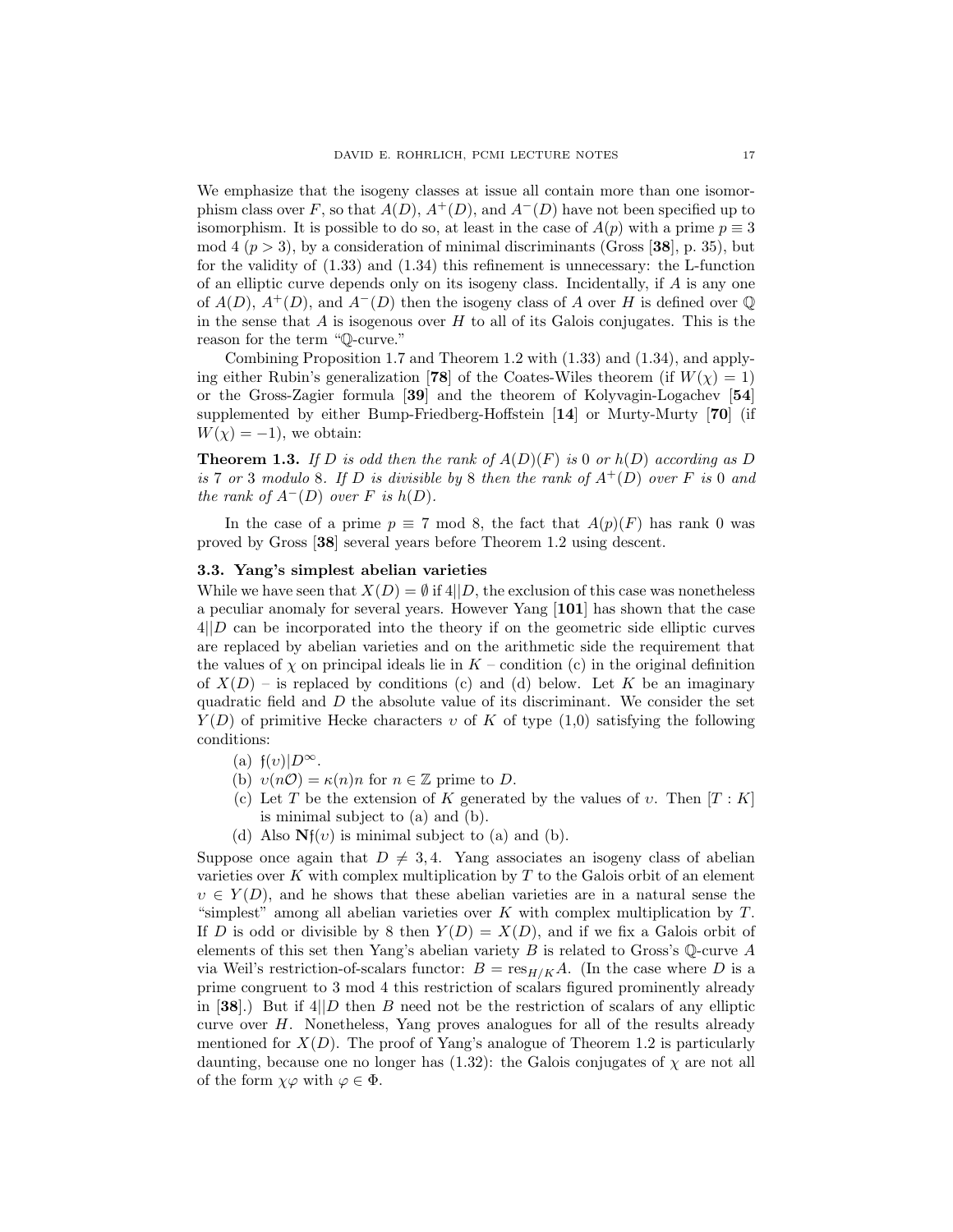#### 4. An open problem

In a nutshell, the problem is to prove an analogue of Theorem 1.2 with  $\chi$  replaced by a power of  $\chi$ . Let w be a positive integer and take  $\chi$  in  $X(D)$ . If w is odd then  $\chi^w$  is still primitive of conductor  $f(\chi)$ , but if w is even then  $\chi^w$  extends to a Hecke character to the modulus  $\mathcal O$  and so is no longer primitive. We are primarily concerned with the case where  $w$  is odd, but to carry along both cases for one moment longer, write  $\chi_w$  to mean  $\chi^w$  if w is odd and the primitive Hecke character determined by  $\chi^w$  if w is even. Then Hecke's functional equation for  $L(s, \chi_w)$  is

(1.35) 
$$
\Lambda(s, \chi_w) = W(\chi_w) \Lambda(w + 1 - s, \chi_w)
$$

with

(1.36) 
$$
\Lambda(s, \chi_w) = \begin{cases} (D\mathbf{N}\mathfrak{f}(\chi))^{s/2} \Gamma_{\mathbb{C}}(s) L(s, \chi_w) & \text{if } w \text{ is odd} \\ D^{s/2} \Gamma_{\mathbb{C}}(s) L(s, \chi_w) & \text{if } w \text{ is even} \end{cases}
$$

and

(1.37) 
$$
W(\chi_w) = \begin{cases} (-1)^{(w-1)/2} W(\chi) & \text{if } w \text{ is odd} \\ 1 & \text{if } w \text{ is even} \end{cases}
$$

(see Exercise 2.5). We note in particular that the center of symmetry of the functional equation is  $(w + 1)/2$ . Thus if w is odd then the center is an integer, and in fact a critical integer in the sense of Deligne [24].

**Problem 1.** Suppose that w is odd and relatively prime to  $h(D)$ . Show that

(1.38) 
$$
\text{ord}_{s=(w+1)/2}L(s,\chi^w) = \begin{cases} 0 & \text{if } W(\chi) = 1, \\ 1 & \text{if } W(\chi) = -1. \end{cases}
$$

An example of Rodriguez Villegas shows that the assumption  $gcd(w, h(D)) = 1$ cannot be omitted if  $(1.38)$  is to hold without exception  $(74)$ , p. 437, Remark 2), but we would also like a variant of the problem in which the coprimality hypothesis is eliminated at the expense of a weaker conclusion. However to begin with let us consider the problem as stated. A basic result in this domain is the theorem of Liu and Xu  $[58]$ , who have shown that if w is given then there exists a constant  $c(w)$  such that (1.38) is satisfied for  $D \geqslant c(w)$ . As is common in papers of this sort (cf.  $[59]$ ,  $[60]$ ,  $[75]$ , and  $[102]$ ), the authors actually prove the stronger statement that (1.38) remains valid when  $L(s, \chi^w)$  is replaced by  $L(s, \chi^w \mu)$  with a primitive quadratic Dirichlet character  $\mu$  of sufficiently small conductor d relative to D (the precise condition in [58] is  $d \ll D^{1/12-\epsilon}$  for any  $\varepsilon > 0$ ; of course D must still be sufficiently large relative to w). On the other hand, if  $W(\chi) = 1$  then the constant  $c(w)$  implicit in [58] is ineffective, so that the validity of (1.38) for all D is not reduced to a finite number of verifications even when  $w$  is fixed. However in the case where D is a prime p, necessarily with  $p \equiv 3 \mod 4$ , Boxer and Diao [10] have recently proved a result which is not only effective but also remarkably tidy: If  $W(\chi) = 1$  and  $p \geq 13(w-1)^2/8$  then  $L((w+1)/2, \chi^w) \neq 0$ . Using Proposition 1.5 and (1.37), one readily verifies that when  $D = p$  the condition  $W(\chi) = 1$  is equivalent to  $w \equiv (-1)^{(p+1)/4} \mod 4$ , so the result of Boxer and Diao is as explicit as can be. Even so, the validity of  $(1.38)$  for all D and all odd w prime to  $h(D)$ remains an open problem.

If the condition  $gcd(w, h(D)) = 1$  is dropped then the problem is not only open but open-ended in the sense that we lack a conjecture to guide us. The most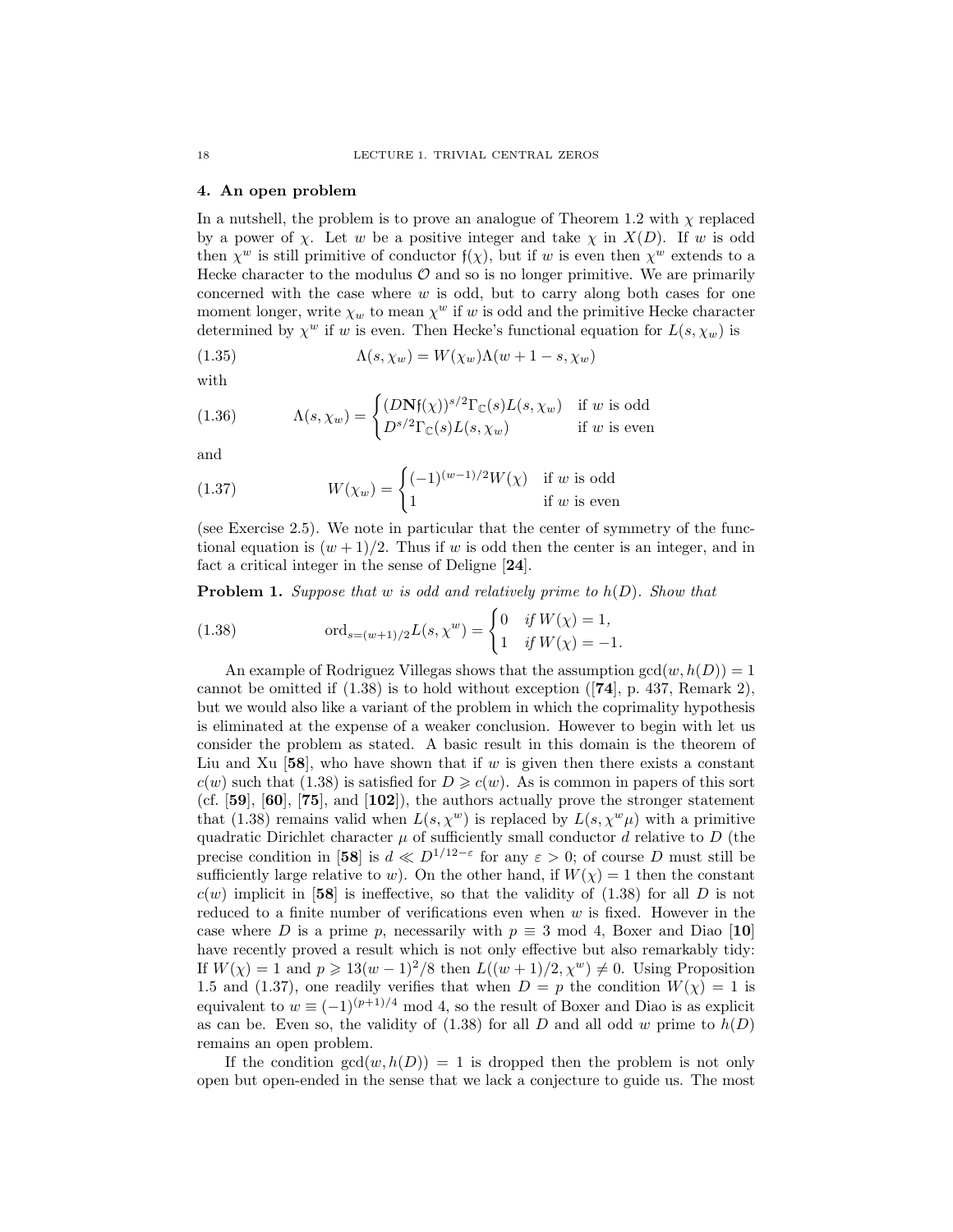optimistic conjecture would be that (1.38) holds for all but finitely many triples  $(w, D, \chi)$  with  $\chi \in X(D)$ , but the evidence is as yet too weak to support this hope. The underlying problem here is that most attempts to prove (1.38) begin by showing that (1.38) holds for some  $\chi \in X(D)$ , and if the characters  $\chi^w \varphi$  with  $\varphi \in \Phi$ are all Galois-conjugate (in other words, if  $\chi$  can be replaced by  $\chi^w$  in (1.32)) then one deduces that (1.38) holds for all  $\chi \in X(D)$ . The deduction here is based on Shimura [87] as before if  $W(\chi^w) = 1$  and on Zhang [105] rather than Gross-Zagier [39] if  $W(\chi^w) = -1$  with  $w \ge 3$ . But if  $gcd(w, h(D)) > 1$  then the argument falls apart, because the characters  $\chi^w \varphi$  are simply not all Galois-conjugate. Let  $h_w(D)$  be the order of the quotient of the ideal class group by its subgroup of elements of order dividing w. Then the size of a Galois orbit of  $\{\chi^w \varphi : \varphi \in \Phi\}$ is  $h_w(D)$ , so the fact that (1.38) holds for one element of  $X(D)$  implies only that  $(1.38)$  holds for at least  $h_w(D)$  elements. By estimating  $h_w(D)$  using the recent bounds of Ellenberg and Venkatesh [28] on torsion in ideal class groups, Masri [60] deduces that the number of characters  $\chi \in X(D)$  satisfying (1.38) for fixed w and  $D = p$  is  $\gg p^{\delta}$  for some  $\delta > 0$  (for instance if  $w = 3$  then  $\delta$  can be any number  $\langle 1/6 \rangle$ . If  $w \ge 5$  then the results of [28] and hence of [60] depend on the generalized Riemann hypothesis, but Masri's papers [59] and [60] also give a second method which is based on the subconvexity results of Duke, Friedlander, and Iwaniec [27] and is independent of the generalized Riemann hypothesis. See also Masri-Yang [61]. The implicit constant  $c(w)$  in [60] such that (1.38) holds for at least  $p^{\delta}$  characters if  $p \geqslant c(w)$  is ineffective, but once again Boxer and Diao [10] give an effective result: If  $W(\chi^w) = 1$  and  $D = p \geq 13(w-1)^2/8$  then the number of good characters is at least  $h_w(D)$ .

All of this meshes well with the example of Rodriguez Villegas [74] mentioned above, in which  $D = 59$ ,  $w = 3$ , and  $L(2,\chi^3) = 0$  for some  $\chi \in X(D)$ , despite the fact that  $W(\chi^3) = 1$ . The point is that  $h(D) = 3$  in this case, in line with the preceding discussion. (Incidentally, Rodriguez Villegas deduces the vanishing of  $L(2,\chi^3)$  from a calculation and an a priori bound on the denominator of the special value.) One might imagine that in this example there are infinitely many w divisible by 3 such that  $W(\chi^w) = 1$  but  $L((w+1)/2, \chi^w) = 0$  for some  $\chi \in$  $X(D)$ . However this possibility is excluded by a general theorem of Greenberg [36], valid for any imaginary quadratic field K and any primitive Hecke character of K of type  $(w, 0)$ . In our setting, the theorem asserts that if we fix  $\chi \in X(D)$ then there are only finitely many odd positive integers w such that  $W(\chi^w) = 1$ but  $L((w+1)/2, \chi^w) = 0$ . Pondering this statement, we realize that Problem 1 is subsumed in a larger problem, still to be formulated, in which the hypothesis  $gcd(w, h(D)) = 1$  is omitted but the conclusion (1.38) is asserted to hold for as large a set of characters as possible. An optimal description of this set is the point that remains open-ended.

#### 5. Evaluation of the quadratic Gauss sum

For the sake of contrasting two different techniques, we give a self-contained proof of Theorem 1.1 here and a proof of a more general statement in the next lecture. To get started we record a few facts about the "Fourier transform" on  $\mathbb{Z}/N\mathbb{Z}$ .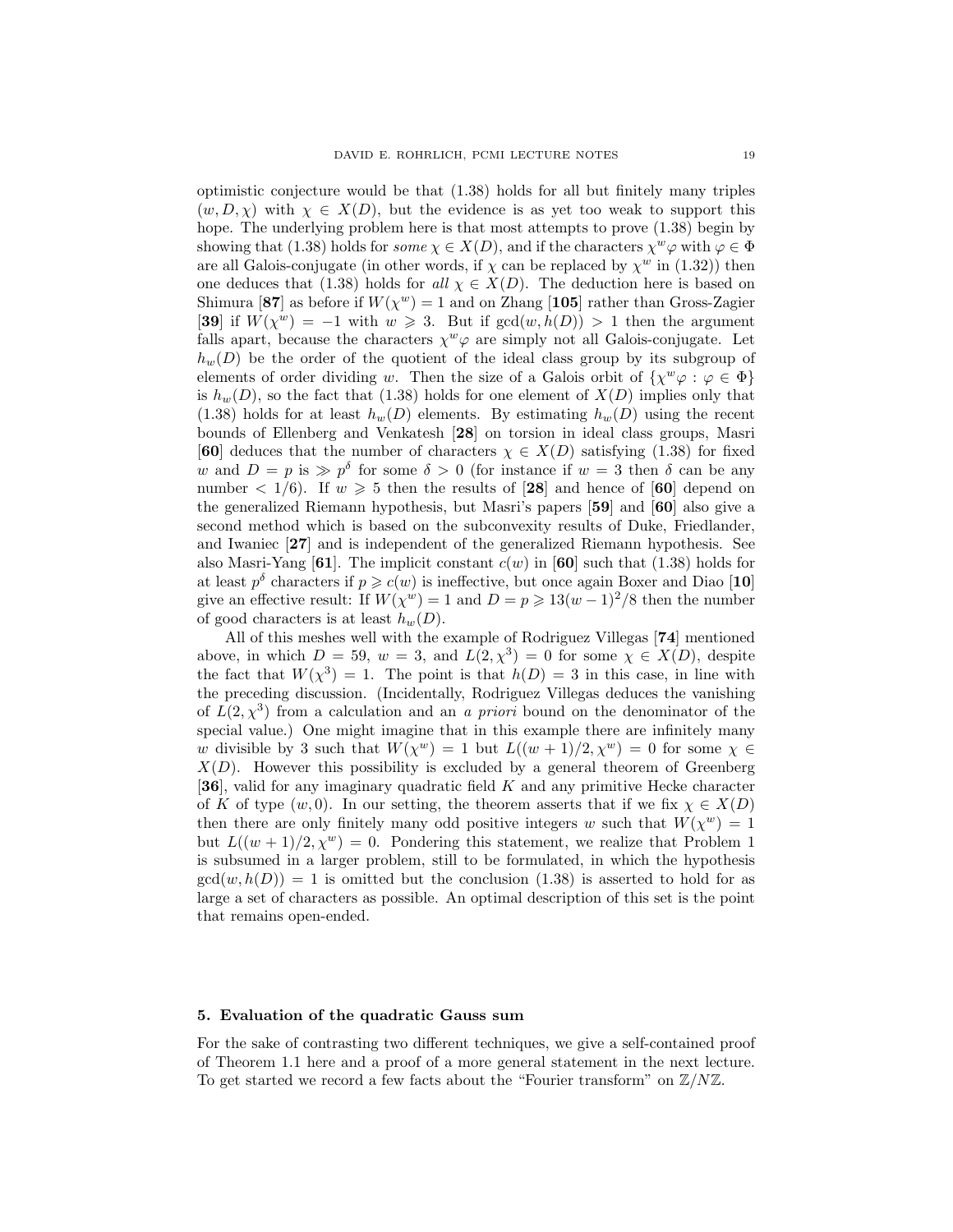Let V be the complex vector space consisting of  $\mathbb{C}\text{-valued functions on }\mathbb{Z}/N\mathbb{Z}$ . The Fourier transform on  $\mathbb{Z}/N\mathbb{Z}$  is the linear automorphism  $f \mapsto \hat{f}$  of V, where

$$
\hat{f}(x) = \sum_{y \in \mathbb{Z}/N\mathbb{Z}} f(y) e^{2\pi i x y/N}.
$$

Sometimes we write  $\hat{f}$  as  $f^*$ . That  $f \mapsto \hat{f}$  is an automorphism follows from the identity  $(f<sup>\hat{}})(x) = Nf(-x)</sup>$ , which in turn is a consequence of the calculation

$$
(f^{\hat{ }})^{\hat{ }}(x)=\sum_{y\in \mathbb{Z}/N\mathbb{Z}}\hat{f}(y)e^{2\pi ixy/N}=\sum_{z\in \mathbb{Z}/N\mathbb{Z}}f(z)\sum_{y\in \mathbb{Z}/N\mathbb{Z}}e^{2\pi i(x+z)y/N}
$$

(observe that the inner sum is N or 0 according as z is or is not  $-x$ ). The main fact about the Fourier transform which is needed for the proof of Theorem 1.1 is a formula for  $\hat{\chi}$ , where  $\chi$  is a primitive Dirichlet character of conductor N. Here we are viewing  $\chi$  as a character of  $(\mathbb{Z}/N\mathbb{Z})^{\times}$  and hence as a function on  $\mathbb{Z}/N\mathbb{Z}$  via the usual convention that  $\chi(x) = 0$  if the residue class  $x \in \mathbb{Z}/N\mathbb{Z}$  is not invertible.

The formula that we need is

$$
\widehat{\chi} = \tau(\chi)\overline{\chi}.
$$

To verify (1.39), we take  $x \in \mathbb{Z}/N\mathbb{Z}$  and compute  $\hat{\chi}(x)$  from the definition:

(1.40) 
$$
\widehat{\chi}(x) = \sum_{y \in (\mathbb{Z}/N\mathbb{Z})^{\times}} \chi(y) e^{2\pi i x y/N}.
$$

There are two cases to consider, according as  $x$  is a nonunit or a unit.

Suppose first that  $x \in M\mathbb{Z}/N\mathbb{Z}$ , where M is a divisor of N and  $M > 1$ . To prove  $(1.39)$  in this case we must see that the right-hand side of  $(1.40)$  is 0. Put  $G = (\mathbb{Z}/N\mathbb{Z})^{\times}$  and let H be the kernel of the map from  $(\mathbb{Z}/N\mathbb{Z})^{\times}$  to  $(\mathbb{Z}/(N/M)\mathbb{Z})^{\times}$ given by reduction modulo  $N/M$ . Write  $y = gh$ , where  $h \in H$  and g runs over a set of coset representatives for H in G. Then  $\chi(y) = \chi(g)\chi(h)$ , and since  $\chi$  is primitive  $\chi$  H is nontrivial. If we write the right-hand side of (1.40) as a double sum consisting of an inner sum over  $h$  and an outer sum over  $g$ , then the inner sum is 0 for each g, because  $\chi$ |H is nontrivial and  $e^{2\pi i xgh/N}$  is independent of h.

Next suppose that  $x \in (\mathbb{Z}/N\mathbb{Z})^{\times}$ . Then in the sum over y we can replace y by  $yx^{-1}$ , and referring to the definition (1.2) we see that  $\hat{\chi}(x) = \tau(\chi)\overline{\chi}(x)$ . This completes the proof of (1.39).

An immediate corollary of (1.39), given the relation  $(f<sup>\,\hat{})^{\,\hat{}}(x) = Nf(-x)</sup>$ , is that (1.41)  $\tau(\chi)\tau(\overline{\chi}) = \chi(-1)N.$ 

It follows in particular that if  $\chi$  is quadratic then  $\tau(\chi)^2 = \chi(-1)N$ . Thus the validity of (1.1) up to sign is easy, as already mentioned. Returning to the case of an arbitrary primitive  $\chi$ , and observing that (1.39) and (1.40) together give  $\overline{\tau(\chi)} = \chi(-1)\tau(\overline{\chi})$ , we deduce from (1.41) that

$$
(1.42)\t\t\t |\tau(\chi)| = \sqrt{N}.
$$

Of course both  $(1.41)$  and  $(1.42)$  can be reformulated in terms of root numbers: Applying the definition (1.3), we obtain

$$
(1.43) \t\t W(\chi)W(\overline{\chi}) = 1
$$

and

 $|W(\chi)| = 1$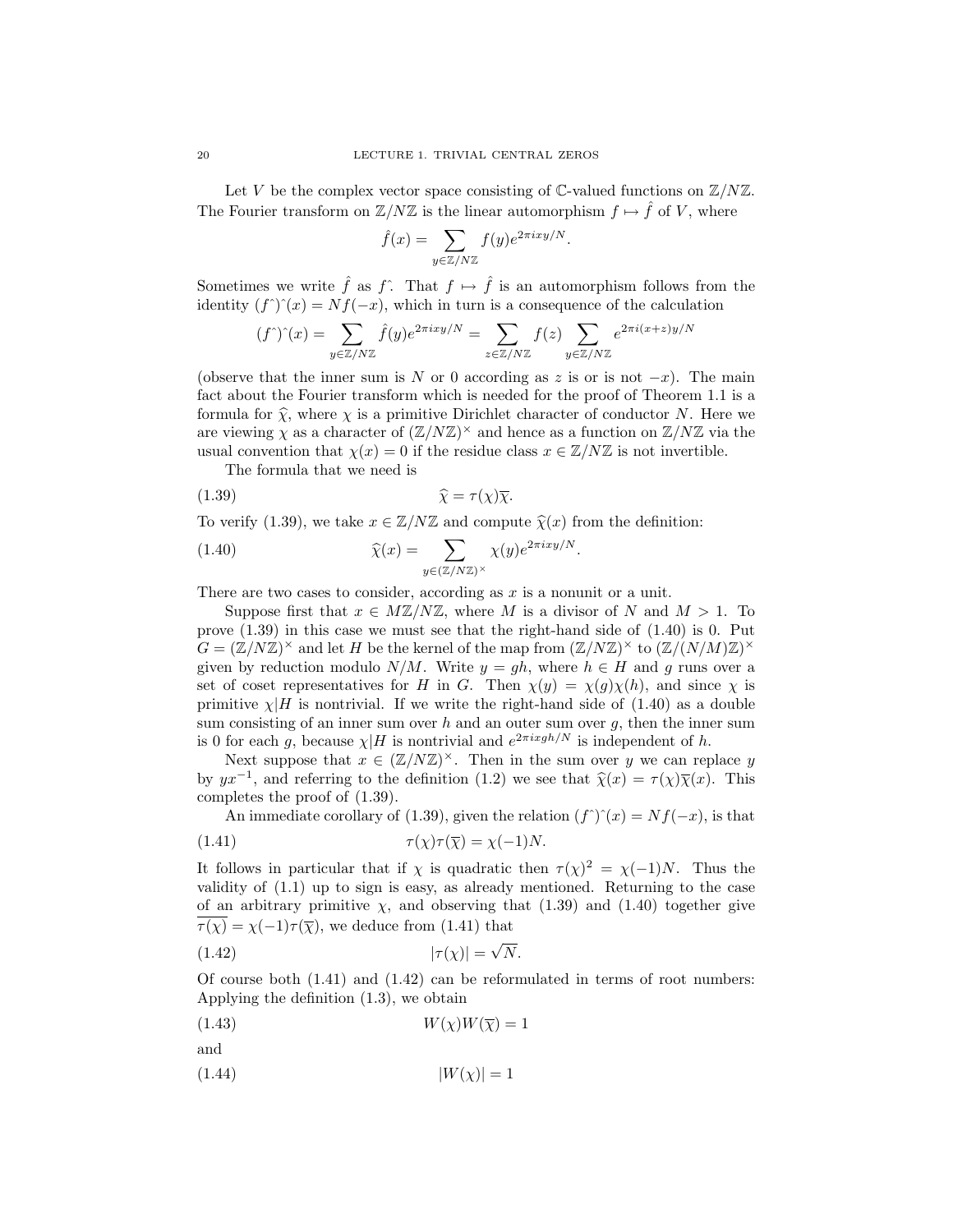respectively.

So much for general orientation. We turn now to the proof of Theorem 1.1 itself. The key step is the special case (1.1), for which we use an argument of Schur.

# 5.1. Schur's proof

Now take  $N = p$  and write  $\mathcal F$  for the Fourier transform  $f \mapsto \hat{f}$  on V. To prove (1.1) we put

(1.45) 
$$
Q = \frac{\det \mathcal{F}}{|\det \mathcal{F}|}.
$$

and compute Q in two different ways.

The first way is to use the ordered basis  $\delta_0, \delta_1, \ldots, \delta_{p-1}$  for V, where  $\delta_i(y) = 1$ if y is j mod p and  $\delta_i(y) = 0$  otherwise. The matrix of F relative to this basis has  $e^{2\pi i jk/p}$  as its  $(j, k)$  entry, and consequently det  $\mathcal F$  is a Vandermonde determinant:

(1.46) 
$$
\det \mathcal{F} = \prod_{0 \le j < k \le p-1} (e^{2\pi i k/p} - e^{2\pi i j/p}).
$$

To compute Q we can replace det  $\mathcal F$  in (1.45) by any positive scalar multiple of det F. In particular, the factors in (1.46) with  $j = 0$  can be removed from (1.46), because the factors corresponding to  $(0, k)$  and  $(0, p - k)$  are complex conjugates, hence their product is positive. Now the remaining factors correspond to pairs  $(j, k)$ with  $1 \leq j \leq k \leq p-1$ , and the map  $(j, k) \mapsto (p - k, p - j)$  is an involution on the set of such pairs. Furthermore the fixed points are precisely the pairs  $(j, p-j)$  with  $1 \leq j \leq (p-1)/2$ , and if  $(j, k)$  is not a fixed point then the factor corresponding to  $(p - k, p - j)$  is the negative of the complex conjugate of the factor corresponding to  $(j, k)$ . The upshot of these remarks is that  $Q = R/|R|$  with

$$
R = (-1)^{(p-1)(p-3)/4} \prod_{1 \leq j \leq (p-1)/2} (e^{-2\pi i j/p} - e^{2\pi i j/p}).
$$

But  $(p-1)(p-3)/4$  is even, so the factor  $(-1)^{(p-1)(p-3)/4}$  can be removed. Then

$$
(1.47) \tQ = (-i)^{(p-1)/2},
$$

because  $e^{-2\pi i j/p} - e^{2\pi i j/p} = -2i \sin(2\pi j/p)$  and  $\sin(2\pi j/p) > 0$  for  $1 \leq j < p/2$ .

On the other hand, we obtain most of a second basis for  $V$  from the characters  $\chi:\mathbb{F}_p^\times\to\mathbb{C}^\times$  of  $\mathbb{F}_p^\times$ . In conformity with a convention established earlier, if  $\chi$  is nontrivial then we extend it to a function on  $\mathbb{F}_p$  by setting  $\chi(0) = 0$ . We also extend the trivial character  $\chi_0$  by setting  $\chi_0(0) = 1$ . Now let

(1.48) 
$$
\chi_1, \overline{\chi}_1, \chi_2, \overline{\chi}_2, \dots, \chi_{(p-3)/2}, \overline{\chi}_{(p-3)/2}
$$

be an enumeration of the conjugate pairs of nontrivial nonquadratic characters of  $\mathbb{F}_p^{\times}$ . Then

(1.49) 
$$
\lambda, \delta_0, \chi_0, \chi_1, \overline{\chi}_1, \chi_2, \overline{\chi}_2, \dots, \chi_{(p-3)/2}, \overline{\chi}_{(p-3)/2}
$$

is an ordered basis for  $V.$  Let us compute the matrix of  ${\mathcal F}$  relative to this basis.

Since  $\lambda$  is quadratic we have  $\mathcal{F}\lambda = \tau(\lambda)\lambda$  by (1.39). Furthermore  $\mathcal{F}\delta_0 = \chi_0$ , whence  $\mathcal{F}\chi_0 = p\delta_0$  by the relation  $(\mathcal{F}^2 f)(x) = pf(-x)$ . Thus the matrix of  $\mathcal F$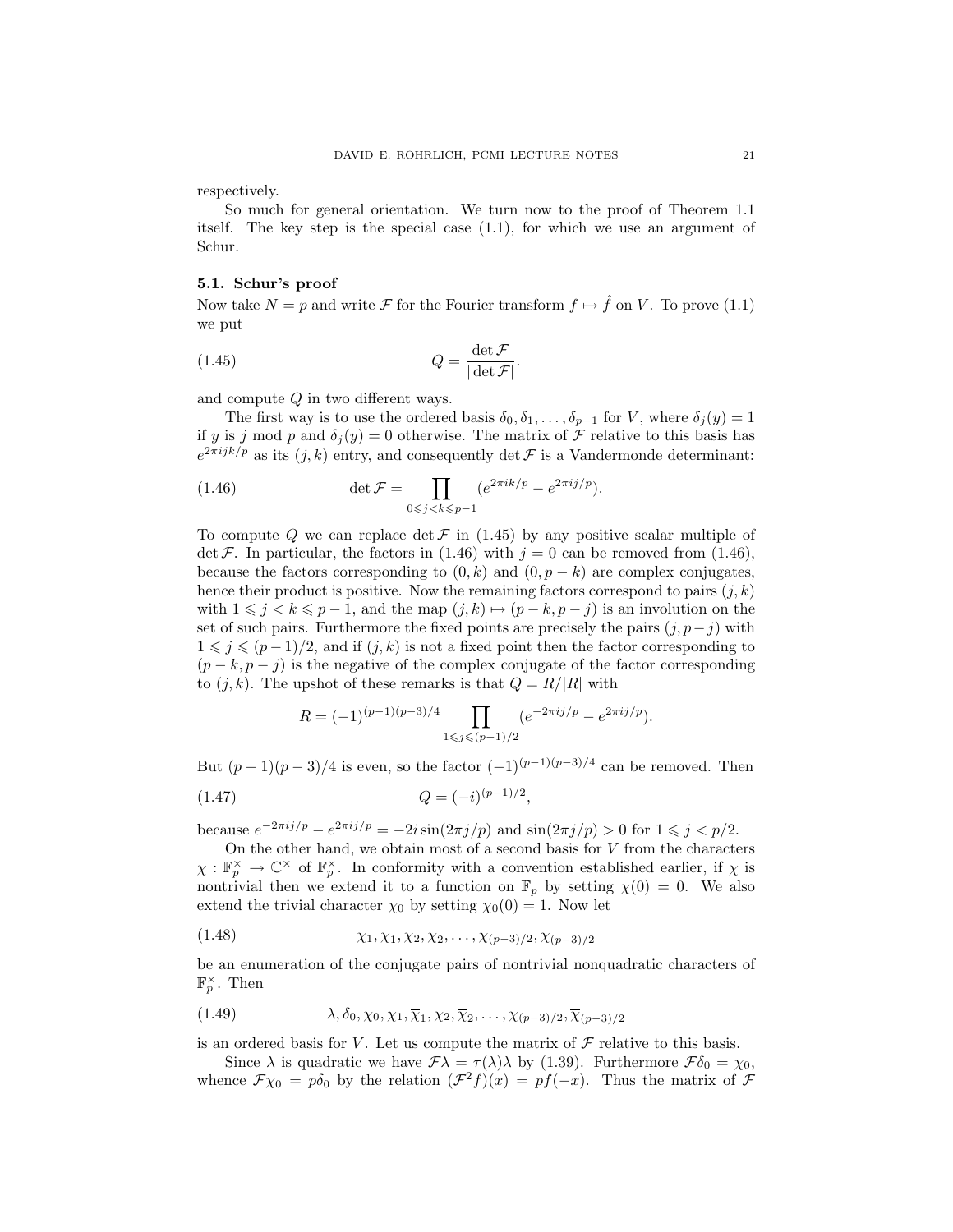relative to the basis (1.49) is block-diagonal: The entry  $\tau(\lambda)$  in the upper left-hand corner is followed by the  $2 \times 2$  block

$$
B_0 = \begin{pmatrix} 0 & p \\ 1 & 0 \end{pmatrix},
$$

which is followed in turn by the  $2 \times 2$  blocks – here we are using  $(1.39)$  again –

$$
B_j = \begin{pmatrix} 0 & \tau(\overline{\chi_j}) \\ \tau(\chi_j) & 0 \end{pmatrix}
$$

for  $1 \leq j \leq (p-3)/2$ . Now det  $B_0 = -p$  by inspection while det  $B_j = -\chi_j(-1)p$  for  $1 \leq j \leq (p-3)/2$  by (1.41). Computing modulo positive real numbers, we deduce that

$$
Q = \frac{\tau(\lambda)}{\sqrt{p}} (-1)^{(p-1)/2} \prod_{j=1}^{(p-3)/2} \chi_j(-1),
$$

and comparing this result with (1.47) we obtain

$$
\frac{\tau(\lambda)}{\sqrt{p}} = i^{(p-1)/2} \prod_{j=1}^{(p-3)/2} \chi_j(-1).
$$

Equivalently,

(1.50) 
$$
\frac{\tau(\lambda)}{\sqrt{p}} = i^{(p-1)/2}(-1)^{\nu},
$$

where  $\nu$  is the number of odd characters among the  $\chi_i$  ( $1 \leq j \leq (p-3)/2$ ). Since  $\chi$  is odd if and only if  $\overline{\chi}$  is odd, we can also say that  $\nu$  is half the number of odd characters among the characters listed in (1.48).

If  $p \equiv 1 \mod 4$  then all  $(p-1)/2$  odd characters of  $\mathbb{F}_p^{\times}$  occur in (1.48), because neither  $\chi_0$  nor  $\lambda$  is odd. Hence  $\nu = (p-1)/4$  and the right-hand side of (1.50) is 1. If  $p \equiv 3 \mod 4$  then  $\lambda$  is odd, and consequently only  $(p-3)/2$  of the odd characters of  $\mathbb{F}_p^{\times}$  occur in (1.48). Hence  $\nu = (p-3)/4$  and the right-hand side of (1.50) is i. This completes Schur's proof of (1.1).

### 5.2. The general case

Now suppose that  $\chi$  is an arbitrary primitive quadratic Dirichlet character, and let N be the conductor of  $\chi$ . If N is an odd prime then Theorem 1.1 has just been proved, and if  $N = 4$  or  $N = 8$  then the theorem is easily verified by explicit calculation. Putting these cases aside, and keeping in mind that  $N$  is the conductor of a *primitive quadratic* Dirichlet character, we can write  $N = N_1N_2$  and  $\chi = \chi_1\chi_2$ with coprime integers  $N_1$  and  $N_2$  and primitive quadratic Dirichlet characters  $\chi_1$ and  $\chi_2$  of conductors  $N_1$  and  $N_2$  respectively. The numbers

$$
(1.51) \t j = j_1 N_2 + j_2 N_1 \t (0 \leq j_1 \leq N_1 - 1, \t 0 \leq j_2 \leq N_2 - 1)
$$

represent the distinct residue classes modulo  $N$ , and when  $j$  is written in this way we have  $j/N = (j_1/N_1) + (j_2/N_2)$ ,  $\chi_1(j) = \chi_1(j_1)\chi_1(N_2)$ , and  $\chi_2(j) = \chi_2(j_2)\chi_2(N_1)$ . Hence inserting  $(1.51)$  in  $(1.2)$ , we obtain

(1.52) 
$$
\tau(\chi) = \chi_1(N_2)\chi_2(N_1) \cdot \tau(\chi_1)\tau(\chi_2).
$$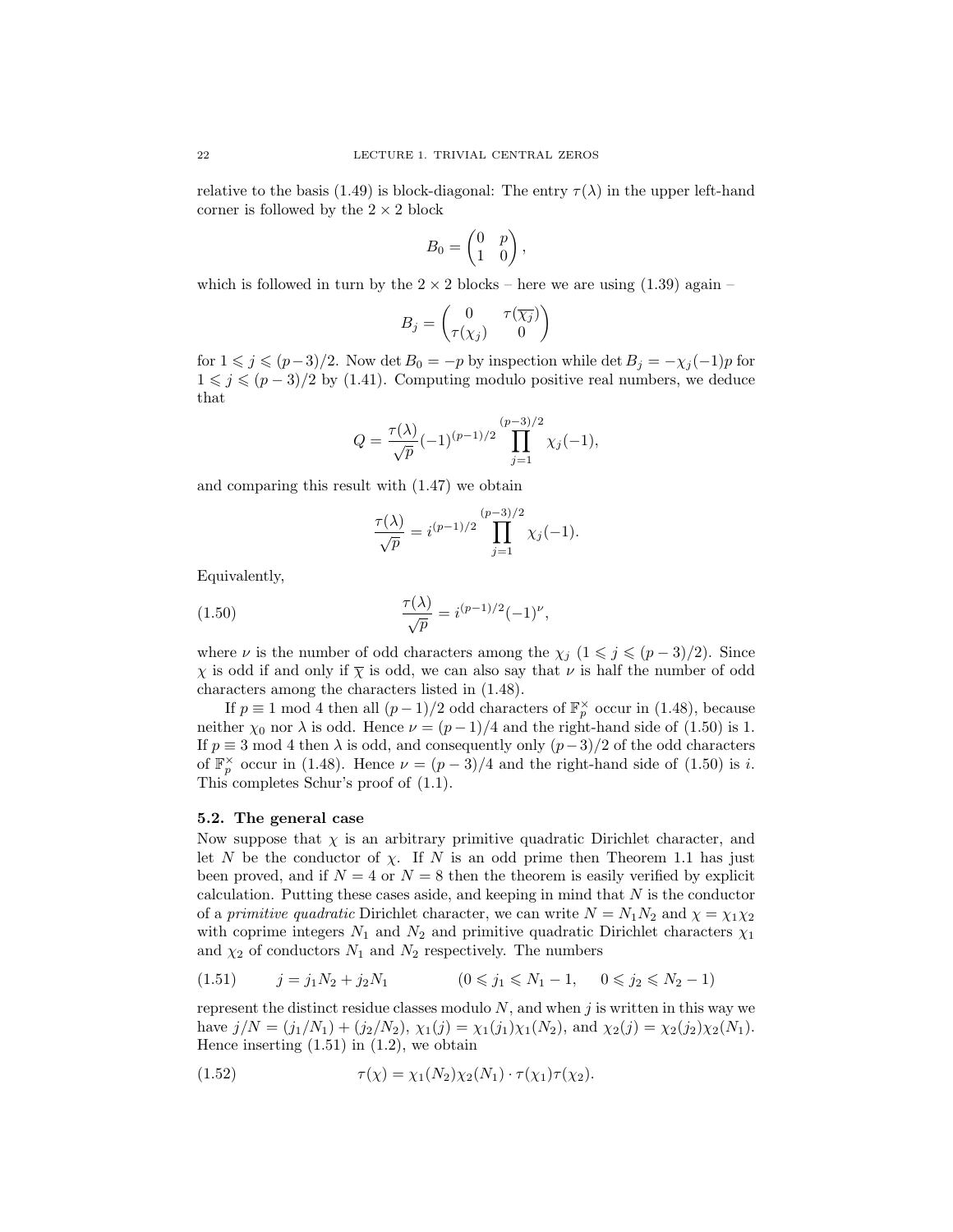At this point it is convenient to write the integer m of  $(1.4)$  as  $m(\chi)$  to indicate its At this point it is convenient to write the integer m of (1.4) as  $m(\chi)$  to indicate its dependence on  $\chi$ . Dividing both sides of (1.52) by  $\sqrt{N} i^{m(\chi)}$  and applying the law of quadratic reciprocity in the form

$$
\chi_1(N_2)\chi_2(N_1) = i^{m(\chi_1\chi_2) - m(\chi_1) - m(\chi_2)},
$$

we obtain  $W(\chi) = W(\chi_1)W(\chi_2)$ . Hence Theorem 1.1 follows by induction on the number of distinct prime factors of N.

### 6. Exercises

Exercise 1.1. We have observed that the negative even integers are trivial zeros of  $\zeta(s)$ . Generalize this remark in two directions:

- Determine the trivial zeros of the Dedekind zeta function  $\zeta_K(s)$ . Your answer will depend on the number of real and complex embeddings of the number field K. (See Theorem 2.1 for the functional equation of  $\zeta_K(s)$ .)
- Determine the trivial zeros of  $L(s, \chi)$  for an arbitrary primitive Dirichlet character  $\chi$ . Your answer will depend on the parity of  $\chi$ .

The assumption that  $\chi$  is primitive is natural when one talks about trivial zeros of  $L(s, \chi)$ , because imprimitivity perturbs the functional equation. Note however that trivial central zeros are unaffected: If  $\chi$  is an imprimitive Dirichlet character and  $\chi'$  is the primitive Dirichlet character determined by  $\chi$  then  $L(s, \chi)$  differs from  $L(s, \chi')$  by a factor which does not vanish at  $s = 1/2$ . On the other hand, what happens at  $s = 0$ ?

**Exercise 1.2.** Let  $\chi$  be a primitive Dirichlet character of order  $\geq 3$ . To see that  $L(s, \chi)$  does not have a trivial central zero, we argued that the functional equation could have no bearing on  $\text{ord}_{s=1/2}L(s,\chi)$  because  $\chi \neq \overline{\chi}$  and hence  $L(s,\chi) \neq$  $L(s,\overline{\chi})$ . Implicit in this argument is a basic analytic fact:

> If two Dirichlet series  $\sum_{n\geqslant 1}a(n)n^{-s}$  and  $\sum_{n\geqslant 1}b(n)n^{-s}$  coincide as holomorphic functions in some right half-plane in which they both converge absolutely then  $a(n) = b(n)$  for all  $n \ge 1$ .

Verify this assertion by proving an equivalent statement:

If a Dirichlet series  $\sum_{n\geqslant 1}a(n)n^{-s}$  is identically 0 in some right half-plane in which the series is absolutely convergent then  $a(n) = 0$  for all  $n \ge 1$ .

Then explain why Proposition 1.7 does imply that  $L(s, \chi) = L(s, \overline{\chi})$  for  $\chi \in X(D)$ , even though in this case  $\chi \neq \overline{\chi}$ .

**Exercise 1.3.** Apart from the identities  $W(\chi)W(\overline{\chi}) = 1$  and  $|W(\chi)| = 1$ , which appeared as equations (1.43) and (1.44) in the prolegomena to the proof of Theorem 1.1, we have said nothing at all about  $W(\chi)$  when  $\chi$  is a primitive Dirichlet character of order  $\geq 3$ . In this problem we assume that  $\chi$  is not only primitive of order  $\geq 3$  but also of prime conductor p. The easier case (easier in the sense that more complete results can be given) is actually the case of prime-power conductor  $p^{\nu}$  with  $\nu \geqslant 2$ , for which see Exercises 1.4, 1.5, and 1.6 below.

(a) Stickelberger's theorem (see for example [55], p. 97, Theorem 10) gives a factorization of  $\tau(\chi)^{p-1}$  as a product of prime ideals in the cyclotomic field  $\mathbb{Q}(e^{2\pi i/(p-1)})$ . Using this factorization, show that  $W(\chi)$  is not an algebraic integer, and in particular not a root of unity, in spite of the fact that  $|W(\chi^{\sigma})| = 1$ for every automorphism  $\sigma$  of  $\mathbb{C}$ .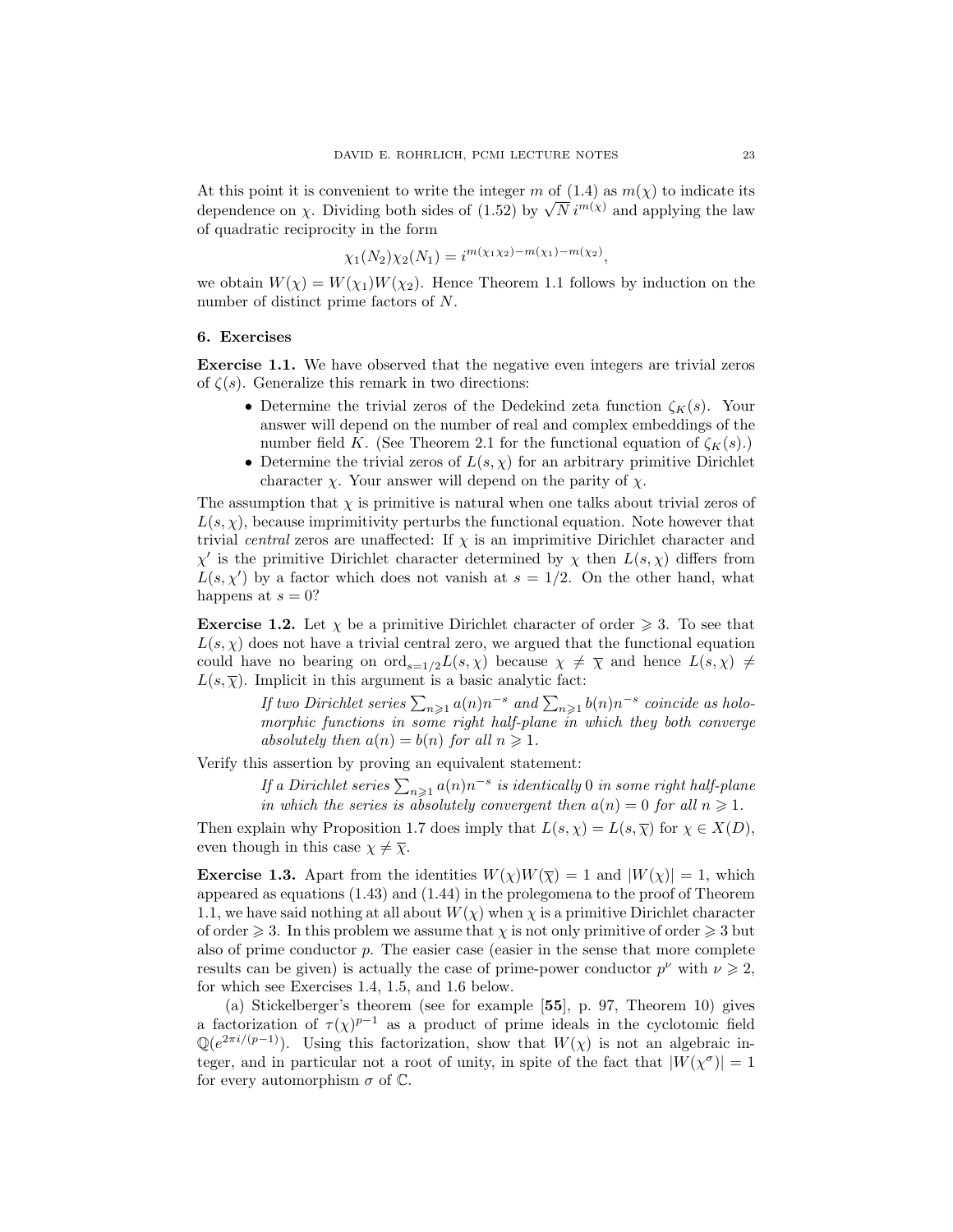(b) (Literature search.) In the case where  $\chi$  has order 3 or 4, Matthews [62], [63] expresses  $\tau(\chi)$  in terms of values of the Weierstrass  $\wp$ -function at quadratic imaginary arguments. Furthermore, Heath-Brown and Patterson [41] prove the equidistribution (relative to Lebesgue measure on the unit circle) of the numbers  $W(\chi)$  as  $\chi$  runs over primitive Dirichlet characters of order 3 and prime conductor. What is known about possible generalizations of the results of Matthews and of Heath-Brown and Patterson to Dirichlet characters of orders greater than 3 or 4?

Exercise 1.4. The purpose of this exercise and the two that follow is to show that if  $\chi$  is a primitive Dirichlet character of conductor  $p^{\nu}$  with  $\nu \geq 2$  then  $W(\chi)$  is a root of unity (in contrast to part (a) of Exercise 1.3).

(a) Suppose that  $\chi$  is of p-power order (and hence of order dividing  $p^{\nu-1}$ ). Using the defining formula (1.2) and (1.42), show that  $\tau(\chi)$  is an element of  $\mathbb{Z}[e^{2\pi i/p^{\nu}}]$  of absolute value  $p^{\nu/2}$  in every complex embedding of  $\mathbb{Q}(e^{2\pi i/p^{\nu}})$ . Deduce that  $\tau(\chi)^2$ is a root of unity times  $p^{\nu}$ , and conclude that  $W(\chi)$  is a root of unity.

(b) Deduce that if  $\chi$  is primitive of conductor  $2^{\nu}$  then  $W(\chi)$  is a root of unity.

**Exercise 1.5.** With notation as in Exercise 1.4, suppose that  $\nu$  is even, and put  $n = \nu/2$ . Observe that  $\chi(1 + p^n(x + y)) = \chi(1 + p^n x)\chi(1 + p^n y)$  for  $x, y \in \mathbb{Z}/p^n\mathbb{Z}$ , and deduce that  $W(\chi)$  is a root of unity. (Hint: Put  $G = (\mathbb{Z}/p^{\nu}\mathbb{Z})^{\times}$  and let H be the kernel of  $(\mathbb{Z}/p^{\nu}\mathbb{Z})^{\times} \to (\mathbb{Z}/p^{n}\mathbb{Z})^{\times}$ . Express (1.2) as a sum over  $j = gh$ , where  $h \in H$  and g runs over a set of coset representatives for H in G. Then write the sum over j as a double sum over g and h, and show that the inner sum over h is 0 for all but one value of  $q$ .)

**Exercise 1.6.** With notation as in Exercise 1.4, suppose that  $\nu$  is odd and hence  $\geq 3$ , and put  $m = (\nu - 1)/2$ . Since the case  $p = 2$  has already been dealt with in part (b) of Exercise 1.4, we may assume that  $p$  is odd.

(a) Using the binomial theorem, show that  $(1+p^m x)^p \equiv 1+p^{m+1}x \mod p^{\nu}$  for arbitrary  $x \in \mathbb{Z}$ .

(b) Using the hint for Exercise 1.5 with  $n = m + 1$ , show that there is a unique element  $c \in \mathbb{Z}/\mathbb{Z}p^m$  such that  $\chi(1+p^nx) = e^{2\pi i cx/p^m}$  for  $x \in \mathbb{Z}/p^m\mathbb{Z}$ . Deduce that  $\tau(\chi)$  is a root of unity times  $p^mS$ , where S is the sum

$$
S = \sum_{x \in \mathbb{F}_p} \chi(1 + p^m x) e^{2\pi i g_0 x/p^n}
$$

and  $g_0 \in \mathbb{Z}/\mathbb{Z}p^n$  is any element which reduces mod  $p^m$  to  $-c$ .

(c) Using (a), show that  $\chi(1 + p^m x)e^{2\pi i g_0 x/p^n}$  is a pth root of unity, whence  $S \in \mathbb{Z}[e^{2\pi i/p}]$ . Show that S has absolute value  $p^{1/2}$  in every complex embedding of  $\mathbb{Q}(e^{2\pi i/p})$ , and conclude as in Exercise 1.4 that  $W(\chi)$  is a root of unity.

Exercise 1.7. (Literature search.) While it is widely expected that Dirichlet Lfunctions do not vanish at  $s = 1/2$ , the history of this conjecture deserves to be elucidated. Is it correct to say that the first mention of the conjecture (at least in the quadratic case) is in Chowla [18]? Soundararajan [90] notes that the nonvanishing of  $L(1/2, \chi)$  would follow from the conjectured Q-linear independence of the set

$$
\{\gamma : L(1/2 + i\gamma, \chi) = 0, \ \gamma \geqslant 0\},\
$$

but what is the history of the latter conjecture?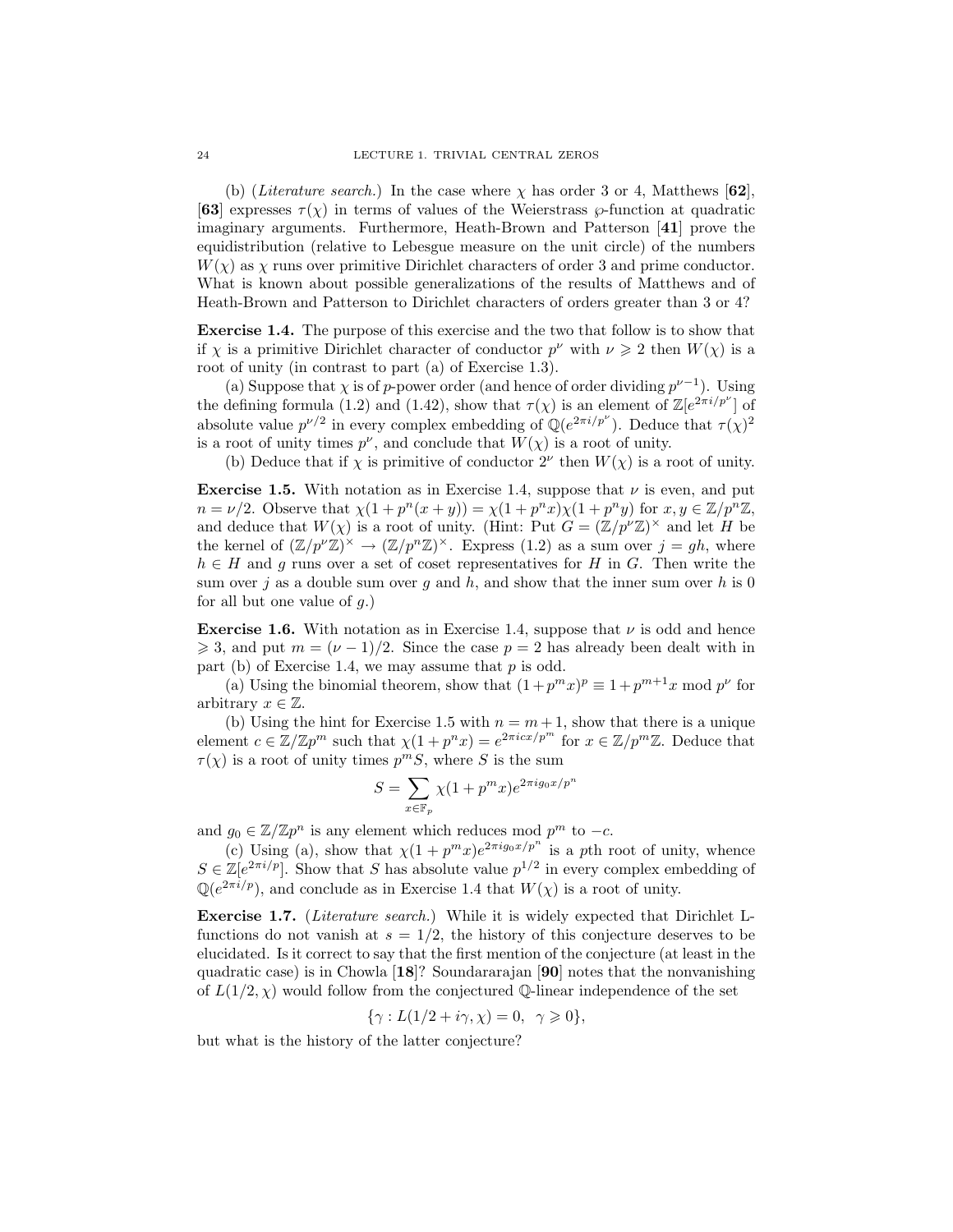# LECTURE 2

# Local formulas

In principle, we could derive the explicit formula for  $W(\chi)$  in Proposition 1.5 by calculating directly from formula  $(45)$  of Hecke's original paper  $[42]$ . However Hecke's formula is expressed in terms of "ideal numbers," an extrinsic construction long superseded by the intrinsically defined "ideles" of Chevalley and Weil. Rather than rescue ideal numbers from desuetude, we prefer to emphasize the correspondence between Hecke characters and idele class characters and the use of Tate's local formulas.

# 1. The idele class group

Let  $K$  be a number field. The ring of adeles of  $K$  is the restricted direct product

$$
\mathbb{A} = \prod_{v}^{\prime} K_v,
$$

where v runs over the standard set of places of K and  $K_v$  is the completion of K at v. If we wish to indicate the dependence of  $A$  on K then we write  $A_K$ . The restriction (indicated by the prime) is that an element  $x = (x_v)$  of the usual direct product belongs to A if and only if  $x_v \in \mathcal{O}_v$  for all but finitely many finite v, where  $\mathcal{O}_v$  is the ring of integers of  $K_v$ . Since K is naturally embedded in each of its completions, we may view it as a subring of A via the diagonal embedding. In other words, we identify  $x \in K$  with the adele  $(x_v)$  such that  $x_v = x$  for all v.

If v in  $(2.1)$  runs over the finite places only then the resulting ring  $A_{fin}$  is called the **ring of finite adeles** of K. Putting  $\mathbb{A}_{\infty} = \prod_{v | \infty} K_v$ , we may write the full adele ring A as the ordinary direct product of its finite and infinite components:

(2.2) A = Afin × A∞.

Of course  $\mathbb{A}_{\infty} \cong \mathbb{R}^{r_1} \times \mathbb{C}^{r_2} \cong \mathbb{R} \otimes_{\mathbb{Q}} K$ , where  $r_1$  and  $r_2$  have their usual meaning. Next consider the ring of adelic integers of  $K$ , defined as the direct product

(2.3) 
$$
\widehat{\mathcal{O}} = \prod_{v \nmid \infty} \mathcal{O}_v
$$

and viewed as a subring of  $A_{fin}$ . We topologize  $A_{fin}$  by imposing two requirements:

- $\hat{\mathcal{O}}$  is open in A<sub>fin</sub>, and the relative topology on  $\hat{\mathcal{O}}$  induced by A<sub>fin</sub> is the usual product topology coming from (2.3).
- For each  $a \in A_{fin}$ , the map  $x \mapsto a + x$  is a homeomorphism from  $A_{fin}$  to itself.

One can check that there is a unique topology on  $\mathbb{A}_{fin}$  satisfying these conditions and that with this topology  $A_{fin}$  becomes a topological ring. The topology on  $A$ is then the direct product topology afforded by  $(2.2)$ , where  $\mathbb{A}_{\infty}$  has its standard topology as the finite-dimensional real vector space  $\mathbb{R} \otimes_{\mathbb{Q}} K$ .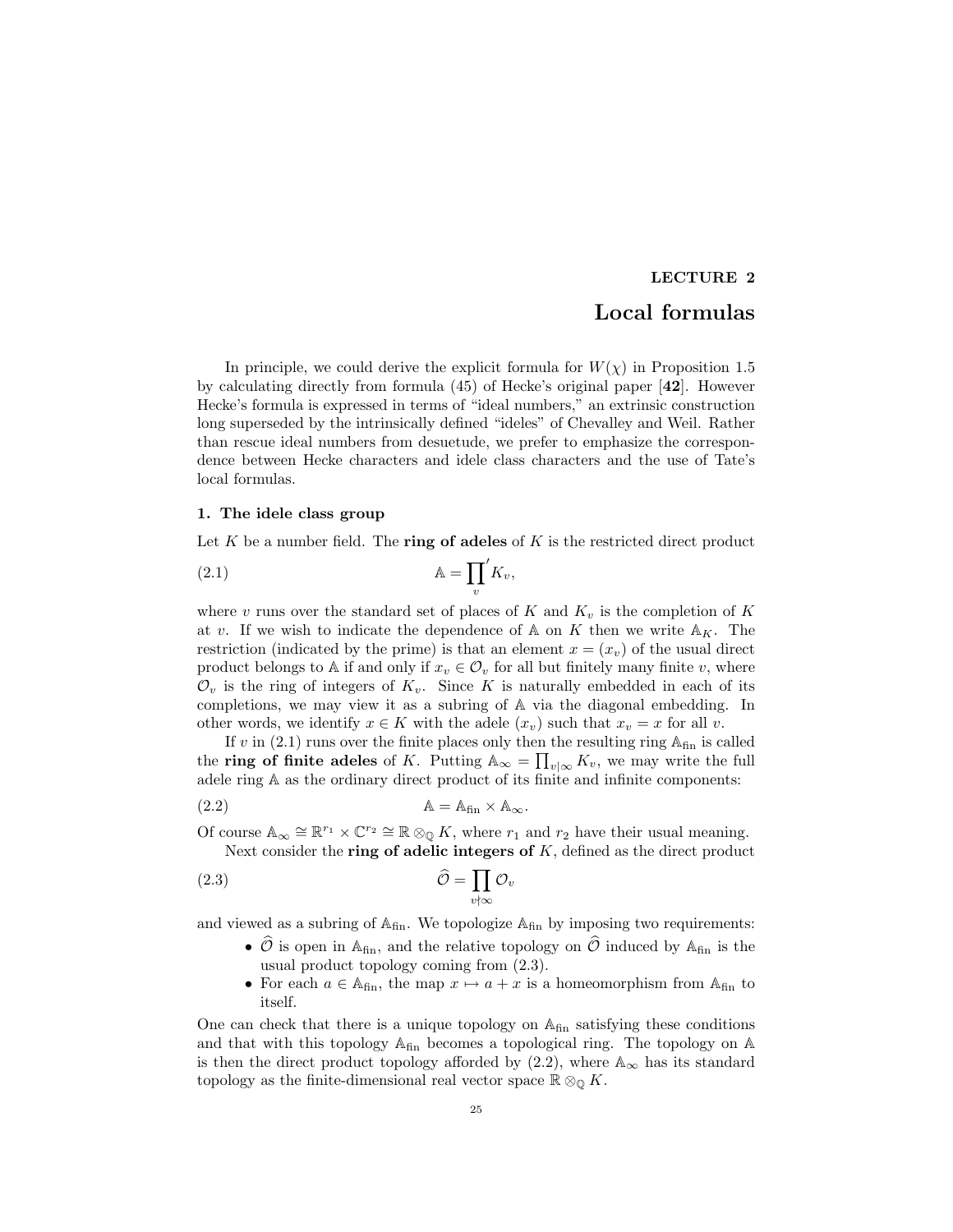The multiplicative group  $\mathbb{A}^{\times}$  of  $\mathbb{A}$  is known as the **group of ideles** of K. It too is a restricted direct product:

(2.4) 
$$
\mathbb{A}^{\times} = \prod_{v} K_{v}^{\times},
$$

but this time the restriction is that an element  $x = (x_v)$  of the unrestricted direct product belongs to  $\mathbb{A}^{\times}$  if and only if  $x_v \in \mathcal{O}_v^{\times}$  for all but finitely many finite v. The topology on  $\mathbb{A}^{\times}$  is *not* the relative topology from  $\mathbb{A}$ , but it can nonetheless be defined in a similar way. Indeed consider the multiplicative group of  $\mathcal{O}$ :

(2.5) 
$$
\widehat{\mathcal{O}}^{\times} = \prod_{v \nmid \infty} \mathcal{O}_v^{\times}.
$$

The topology on  $\mathbb{A}_{fin}$  is characterized by two properties:

- $\hat{\mathcal{O}}^{\times}$  is open in  $\mathbb{A}_{\text{fin}}^{\times}$ , and the relative topology on  $\hat{\mathcal{O}}^{\times}$  induced by  $\mathbb{A}_{\text{fin}}^{\times}$  is the usual product topology coming from (2.5).
- For each  $a \in \mathbb{A}_{\text{fin}}^{\times}$ , the map  $x \mapsto ax$  is a homeomorphism from  $\mathbb{A}_{\text{fin}}^{\times}$  to itself.

Once again, there is a unique topology on  $\mathbb{A}_{\text{fin}}^\times$  satisfying these conditions, and with this topology  $\mathbb{A}_{\text{fin}}^{\times}$  becomes a topological group. To topologize  $\mathbb{A}^{\times}$  we use (2.2) to write

(2.6) 
$$
\mathbb{A}^{\times} = \mathbb{A}_{\text{fin}}^{\times} \times \mathbb{A}_{\infty}^{\times},
$$

and then we give  $\mathbb{A}^{\times}$  the direct product topology corresponding to (2.6).

While  $\mathbb{A}_{\infty}^{\times}$  can be identified either with  $(\mathbb{R} \otimes_{\mathbb{Q}} K)^{\times}$  or with  $\prod_{v|\infty} K_v^{\times}$ , it will frequently be viewed as the subgroup of  $\mathbb{A}^{\times}$  consisting of ideles  $x = (x_v)$  such that  $x_v = 1$  for  $v \nmid \infty$ . If  $\mathbb{A}_{\text{fin}}^{\times}$  is similarly identified with the subgroup of  $\mathbb{A}^{\times}$  consisting of ideles  $x = (x_v)$  such that  $x_v = 1$  for  $v | \infty$  then (2.6) expresses  $\mathbb{A}^{\times}$  as a direct product of two subgroups. The associated projection functions will be written  $x \mapsto x_{fin}$  and  $x \mapsto x_{\infty}$  respectively, so that  $x = x_{\text{fin}}x_{\infty}$ .

Since  $K^{\times}$  is naturally embedded in each of its completions, we may view it as a subgroup of  $A^{\times}$  via the diagonal embedding, just as K was viewed as a subring of A. Thus an element  $x \in K^{\times}$  is identified with the idele  $(x_v)$  such that  $x_v = x$ for all v. The quotient group  $\mathbb{A}^{\times}/K^{\times}$  is called the **idele class group** of K.

### 2. Idele class characters

Let v be a place of K, finite or infinite, and let  $p \leq \infty$  be the place of Q below v. We write  $|\cdot|_v$  for the absolute value on  $K_v$  which extends the standard absolute value  $| * |_p$  on  $\mathbb{Q}_p$ , and we define the **local norm**  $|| * ||_v$  on  $K_v^{\times}$  by setting

(2.7) 
$$
||*||_v = |*|_v^{[K_v:\mathbb{Q}_p]}.
$$

For example, if  $K_v \cong \mathbb{C}$  then  $p = \infty$  and  $||*||_v = |*|_v^2$ .

If v is finite then a character  $\chi_v : K_v^{\times} \to \mathbb{C}^{\times}$  is **ramified** or **unramified** according as the restriction  $\chi_v|\mathcal{O}_v^{\times}$  is nontrivial or trivial. Now  $\mathcal{O}_v^{\times}$  is precisely the set  $\{x \in K_v^{\times} : |x|_v = 1\}$ , and if we temporarily denote this set by  $\mathcal{O}_v^{\times}$  even when v is an infinite place then we obtain a seamless extension of the notions ramified and unramified to the infinite places: In all cases,  $\mathcal{O}_v^{\times}$  is a subgroup of  $K_v^{\times}$  (coinciding with  $\{\pm 1\}$  if v is real and with the circle group if v is complex), and in all cases we call  $\chi_v$  ramified or unramified according as  $\chi_v|\mathcal{O}_v^{\times}$  is nontrivial or trivial.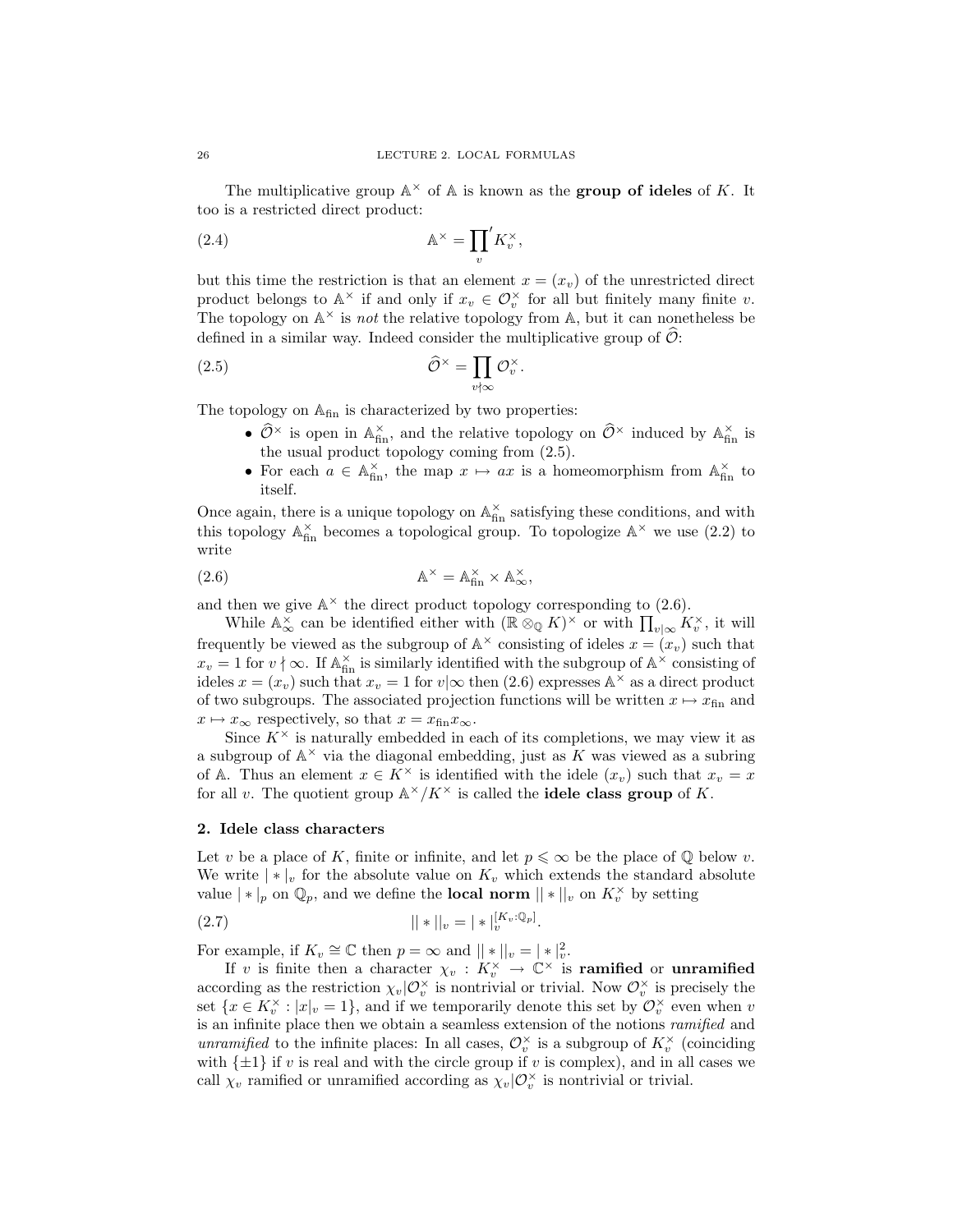The "seamless extension" just described is often useful, particularly when one wants to distinguish between "narrow ray class characters" and "wide ray class characters" in class field theory. But this distinction is tangential to the matter at hand, and henceforth we will speak of ramified and unramified characters only at the finite places, reserving the notation  $\mathcal{O}_v^{\times}$  for the finite places also.

By an idele class character of  $K$  we mean a continuous homomorphism  $\chi : \mathbb{A}^{\times} \to \mathbb{C}^{\times}$  which is trivial on the diagonally embedded subgroup  $K^{\times}$ . Such a character necessarily factors as a product of local characters,

$$
\chi = \prod_{v} \chi_{v},
$$

where the prime indicates that  $\chi_v$  is unramified for all but finitely many finite v. It is only by virtue of this last property that (2.8) has a meaning, for we interpret (2.8) to mean that if  $x = (x_v) \in \mathbb{A}^{\times}$  then  $\chi(x) = \prod_v \chi_v(x_v)$ , and the product is finite precisely because for all but finitely many finite v we have  $x_v \in \mathcal{O}_v^{\times}$  and  $\chi_v|\mathcal{O}_v^{\times} = 1$ . When  $\chi_v$  is unramified we also say that  $\chi$  is unramified at v.

By definition, an idele class character of  $K$  factors through the idele class group  $\mathbb{A}^{\times}/K^{\times}$ , whence the term *idele class character*. In fact one often identifies idele class characters with characters of  $\mathbb{A}^{\times}/K^{\times}$ .

As an example of an idele class character, consider the **idelic norm**, defined as the product of the local norms:

(2.9) 
$$
||x|| = \prod_{v} ||x_v||_v \qquad (x = (x_v) \in \mathbb{A}_K^{\times}).
$$

This product is meaningful, because for all but finitely many finite  $v$  we have  $x_v \in \mathcal{O}_v^{\times}$  and hence  $||x_v||_v = 1$ . It is immediately verified that the idelic norm is a continuous character of  $\mathbb{A}^{\times}$ , and by the so-called "Product Formula" it is trivial on  $K^{\times}$ , hence an idele class character.

#### 2.1. Hecke characters as idele class characters

The L-function of an idele class character  $\chi$  of K is defined by the formula

(2.10) 
$$
L(s,\chi) = \prod_{\substack{v \nmid \infty \\ \chi_v \text{ unram}}} (1 - \chi_v(\pi_v) q_v^{-s})^{-1},
$$

where the Euler product on the right-hand side runs over the finite places of  $K$ at which  $\chi$  is unramified,  $q_v$  being the order of the residue class field of  $\mathcal{O}_v$  and  $\pi_v \in \mathcal{O}_v$  a uniformizer. The fact that  $\chi_v$  is unramified means precisely that  $\chi_v(\pi_v)$ is independent of the choice of  $\pi_v$ , so the right-hand side of (2.10) is well defined at least as a formal product. But in fact the product converges in some right half-plane and hence defines a holomorphic function there.

This last assertion may sound familiar, because the very same claim was made in connection with the L-function of a Hecke character. This is no coincidence: an idele class character is essentially the same thing as a primitive Hecke character. More precisely, there is a map  $\chi \mapsto \chi_{\mathbb{A}}$  from Hecke characters of K to idele class characters of  $K$  which is a bijection when restricted to primitive Hecke characters. The map  $\chi \mapsto \chi_{\mathbb{A}}$  comes about as follows.

Given a nonzero integral ideal f of  $\mathcal{O}$ , let  $\mathbb{A}_f \subset \mathbb{A}_{fin}^{\times}$  be the subgroup consisting of all elements  $x = (x_v) \in \mathbb{A}_{fin}^{\times}$  such that  $x_v \in 1 + \mathfrak{f} \mathcal{O}_v$  whenever  $v = v_{\mathfrak{p}}$  with  $\mathfrak{p} | \mathfrak{f}$ .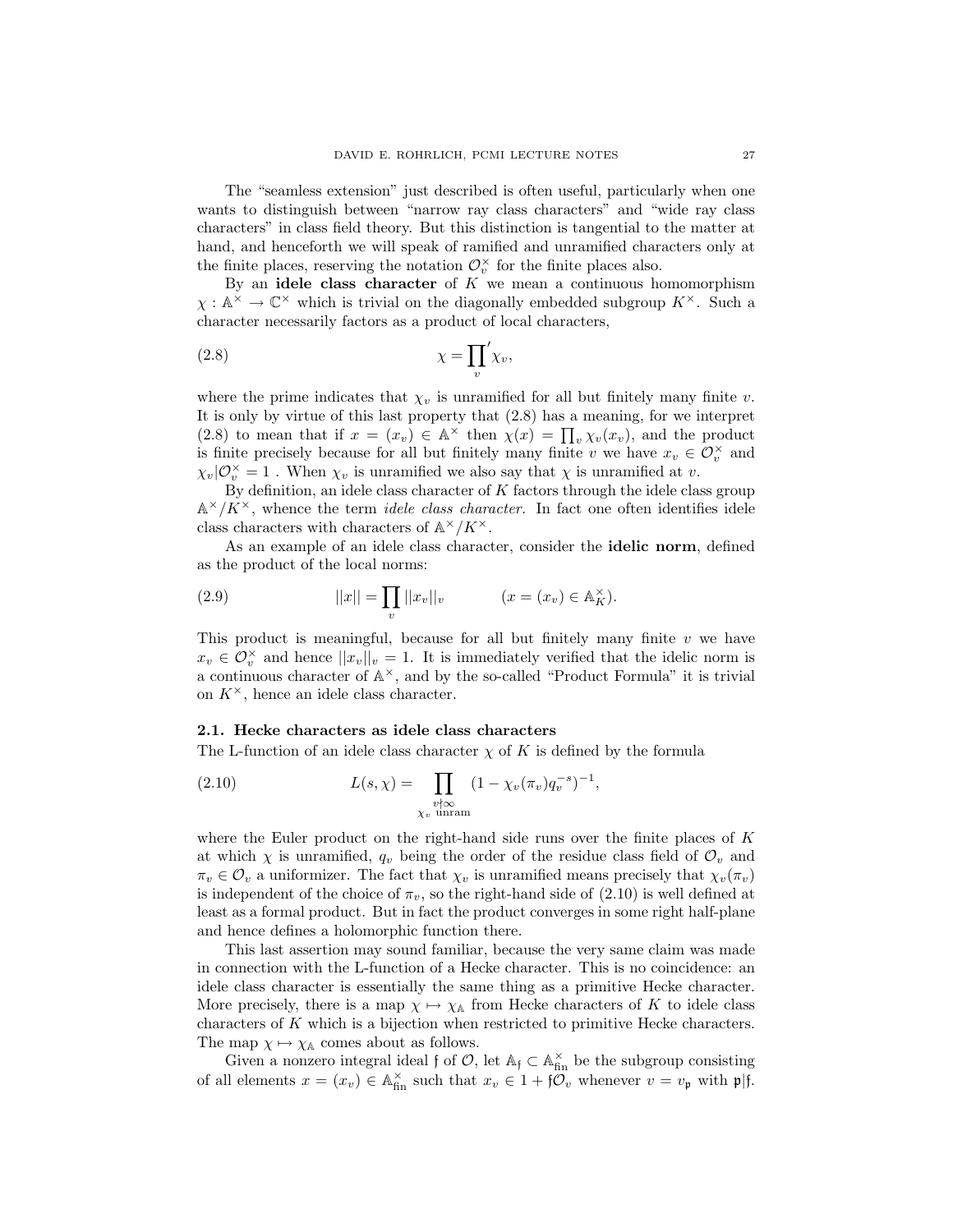By the Artin-Whaples approximation theorem (or simply the Chinese remainder theorem), we can write

(2.11) 
$$
\mathbb{A}^{\times} = K^{\times} \cdot \mathbb{A}_{\mathfrak{f}} \cdot (\mathbb{R} \otimes_{\mathbb{Q}} K)^{\times}
$$

with

(2.12) 
$$
K^{\times} \cap (\mathbb{A}_{\mathfrak{f}}(\mathbb{R} \otimes_{\mathbb{Q}} K)^{\times}) = K_{\mathfrak{f}}.
$$

Suppose now that  $\chi$  is a Hecke character of K to the modulus f and with infinity type  $\chi_{\infty}$ . Given  $x \in \mathbb{A}^{\times}$ , we use (2.11) to write

$$
(2.13) \t\t x = \alpha \cdot y \cdot r
$$

with  $\alpha \in K^{\times}$ ,  $y \in A_{\mathfrak{f}}$ , and  $r \in (\mathbb{R} \otimes_{\mathbb{Q}} K)^{\times}$ . Then we set

(2.14) 
$$
\chi_{\mathbb{A}}(x) = \chi(\mathfrak{a}_y)\chi_{\infty}(r),
$$

where

(2.15) 
$$
\mathfrak{a}_y = \prod_{v \nmid \infty} \mathfrak{p}_v^{\text{ord}_v y_v}
$$

and  $\mathfrak{p}_v$  is the prime ideal of  $\mathcal O$  underlying v. The definition of  $\mathbb A^\times$  as a restricted direct product ensures that  $\text{ord}_v y_v = 0$  for all but finitely many v, whence (2.15) is meaningful. As  $y \in A_f$  we have  $\mathfrak{a}_y \in I(f)$ , and therefore  $\chi(\mathfrak{a}_y)$  is defined.

By (2.12), the definition (2.14) is unambiguous provided the right-hand side is trivial whenever  $x = 1$ ,  $y = \alpha_{fin}^{-1}$ , and  $r = \alpha_{\infty}^{-1}$  with  $\alpha \in K_f$ . In other words if  $\alpha \in K_f$  then we must have  $\chi(\alpha O) = \chi_{\infty} (1 \otimes \alpha)^{-1}$ . This is precisely the defining property (1.10) of a Hecke character.

By construction,  $\chi_{\mathbb{A}}$  is trivial on  $K^{\times}$ . To see that it is continuous, put

(2.16) 
$$
\widehat{\mathcal{O}}_{\mathfrak{f}} = \mathbb{A}_{\mathfrak{f}} \cap \widehat{\mathcal{O}}^{\times}.
$$

If y in (2.13) belongs to  $\widehat{\mathcal{O}}_f$  then  $\mathfrak{a}_y = \mathcal{O}$ , whence (2.14) becomes  $\chi_{\mathbb{A}}(x) = \chi_{\infty}(r)$ . Furthermore, if x belongs to the open subgroup  $\widehat{\mathcal{O}}_f \times (\mathbb{R} \otimes_{\mathbb{Q}} K)^\times$  of  $\mathbb{A}^\times$  then we can take  $y = x_{fin}$  and  $r = x_{\infty}$  in (2.13), whence the restriction of  $\chi_{\mathbb{A}}$  to this open subgroup is the function  $x \mapsto \chi_{\infty}(x_{\infty})$ . As  $\chi_{\infty}$  is continuous by assumption, the continuity of  $\chi_{\mathbb{A}}$  on all of  $\mathbb{A}^{\times}$  follows from the fact that a group homomorphism is continuous if and only if its restriction to some open subgroup is.

Thus  $\chi_{\mathbb{A}}$  is an idele class character. A review of the construction shows that if f had been replaced by an ideal divisible by f then  $\chi_A$  would have been unchanged. It follows that  $\chi_{\mathbb{A}}$  depends only on the primitive Hecke character determined by  $\chi$ . Furthermore, once one has the notion of a "conductor" (still to come), one can verify that every idele class character has the form  $\chi_A$  for a unique primitive  $\chi$ .

In practice, since  $\chi$  and  $\chi$ <sup> $\chi$ </sup> can be distinguished by their arguments – ideals and ideles respectively – the subscript on  $\chi_{\mathbb{A}}$  will usually be omitted. For example, (2.14) can be written  $\chi(x) = \chi(\mathfrak{a}_y) \chi_\infty(r)$ .

#### 2.2. Local components of idele class characters

For some calculations it is useful to be able to go directly from a Hecke character  $χ$  written as in Proposition 1.2 to the local components  $χ<sub>v</sub>$  in (2.8). The following proposition helps us to do so. Let  $\chi$  be a primitive Hecke character of K of conductor f and infinity type  $\chi_{\infty}$ , and let  $\varepsilon$  be the character of  $(\mathcal{O}/f)^{\times}$  such that

(2.17) 
$$
\chi(\alpha \mathcal{O}) = \varepsilon(\alpha) \chi_{\infty}^{-1} (1 \otimes \alpha)
$$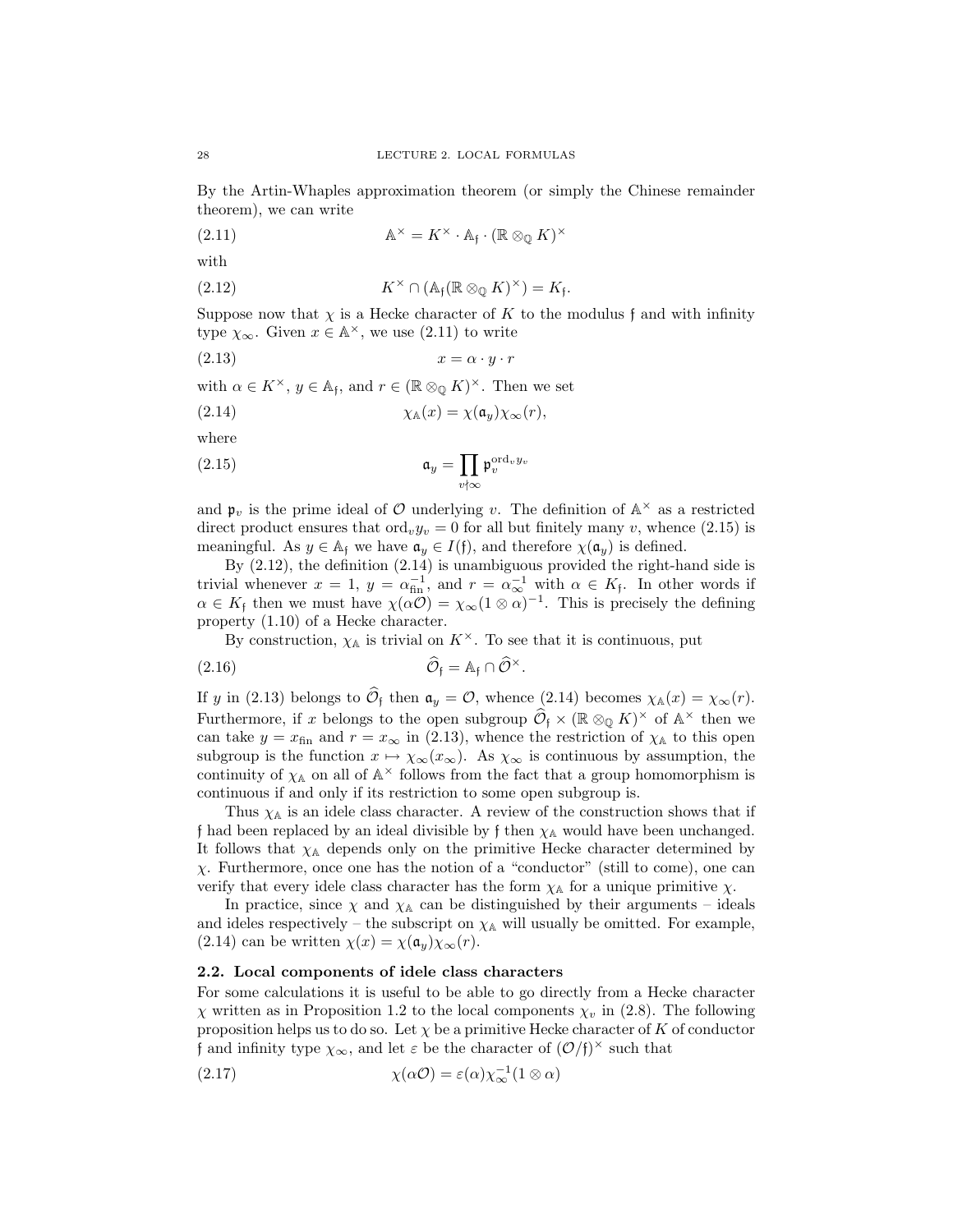for  $\alpha \in K(\mathfrak{f})$ . (As in Proposition 1.2, we are viewing  $\varepsilon$  as a character of  $K(\mathfrak{f})$  via the identification  $K(f)/K_f \cong (\mathcal{O}/f)^{\times}$ .) By the Chinese remainder theorem we can write

(2.18) 
$$
(\mathcal{O}/f)^{\times} = \prod_{\mathfrak{p} | f} (\mathcal{O}/\mathfrak{p}^{n(\mathfrak{p})})^{\times},
$$

where the product runs over the distinct prime ideals dividing f and  $n(\mathfrak{p})$  is the multiplicity of p in f. There is a corresponding decomposition

(2.19) 
$$
\varepsilon = \prod_{\mathfrak{p}|\mathfrak{f}} \varepsilon_{\mathfrak{p}},
$$

where  $\varepsilon_{\mathfrak{p}}$  is a character of  $(\mathcal{O}/\mathfrak{p}^{n(\mathfrak{p})})^{\times}$ . If  $v = v_{\mathfrak{p}}$  is the place of K corresponding to p then we write  $\varepsilon_v$  for the character of  $\mathcal{O}_v^{\times}$  obtained by composing  $\varepsilon_p$  with the natural map of  $\mathcal{O}_v^{\times}$  onto  $(\mathcal{O}/\mathfrak{p}^{n(\mathfrak{p})})^{\times}$ .

**Proposition 2.1.** Let  $\mathfrak{p}$  be a prime ideal of K and  $v = v_{\mathfrak{p}}$  the corresponding finite place. Let  $\pi_v \in \mathcal{O}_v$  be a uniformizer.

(a) If  $\mathfrak{p} \nmid \mathfrak{f}$  then  $\chi_v$  is unramified and  $\chi_v(\pi_v) = \chi(\mathfrak{p})$ .

(b) If  $\mathfrak{p}$ |f then  $\chi_v | \mathcal{O}_v^{\times} = \varepsilon_v^{-1}$ , whence  $\chi_v$  is in particular ramified. Furthermore, suppose that for some  $\beta \in \mathcal{O}$  the principal ideal  $\beta \mathcal{O}$  is a power of p. Then

$$
\chi_v(\beta) = \chi_{\infty}^{-1}(\beta) \cdot \prod_{\substack{\mathfrak{q} \mid \mathfrak{f} \\ \mathfrak{q} \neq \mathfrak{p}}} \varepsilon_{\mathfrak{q}}(\beta),
$$

where **q** runs over prime ideals dividing f but different from **p**.

PROOF. Throughout the proof,  $w$  denotes an arbitrary place of  $K$ .

(a) Given  $z \in \mathcal{O}_v^{\times}$ , take  $x = (x_w)$  to be the idele with  $x_v = z$  and  $x_w = 1$  for  $w \neq v$ . Then we may take  $\alpha = r = 1$  and  $y = x$  in (2.13), whence  $\mathfrak{a}_y = \mathcal{O}$ . So (2.14) and (2.8) give  $\chi_v(z) = \chi(x) = 1$ , and we conclude that  $\chi_v$  is unramified. On the other hand, choosing  $x = (x_w)$  to be the idele with  $x_v = \pi_v$  and  $x_w = 1$  for  $w \neq v$ , we may again take  $\alpha = r = 1$  and  $y = x$  in (2.13), but this time we get  $\mathfrak{a}_y = \mathfrak{p}$  and consequently  $\chi_v(\pi_v) = \chi(\mathfrak{p}).$ 

(b) Given  $z \in \mathcal{O}_v^\times$ , take  $x = (x_w)$  to be the idele with  $x_v = z$  and  $x_w = 1$ for  $w \neq v$ . Applying the Chinese remainder theorem and the notation of (2.18), we choose  $\alpha \in \mathcal{O}$  so that  $\alpha \equiv z \mod \mathfrak{p}^{n(\mathfrak{p})} \mathcal{O}_v$  and also  $\alpha \equiv 1 \mod \mathfrak{q}^{n(\mathfrak{q})}$  for all prime ideals q dividing f but different from  $\mathfrak{p}$ . Then  $\alpha_{\text{fin}}^{-1}x \in \mathbb{A}_{\mathfrak{f}}$ , so we may take  $y = \alpha_{\text{fin}}^{-1}x$  and  $r = \alpha_{\infty}^{-1}$  in (2.13). Then  $\mathfrak{a}_y = \alpha^{-1}\mathcal{O}$ , and consequently (2.14) gives  $\chi(x) = \chi(\alpha^{-1}\mathcal{O})\chi_{\infty}^{\infty}(1\otimes \alpha^{-1})$ . Replacing  $\alpha$  by  $\alpha^{-1}$  in (2.17), we deduce that  $\chi(x) = \varepsilon^{-1}(\alpha)$ . In view of the choice of x and  $\alpha$ , we obtain  $\chi_v(z) = \varepsilon_v^{-1}(z)$  by (2.8) and (2.19). Thus  $\chi_v|\mathcal{O}_v^{\times} = \varepsilon_v^{-1}$ .

Now suppose that  $\beta O$  is a power of **p**. Evaluating both sides of (2.8) at  $\beta$  gives

(2.20) 
$$
1 = \prod_{w \mid f \infty} \chi_w(\beta),
$$

because  $\chi|K^{\times}$  is trivial and  $\chi_w$  is unramified for  $w \nmid \mathfrak{f}\infty$ . Now if q is a prime ideal dividing f and  $\mathfrak{q} \neq \mathfrak{p}$  then  $\beta \in \mathcal{O}_w^{\times}$ , where w is the place corresponding to q. Hence we can apply the result of the previous paragraph with p replaced by q, obtaining  $\chi_w(\beta) = \varepsilon_q^{-1}(\beta)$ . Inserting this information in (2.20), we obtain the claimed formula for  $\chi_v(\beta)$ .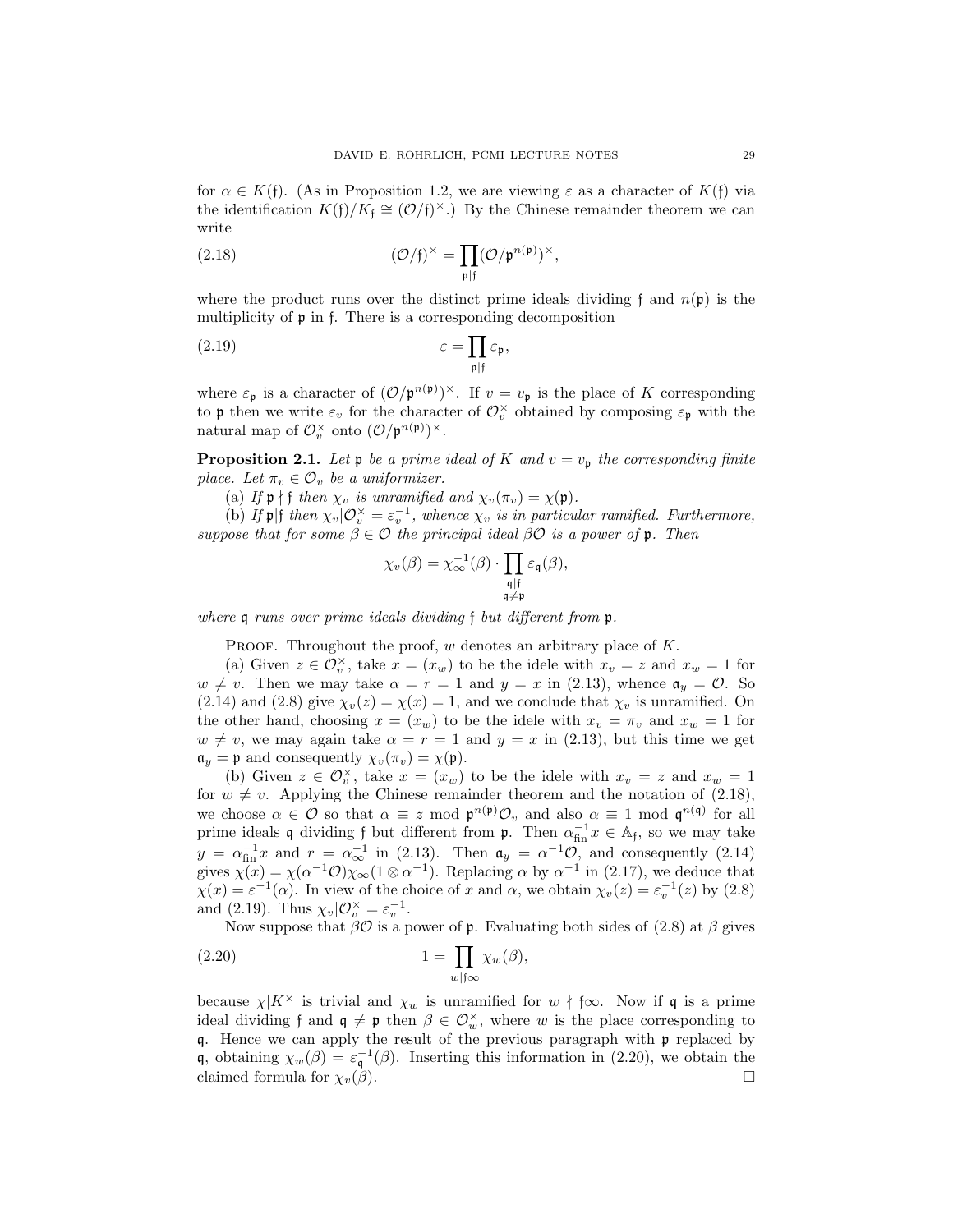#### 2.3. An example

To illustrate both the map  $\chi \mapsto \chi_A$  and the use of Proposition 2.1, consider the case where  $\chi$  is the absolute norm,  $\chi(\mathfrak{a}) = \mathbf{N}\mathfrak{a}$ . We claim that  $\chi_{\mathbb{A}}$  is  $||*||^{-1}$ , the reciprocal of the idelic norm defined by (2.9). Indeed in the notation of Proposition 1.2 we have  $f = \mathcal{O}$  and  $\varepsilon = 1$ , and by taking  $s_0 = 1$  in (1.13) we see that  $\chi_{\infty}$  is the product of the reciprocals of the local norms at infinity. In other words, if  $v$  is an infinite place then  $\chi_v = ||*||_v^{-1}$ . To see that the same is true at the finite places, let  $\mathfrak p$  be a prime ideal of K and v the corresponding finite place. By part (a) of Proposition 2.1,  $\chi_v$  is the unramified character of  $K_v^{\times}$  taking the value Np on any uniformizer  $\pi_v$ . But the local norm is also unramified, and  $N\mathfrak{p} = q_v = ||\pi_v||_v^{-1}$ , where  $q_v$  is the order of the residue class field of K. Hence again  $\chi_v = ||*||_v^{-1}$ , and we conclude that  $\chi_{\mathbb{A}} = ||*||^{-1}$ , as claimed.

### 2.4. The conductor

As pointed out in the introduction, a complex representation of a profinite group is trivial on an open subgroup. The one-dimensional case of this remark underlies some verifications that have already been passed over without comment, for example the fact that every idele class character is a restricted direct product of local characters as in (2.8), or the fact that the map  $\chi \mapsto \chi_{\mathbb{A}}$  from Hecke characters to idele class characters is surjective. The relevant profinite groups are  $\hat{\mathcal{O}}$  and  $\hat{\mathcal{O}}^{\times}$ ; instead of (2.3) and (2.5) we write  $\hat{\mathcal{O}} = \varprojlim_{f} \mathcal{O}/f$  and  $\hat{\mathcal{O}}^{\times} = \varprojlim_{f} (\mathcal{O}/f)^{\times}$ , where f runs over the nonzero integral ideals of  $K$  ordered by divisibility. In particular, the expression for  $\widehat{\mathcal{O}}^{\times}$  as an inverse limit shows that the restriction of an idele class character to  $\hat{\mathcal{O}}^{\times}$  is trivial on  $\hat{\mathcal{O}}_{f}$  for some f, where  $\hat{\mathcal{O}}_{f}$  is as in (2.16).

The same remark holds locally at every finite place v: If  $v = v_p$  then we have  $\mathcal{O}_v = \varprojlim{}_n \mathcal{O}/\mathfrak{p}^n$  and  $\mathcal{O}_v^{\times} = \varprojlim{}_n (\mathcal{O}/\mathfrak{p}^n)^{\times}$ , and we deduce that any character of  $K_v^{\times}$  is trivial on  $1 + \pi_v^n \mathcal{O}_v$  for some  $n \geq 1$ .

These remarks permit us to define the **conductor** of a character both locally and globally. Consider first the local case. If v is a finite place of K and  $\chi_v$  a character of  $K_v^{\times}$  then the **exponent of the conductor** of  $\chi_v$  is the integer  $a(\chi_v)$ defined as follows: If  $\chi_v$  is unramified then  $a(\chi_v) = 0$ , and if  $\chi_v$  is ramified then  $a(\chi_v)$  is the smallest integer  $n \geq 1$  such that  $\chi_v$  is trivial on  $1 + \pi_v^n \mathcal{O}_v$ . The conductor of  $\chi_v$  is the ideal  $\pi_v^{a(\chi_v)} \mathcal{O}_v$  of  $\mathcal{O}_v$ . Turning now to the global setting, we have two ways of defining the conductor  $f(\chi)$  of an idele class character  $\chi$  of K: Either we consider integral ideals f of K such that  $\chi$  is trivial on  $\widehat{\mathcal{O}}_f$ , defining  $f(\chi)$ to be the smallest such f in terms of divisibility, or else we set

(2.21) 
$$
\mathfrak{f}(\chi) = \prod_{v \nmid \infty} \mathfrak{p}_v^{a(\chi_v)},
$$

where  $\mathfrak{p}_v$  is the prime ideal determined by v. One verifies that these two definitions are equivalent to each other and also to our original definition of the conductor of a primitive Hecke character when  $\chi$  is viewed as such.

#### 3. The functional equation

Our goal now is to see how the adelic viewpoint facilitates the statement of the functional equation for Hecke L-functions. The key point is that once we think of an idele class character  $\chi$  as a product of local characters using (2.8) we can define the objects appearing in the functional equation of  $L(s, \chi)$  as products of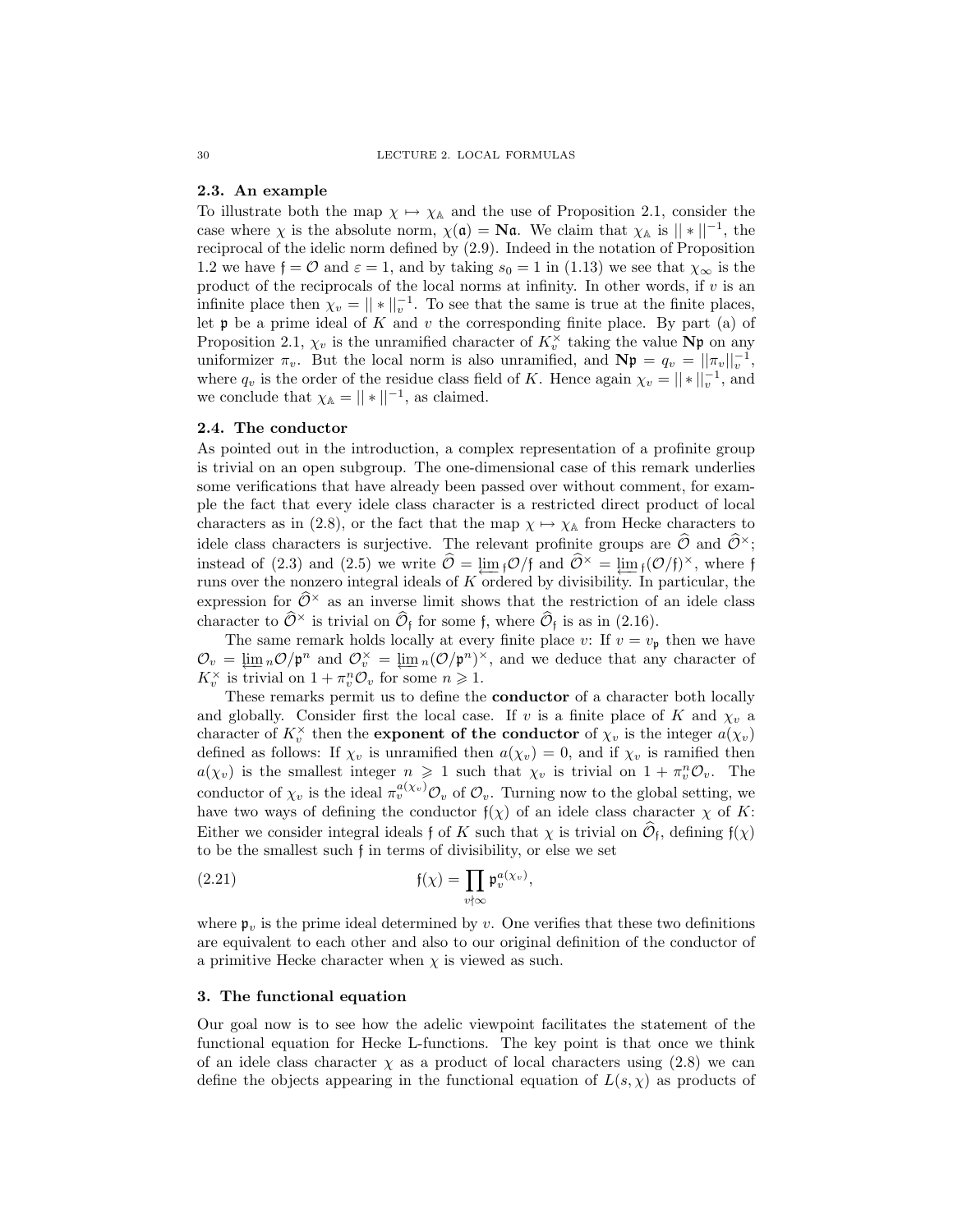local objects also. In the case of the conductor  $f(\chi)$  we have already taken this step in (2.21), although the benefit gained may not yet be apparent. The real prize we anticipate is a factorization of the root number  $W(\chi)$ . But first we consider the factorization of  $L(s, \chi)$  itself as a product of local L-factors.

#### 3.1. L-factors

It may appear at first that there is nothing new here. Given a finite place  $v$  of  $K$ and a character  $\chi_v$  of  $K_v^{\times}$ , we set

(2.22) 
$$
L(s, \chi_v) = \begin{cases} (1 - \chi_v(\pi_v)q_v^{-s})^{-1} & \text{if } \chi_v \text{ is unramified} \\ 1 & \text{if } \chi_v \text{ is ramified,} \end{cases}
$$

where as before,  $\pi_v$  is a uniformizer and  $q_v$  the order of the residue class field of  $\mathcal{O}_v$ . As we have already noted, the fact that  $\chi_v$  is unramified means precisely that  $\chi_v$  is independent of the choice of  $\pi_v$ . Now if  $\chi$  is an idele class character of K then a comparison of (2.10) and (2.22) shows that the global L-function  $L(s, \chi)$  is the product of the local L-factors:

(2.23) 
$$
L(s,\chi) = \prod_{v \nmid \infty} L(s,\chi_v).
$$

Furthermore, if one thinks of  $\chi$  as a primitive Hecke character then one can verify that the original definition (1.18) of  $L(s, \chi)$  is equivalent to (2.10) and (2.23). (The key point is that if v is a finite place where  $\chi$  is unramified and x in (2.13) is the idele with  $\pi_v$  at the place v and 1 at all other places then we can take  $\alpha = r = 1$  and  $y = x$ , whence  $\mathfrak{a}_y = \mathfrak{p}_y$ . So our definitions are compatible, but the introduction of local L-factors appears to add nothing new.

However from the adelic point of view it is natural to associate L-factors not only to the finite places of  $K$  but also to the infinite places, where the "L-factors" turn out to be the gamma factors in the functional equation. In fact what we have been calling  $L(s, \chi)$  would in some contexts be regarded as merely "the finite part of the L-function,"  $L_{fin}(s, \chi)$ , and the notation  $L(s, \chi)$  would be reserved for the "completed L-function"  $L_{\infty}(s, \chi) L_{fin}(s, \chi)$ , where  $L_{\infty}(s, \chi)$  is the product of the L-factors at the infinite places:

(2.24) 
$$
L_{\infty}(s,\chi) = \prod_{v \mid \infty} L(s,\chi_v).
$$

Hence the completed L-function  $L_{\infty}(s, \chi)L_{fin}(s, \chi)$  is the product of the L-factors  $L(s, \chi_v)$  over all the places of K and includes both the traditional L-function  $L_{fin}(s, \chi)$  and its gamma factors.

In practice we will continue to write  $L(s, \chi)$  for the traditional L-function  $L_{fin}(s, \chi)$ , but the factorization (2.24) will be used in the statement of the functional equation of  $L(s, \chi)$ . Hence we need to make the local factors in (2.24) explicit.

Suppose first that v is a real place. Then  $K_v = \mathbb{R}$ , and the identification is unique because  $\mathbb R$  has no nontrivial automorphisms (even as an abstract field). Thus a character  $\chi_v$  of  $K_v^{\times}$  can be identified with a character of  $\mathbb{R}^{\times}$ . But a character of  $\mathbb{R}^\times$  is necessarily of the form  $t \mapsto |t|^{s_0} (t/|t|)^m$  with unique numbers  $s_0 \in \mathbb{C}$  and  $m \in \{0, 1\}$ . We set

$$
L(s, \chi_v) = \Gamma_{\mathbb{R}}(s + s_0 + m),
$$

where we recall that the real gamma factor  $\Gamma_{\mathbb{R}}(s)$  is defined by (1.7).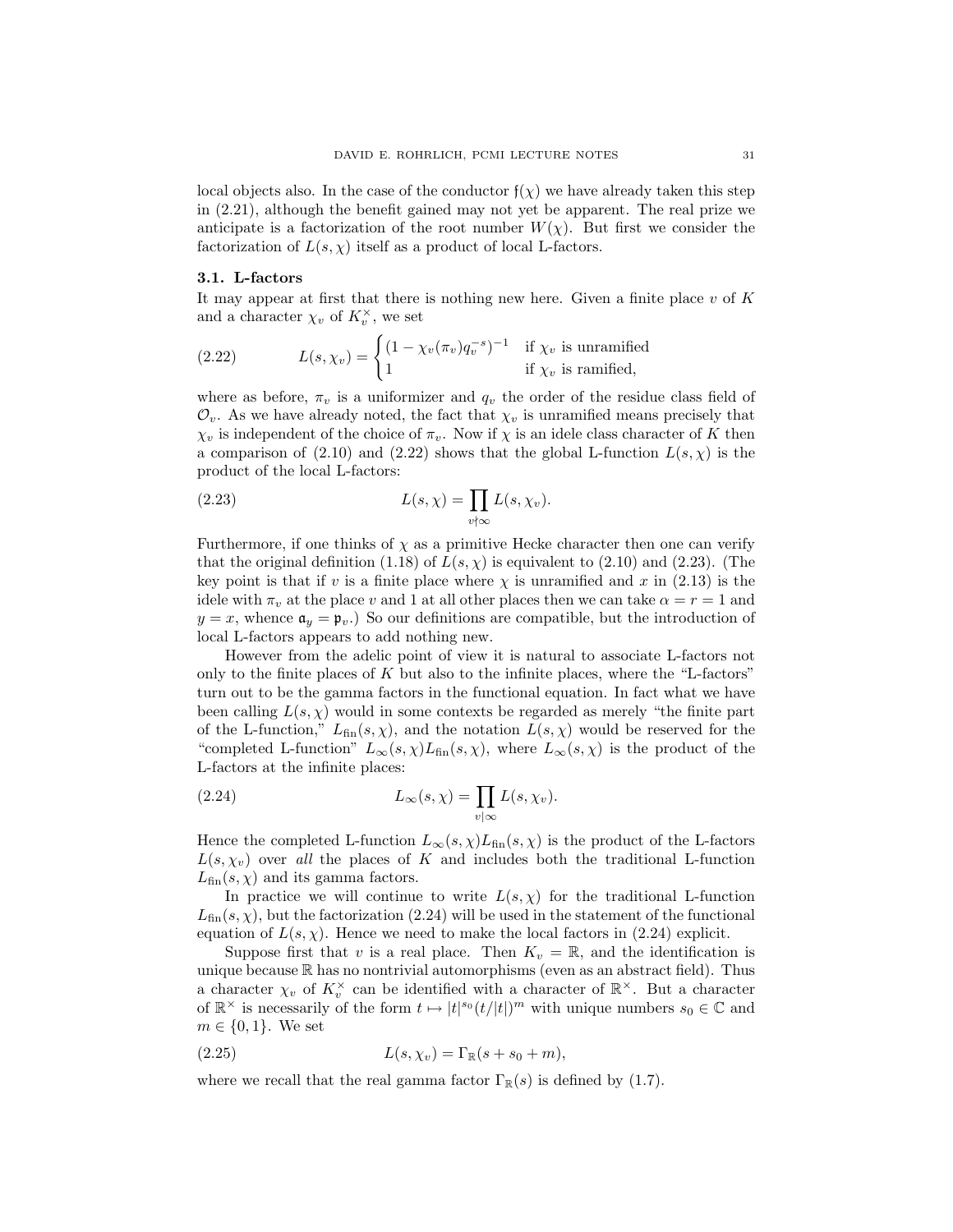Next suppose that  $v$  is complex. Then there are two possible identifications  $K_v \cong \mathbb{C}$ . Choosing one of them, we may view a character  $\chi_v$  of  $K_v^{\times}$  as a character of  $\mathbb{C}^{\times}$ . Then  $\chi_v$  is necessarily of the form  $z \mapsto |z|^{2s_0} (z/|z|)^m$  with unique numbers  $s_0 \in \mathbb{C}$  and  $m \in \mathbb{Z}$ . We set

(2.26) 
$$
L(s, \chi_v) = \Gamma_{\mathbb{C}}(s + s_0 + |m|/2).
$$

If we replace our chosen identification of  $K_v$  with  $\mathbb C$  with the complex-conjugate identification then  $\chi_v(z)$  is replaced by  $\chi_v(\overline{z})$  and hence m by  $-m$ ; but (2.26) stays the same. Thus  $L(s, \chi_v)$  is well defined.

#### 3.2. Hecke's theorem

Given an idele class character  $\chi$  of K, put

(2.27) 
$$
\Lambda(s,\chi) = (D\mathbf{N}\mathfrak{f}(\chi))^{s/2} L_{\infty}(s,\chi)L(s,\chi),
$$

where D is the absolute value of the discriminant of K and  $L_{\infty}(s, \chi)$  and  $L(s, \chi)$ are as in  $(2.24)$  and  $(2.23)$  respectively. Let c be as in Proposition 1.1, and put

$$
\begin{cases} w = 2c \\ k = w + 1, \end{cases}
$$

so that  $k = 2c + 1$ .

**Theorem 2.1.** There is a constant  $W(\chi) \in \mathbb{C}$  with  $|W(\chi)| = 1$  such that

$$
\Lambda(s, \chi) = W(\chi)\Lambda(k - s, \overline{\chi}).
$$

Furthermore, if  $\chi$  is the trivial character then  $W(\chi) = 1$ .

Of course if  $\chi$  is the trivial character then  $L(s, \chi)$  is just the Dedekind zeta function  $\zeta_K(s)$  of K, and  $\Lambda(s,\chi)$  is often written as  $Z_K(s)$  in this case. If  $K = \mathbb{Q}$ then we will continue to write  $\zeta_{\mathbb{Q}}(s)$  and  $Z_{\mathbb{Q}}(s)$  simply as  $\zeta(s)$  and  $Z(s)$ , as we did in Lecture 1.

### 4. Quadratic root numbers

Before saying even one word about local root numbers, we can deduce from Theorem 2.1 that root numbers of quadratic idele class characters are trivial:

**Theorem 2.2.** Suppose that  $\chi$  is an idele class character of K such that  $\chi^2$  is trivial. Then  $W(\chi) = 1$ .

**PROOF.** If  $\chi$  is the trivial character then Theorem 2.2 is already contained in Theorem 2.1, so we may assume that  $\chi$  is quadratic. We will use the identity

(2.29) 
$$
\zeta_L(s) = \zeta_K(s)L(s, \text{sign}_{L/K}),
$$

where  $L/K$  is a quadratic extension of number fields and  $\text{sign}_{L/K}$  is the quadratic Hecke character associated to  $L/K$ . The meaning of this last phrase is as follows. Let  $\mathfrak{d}_{L/K}$  be the relative discriminant ideal of  $L/K$ . Then  $\text{sign}_{L/K}$ :  $I(\mathfrak{d}_{L/K}) \to {\pm 1}$  is the unique homomorphism satisfying

(2.30) 
$$
\operatorname{sign}_{L/K}(\mathfrak{p}) = \begin{cases} 1 & \text{if } \mathfrak{p} \text{ splits in } L \\ -1 & \text{if } \mathfrak{p} \text{ remains prime in } L \end{cases}
$$

for prime ideals  $\mathfrak p$  of K unramified in L. The fact that the homomorphism defined by  $(2.30)$  is actually a Hecke character of K (indeed a primitive Hecke character of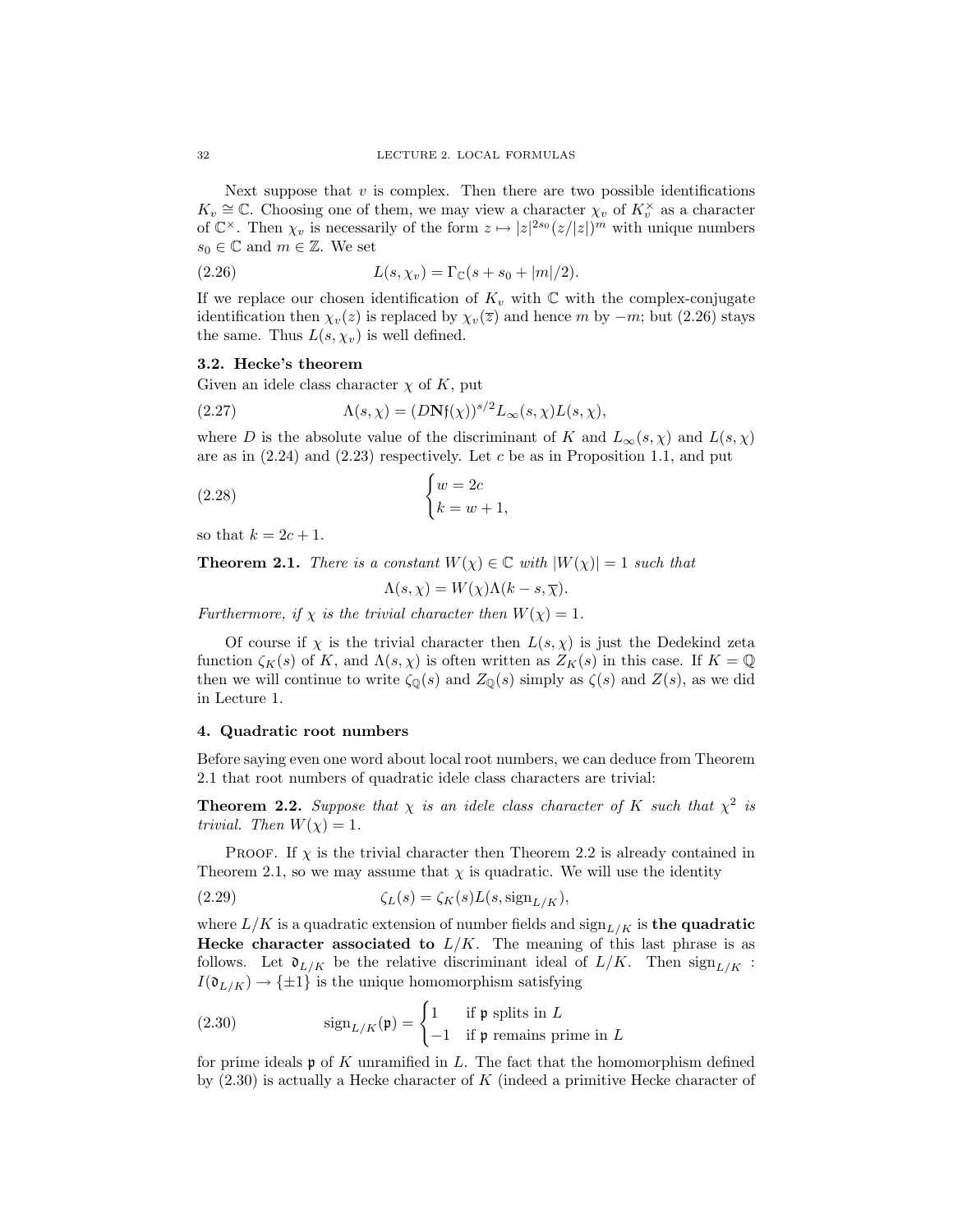conductor  $\mathfrak{d}_{L/K}$ ) is essentially quadratic reciprocity over number fields, although a little bit of work is required to go back and forth between this statement and the classical version found for example in [43], p. 246. In any case, to prove the theorem we combine (2.29) with the fact that any quadratic idele class character  $\chi$  of K has the form  $\chi = \text{sign}_{L/K}$  for some quadratic extension L of K. In other words, given  $\chi$  we can write

$$
\zeta_L(s) = \zeta_K(s)L(s,\chi),
$$

where the quadratic extension L of K is determined by  $\chi$ .

We claim that (2.31) remains valid when  $\zeta_L(s)$ ,  $\zeta_K(s)$ , and  $L(s, \chi)$  are replaced by their normalized versions:

$$
(2.32) \t\t Z_L(s) = Z_K(s)\Lambda(s,\chi).
$$

To verify (2.32), write  $r_{1/1}(L/K)$  for the number of real places of K which split into two real places of L and  $r_{2/1}(L/K)$  for the number of real places of K which ramify into a complex place of  $L$ . Since every real place of  $K$  either splits or ramifies, the number of such places satisfies

(2.33) 
$$
r_1(K) = r_{1/1}(L/K) + r_{2/1}(L/K).
$$

Also

(2.34) 
$$
\begin{cases} r_1(L) = 2r_{1/1}(L/K) \\ r_2(L) = 2r_2(K) + r_{2/1}(L/K), \end{cases}
$$

because every place of L is an extension of a unique place of K. Now  $\zeta_L(s)$  and  $\zeta_K(s)$  are the L-functions of the trivial idele class character of L and K respectively. Hence in applying (2.24) and (2.27) we take  $s_0 = m = 0$  in (2.25) and (2.26), obtaining

(2.35) 
$$
Z_L(s) = D_L^{s/2} \Gamma_{\mathbb{R}}(s)^{r_1(L)} \Gamma_{\mathbb{C}}(s)^{r_2(L)} \zeta_L(s)
$$

and

(2.36) 
$$
Z_K(s) = D_K^{s/2} \Gamma_{\mathbb{R}}(s)^{r_1(K)} \Gamma_{\mathbb{C}}(s)^{r_2(K)} \zeta_K(s).
$$

As for  $\Lambda(s, \chi)$ , the relation  $\chi = \text{sign}_{L/K}$  has the following consequences: If v is a complex place of K then  $(s_0, m) = (0, 0)$  in (2.26), while if v is a real place then  $(s_0, m) = (0, 0)$  or  $(s_0, m) = (0, 1)$  in (2.25) according as v splits or ramifies in L. As  $f(\chi) = \mathfrak{d}_{L/K}$ , we see that  $(2.27)$  gives

(2.37)

$$
\Lambda(s,\chi) = (D_{L/K}D_K)^{s/2} \Gamma_{\mathbb{R}}(s)^{r_{1/1}(L/K)} \Gamma_{\mathbb{R}}(s+1)^{r_{2/1}(L/K)} \Gamma_{\mathbb{C}}(s)^{r_2(K)} L(s,\chi),
$$

where  $D_{L/K}$  is the absolute norm of the relative different ideal of  $L/K$  and hence also the absolute norm of  $\mathfrak{d}_{L/K}$ . Now compare the product of (2.36) and (2.37) with (2.35). Taking account of (2.33) and (2.34) as well as the duplication formula (1.9) and the standard relation  $D_L = D_{L/K} D_K^2$ , we obtain (2.32).

To deduce the theorem we apply Theorem 2.1 on both sides of (2.32), obtaining

(2.38) 
$$
Z_L(1-s) = Z_K(1-s)W(\chi)\Lambda(1-s,\chi).
$$

Replacing s by  $1 - s$  in (2.32) and comparing the result with (2.38), we conclude that  $W(\chi) = 1$ .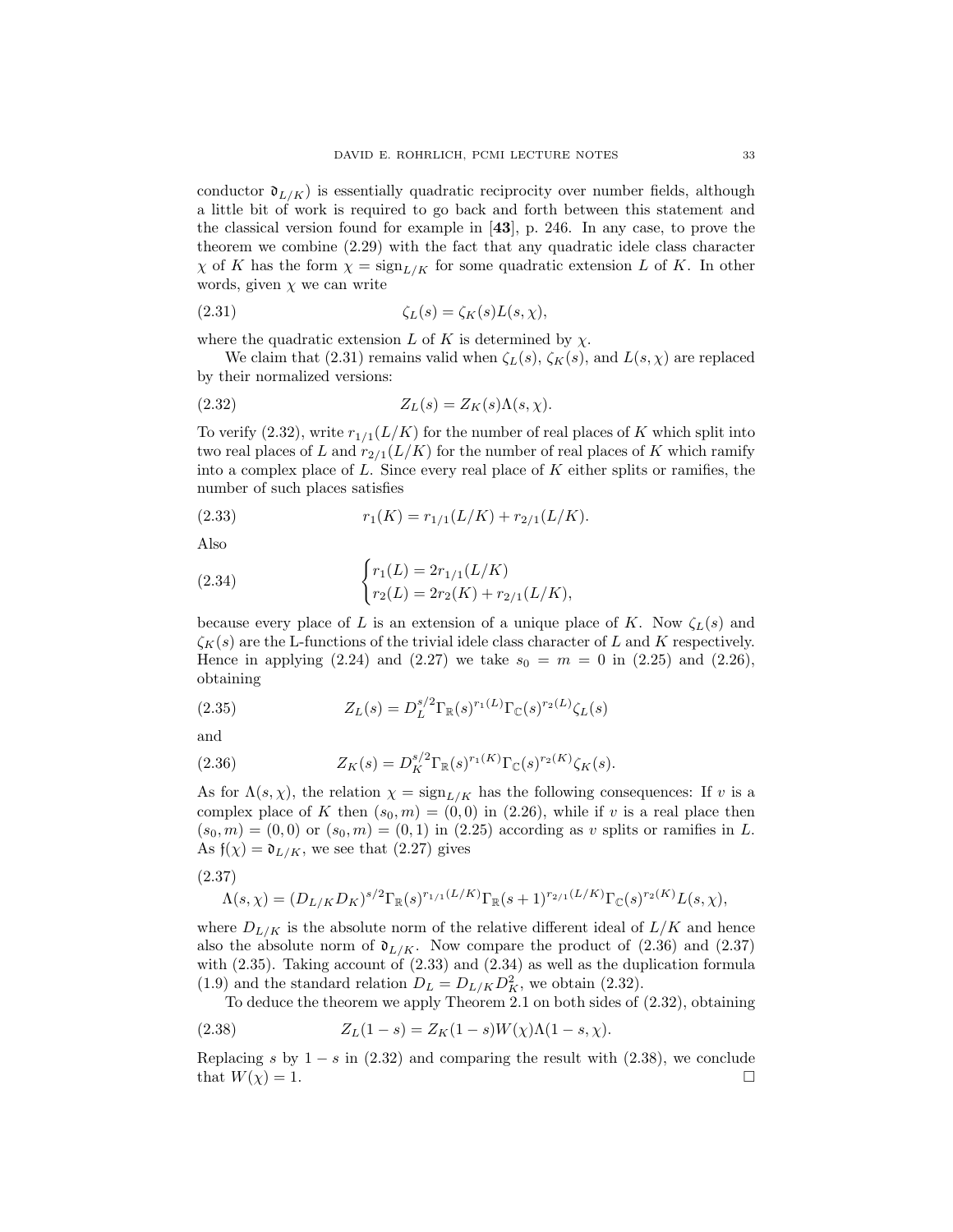#### 5. Local root numbers

Let K be a number field and  $\chi$  an idele class character of K. As we have already hinted, the root number  $W(\chi)$  defined by Theorem 2.1 has a factorization

(2.39) 
$$
W(\chi) = \prod_{v} W(\chi_v),
$$

where  $W(\chi_v)$  is the local root number attached to  $\chi_v$  and is equal to 1 for all but finitely many places v. We shall give formulas for  $W(\chi_v)$  and then illustrate their use by verifying Proposition 1.5. Initially we treat these formulas as a black box, ignoring their provenance. Afterwards we fill in a number of points: the implicit dependence of the local root number on a choice of additive character, the connection with epsilon factors, and so on.

#### 5.1. Formulas for local root numbers

We change notation, writing  $K_v$  and  $\chi_v$  simply as K and  $\chi$  respectively. Thus K is a finite extension of  $\mathbb{Q}_p$  for some fixed  $p \leq \infty$  and  $\chi$  is a character of  $K^{\times}$ ; a notation like  $||*||$ , for example, now refers to the *local* norm on  $K^{\times}$ . An important point about root numbers is that they see only the unitary part of a character. In other words, if we put  $\chi_{\text{unit}} = \chi/|\chi|$  as before then

$$
(2.40) \t\t W(\chi) = W(\chi_{\text{unit}}).
$$

Hence if it is convenient to do so one may assume that  $\chi$  is unitary.

If  $K$  is archimedean then there is no need to do so. Indeed if  $K$  is archimedean then  $\chi$  has the form  $x \mapsto ||x||^{s_0} (x/|x|)^m$  with unique elements  $s_0 \in \mathbb{C}$  and either  $m \in \{0,1\}$  or  $m \in \mathbb{Z}$  according as  $K = \mathbb{R}$  or  $K \cong \mathbb{C}$ . The character  $\chi$  is unitary if and only if  $s_0 \in i\mathbb{R}$ , but  $W(\chi)$  depends only on m, not on  $s_0$ :

(2.41) 
$$
W(\chi) = i^{-|m|}.
$$

In other words, if  $K = \mathbb{R}$  and  $\chi(t) = |t|^{s_0} (t/|t|)^m$  then  $W(\chi) = i^{-m}$ , and if  $K \cong \mathbb{C}$ and  $\chi(z) = |z|^{2s_0} (z/|z|)^m$  then (2.41) holds and is independent of the identification  $K \cong \mathbb{C}$  chosen: the alternative identification merely replaces m by  $-m$ .

Now take  $p < \infty$ . In the nonarchimedean setting it would be a slight convenience to assume that  $\chi$  is unitary, but instead we shall replace  $\chi$  by  $\chi$ <sub>unit</sub> in the formulas themselves, so that the formulas are universally valid. As before, we write  $a(\chi)$  for the exponent of the conductor of  $\chi$ . Furthermore, we write d for the exponent of the different ideal of K. Thus if  $\pi$  is a uniformizer of K then  $\pi^d\mathcal{O}$ is the different ideal of K over  $\mathbb{Q}_p$ . Now put  $f(\chi) = \pi^{a(\chi)} \mathcal{O}$  and choose an element  $\gamma \in \pi^{a(\chi)+d}\mathcal{O}^{\times}$ . It follows from the definitions that the functions  $x \mapsto \chi(x)$  and  $x \mapsto e^{2\pi i \operatorname{tr} K/\mathbb{Q}_p(x/\gamma)}$  on  $\mathcal{O}^\times$  depend only on the residue class of x in  $(\mathcal{O}/\mathfrak{f}(\chi))^{\times}$ . Writing  $q$  for the order of the residue class field of  $K$ , we have

(2.42) 
$$
W(\chi) = \chi_{\text{unit}}(\gamma) \cdot q^{-a(\chi)/2} \sum_{x \in (\mathcal{O}/\mathfrak{f}(\chi))^\times} \chi^{-1}(x) e^{2\pi i \operatorname{tr}_{K/\mathbb{Q}_p}(x/\gamma)}.
$$

Note that we have not bothered to write  $\chi^{-1}(x)$  as  $\chi_{\text{unit}}^{-1}(x)$ , because the restriction of any character of  $K^{\times}$  to  $\mathcal{O}^{\times}$  has finite order and is therefore automatically unitary.

It is somewhat unconventional to express the nonarchimedean local root number by a single formula, as in (2.42). Normally something like (2.42) would be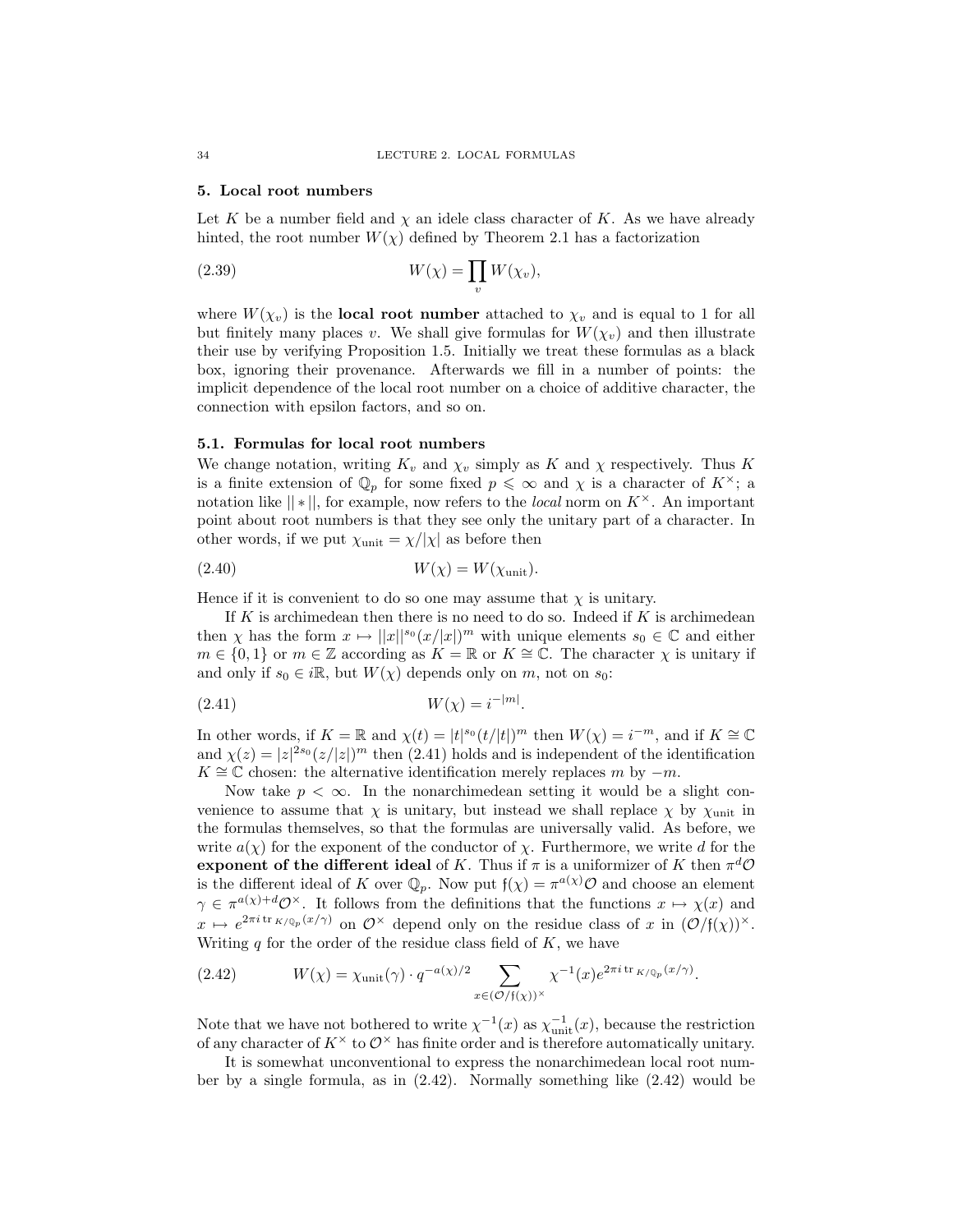stated for ramified characters only, and for unramified characters one would give the separate formula

$$
(2.43) \t W(\chi) = \chi_{\text{unit}}(\gamma) \t (a(\chi) = 0).
$$

However (2.42) actually reduces to (2.43) in the unramified case provided we agree that if  $a(\chi) = 0$  and hence  $f(\chi) = \mathcal{O}$  then  $(\mathcal{O}/f(\chi))^\times$  has just one element, namely the coset of 1.

Having stated the local formulas, we return to the global setting and write  $K$ for a number field,  $\chi$  for an idele class character of K, and  $f(\chi)$  for the conductor of  $\chi$ . Let  $\mathfrak D$  denote the different ideal of K. It follows from (2.43) that if v is the finite place of K corresponding to a prime ideal p of K not dividing  $\mathfrak{D}f(\chi)$  then  $W(\chi_v) = 1$ . In particular, since  $\mathfrak{p} \nmid \mathfrak{D}f(\chi)$  for all but finitely many  $\mathfrak{p}$  we conclude that the product in (2.39) has only finitely many factors different from 1, as claimed.

## 5.2. An example

We illustrate these formulas by proving Proposition 1.5, or in other words by computing  $W(\chi)$  for  $\chi \in X(D)$  with D odd. Thus K is now  $\mathbb{Q}(\sqrt{-D})$ . By Proposition 1.4, the different ideal  $\mathfrak{D} = \sqrt{-D}\mathcal{O}$  coincides with the conductor  $f(\chi)$ , whence (2.43) gives  $W(\chi_v) = 1$  for all finite places  $v \nmid \mathfrak{D}$ . And since  $\chi_{\infty}(z) = z^{-1}$  we have  $W(\chi_{\infty}) = i^{-1}$  (take  $s_0 = -1/2$  and  $m = -1$  in (2.41)). Thus (2.39) gives

(2.44) 
$$
W(\chi) = i^{-1} \prod_{v \mid \mathfrak{D}} W(\chi_v),
$$

and it remains to evaluate  $W(\chi_v)$  at the places v above the prime divisors p of D.

Suppose then that  $p|D$  and that  $v = v_p$ , where **p** is the prime ideal above p. Then  $\chi_v$  is ramified, so the appropriate local formula is (2.42). Since  $a(\chi_v) = d_v = 1$  $(d_v)$  being the exponent of the local different at v) we may take the quantity  $\gamma$  in (2.42) to be p. Furthermore, since the natural map  $(\mathbb{Z}/p\mathbb{Z})^{\times} \to (\mathcal{O}/p)^{\times}$  is an isomorphism, the coset representatives  $x$  in  $(2.42)$  may be taken to be rational integers. So (2.42) becomes

(2.45) 
$$
W(\chi_v) = (\chi_v)_{\text{unit}}(p) \cdot p^{-1/2} \sum_{n \in (\mathbb{Z}/p\mathbb{Z})^\times} \chi_v^{-1}(n) e^{2\pi i (2n/p)}.
$$

Now recall condition (b) in the original definition of  $X(D)$ :  $\chi(n\mathcal{O}) = \kappa(n)n$  for  $n \in \mathbb{Z}$  prime to D. Here  $\kappa$  is the Kronecker symbol with numerator  $-D$ , as before. It follows that if  $\chi$ |P(f( $\chi$ )) is written as in Proposition 1.2 then  $\varepsilon(n) = \kappa(n)$ . Thus in the notation of Proposition 2.1, we have  $\varepsilon_v(n) = \lambda(n)$  for n prime to p, where  $\lambda$  is the Legendre symbol at  $p$ . Consequently the proposition just cited gives  $\chi_v^{-1}(n) = \lambda(n)$  for such n. Making this substitution in (2.45), and replacing the summation over n by a summation over  $\overline{2}n$ , where  $\overline{2}$  is a representative for the multiplicative inverse of 2 in  $(\mathbb{Z}/p\mathbb{Z})^{\times}$ , we find

(2.46) 
$$
W(\chi_v) = \lambda(\overline{2})(\chi_v)_{\text{unit}}(p) \cdot p^{-1/2} \sum_{n \in (\mathbb{Z}/p\mathbb{Z})^\times} \lambda(n) e^{2\pi i (n/p)}.
$$

Of course  $\lambda(\overline{2}) = \lambda(2)$  since  $\lambda$  is quadratic. Furthermore, by taking  $\beta = p$  in Proposition 2.1 we obtain

(2.47) 
$$
\chi_v(p) = p \prod_{\substack{q \mid D \\ q \neq p}} \left(\frac{p}{q}\right),
$$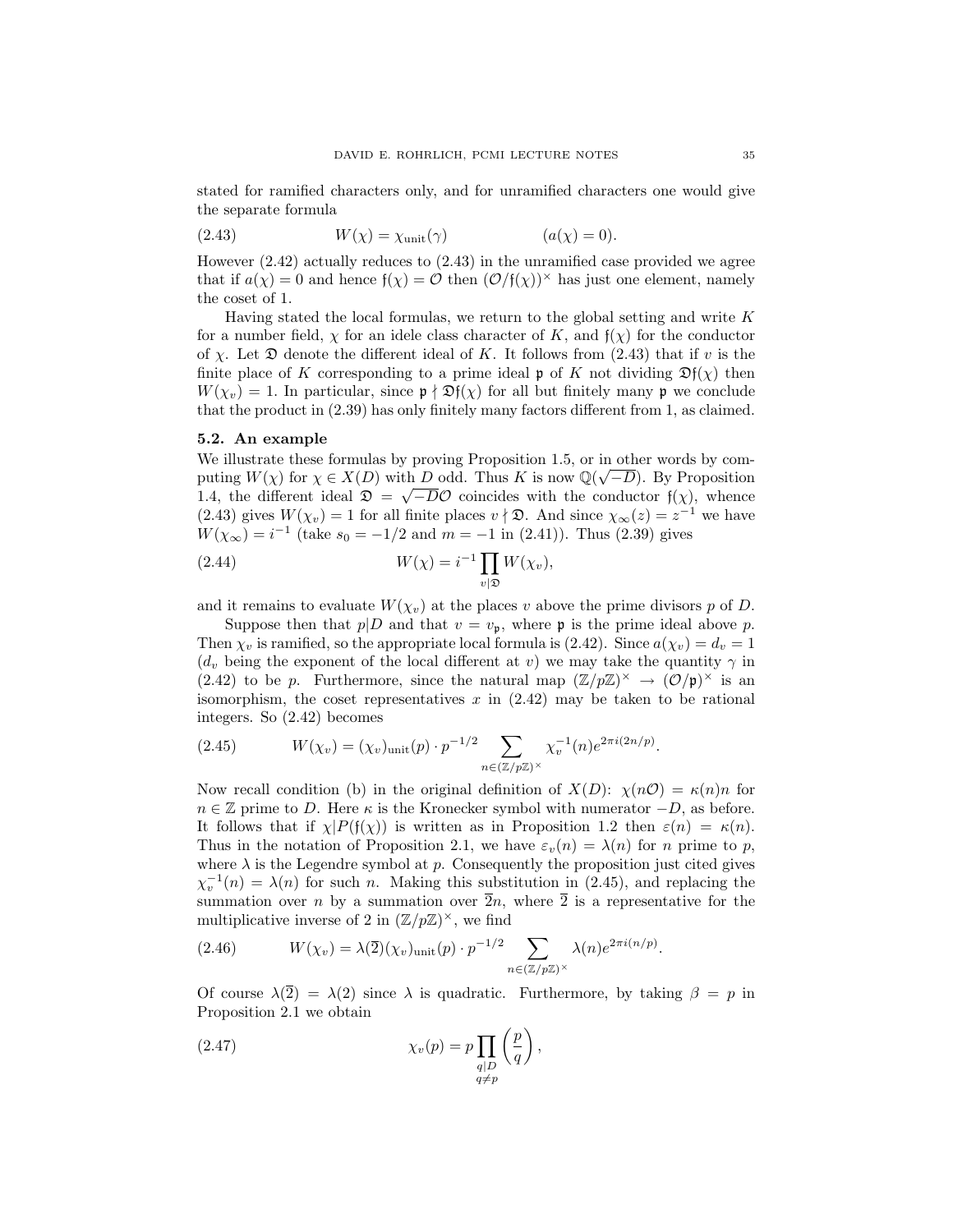and the factor of p on the right-hand side disappears when  $\chi_v$  is replaced by  $(\chi_v)_{\text{unit}}$ on the left-hand side. Finally, the sum in (2.46) is evaluated by Gauss's formula (1.1). Thus (2.46) becomes

(2.48) 
$$
W(\chi_v) = i^{\delta} \left(\frac{2}{p}\right) \prod_{\substack{q \mid D \\ q \neq p}} \left(\frac{p}{q}\right)
$$

with  $\delta$  equal to 0 or 1 according as p is 1 mod 4 or 3 mod 4.

The rest is bookkeeping. Let  $t$  be the number of prime divisors of  $D$  which are congruent to 3 mod 4. Substituting (2.48) in (2.44), we get

(2.49) 
$$
W(\chi) = i^{t-1} \left(\frac{2}{D}\right) \prod_{p \neq q} \left(\frac{p}{q}\right),
$$

where the product on the right-hand side of  $(2.49)$  runs over pairs  $(p, q)$  of distinct prime divisors of D. By quadratic reciprocity, this product is  $(-1)^{t(t-1)/2}$ . On the other hand, the odd integer  $-D$  is a discriminant, hence congruent to 1 mod 4. Therefore t is odd, and we can write  $i^{t-1} = (-1)^{(t-1)/2}$ . Multiplying this factor by the factor  $(-1)^{t(t-1)/2}$  coming from quadratic reciprocity, we obtain  $(-1)^{(t^2-1)/2}$ , which is 1. Thus  $(2.49)$  does give Gross's result, Proposition 1.5.

# 6. An open problem

The preceding example illustrates a simple point: Armed with the formulas (2.39) through (2.43), we can in principle detect trivial central zeros of Hecke L-functions whenever they exist. But do we always care? Does a trivial central zero of a Hecke L-function, or indeed of any L-function, always have arithmetic significance? Consider for example the L-functions associated to Maass forms for  $SL(2,\mathbb{Z})$ . A theorem of Venkov [98] implies that half of these L-functions have a trivial central zero. What is the arithmetic significance of this fact, if any?

The L-functions associated to Maass forms for  $SL(2,\mathbb{Z})$  lie outside the scope of these lectures, but a satisfactory substitute is available, namely Hecke L-functions which are of "Maass type" in the sense that they coincide with the L-functions associated to certain Maass forms for congruence subgroups of  $SL(2, \mathbb{Z})$ . Let K be a real quadratic field, viewed as a subfield of  $\mathbb{R}$ , and write  $\alpha \mapsto \alpha'$  for the nonidentity embedding of K in R. We will call a primitive Hecke character  $\chi$  of K equivariant if  $\chi(\mathfrak{a}') = \overline{\chi(\mathfrak{a})}$  for  $\mathfrak{a} \in I(\mathfrak{f}(\chi))$ . The Hecke characters of Maass type to be considered here have the form  $\chi = \eta \chi_0$ , where  $\eta$  is a primitive equivariant Hecke character of K of finite order and  $\chi_0: I \to \mathbb{C}^\times$  is the Hecke character of K defined in two steps as follows. First we define  $\chi_0$  on P by the formula

(2.50) 
$$
\chi_0(\alpha \mathcal{O}) = |\alpha/\alpha'|^{\pi i/\log \varepsilon_0} \qquad (\alpha \in K^{\times}),
$$

where  $\varepsilon_0$  is the fundamental unit of K. Then we extend  $\chi_0$  to a character of I arbitrarily. In Exercise 2.6 the reader is invited to verify that (2.50) gives a welldefined function on principal ideals and that any extension of  $(2.50)$  to I is an equivariant Hecke character. Now put  $\chi = \eta \chi_0$ , and let D be the discriminant of K. Applying Theorem 2.1, we find that the functional equation of  $L(s, \chi)$  can be written  $\Lambda(s, \chi) = W(\chi) \Lambda(1-s, \chi)$  with

$$
(2.51) \qquad \Lambda(s,\chi) = (D\mathbf{N}\mathfrak{f}(\eta))^{s/2} \Gamma_{\mathbb{R}}(s + \pi i/\log \varepsilon_0) \Gamma_{\mathbb{R}}(s - \pi i/\log \varepsilon_0) L(s,\chi).
$$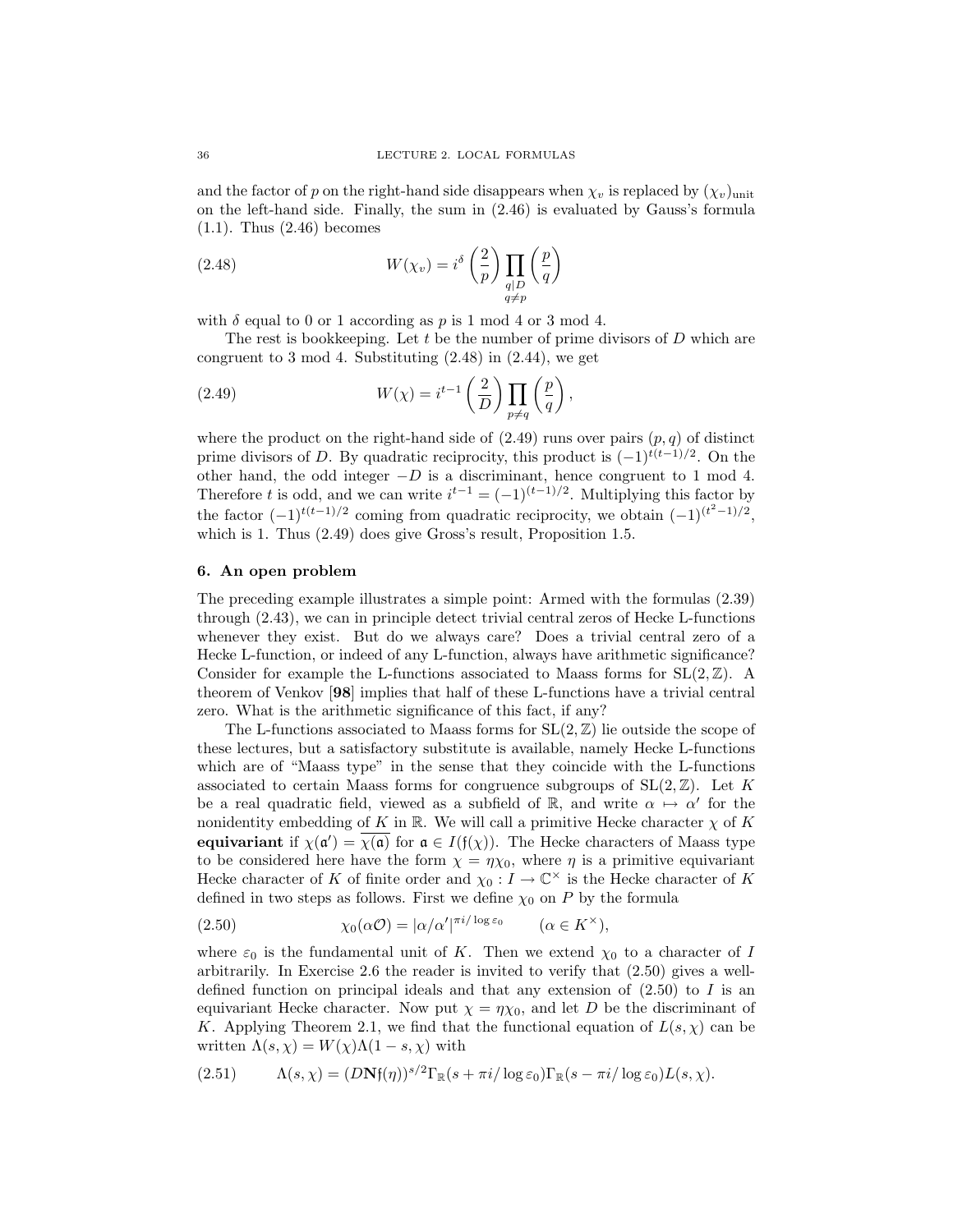However if we make the additional assumption that the conductor of  $\eta$  has the form  $f(\eta) = N\sqrt{D}\mathcal{O}$  for some rational integer  $N \geq 1$  then  $W(\chi) = W(\eta)$ , and consequently the functional equation becomes

(2.52) 
$$
\Lambda(s,\chi) = W(\eta)\Lambda(1-s,\chi).
$$

Incidentally, the equivariance of  $\eta$  already ensures that  $f(\eta)' = f(\eta)$  and hence Incidentally, the equivariance of  $\eta$  already ensures that  $f(\eta)' = f(\eta)$  and hence that  $f(\eta)$  has the form  $N\mathfrak{C}$  for some ideal  $\mathfrak{C}$  of  $\mathcal O$  dividing  $\sqrt{D}\mathcal{O}$ , so the condition  $f(\eta) = N\sqrt{D}\mathcal{O}$  is relatively mild. In any case, assume that the condition is satisfied. Then  $(2.52)$  suggests the following question:

**Problem 2.** Suppose that  $W(\eta) = -1$ . Does the resulting trivial central zero of  $L(s, \chi)$  have any arithmetic significance?

An example where the hypothesis  $W(\eta) = -1$  is satisfied will be given below. Historically, the first examples of a Hecke character  $\eta$  of finite order for which  $L(s, \eta) = L(s, \overline{\eta})$  and  $W(\eta) = -1$  were given by Armitage [3] and Serre around 1972. At the time there was no arithmetic interpretation for such trivial central zeros, but in the case of certain quartic Hecke characters of real quadratic fields, Fröhlich [31] found a connection with Galois module structure: The quartic characters  $\eta$ considered by Fröhlich correspond to certain Galois extensions  $N$  of  $\mathbb Q$  with Galois group the quaternion group of order 8, and Fröhlich proved that  $W(\eta)$  is 1 or  $-1$  according as  $\mathcal{O}_N$  is or is not a free Z[Gal(N/Q)]-module. Since then a vast literature has developed relating root numbers to Galois module structure; see for example  $\left[15\right]$ ,  $\left[16\right]$ ,  $\left[17\right]$ ,  $\left[21\right]$ ,  $\left[32\right]$ , and  $\left[95\right]$ . This snippet of history should caution us against dismissing Problem 2 too cavalierly.

Returning to the matter at hand, we need an example of a real quadratic field K and an equivariant Hecke character  $\eta$  of K with  $W(\eta) = -1$  and  $f(\eta)$  of the required form. Take  $K = \mathbb{Q}(\sqrt{r(r+4)})$  with a prime  $r > 5$  congruent to 1 mod 4. Then the discriminant of K has the form  $D = rs$ , where  $r + 4 = sm^2$  with s square-free and  $m \in \mathbb{Z}$ . Let  $\kappa$  be the primitive quadratic Dirichlet character of conductor D given by

(2.53) 
$$
\kappa(n) = \left(\frac{n}{D}\right),
$$

and define  $\varepsilon$  :  $(\mathcal{O}/\mathcal{O})$  $\overline{D}\mathcal{O}$ <sup>×</sup>  $\rightarrow$  { $\pm 1$ } by composing  $\kappa$  (viewed as a character of  $(\mathbb{Z}/D\mathbb{Z})^{\times}$ ) with the canonical identification  $(\mathcal{O}/\sqrt{D}\mathcal{O})^{\times} \cong (\mathbb{Z}/D\mathbb{Z})^{\times}$ . We claim that  $\varepsilon$  is trivial on the image of  $\mathcal{O}^\times$  in  $(\mathcal{O}/\sqrt{D}\mathcal{O})^\times$ . In view of (2.53) we have at least  $\varepsilon(-1) = \kappa(-1) = 1$ . On the other hand, put  $u = ((r + 2) + \sqrt{r(r + 4)})/2$ . According to Katayama [48], u is the fundamental unit of  $K$ , so we must verify that  $\varepsilon(u) = 1$  also.

To see this, write  $(\mathbb{Z}/D\mathbb{Z})^{\times} \cong (\mathbb{Z}/r\mathbb{Z})^{\times} \times (\mathbb{Z}/s\mathbb{Z})^{\times}$ , and let  $\kappa = \kappa' \kappa''$  be the corresponding decomposition of  $\kappa$  into primitive quadratic characters of conductors r and s respectively. Also put  $f = \sqrt{D}\mathcal{O}$  and let  $\mathfrak{r}$  and  $\mathfrak{s}$  be respectively the prime ideal of K over r and the product of the prime ideals dividing s. Then  $(\mathcal{O}/f)^{\times} \cong$  $(\mathcal{O}/\mathfrak{r})^{\times} \times (\mathcal{O}/\mathfrak{s})^{\times}$  and we have a corresponding decomposition of characters  $\varepsilon = \varepsilon' \varepsilon''$ . Recalling that  $u = \left( (r + 2) + \sqrt{r(r + 4)} \right) / 2$  and  $r + 4 = sm^2$ , we see that  $u \equiv 1$ mod **r** and  $u \equiv -1$  mod **s**, whence  $\varepsilon(u) = \varepsilon'(1)\varepsilon''(-1) = \kappa''(-1)$ . But  $\kappa''(-1) = 1$ because  $s \equiv 1 \mod 4$ , so  $\varepsilon$  is trivial on  $\mathcal{O}^{\times}$ , as claimed.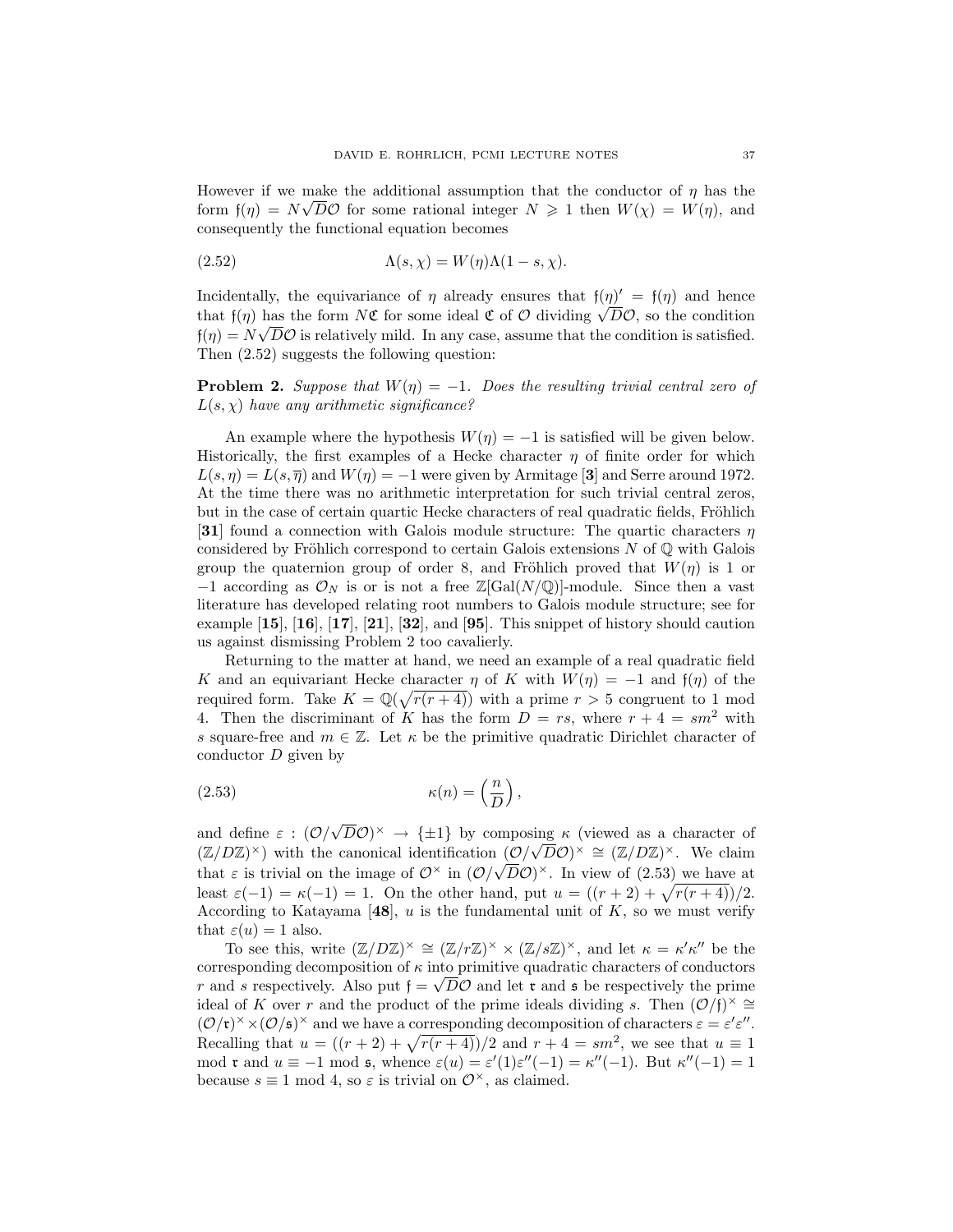It follows that we obtain a well-defined character  $\eta$  of  $P(f)$  by setting

(2.54) 
$$
\eta(\alpha \mathcal{O}) = \varepsilon(\alpha) \qquad (\alpha \in K(\mathfrak{f})),
$$

where  $\varepsilon$  is viewed as a character of  $K(f)$  as in Proposition 1.2. Extending  $\eta$  to  $I(f)$  arbitrarily, we obtain a primitive Hecke character of conductor f which we also denote  $\eta$  and which is readily verified to be equivariant. A calculation shows that

$$
(2.55) \t W(\eta) = \left(\frac{2}{D}\right)
$$

(Exercise 2.7). But  $D = r(r+4)/m^2$  and in particular  $D \equiv 5 \mod 8$ , so  $W(\eta) = -1$ .

### 7. Epsilon factors

Even a brief perusal of the literature on root numbers will reveal that our discussion has so far neglected two basic issues: the dependence of the local root number on an "additive character" and the relation between root numbers and "epsilon factors." In rectifying these omissions we shall also add a few words about Tate's global and local functional equations [92], which are the source of the formulas for  $W(\chi)$ stated earlier. For a more thorough treatment see [92] or Chapter XIV of [55].

# 7.1. Additive characters

Let K be a finite extension of  $\mathbb{Q}_p$  with  $p \leq \infty$ . By an additive character of K we mean a nontrivial unitary character  $\psi: K \to \mathbb{C}^{\times}$ . There is a canonical choice of  $\psi$  which we denote  $\psi^{\text{can}}$ . If  $p = \infty$  then

(2.56) 
$$
\psi^{\operatorname{can}}(x) = e^{-2\pi i \operatorname{tr}_{K/\mathbb{R}}(x)},
$$

and if  $p < \infty$  then

(2.57) 
$$
\psi^{\operatorname{can}}(x) = e^{2\pi i \{ \operatorname{tr}_{K/\mathbb{Q}_p}(x) \}_p}.
$$

Here  $\{z\}_p$  is the *p*-adic principal part of a number  $z \in \mathbb{Q}_p$ : thus if  $z = \sum_{n \in \mathbb{Z}} a_n p^n$ with  $a_n \in \{0, 1, \ldots, p-1\}$  for all n and  $a_n = 0$  for  $n \ll 0$  then  $\{z\}_p = \sum_{n=0}^{n=2} a_n p^n$ . Note that (2.56) can also be written

(2.58) 
$$
\psi^{\operatorname{can}}(x) = e^{-2\pi i \{\operatorname{tr}_{K/\mathbb{R}}(x)\}} \sim,
$$

where  $\{t\}_{\infty}$  is the fractional part of a real number t, defined by the requirements  $0 \leq \{t\}_{\infty} < 1$  and  $t \equiv \{t\}$  mod Z. Normally  $\{t\}_{\infty}$  is written simply as  $\{t\}$ , but we have included the subscript to emphasize the analogy with (2.57).

Let  $\chi$  be a character of  $K^{\times}$ . Associated to  $\chi$  and to an arbitrary additive character  $\psi$  of K is a **local root number**  $W(\chi, \psi)$ . The definition of  $W(\chi, \psi)$ will be given later, and it will turn out that our  $W(\chi)$  coincides with  $W(\chi, \psi^{\text{can}})$ . Furthermore, any  $\psi$  has the form  $\psi(x) = \psi^{\text{can}}(ax)$  for some  $a \in K^{\times}$ , and we shall see that  $W(\chi, \psi) = \chi_{\text{unit}}(a)W(\chi)$ . It follows that

(2.59) 
$$
W(\chi, \psi_b) = \chi_{\text{unit}}(b)W(\chi, \psi)
$$

for any  $b \in K^{\times}$ , where  $\psi_b(x) = \psi(bx)$ .

We now switch to the global setting and change notation accordingly. Let K be a number field and  $A$  its ring of adeles. A global additive character of K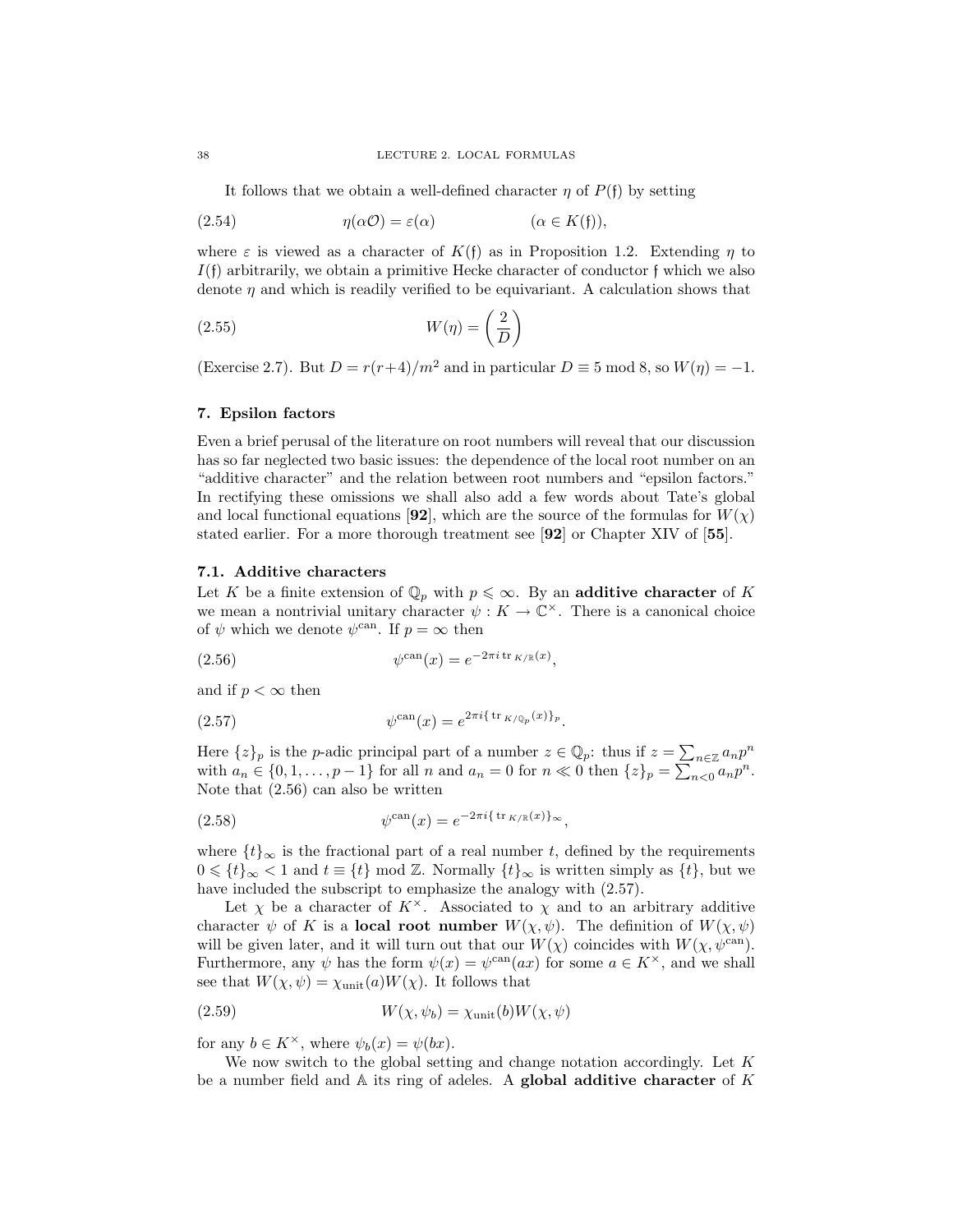is a nontrivial unitary character  $\psi$  of A which is trivial on K. Again there is a canonical choice  $\psi^{\text{can}}$ . It is simply the product of the local canonical choices:

(2.60) 
$$
\psi^{\operatorname{can}}(x) = \prod_v \psi_v^{\operatorname{can}}(x_v) \qquad (x = (x_v) \in \mathbb{A}).
$$

Of course to make sense of (2.60) we must verify that  $\psi_v^{\text{can}}(x_v) = 1$  for all but finitely many v. Certainly  $x_v \in \mathcal{O}_v$  for all but finitely many finite v, and if  $x_v \in \mathcal{O}_v$  then  $\text{tr}_{K_v/\mathbb{Q}_p}(x_v) \in \mathbb{Z}_p$ , where p is the residue characteristic of v. Then  $\psi_v^{\text{can}}(x_v) = 1$ . Hence  $(2.60)$  is indeed meaningful.

To see that  $\psi^{\text{can}}$  is a global additive character of K we must still check that it is trivial on K. So suppose that  $\alpha \in K$ . Referring to (2.57) and (2.58), we find that the identity to be verified is

$$
\sum_{p<\infty}\sum_{v|p}\{\mathrm{tr}_{K_v/\mathbb{Q}_p}(\alpha)\}_p\equiv\sum_{v|\infty}\{\mathrm{tr}_{K_v/\mathbb{R}}(\alpha)\}_\infty\pmod{\mathbb{Z}}.
$$

The sum of the local traces at the places of K lying over a given place of  $\mathbb Q$  is equal to the global trace, so putting  $\beta = \text{tr}_{K/\mathbb{Q}}(\alpha)$ , we must show that

$$
\sum_{p<\infty} {\{\beta\}}_p \equiv {\{\beta\}}_\infty \pmod{\mathbb{Z}}.
$$

But this is a familiar fact: The principal part of a rational number differs from its fractional part by an integer.

Now let  $\chi$  be an idele class character of K and  $\psi$  a global additive character of K. We define the global root number  $W(\chi, \psi)$  to be the product of the local root numbers:

(2.61) 
$$
W(\chi, \psi) = \prod_{v} W(\chi_{v}, \psi_{v}).
$$

However the dependence of  $W(\chi, \psi)$  on  $\psi$  is illusory: We can write  $\psi(x) = \psi^{\text{can}}(\alpha x)$ for some  $\alpha \in K^{\times}$ , and then the right-hand side of (2.61) becomes

(2.62) 
$$
\prod_{v} W(\chi_v, (\psi_v^{\text{can}})_{\alpha}) = \prod_{v} (\chi_v)_{\text{unit}}(\alpha) W(\chi_v, \psi_v^{\text{can}})
$$

by virtue of (2.59). Note that  $(\chi_v)_{\text{unit}} = (\chi_{\text{unit}})_v$ . Since  $\chi_{\text{unit}}$  is an idele class character and  $\alpha \in K^{\times}$ , the right-hand side of (2.62) is simply  $\prod_{v} W(\chi_v, \psi_v^{\text{can}})$  or in other words our previous  $\prod_{v} W(\chi_v)$ . Hence we recover the definition (2.39) of the global root number which we had before the introduction of additive characters.

If we are back where we started, then what was the point of introducing additive characters in the first place? One reason is that one wants a theory which is applicable to function fields in one variable over finite fields, not just to number fields. Usually the difference between number fields and function fields is thought to be the presence or absence of archimedean places, but another difference is that the prime field of a number field is another number field, whereas the prime field of a function field is not a global field at all. It is the latter difference which forces one to consider arbitrary additive characters. Indeed for the prime field  $\mathbb Q$  there is a canonical choice of additive character, whence for any number field there is a canonical choice via composition with trace. But a function field is of infinite degree over its prime field, and consequently a preferred additive character is lacking. In the absence of a preferred choice one is forced to consider all choices.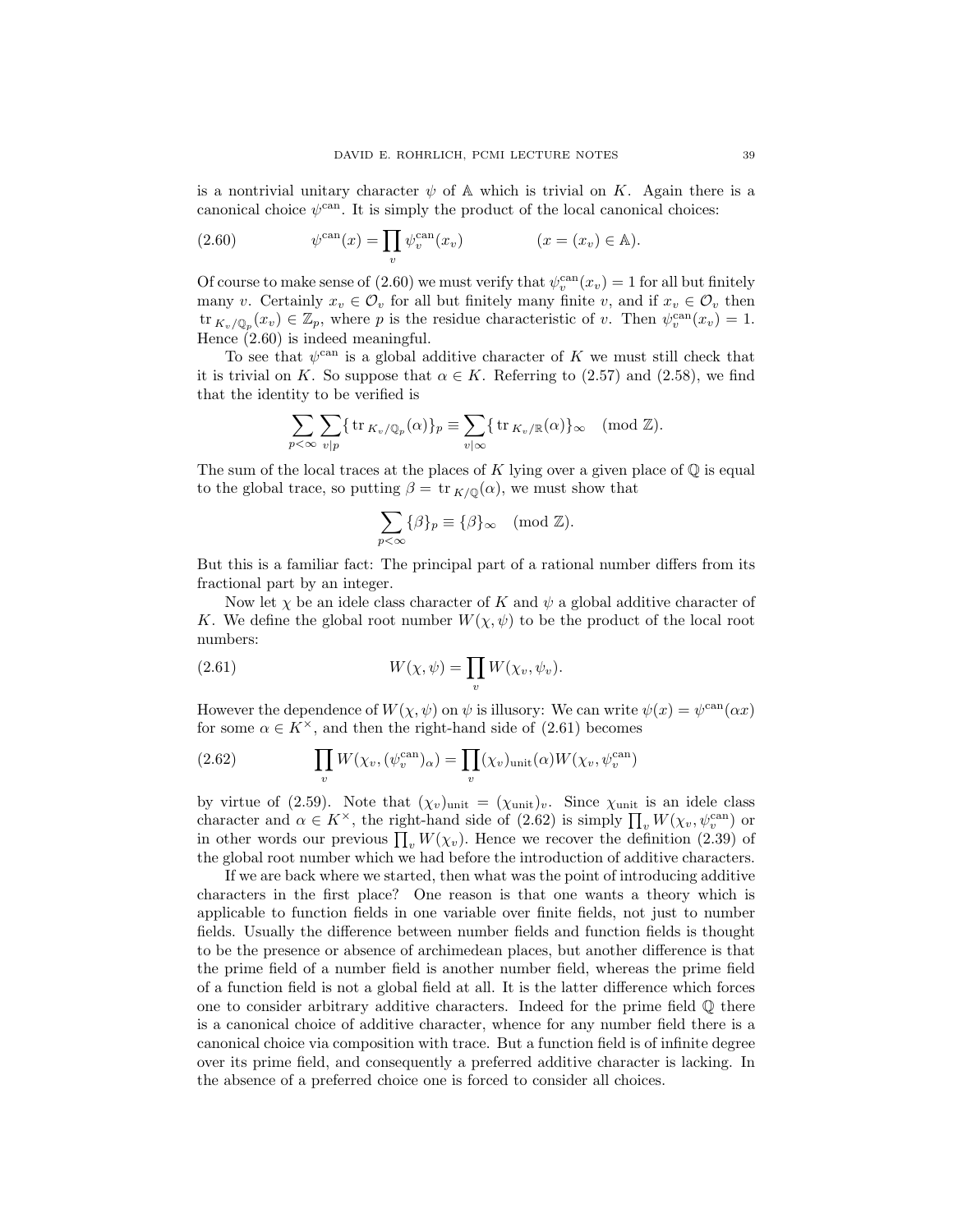## 7.2. The global epsilon factor and the global functional equation

The fact that there is no trace from a function field to its prime field has other consequences as well. The framework within which we have been working  $-$  ideles, idele class characters, L-functions – carries over without change to function fields, and Hecke's functional equation

(2.63) 
$$
\Lambda(s, \chi) = W(\chi)\Lambda(k - s, \overline{\chi})
$$

(Theorem 2.1, with  $k$  as in  $(2.28)$ ) is subsumed in Tate's functional equation

(2.64) 
$$
L(s,\chi) = \varepsilon(s,\chi)L(1-s,\chi^{-1})
$$

for the L-function associated to an idele class character  $\chi$  of an arbitrary global field. Here  $L(s, \chi)$  is the completed L-function associated to  $\chi$  and  $\varepsilon(s, \chi)$  is the global epsilon factor, an elementary factor of the form  $a \cdot b^s$  with  $a \in \mathbb{C}^\times$  and  $b > 0$ . We define  $\varepsilon(s, \chi)$  more precisely below, but right now the key point is that in Tate's more general setting, (2.63) has to be replaced by (2.64), because  $\Lambda(s, \chi)$  no longer has a meaning: The definition of  $\Lambda(s, \chi)$  involves the absolute discriminant, and function fields do not have absolute discriminants. Such an invariant exists for a number field K only because one can take the trace down to the prime field and obtain the canonical pairing  $\langle x, y \rangle = \text{tr}_{K/\mathbb{Q}}(xy)$ .

Before explaining how (2.64) reduces to (2.63) in the case of number fields, we repeat that the L-function  $L(s, \chi)$  in (2.64) is the *completed* L-function associated to  $\chi$ . In other words,  $L(s, \chi) = L_{\infty}(s)L_{\text{fin}}(s, \chi)$ , where  $L_{\text{fin}}(s, \chi)$  is the Euler product (2.10). Normally it is this Euler product itself which we denote  $L(s, \chi)$ , but for the remainder of the present lecture only, we shall use  $L(s, \chi)$  to mean the completed L-function, reverting in subsequent lectures to the more traditional usage in force until now. Note that it is only in the number field case that this distinction is even an issue: If there are no infinite places then  $L_{\infty}(s, \chi) = 1$ , whence  $L(s, \chi)$  coincides with  $(2.10)$  by either convention.

To make a connection between (2.63) and (2.64) we must say a word about  $\varepsilon(s, \chi)$ , although we postpone the formal definition a little longer. Roughly speaking, epsilon factors are Gauss sums, or a generalization and renormalization of Gauss sums. For example if  $\chi$  is a primitive Dirichlet character of conductor N, simultaneously viewed as the corresponding idele class character  $\chi_{A}$ , then

(2.65) 
$$
\varepsilon(s, \chi) = \tau(\chi)/(i^{m} N^{s}) = W(\chi) N^{1/2 - s},
$$

where  $\tau(\chi)$  is the Gauss sum (1.2) and m is as in (1.4). The second equality in (2.65) is a consequence of (1.3). As this example illustrates, the epsilon factor of an idele class character of a number field binds the root number to the the product of the conductor and the absolute value of the discriminant, although the latter factor is of course 1 in the case of  $\mathbb Q$ . In general, if K is an arbitrary number field and  $\chi$  an idele class character of K then

(2.66) 
$$
\varepsilon(s,\chi) = W(\chi)(D\mathbf{N}\mathfrak{f}(\chi))^{k/2-s}
$$

(see Exercise 2.9). Granting  $(2.66)$ , let us verify that  $(2.64)$  does reduce to  $(2.63)$ when  $K$  is a number field. In addition to  $(2.66)$ , we will need the formula

(2.67) 
$$
L(s, \chi \cdot || * ||^{s_0}) = L(s + s_0, \chi),
$$

where  $|| * ||$  is as usual the idelic norm. The validity of (2.67) follows by inspection from formulas  $(2.22)$  through  $(2.26)$ .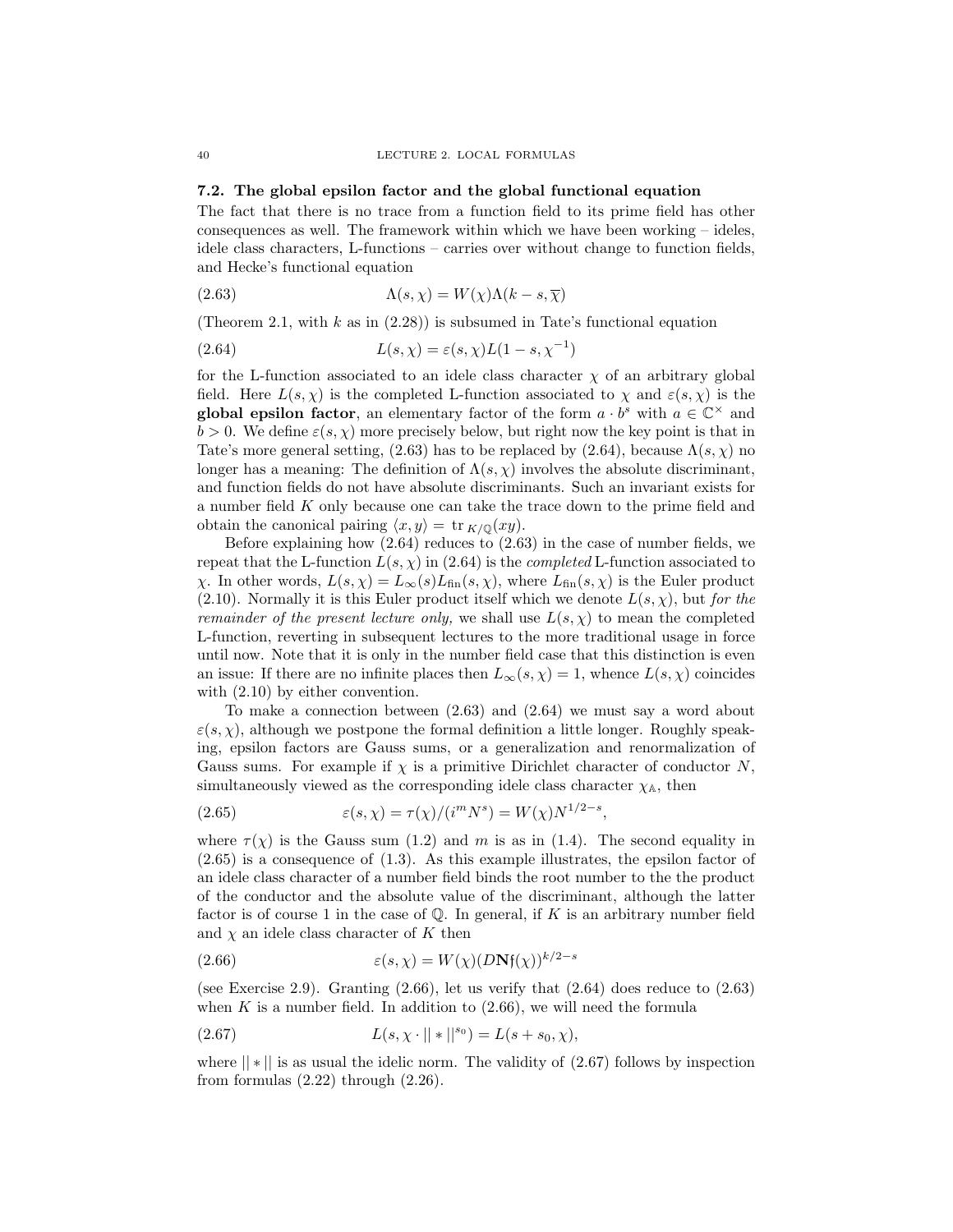To deduce (2.63) from (2.64), we recall first of all that when the absolute norm is viewed as an idele class character it coincides with the reciprocal of the idelic norm. Thus the idelic version of Proposition 1.1, given (2.28), is

(2.68) 
$$
\chi = \chi_{\text{unit}} \cdot || * ||^{-(k-1)/2}.
$$

Consequently  $\chi^{-1} = \overline{\chi}_{\text{unit}} \cdot || * ||^{(k-1)/2}$ , whence

$$
L(1 - s, \chi^{-1}) = L(1 - s + (k - 1)/2, \overline{\chi}_{\text{unit}})
$$

by  $(2.67)$ . Another appeal to  $(2.67)$  now gives

(2.69) 
$$
L(1-s, \chi^{-1}) = L(k-s, \overline{\chi}_{\text{unit}} \cdot ||*||^{-(k-1)/2}) = L(k-s, \overline{\chi}),
$$

where the second equality follows from  $(2.68)$ . On substituting  $(2.66)$  and  $(2.69)$  in (2.64) and then multiplying through by  $(DNf(\chi))^{s/2}$ , we do indeed recover (2.63).

We come finally to the definition of  $\varepsilon(s, \chi)$ , where  $\chi$  is now an idele class character of a global field K. Choose a global additive character  $\psi$  of K – recall this means that  $\psi$  is a nontrivial unitary character of the adele ring A of K, trivial on  $K$  – and let dx be the Haar measure on A giving the quotient  $\mathbb{A}/K$  measure 1. As with any Haar measure on  $A$ , we can write dx as a restricted direct product measure,  $dx = \otimes_v dx_v$ , where  $dx_v$  is a Haar measure on  $K_v$  and  $dx_v$  gives  $\mathcal{O}_v$ measure 1 for all but finitely many finite v. If  $\{c_v\}$  is a family of positive real numbers such that  $c_v = 1$  for all but finitely many v and  $\prod_v c_v = 1$ , then we also have  $dx = \otimes_v c_v dx_v$ , so the decomposition  $dx = \otimes_v dx_v$  is not unique. Neither is  $\psi$ , of course. Nonetheless, we obtain a global factor  $\varepsilon(s, \chi)$  independent of any choices by setting

(2.70) 
$$
\varepsilon(s,\chi) = \prod_{v} \varepsilon(s,\chi_v,\psi_v,dx_v),
$$

where the **local epsilon factor**  $\varepsilon(s, \chi_v, \psi_v, dx_v)$  must now be defined.

# 7.3. The local epsilon factor and the local functional equation

Since the issue is now local, we drop the subscript  $v$  and switch to a local setting. Thus K is a local field,  $\chi$  a character of  $K^{\times}$ ,  $\psi$  an additive character of K, and dx a Haar measure on K. We must define  $\varepsilon(s, \chi, \psi, dx)$ . Once we have done so we will put

(2.71) 
$$
\epsilon(\chi, \psi, dx) = \epsilon(s, \chi, \psi, dx)|_{s=0}
$$

and define the local root number  $W(\chi, \psi)$  by the formula

(2.72) 
$$
W(\chi, \psi) = \frac{\varepsilon(\chi, \psi, dx)}{|\varepsilon(\chi, \psi, dx)|}.
$$

As the notation suggests, the right-hand side of (2.72) turns out to be independent of the choice of dx.

One point to understand at the outset is that the definition of  $\varepsilon(s, \chi, \psi, dx)$ involves integrals which may converge only for  $\Re(s) \gg 0$ . However  $\varepsilon(s, \chi, \psi, dx)$ extends to an entire function of s, so that (2.71) defines  $\varepsilon(\chi, \psi, dx)$  by analytic continuation. Going in the other direction, we will see that

(2.73) 
$$
\varepsilon(s, \chi, \psi, dx) = \varepsilon(\chi \cdot || * ||^s, \psi, dx);
$$

of course  $\| * \|$  now denotes the local norm  $(2.7)$ , given that we are dropping the subscript v.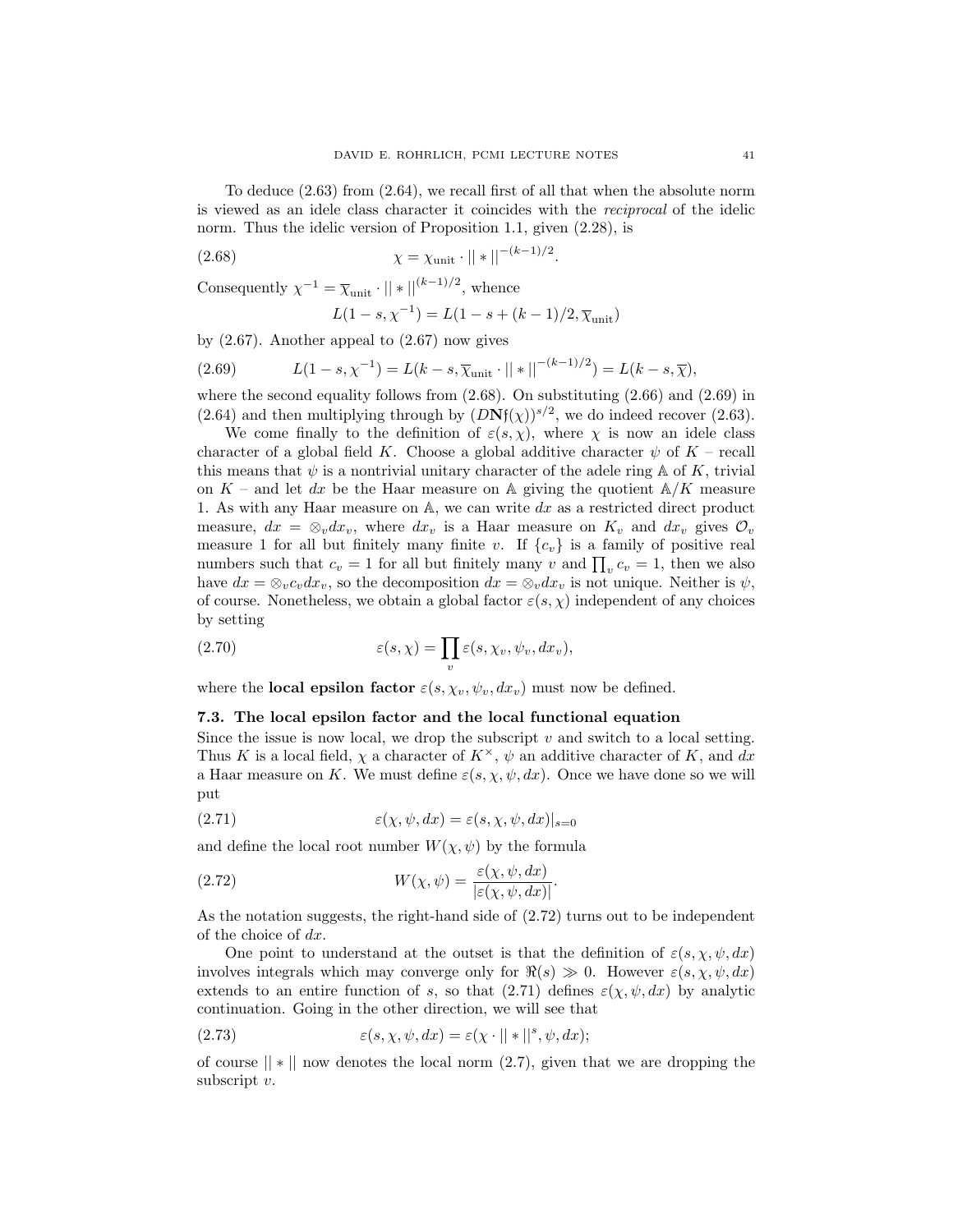The integrals just mentioned appear along with  $\varepsilon(s, \chi, \psi, dx)$  in Tate's local functional equation. Quite apart from the fact that Tate's method is applicable to function fields as well as number fields, the local functional equation is from the perspective of Hecke's method something completely new. The setting for the innovation is the **Schwartz space**  $\mathcal{S}(K)$  of K. If K is nonarchimedean then  $\mathcal{S}(K)$ consists of locally constant functions on K of compact support, while if K is  $\mathbb R$  or  $\mathbb C$  then  $\mathcal S(K)$  consists of  $C^{\infty}$  functions f on K such that the derivatives of f of all orders (mixed partial derivatives of all orders if  $K \cong \mathbb{C}$ ) are of rapid decay. In all cases we define the **Fourier transform**  $\hat{f}$  of a function  $f \in \mathcal{S}(K)$  by

(2.74) 
$$
\hat{f}(x) = \int_K f(y)\psi(xy) \, dy.
$$

The definition depends on the choice of  $\psi$ , but for any choice,  $\hat{f}$  is again in  $\mathcal{S}(K)$ .

To state the local functional equation, take  $f \in \mathcal{S}(K)$  and set

(2.75) 
$$
I(s, \chi, \psi, dx, f) = \int_{K^{\times}} f(x) \chi(x) ||x||^{s} \frac{dx}{||x||}.
$$

Even though  $I(s, \chi, \psi, dx, f)$  does not actually depend on  $\psi$ , we retain it in the notation to remind ourselves that  $\hat{f}$  depends on  $\psi$ . As for the right-hand side of (2.75), the reason for writing the integrand as  $f(x)\chi(x)||x||^s dx/||x||$  rather than simply as  $f(x)\chi(x)||x||^{s-1} dx$  is that  $dx/||x||$  is a Haar measure on  $K^{\times}$ . By a consideration of cases one can show that the integral converges for  $\Re(s) \gg 0$  and extends to a meromorphic function on C. Tate's local functional equation is the statement that

(2.76) 
$$
\frac{I(1-s, \chi^{-1}, \psi, dx, \hat{f})}{L(1-s, \chi^{-1})} = \varepsilon(s, \chi, \psi, dx) \frac{I(s, \chi, \psi, dx, f)}{L(s, \chi)},
$$

where the local L-factors are as in  $(2.22)$ ,  $(2.25)$ , and  $(2.26)$  and  $\varepsilon(s, \chi, \psi, dx)$  is an entire nowhere vanishing function independent of f.

Formula (2.76) is the *definition* of  $\varepsilon(\chi, \psi, dx, s)$ . More precisely, one first proves that for arbitrary  $f, g \in \mathcal{S}(K)$  the identity

$$
I(s,\chi,\psi,dx,f)I(1-s,\chi^{-1},\psi,dx,\hat{g})=I(s,\chi,\psi,dx,g)I(1-s,\chi^{-1},\psi,dx,\hat{f})
$$

holds, and then for each  $\chi$  one exhibits a choice of g such that  $I(s, \chi, \psi, dx, g)$  and  $I(1-s, \chi^{-1}, \psi, dx, \hat{g})$  are nonzero as meromorphic functions. Finally, given such a g one defines  $\varepsilon(s, \chi, \psi, dx)$  by putting

(2.77) 
$$
\varepsilon(s, \chi, \psi, dx) = \frac{L(s, \chi)I(1 - s, \chi^{-1}, \psi, dx, \hat{g})}{L(1 - s, \chi^{-1})I(s, \chi, \psi, dx, g)}.
$$

Then  $\varepsilon(s, \chi, \psi, dx)$  is independent of the choice of g and (2.76) follows.

We will not delve into the details of these calculations, nor into the passage from (2.76) to (2.64), which is based on an adelic version of the Poisson summation formula. For all of this see  $\mathbf{92}$ . However we will illustrate the use of  $(2.76)$  by determining the dependence of  $\varepsilon(s, \chi, \psi, dx)$  on the parameters  $\psi$ , dx, and s, and by proving a duality relation. We will also record some formulas for  $\varepsilon(s, \chi, \psi, dx)$ which arise as a by-product of the proof of  $(2.76)$  and which in the number field case are the source of the local formulas for  $W(\chi)$  stated earlier.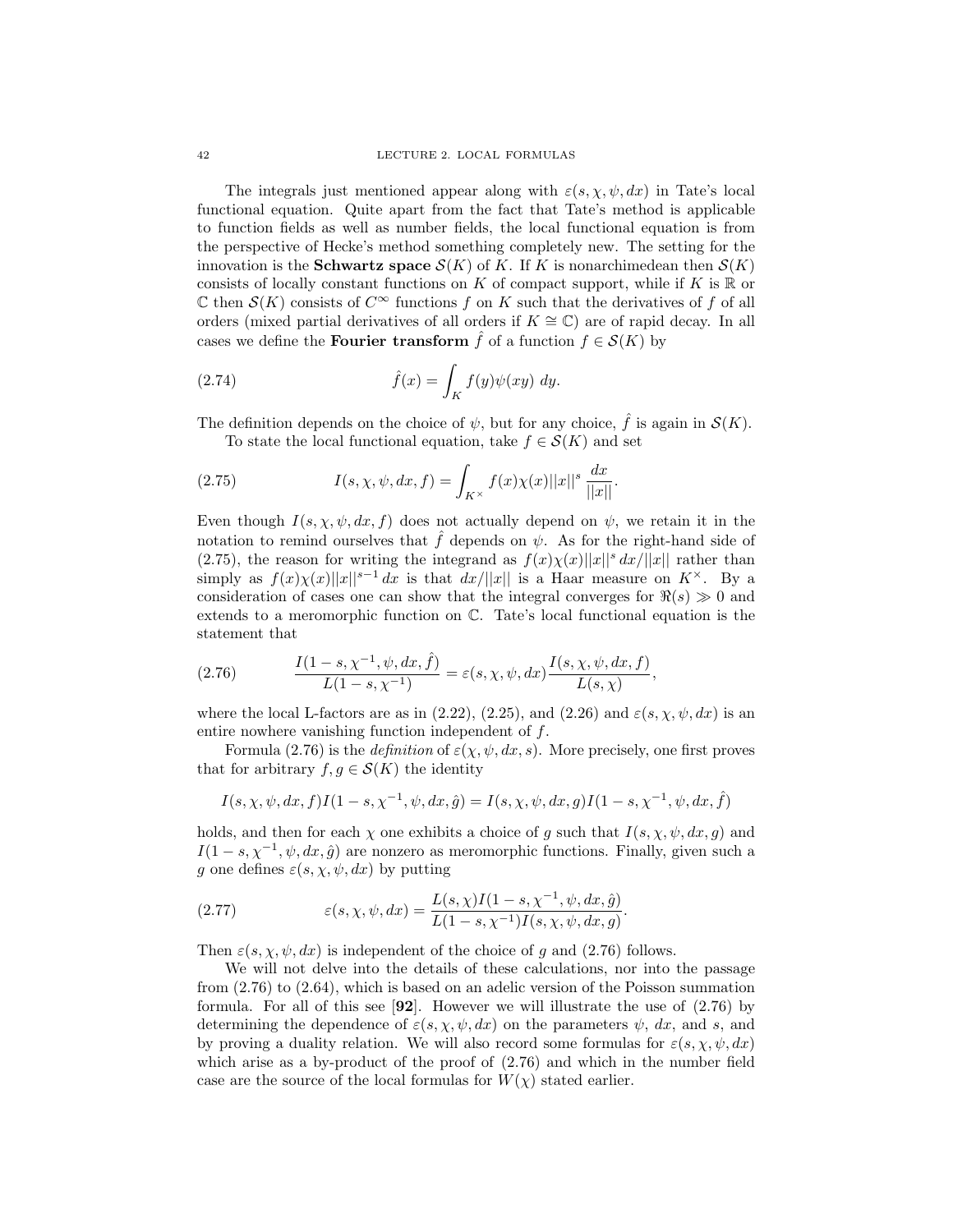### 7.4. Dependence on the parameters

To determine how  $\varepsilon(s, \chi, \psi, dx)$  depends on  $\psi$ , we return to the spot where  $\psi$ entered the picture, namely the definition (2.74) of the Fourier transform. If we temporarily write  $(\psi, \hat{f})$  and  $(\psi_b, \hat{f})$  for the Fourier transform of f taken relative to  $\psi$  and  $\psi_b$  respectively, then  $(2.74)$  gives  $(\psi_b, \hat{f})(x) = (\psi, \hat{f})(bx)$ . Hence by using the invariance of  $dx/||x||$  under  $x \mapsto b^{-1}x$  in the integral for  $I(1-s, \chi^{-1}, \psi_b, dx, \hat{f}),$ we see that

$$
I(1-s,\chi^{-1},\psi_b,dx,\hat{f})=\chi(b)||b||^{s-1}I(1-s,\chi^{-1},\psi,dx,\hat{f}).
$$

Since the L-factors and  $I(s, \chi, \psi, dx, f)$  are unaffected by the switch from  $\psi$  to  $\psi_b$ , the formula

(2.78) 
$$
\varepsilon(s, \chi, \psi_b, dx) = \chi(b) ||b||^{s-1} \varepsilon(s, \chi, \psi, dx)
$$

now follows from (2.76). In particular, taking  $s = 0$ , we obtain

(2.79) 
$$
\varepsilon(\chi, \psi_b, dx) = \chi(b) ||b||^{-1} \varepsilon(\chi, \psi, dx),
$$

and inserting this information in (2.72), we recover the claimed formula (2.59) for the dependence of  $W(\chi, \psi)$  on  $\psi$ . Furthermore, if we redo the calculation (2.62) with  $(2.61)$  replaced by  $(2.70)$  and  $(2.59)$  by  $(2.78)$  then we find that the global epsilon factor in (2.70) is indeed independent of the global additive character.

Next we determine the dependence of  $\varepsilon(s, \chi, \psi, dx)$  on dx. Any other Haar measure on K has the form  $c dx$  with  $c > 0$ , and from  $(2.74)$  and  $(2.75)$  we deduce that  $I(1-s,\chi^{-1}, c \, dx, \hat{f}) = c^2 I(1-s,\chi^{-1}, dx, \hat{f})$  and  $I(s,\chi, c \, dx, f) = c I(s,\chi, dx, f)$ . The formula

(2.80) 
$$
\varepsilon(s, \chi, \psi, c \, dx) = c \, \varepsilon(s, \chi, \psi, dx)
$$

now follows from  $(2.76)$ . Taking  $s = 0$ , we find that

(2.81) 
$$
\varepsilon(\chi, \psi, c \, dx) = c \, \varepsilon(\chi, \psi, dx).
$$

Thus the definition (2.72) of  $W(\chi, \psi)$  is independent of dx, as claimed. Another claim also follows, namely that the global epsilon factor does not depend on the decomposition of the global Haar measure as a restricted direct product of local Haar measures.

Finally, let us verify the relation (2.73), the dependence of  $\varepsilon(s, \chi, \psi, dx)$  on s. This is easy. First of all, it is immediate from the definition of  $I(s, \chi, \psi, dx, f)$  that if  $s'$  is a second complex variable then

$$
I(s + s', \chi, \psi, dx, f) = I(s', \chi \cdot || * ||^s, \psi, dx, f).
$$

It is likewise immediate from the definition of  $L(s, \chi)$  given in formulas (2.22), (2.25), and (2.26) that  $L(s + s', \chi) = L(s', \chi \cdot || * ||^s)$ . Hence (2.76) gives

$$
\varepsilon(s+s',\chi,\psi,dx) = \varepsilon(s',\chi\cdot||*||^s,\psi,dx).
$$

Setting  $s' = 0$ , we obtain (2.73).

# 7.5. A duality relation

Given  $f \in \mathcal{S}(K)$ , define  $f^- \in \mathcal{S}(K)$  by  $f^-(x) = f(-x)$ . If we fix  $\psi$  and use it to define the Fourier transform  $f \mapsto \hat{f}$  on  $\mathcal{S}(K)$ , then the self-dual Haar measure  $dx_{\psi}$  relative to  $\psi$  is the unique Haar measure on K such that  $(f^{\wedge})^{\sim} = f^{-}$ . Taking  $dx = dx_{\psi}$  and applying (2.76) a second time, we find that

$$
I(s, \chi, \psi, dx_{\psi}, f^{-}) = \varepsilon(s, \chi, \psi, dx_{\psi})\varepsilon(1-s, \chi^{-1}, \psi, dx_{\psi})I(s, \chi, \psi, dx_{\psi}, f).
$$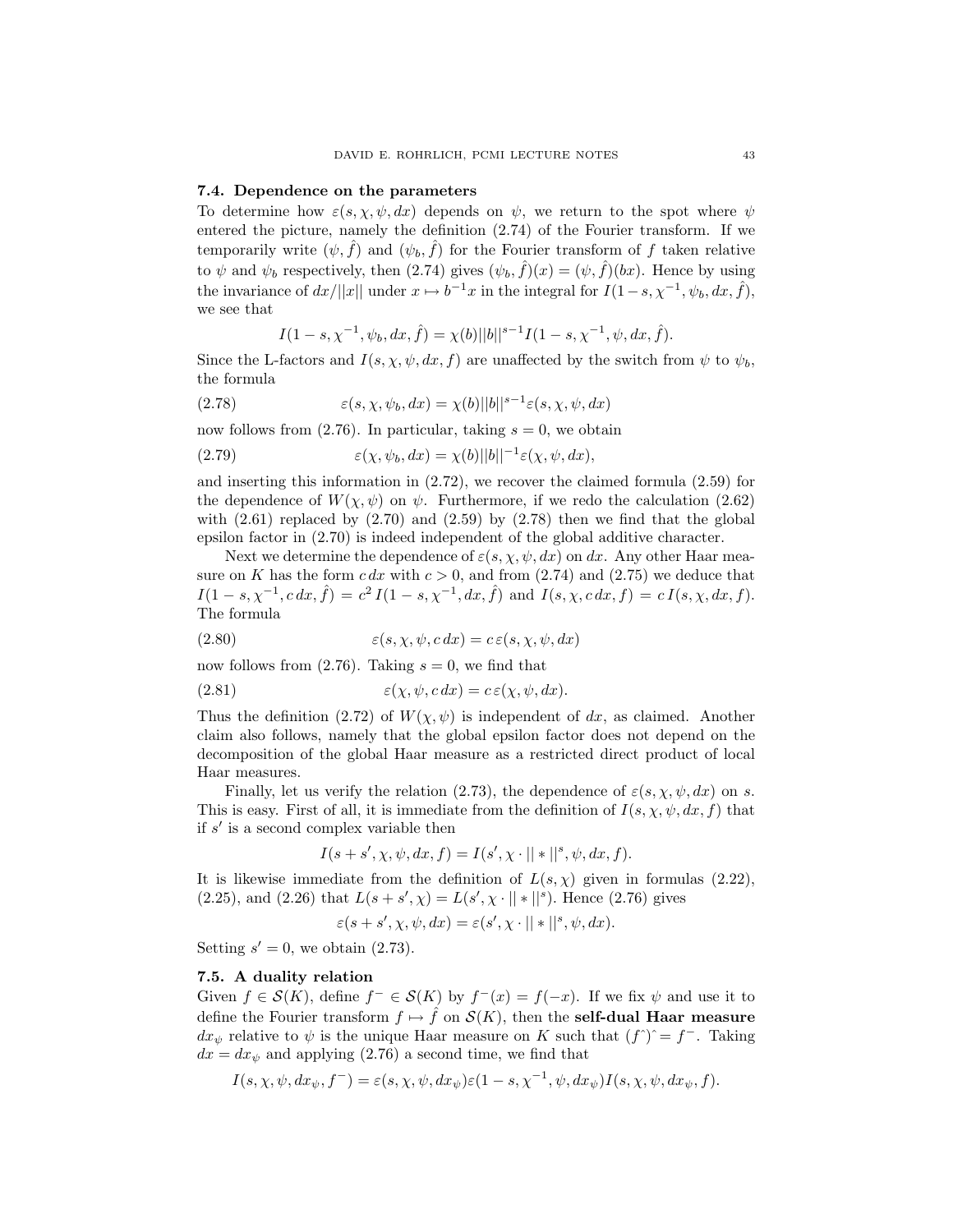The substitution  $x \mapsto -x$  in the integral  $I(s, \chi, \psi, dx_{\psi}, f^{-})$  now gives

(2.82) 
$$
\varepsilon(s, \chi, \psi, dx_{\psi})\varepsilon(1-s, \chi^{-1}, \psi, dx_{\psi}) = \chi(-1).
$$

This is the duality relation at issue.

A less transparent version of (2.82) will actually be more useful to us. We claim first of all that a local analogue of Proposition 1.1 holds:

$$
\chi = \chi_{\text{unit}} \cdot || * ||^{-c}
$$

with  $c \in \mathbb{R}$ . The assertion in (2.83) is that  $|\chi| = ||*||^{-c}$  and indeed that any character of  $K^{\times}$  with values in  $\mathbb{R}_{>0}$  is a real power of  $||*||$ . If K is  $\mathbb{R}$  or  $\mathbb{C}$  this fact has already been noted, and if  $K$  is nonarchimedean then it suffices to observe that a character of  $K^{\times}$  with values in  $\mathbb{R}_{>0}$  is trivial on  $\mathcal{O}^{\times}$  and thus determined by its value on a uniformizer, hence equal to  $||*||^{-c}$  for some c. Now (2.83) implies that  $\chi^{-1} = \overline{\chi} \cdot || * ||^{2c}$ , whence substitution in (2.82) gives

(2.84) 
$$
\epsilon(\chi, \psi, dx_{\psi})\epsilon(1+2c, \overline{\chi}, \psi, dx_{\psi}) = \chi(-1)
$$

when we take  $s = 0$  and use  $(2.73)$ .

On the other hand, applying complex conjugation to both sides of (2.76) gives  $\overline{\varepsilon(s,\chi,\psi,dx_{\psi})} = \varepsilon(\overline{s},\overline{\chi},\psi_{-1},dx_{\psi}),$  because  $\overline{\psi} = \psi^{-1} = \psi_{-1}$ . Thus

$$
\overline{\varepsilon(s,\chi,\psi,dx_{\psi})} = \chi(-1)\varepsilon(\overline{s},\overline{\chi},\psi,dx_{\psi})
$$

by (2.78). Taking  $s = 1 + 2c$  and substituting the result in (2.84), we obtain

(2.85) 
$$
\epsilon(\chi, \psi, dx_{\psi}) \overline{\epsilon(\chi \cdot || * ||^{1+2c}, \psi, dx_{\psi})} = 1
$$

after canceling  $\chi(-1)$  on both sides and once again using (2.73). In spite of its apparent awkwardness, (2.85) will lead to a formula for the absolute value of  $\varepsilon(\chi, \psi, dx_{\psi}).$ 

## 7.6. Explicit formulas

As we have already indicated, an essential part of the proof of (2.76) is to exhibit a Schwartz function g for which  $I(s, \chi, \psi, dx, g) \neq 0$ . In the process one obtains the following useful information about  $\varepsilon(s, \chi, \psi, dx)$ .

First, if K is archimedean and  $dx^{\text{can}}$  is the self-dual measure relative to  $\psi^{\text{can}}$ then

(2.86) 
$$
\varepsilon(s, \chi, \psi^{\text{can}}, dx^{\text{can}}) = \varepsilon(\chi, \psi^{\text{can}}, dx^{\text{can}}) = W(\chi)
$$

with  $W(\chi)$  as in (2.41). Standard formulas for the Fourier transform on euclidean space show that  $dx^{\text{can}}$  is Lebesgue measure or twice Lebesgue measure according as  $K = \mathbb{R}$  or  $K \cong \mathbb{C}$ . In the latter case we can also say that  $dx^{\text{can}}$  is  $|dz \wedge d\overline{z}|$ .

Next suppose that K is nonarchimedean. Let  $\mathcal O$  be its ring of integers,  $\pi$  a uniformizer,  $a(\chi)$  the exponent of the conductor of  $\chi$ , and  $n(\psi)$  the largest integer *n* such that  $\psi | \pi^{-n} \mathcal{O}$  is trivial. Choose  $\gamma \in \pi^{a(\chi)+n(\psi)} \mathcal{O}^{\times}$ . If  $\chi$  is unramified then

(2.87) 
$$
||\gamma|| \varepsilon(\chi, \psi, dx) = \chi(\gamma) \int_{\mathcal{O}} dx,
$$

and if  $\chi$  is ramified then

(2.88) 
$$
||\gamma|| \varepsilon(\chi, \psi, dx) = \int_{\mathcal{O}^\times} \chi^{-1}(x/\gamma) \psi(x/\gamma) dx.
$$

Of course the integral in (2.87) is just meas( $\mathcal{O}$ ), the measure of  $\mathcal O$  relative to dx.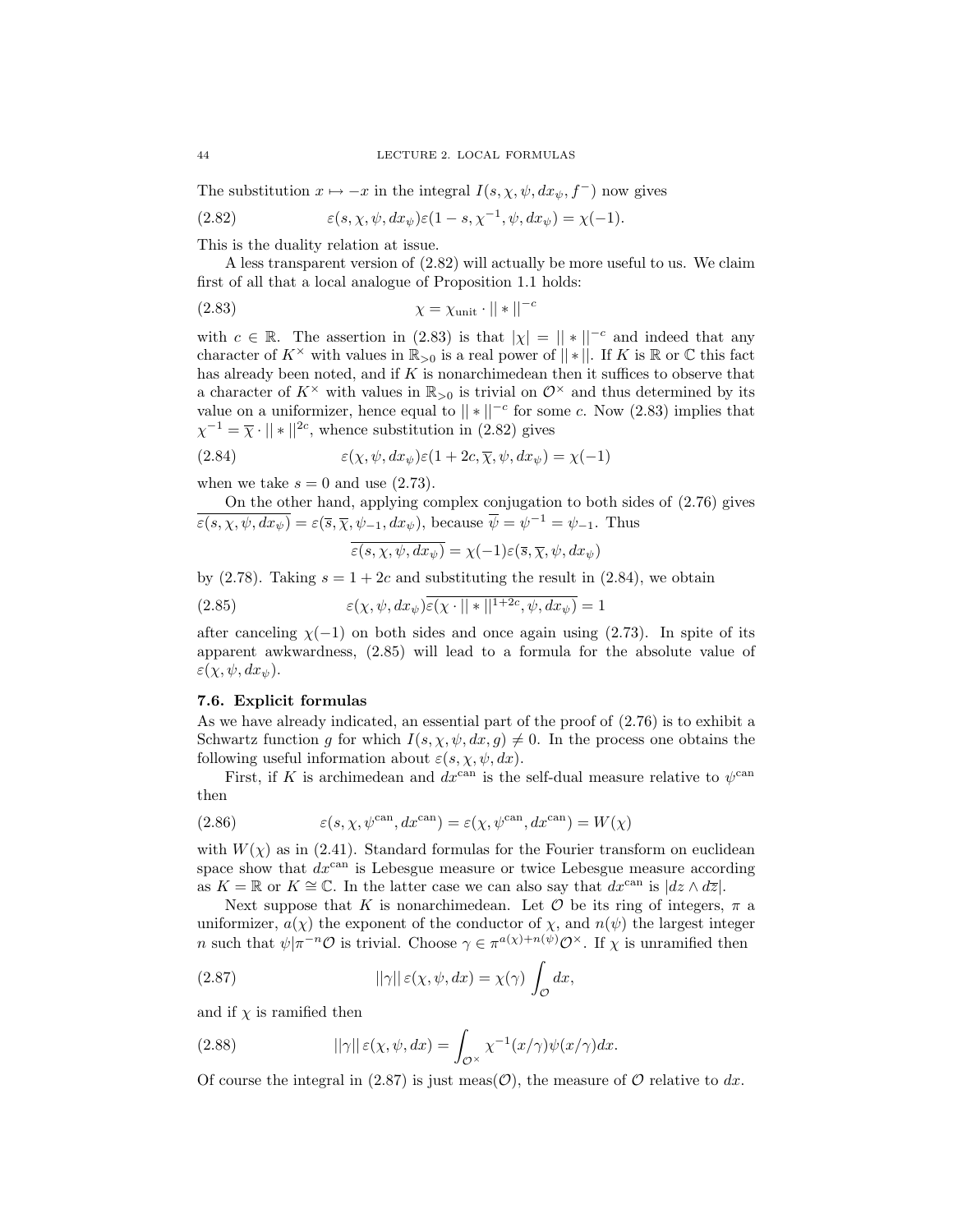We note two consequences of  $(2.87)$  and  $(2.88)$ . First, an inspection of these formulas shows that the effect of replacing  $\chi$  by  $\chi$ .  $||*||^s$  is to multiply the right-hand side of the formulas by  $||\gamma||^s$ . In other words

(2.89) 
$$
\varepsilon(\chi \cdot ||*||^s, \psi, dx) = q^{-(a(\chi) + n(\psi))s} \varepsilon(\chi, \psi, dx)
$$

with  $q = |O/\pi O|$ . In particular, take  $s = 2c + 1$ , where c is as in (2.83). Inserting (2.89) in (2.85), we obtain

(2.90) 
$$
|\varepsilon(\chi, \psi, dx_{\psi})|^2 = q^{(a(\chi) + n(\psi))k}
$$

with  $k = 2c + 1$ .

The second consequence is particularly simple and depends only on (2.87): If  $a(\chi) = n(\psi) = 0$  and meas( $\mathcal{O}$ ) = 1 then  $\varepsilon(\chi, \psi, dx) = 1$ . On replacing  $\chi$  by  $\chi \cdot || * ||^s$  and applying (2.73) we find more generally that if  $a(\chi) = n(\psi) = 0$  and meas( $\mathcal{O}$ ) = 1 then  $\varepsilon(s, \chi, \psi, dx)$  = 1. If we switch to the global setting, so that K is now a global field,  $\chi$  an idele class character,  $\psi$  a global additive character, and dx the Haar measure on A giving  $A/K$  measure 1, then for all but finitely many finite places v we have  $a(\chi_v) = n(\psi_v) = 0$  and meas( $\mathcal{O}_v$ ) = 1, and thus  $\varepsilon(s, \chi_v, \psi_v, dx_v) = 1$ . Hence the product (2.70) defining the global epsilon factor is indeed meaningful.

# 7.7. The number field case

It remains to check that we do recover the formulas for  $W(\chi)$  stated earlier – namely  $(2.41), (2.42), \text{ and } (2.43)$  – when we take K to be a finite extension of  $\mathbb{Q}_p$   $(p \leq \infty)$ and  $\psi$  to be  $\psi^{\text{can}}$ . That (2.86) and (2.72) imply (2.41) is a tautology, so we may assume that  $p < \infty$ .

If  $\chi$  is unramified then  $\gamma$  in (2.87) is just an element of valuation  $n(\psi)$ . Furthermore  $n(\psi)$  is d, the exponent of the different ideal, because  $\psi = \psi^{\text{can}}$ . Hence dividing the two sides of (2.87) by their absolute values, we obtain (2.43).

To derive (2.42), let  $dx^{\text{can}}$  denote the self-dual measure on K relative to  $\psi^{\text{can}}$ . We claim first of all that  $dx^{\text{can}}$  coincides with the measure  $dx$  on K for which meas( $\mathcal{O}$ ) =  $q^{-d/2}$ . To justify the claim it suffices to exhibit a single nonzero element  $f \in \mathcal{S}(K)$  such that  $(f^{\hat{}}) = f^-$  when the Fourier transform is computed using  $\psi^{\text{can}}$ and dx. Let f and g be the characteristic functions of  $\mathcal{O}$  and  $\pi^{-d}\mathcal{O}$  respectively. A straightforward calculation shows that  $\hat{f} = q^{-d/2}g$  and that  $\hat{g} = q^{d/2}f$ , whence  $(f^{\hat{}})^{\hat{}}=f=f^{\hat{-}}$  and  $dx^{\text{can}}=dx$ , as claimed. Thus  $\hat{O}$  has measure  $q^{-d/2}$  relative to dx<sup>can</sup>. It follows that each coset of  $\pi^{a}(\chi)$   $\mathcal{O}$  in  $\mathcal{O}$  has measure  $q^{-d/2-a(\chi)}$ . But the value at  $x \in \mathcal{O}^\times$  of  $\chi^{-1}(x/\gamma)\psi(x/\gamma)$  depends only on the coset of x modulo  $\pi^{a}(\chi)\mathcal{O}$ , so we can replace the integral in (2.88) by a sum:

$$
(2.91) \quad q^{-a(\chi)-d} \,\varepsilon(\chi, \psi^{\text{can}}, dx^{\text{can}}) = q^{-a(\chi)-d/2} \sum_{x \in (\mathcal{O}/\pi^{a(\chi)}\mathcal{O})^\times} \chi^{-1}(x/\gamma) \psi^{\text{can}}(x/\gamma).
$$

Furthermore, we know from (2.90) that the absolute value of  $\varepsilon(\chi^{\text{can}}, \psi, dx^{\text{can}})$  is  $q^{(a(\chi)+d)k/2}$ , where  $k=2c+1$  and  $|\chi(\pi)|=q^c$ . It follows that the absolute value of the two sides of  $(2.91)$  is  $q^{(a(\chi)+d)(c-1/2)}$ . Dividing both sides of  $(2.91)$  by this quantity while substituting

$$
\chi(\gamma) = \chi_{\text{unit}}(\gamma) q^{(a(\chi) + d)c},
$$

we obtain (2.42).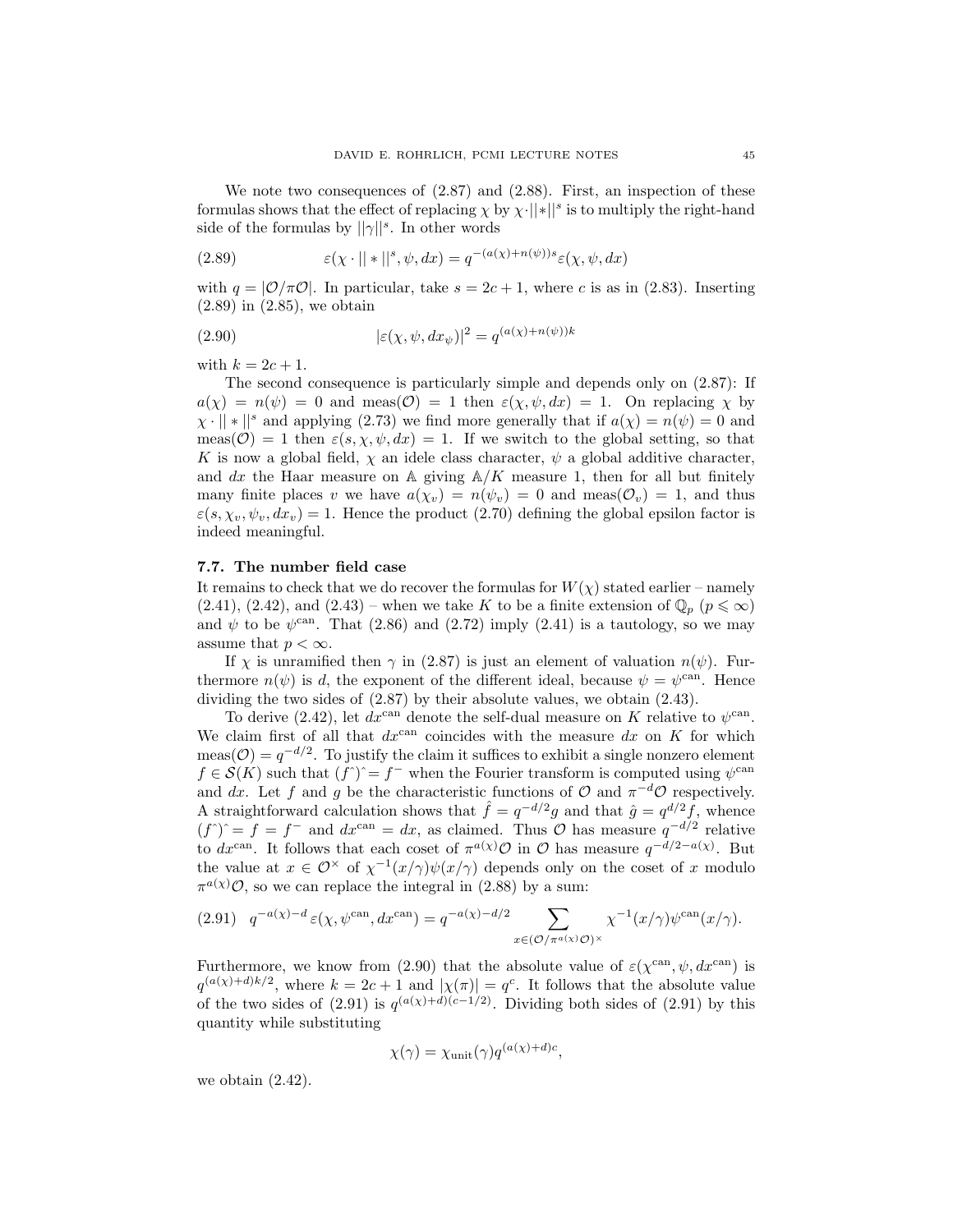### 8. Exercises

**Exercise 2.1.** Let  $\mathbb A$  be the adele ring of a number field K. We have characterized the topology on A by two properties. Verify that there does in fact exist a unique topology on A with these properties and that a basis for the topology is given by the sets  $\prod_{v} U_v$  with  $U_v$  open in  $K_v$  for all v and  $U_v = \mathcal{O}_v$  for all but finitely many finite v. Similarly, verify that there is a unique topology on  $\mathbb{A}^{\times}$  with the two properties claimed for it, and show that a basis for this topology is given by the sets  $\prod_{v} \mathcal{U}_v$ with  $\mathcal{U}_v$  open in  $K_v^{\times}$  for all v and  $\mathcal{U}_v = \mathcal{O}_v^{\times}$  for all but finitely many finite v.

**Exercise 2.2.** Let K be a number field, C its ideal class group, and  $c(\mathfrak{D}) \in C$ the class of the different ideal  $\mathfrak{D}$ . Prove that  $c(\mathfrak{D}) \in C^2$ . (Hint: If this is not the case then there is a quadratic ideal class character  $\chi$  of K such that  $\chi(\mathfrak{D}) = -1$ . Compute  $W(\chi)$  and obtain a contradiction to Theorem 2.2.) Although the theorem that  $c(\mathfrak{D}) \in C^2$  is due to Hecke, Hecke's proof on p. 261 of [43] is quite different. The proof outlined in the hint follows an argument of Armitage [2] suggested by Serre.

**Exercise 2.3.** Given an idele class character  $\chi$  of a number field K, write  $W(\chi_{fin})$ and  $W(\chi_{\infty})$  for the product of the local root numbers  $W(\chi_v)$  taken over  $v \nmid \infty$  and over  $v \propto v \propto v$  respectively. Using (2.42), show that if  $\chi'$  is an idele class character of K with  $f(\chi') = O$  then

$$
W((\chi\chi')_{\text{fin}}) = \chi'_{\text{unit}}(\mathfrak{f}(\chi)\mathfrak{D})W(\chi_{\text{fin}}),
$$

where  $\mathfrak D$  is the different ideal of K. (Of course in writing  $\chi'_{\text{unit}}(\mathfrak f(\chi)\mathfrak D)$  we are thinking of  $\chi'_{\text{unit}}$  as a Hecke character.) It follows that

(2.92) 
$$
W(\chi\chi') = \omega \cdot \chi'_{\text{unit}}(\mathfrak{f}(\chi)\mathfrak{D})W(\chi)
$$

with  $\omega = W((\chi \chi')_{\infty})/W(\chi_{\infty}).$ 

Exercise 2.4. This exercise outlines a proof of Proposition 1.6. Notation is as in that proposition and as in the last paragraph of the proof of Proposition 1.3.

(a) Show that that  $W(\chi\varphi) = W(\chi)$  for  $\chi \in X(D)$  and  $\varphi \in \Phi$ . (Hint: Use  $(2.92)$  with  $\chi' = \varphi$ .)

(b) Let  $\mathfrak T$  be the prime ideal of  $\mathcal O$  above 2, let E be as in the proof of Proposition 1.3, and write  $E = {\varepsilon, \delta}$ . Also let  $\varepsilon'$  and  $\delta'$  be the corresponding quadratic characters of

(2.93) 
$$
(\mathcal{O}/\mathfrak{T}^5)^\times \cong (\mathbb{Z}/8\mathbb{Z})^\times \times \langle (1+\sqrt{-2C}) + \mathfrak{T}^5 \rangle,
$$

where the second factor on the right-hand side is the cyclic group of order 4 genwhere the second factor on the right-hand side is the cyclic group of order 4 generated by the coset of  $1 + \sqrt{-2C}$ . Replacing this second factor by its subgroup of order 2, we obtain a subgroup H of index 2 in  $(\mathcal{O}/\mathfrak{T}^5)^\times$  such that  $\varepsilon' = -\delta'$  on the complement of H and  $\varepsilon' = \delta'$  on H. By direct calculation, show that

$$
\sum_{h \in H} \varepsilon'(h) e^{2\pi i \operatorname{tr}_{K/\mathbb{Q}}(h/16)} = 0.
$$

(To interpret  $e^{2\pi i \operatorname{tr} K/\mathbb{Q}(h/16)}$ , replace h by any of its coset representatives in  $\mathcal{O}$ : The value of the exponential is independent of the coset representative because the different ideal of K is  $\mathfrak{S}^3 \mathfrak{C}$  and  $16\mathcal{O} = \mathfrak{T}^8$ .)

(c) Deduce that  $\sum_{\chi \in X(D)} W(\chi) = 0$ , and conclude that the sets  $X^{\pm}(D)$  are both nonempty, whence both are of cardinality  $h(D)$  by (a) and Proposition 1.3.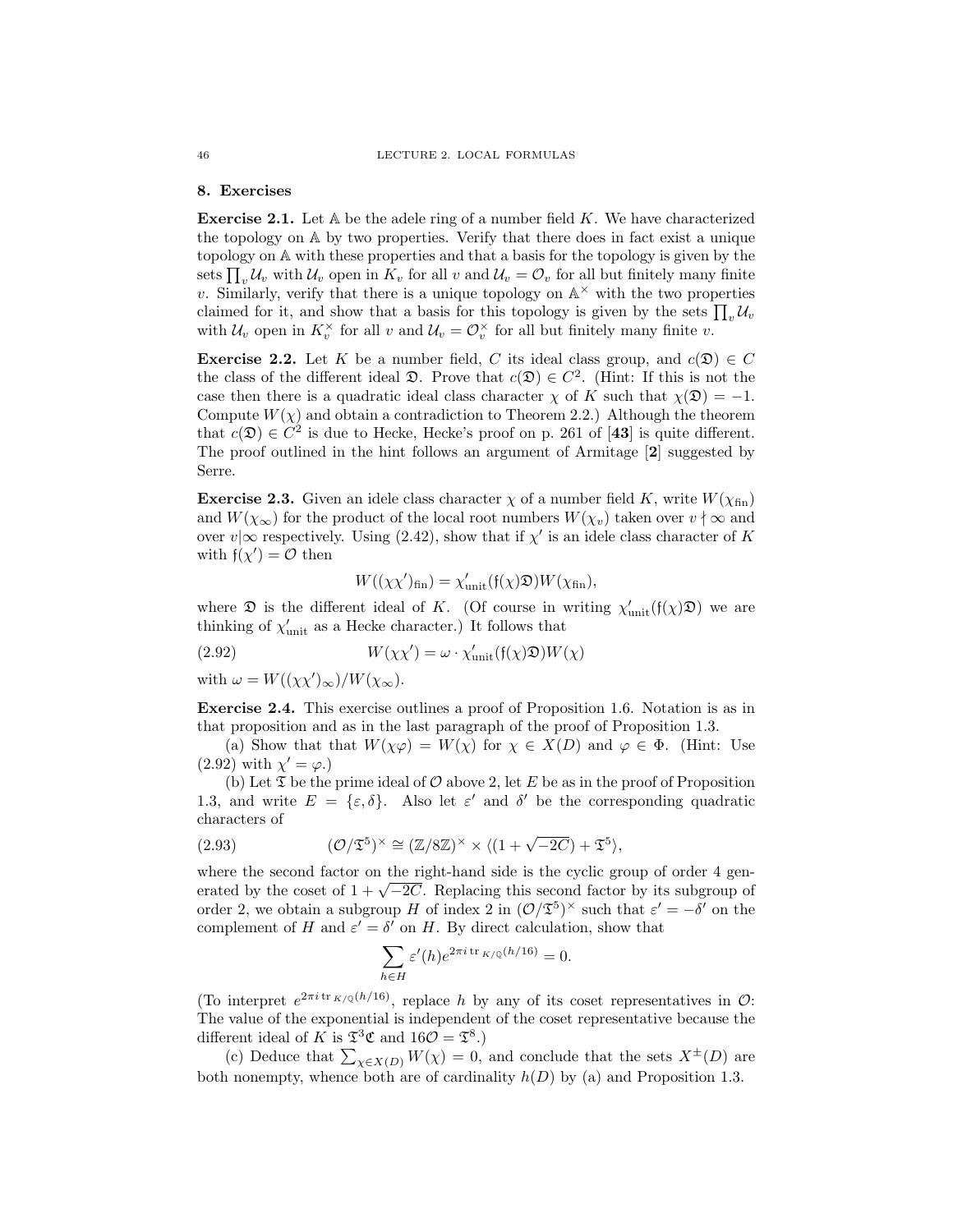**Exercise 2.5.** Given  $\chi \in X(D)$  and a positive integer w, use the local formulas and Theorem 2.1 to verify that (1.35) holds with  $\Lambda(s, \chi_w)$  as in (1.36) and  $W(\chi_w)$ as in (1.37). (Hint: If w is odd then (2.92) can be applied with  $\chi' = \chi^{w-1}$ .)

Exercise 2.6. This exercise pertains to our example of a Hecke L-function of "Maass type." Let  $K$  be a real quadratic field of discriminant  $D$ .

(a) Show that (2.50) gives a well-defined equivariant character  $\chi_0$  of P and that any extension of this character to  $I$  is an equivariant Hecke character. (Hint: To check the equivariance, observe that if  $\mathfrak a$  is any ideal of  $\mathcal O$  then  $\mathfrak a\mathfrak a'$  is the principal ideal generated by a rational integer, namely Na.)

(b) Let  $\eta$  be a primitive equivariant Hecke character of K of finite order, and assume that  $f(\eta) = N\sqrt{D}\mathcal{O}$  for some integer  $N \geq 1$ . Put  $\chi = \eta \chi_0$ , where  $\chi_0$  is now any extension of (2.50) to I. Show that  $W(\chi) = W(\eta)$ . (Hint: Use (2.92) with  $\chi$ and  $\chi'$  replaced by  $\eta$  and  $\chi_0$ .)

**Exercise 2.7.** This exercise leads to a proof of  $(2.55)$ . Fix a prime  $r > 5$  congruent to 1 mod 4, put  $K = \mathbb{Q}(\sqrt{r(r+4)})$ , and let  $f = \sqrt{D}\mathcal{O}$ , where D as before is the discriminant of K. Also let  $\eta$  be any extension of (2.54) to  $I(f)$ .

(a) Verify that  $\eta$  is an equivariant Hecke character of conductor f and trivial infinity type.

(b) Deduce that  $W(\eta_v) = 1$  if v is a place of K not dividing f.

(c) Now consider the place v of K corresponding to a given prime ideal  $\mathfrak p$ dividing f, and let  $p$  be the prime number below  $\mathfrak{p}$ . Show that

$$
W(\eta_v) = i^{\delta} \left( \frac{2}{p} \right) \prod_{\substack{q \mid D \\ q \neq p}} \left( \frac{p}{q} \right)
$$

with  $\delta$  equal to 0 or 1 according as p is 1 mod 4 or 3 mod 4. (Note the similarity to (2.48).)

(d) Finally, use quadratic reciprocity to complete the proof of (2.55).

(e) Deduce from Theorem 2.2 that the class number of  $K$  is even.

**Exercise 2.8.** Let K be a number field, and let  $\chi$  and  $\chi'$  be idele class characters of K of relatively prime conductors.

(a) Show that the following formula of Langlands is a generalization of (2.92):

(2.94) 
$$
W(\chi\chi') = \omega \cdot \chi_{\text{unit}}(\mathfrak{f}(\chi'))\chi'_{\text{unit}}(\mathfrak{f}(\chi))W(\chi)W(\chi'),
$$

where  $\omega = W((\chi \chi')_{\infty})/(W(\chi_{\infty})W(\chi'_{\infty}))$ . (b) Prove (2.94).

(c) By taking  $K = \mathbb{Q}$  and choosing  $\chi$  and  $\chi'$  appropriately, derive quadratic reciprocity from (2.94).

**Exercise 2.9.** Let  $\chi$  be an idele class character of a number field K, and define k as in (2.28). Using (2.86), (2.89), and (2.90), derive (2.66).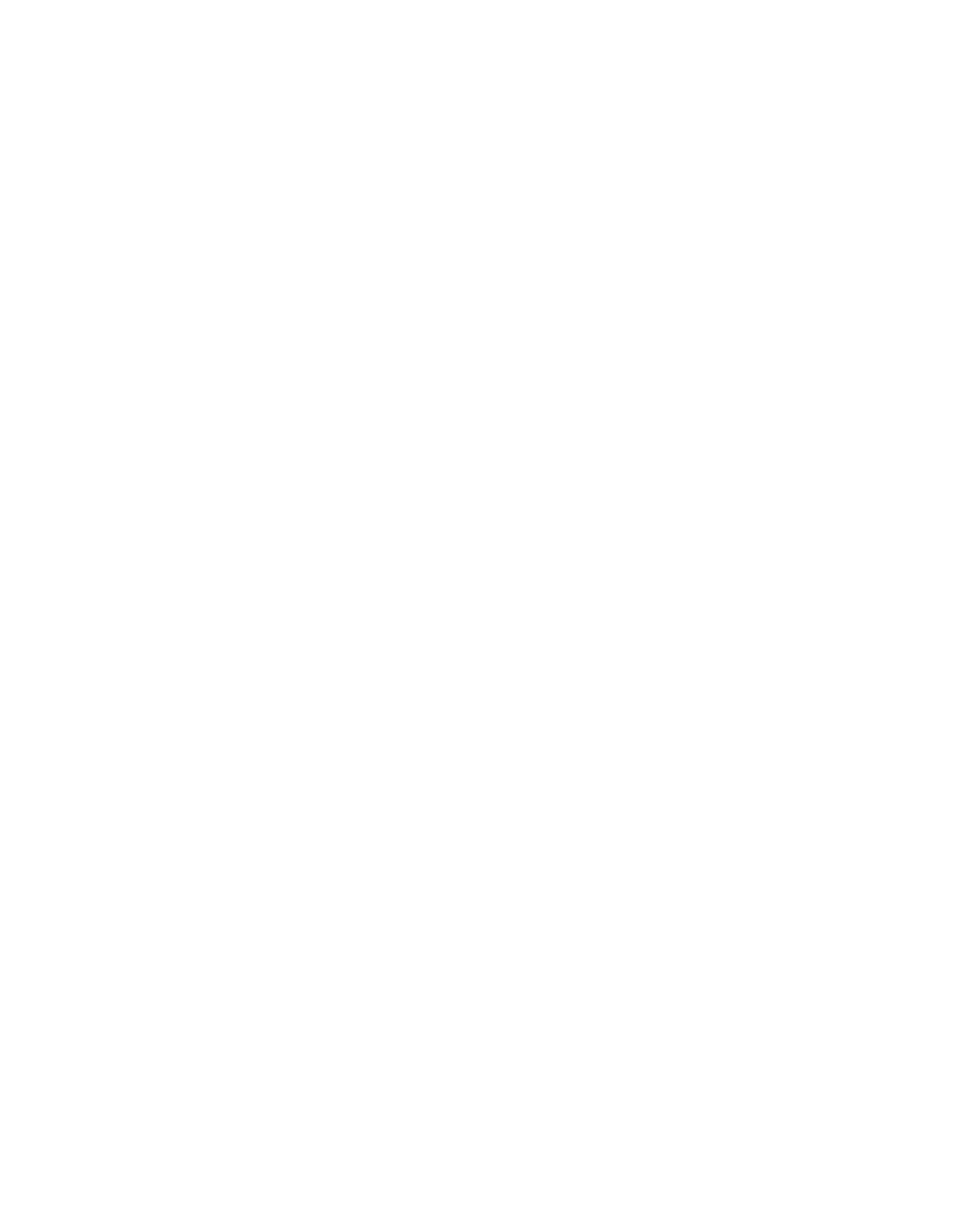# LECTURE 3

# Motivic L-functions

The discussion now moves to L-functions associated to Galois representations. Within this large framework Artin L-functions form a natural point of departure for one simple reason: All known methods of obtaining an L-function from a Galois representation are variants of Artin's original construction.

## 1. Artin representations and Artin L-functions

Let K be a number field. A representation of  $Gal(\overline{K}/K)$  over  $\mathbb C$  is called an **Artin** representation of K. The requirement that a representation of a topological group be continuous is very restrictive in the case of Artin representations, because  $Gal(\overline{K}/K)$  with its Krull topology is the profinite group  $\lim_{L} Gal(L/K)$ , where L runs over finite Galois extensions of K inside  $\overline{K}$ , and a complex representation of a profinite group is trivial on an open subgroup. It follows that an Artin representation of K can be regarded as a representation of  $Gal(L/K)$  for some finite Galois extension  $L$  of  $K$ , and this is the point of view that we shall usually adopt.

Consider then a finite Galois extension  $L$  of  $K$ , a finite-dimensional complex vector space V, and an Artin representation  $\rho : \text{Gal}(L/K) \to \text{GL}(V)$ . The Artin **L-function**  $L(s, \rho)$  is defined by an Euler product:

(3.1) 
$$
L(s,\rho) = \prod_{\mathfrak{p}} B_{\mathfrak{p}}((\mathbf{N}\mathfrak{p})^{-s})^{-1},
$$

where p runs over nonzero prime ideals of K and  $B_p(x)$  is the polynomial with constant term 1 defined as follows.

Given p, fix a prime ideal  $\mathfrak P$  of L over p and let D and I be the corresponding decomposition and inertia subgroups of  $Gal(L/K)$ . Also write l and k for the residue class fields of  $\mathfrak P$  and p respectively. The natural action of D on l induces an isomorphism of  $D/I$  onto  $Gal(l/k)$ , and the latter group has a canonical generator, the Frobenius automorphism. If  $\sigma \in D$  is a preimage of the Frobenius automorphism under the composition of maps  $D \to D/I \to \text{Gal}(l/k)$  then  $\sigma$  is called a **Frobenius element** at  $\mathfrak{P}$ . While it is only  $\sigma I$  and not  $\sigma$  which is uniquely determined by  $\mathfrak{P}$ , if we restrict attention to the **subspace of inertial invariants** 

(3.2) 
$$
V^{I} = \{ v \in V : \rho(i)(v) = v \text{ for all } i \in I \}
$$

then the resulting linear automorphism  $\rho(\sigma)|V^I$  of  $V^I$  is well defined. We set  $B_{\mathfrak{p}}(x) = x^d P(x^{-1})$ , where  $P(x)$  is the characteristic polynomial of  $\rho(\sigma)|V^I$  and d is the dimension of  $V^I$ . Thus

(3.3) 
$$
B_{\mathfrak{p}}(x) = \det(1 - x\rho(\sigma)|V^I).
$$

Of course I is trivial unless **p** is ramified in L, and when I is trivial,  $V^I = V$ . It follows that the degree of  $B_p(x)$  is  $\leq$  dim V for all p and is equal to dim V for all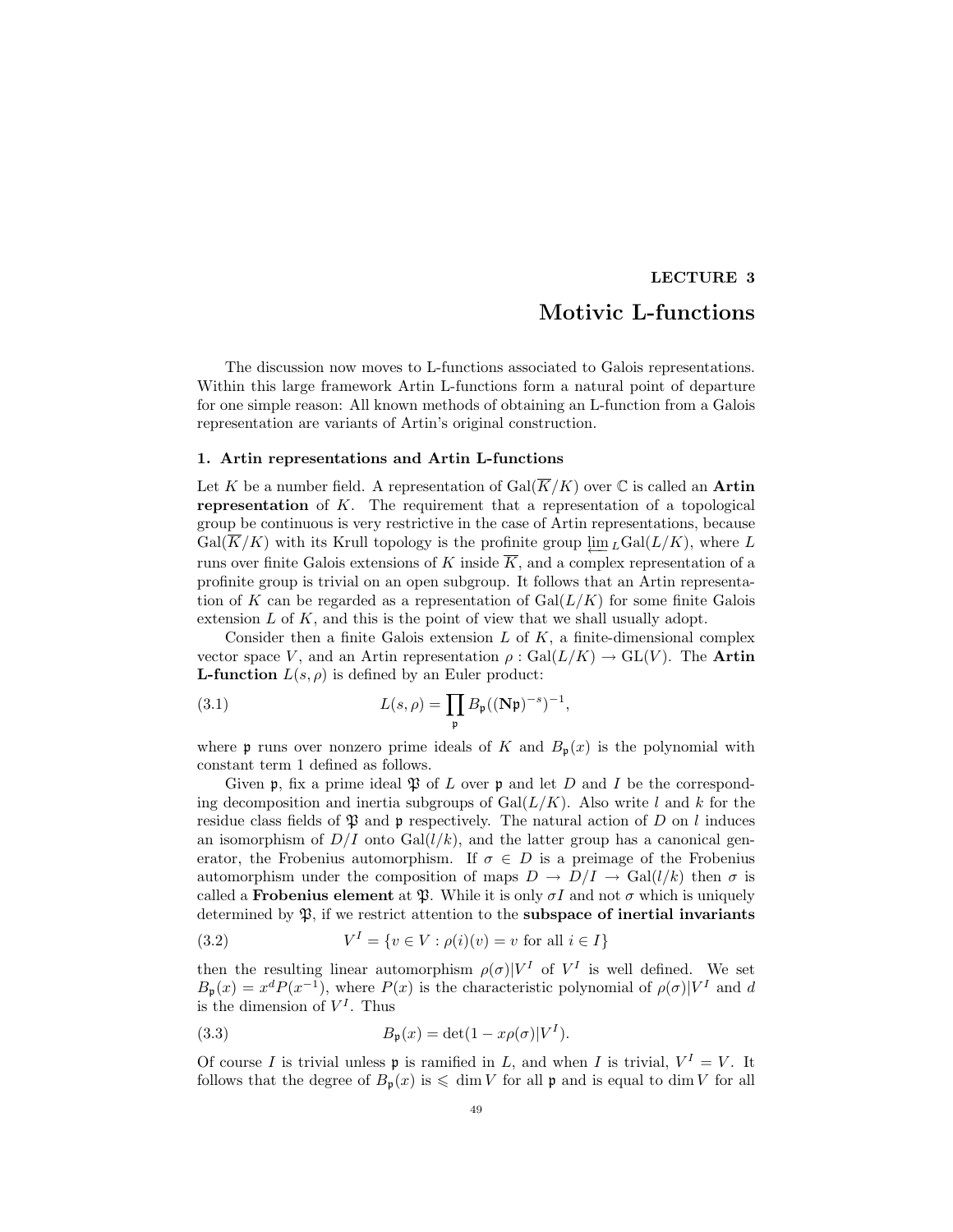but finitely many p. Furthermore, since  $\rho$  is a representation of the finite group  $Gal(L/K)$ , the eigenvalues of  $\rho(\sigma)|V^I$  are roots of unity, and consequently the Euler product in (3.1) converges for  $\Re(s) > 1$ .

The definition (3.3) of  $B_p(x)$  may appear to depend on our choice of a prime ideal  $\mathfrak P$  over  $\mathfrak p$ , but if  $\mathfrak P'$  is another choice then there is an element  $g \in \text{Gal}(L/K)$ such that  $\mathfrak{P}' = g(\mathfrak{P})$ , and then D, I,  $\sigma$ , and V<sup>I</sup> are replaced by  $gDg^{-1}$ ,  $gIg^{-1}$ ,  $g\sigma g^{-1}$ , and  $\rho(g)(V^I)$  respectively. Since characteristic polynomials are similarity invariants,  $(3.3)$  is unchanged. We also see that we can define  $\rho$  to be **unramified** at p (or at the corresponding place of K) if  $\rho$  is trivial on I, for then it is trivial on  $gIg^{-1}$  for all  $g \in \text{Gal}(L/K)$ . If  $\rho | I$  is nontrivial then  $\rho$  is **ramified at p.** 

One can also define a notion of ramification at the infinite places. Let  $v$  be an infinite place of K and w a place of L over v. If v is real and w is complex then we let  $I \subset \text{Gal}(L/K)$  be the subgroup of order two generated by the complex conjugation corresponding to w. If v is complex or w is real then we take  $I$  to be the trivial subgroup of  $Gal(L/K)$ . We say that  $\rho$  is **ramified** or **unramified** at v according as  $\rho$  is nontrivial or trivial on I. Note once again that ramification at v is a meaningful concept even though  $I$  may depend on  $w$ .

If S is a set of places of K then we say that  $\rho$  is **unramified outside** S if  $\rho$  is unramified at every place  $v \notin S$ . For example, if S contains all of the places of K which ramify in L then  $\rho$  is unramified outside S. In particular, an Artin representation is always unramified outside a finite set of places.

### 1.1. Idele class characters of finite order as Artin representations

The phrase finite order is crucial here. Idele class characters of infinite order do not correspond to Artin representations. However we do have a canonical bijection  $\xi \mapsto \chi_{\xi}$  from one-dimensional Artin representations to idele class characters of finite order. The mechanism underlying this bijection is the Artin symbol. Since it will be convenient to think of  $\chi_{\xi}$  as a primitive Hecke character we shall describe the Artin symbol at the level of ideals rather than at the level of ideles.

Let K be a number field and L a finite abelian extension of K, and let f be a nonzero integral ideal of K which is divisible by every prime ideal of K ramified in L. Given a prime ideal  $\mathfrak{p} \in I(\mathfrak{f})$  and a prime ideal  $\mathfrak{P}$  of L above  $\mathfrak{p}$ , we can speak of the Frobenius element  $\sigma_{\mathfrak{P}} \in \text{Gal}(L/K)$  determined by  $\mathfrak{P}$ , because the inertia subgroup  $I \subset \text{Gal}(L/K)$  corresponding to  $\mathfrak P$  is trivial. In fact we can write σ<sub>p</sub> as σ<sub>p</sub>, because σ<sub>p</sub> is independent of the choice of prime ideal  $\mathfrak{P}$  over p: Since  $Gal(L/K)$  is abelian we have  $g\sigma_{\mathfrak{P}}g^{-1} = \sigma_{\mathfrak{P}}$  for all  $g \in Gal(L/K)$ . We define the Artin symbol  $(*, L/K)$  on prime ideals by setting

(3.4) (p, L/K) = σp.

Since  $I(f)$  is the free abelian group on the prime ideals not dividing f, the map  $\mathfrak{p} \mapsto \sigma_{\mathfrak{p}}$  extends uniquely to a homomorphism  $I(f) \to Gal(L/K)$ , the **Artin map** or **reciprocity law map**. We write this map as  $\mathfrak{a} \mapsto (\mathfrak{a}, L/K)$ , where  $\mathfrak{a}$  denotes an arbitrary element of  $I(f)$ .

The Artin map is surjective, and hence it gives rise to the Artin isomorphism from an appropriate quotient of  $I(f)$  onto  $Gal(L/K)$ . But an even deeper fact of class field theory is embedded in the next statement: If  $\xi$  is a one-dimensional character of Gal $(L/K)$  and we pull it back to  $I(f)$  via the Artin map then the resulting character of  $I(f)$  is a Hecke character, necessarily of finite order. Since we have not been careful about the choice of f we cannot claim that the Hecke character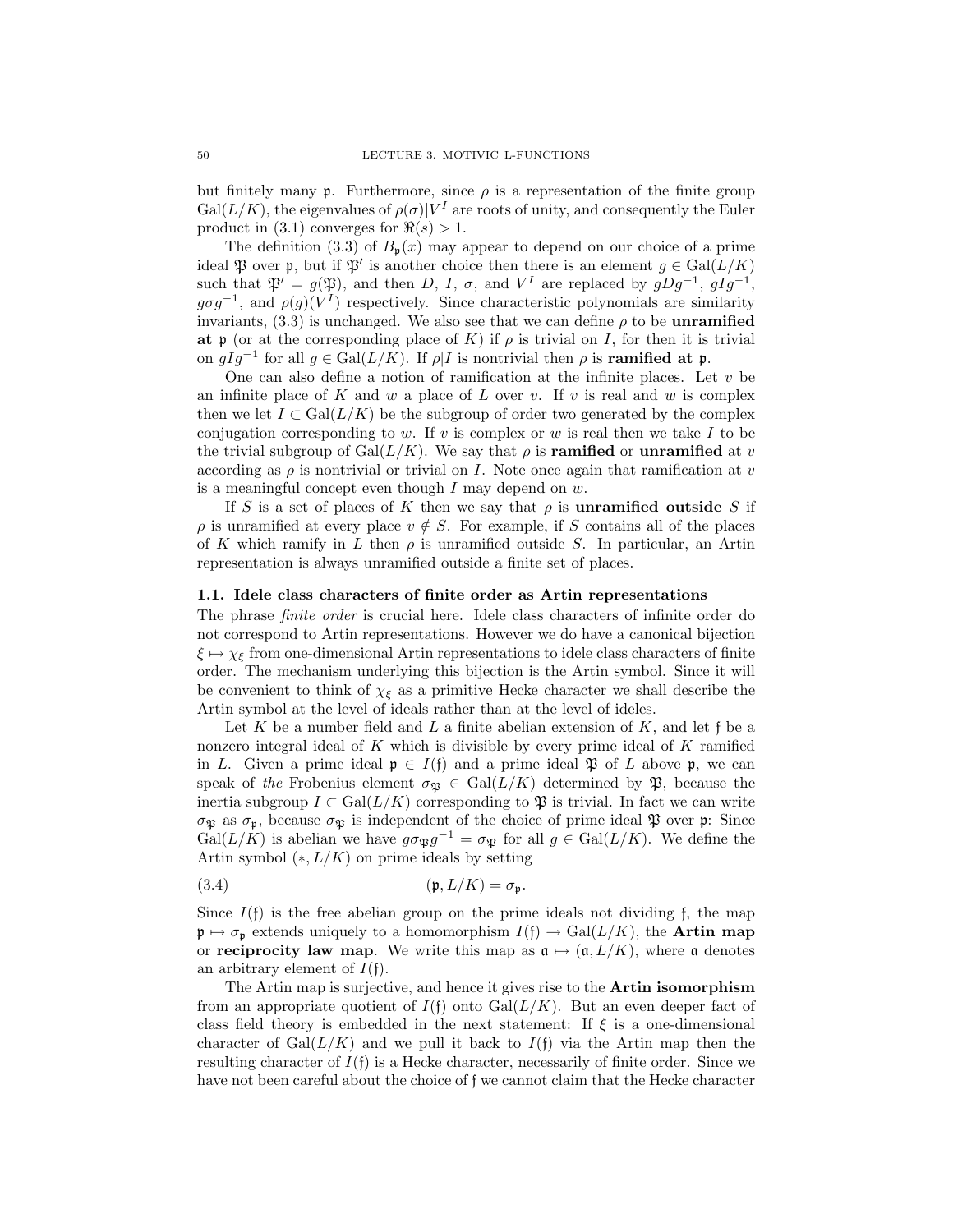in question is primitive, but it certainly determines a primitive Hecke character, and it is this primitive character that we denote  $\chi_{\xi}$ . The relation between  $\xi$  and  $\chi_{\xi}$  is summarized in the formula

(3.5) 
$$
\chi_{\xi}(\mathfrak{a}) = \xi((\mathfrak{a}, L/K)) \qquad (\mathfrak{a} \in I(\mathfrak{f})).
$$

If we start with a character  $\xi$  of  $Gal(\overline{K}/K)$  then there are many choices of a finite abelian extension L of K such that  $\xi$  factors through Gal( $L/K$ ), but the primitive Hecke character  $\chi_{\xi}$  obtained is independent of the choice. This follows from the "consistency property" of the Artin symbol: the fact that if  $M$  is an intermediate field of the extension  $L/K$  then the restriction of  $(a, L/K)$  to M is  $(a, M/K)$ . The upshot is that we may think of  $\xi \mapsto \chi_{\xi}$  as a map from one-dimensional Artin representations of  $K$  to primitive Hecke characters of  $K$  of finite order.

This map is a bijection. The injectivity is clear from the definition, and the surjectivity is essentially one version of the "existence theorem" of class field theory. To elaborate on this point very briefly, we introduce the narrow ray class **group**  $I(f)/P_{f,>0}$  to the modulus f. Here f is an integral ideal of K, and  $P_{f,>0}$  is the subgroup of  $P_f$  consisting of principal fractional ideals generated by a *totally* positive element of  $K_f$  (an element which is sent to a positive number by every real embedding of K). Of course if K is totally complex then  $P_{f, > 0} = P_f$ . Now when we combine the defining property (1.10) of Hecke characters with the fact that a finite-order character of  $\mathbb{C}^{\times}$  or  $R_{>0}$  is trivial, we see that if  $\chi$  is a primitive Hecke character of K of finite order with  $f = f(\chi)$  then  $\chi$  factors through  $I(f)/P_{f,>0}$ . On the other hand, the existence theorem of class field theory assures us that there is an abelian extension  $K^{\dagger}$  of K, unramified outside the infinite places of K and the places dividing f, such that the kernel of the Artin symbol  $(*, K^{\dagger}/K)$  on  $I(f)$  is precisely  $P_{f, >0}$ . The field  $K^{\dagger}$  is uniquely determined by these conditions and is called the narrow ray class field of  $K$  to the modulus f. If  $K$  is totally complex then we can omit the word *narrow*. In any case, the Artin map gives an isomorphism

(3.6) 
$$
I(\mathfrak{f})/P_{\mathfrak{f},>0} \cong \text{Gal}(K^{\mathfrak{f}}/K).
$$

Thus every primitive Hecke character  $\chi$  of K of finite order with  $f = f(\chi)$  has the form  $\chi_{\xi}$  for some character  $\xi$  of Gal( $K^{\dagger}/K$ ).

## 1.2. The arithmetic versus the geometric convention

The definitions (3.3) and (3.5) follow what we will call the arithmetic convention for Frobenius elements. The arithmetic convention is the traditional convention, and it seems like the appropriate convention to follow in the context of Artin Lfunctions. However there is a more recent convention, the geometric convention, and if we were to follow that convention then (3.5) would be replaced by

(3.7) 
$$
\chi_{\xi}(\mathfrak{a}) = \xi((\mathfrak{a}, L/K)^{-1}) \qquad (\mathfrak{a} \in I(\mathfrak{f}))
$$

and (3.3) would be replaced by

(3.8) 
$$
B_{\mathfrak{p}}(x) = \det(1 - x\rho(\Phi)|V^I),
$$

where  $\Phi$  is an **inverse Frobenius element** at **p**, the inverse of a Frobenius element. While we are still on the topic of Artin L-functions we will continue to follow the arithmetic convention, but once we start to look at more general motivic L-functions we will make a permanent switch to the geometric convention, for reasons to be discussed later.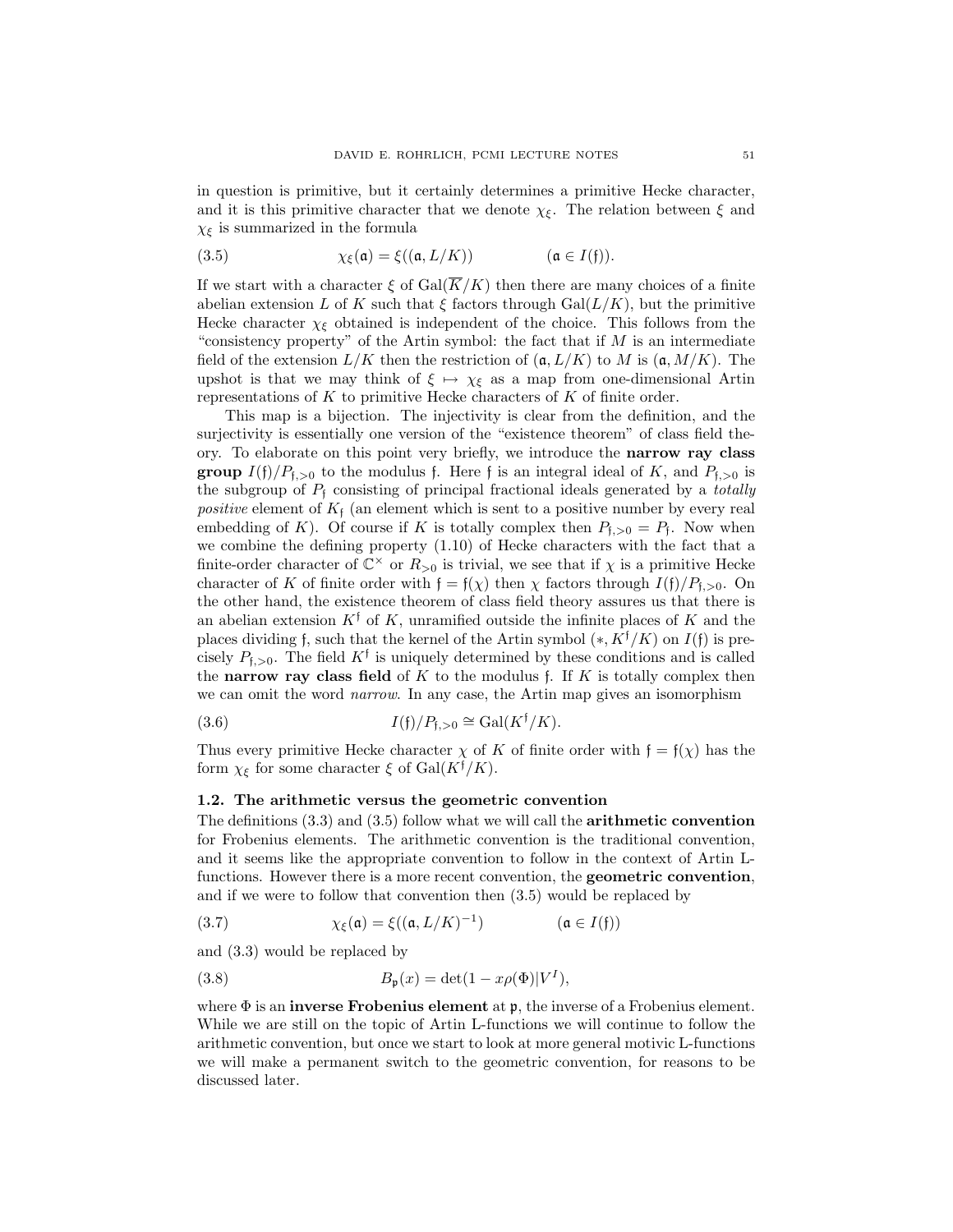#### 1.3. The Artin formalism

Almost anything one does with Artin L-functions depends on three basic properties. These properties are collectively known as the Artin formalism.

The first is **additivity**: If  $\rho$  and  $\rho'$  are representations of Gal( $L/K$ ) then

(3.9) 
$$
L(s, \rho \oplus \rho') = L(s, \rho)L(s, \rho').
$$

This is immediate from the additivity of the characteristic polynomial and the additivity of the map  $V \mapsto V^I$ .

The second property, which is trickier to prove, is **inductivity**. If  $M$  is an intermediate field of the Galois extension  $L/K$  and  $\rho$  is a representation of  $Gal(L/M)$ , let  $\text{ind}_{M/K}\rho$  denote the representation of  $\text{Gal}(L/K)$  induced by  $\rho$ . Then

$$
(3.10) \tL(s, \text{ind}_{M/K}\rho) = L(s, \rho).
$$

Note that the left-hand side is an Artin L-function of  $K$  while the right-hand side is an Artin L-function of M.

The third property is **compatibility in dimension one.** Let  $\xi$  be a onedimensional Artin representation and and  $\chi_{\xi}$  the primitive Hecke character of finite order which corresponds to  $\xi$  under the identification (3.5). Then

$$
(3.11) \t\t\t L(s,\xi) = L(s,\chi_{\xi}).
$$

This is a straightforward consequence of (1.18) (3.3), and (3.4).

There is actually a fourth property which can be considered part of the Artin formalism, namely **invariance under inflation**, although the invariance of  $L(s, \rho)$ under inflation is more a property of Frobenius elements than of L-functions. Suppose that M is an intermediate field of the finite Galois extension  $L/K$ , and let  $\rho$ be a representation of Gal $(M/K)$ . Then  $\rho$  can be inflated to a representation of  $Gal(L/K)$  by composition with the canonical map  $Gal(L/K) \rightarrow Gal(M/K)$ , and we write  $\inf_{L/M\rho}$  for the representation of  $Gal(L/K)$  so obtained. Then

(3.12) 
$$
L(s, \inf_{L/M}\rho) = L(s, \rho).
$$

This follows from the fact that if  $\sigma \in \text{Gal}(L/K)$  is a Frobenius element at a prime ideal  $\mathfrak P$  of L then  $\sigma|M$  is a Frobenius element at the prime ideal of M lying below P. The consistency property of the Artin symbol mentioned earlier is just an abelian consequence of this fact. In any case, the significance of  $(3.12)$  is that if  $\rho$  is presented to us as a representation of  $Gal(\overline{K}/K)$  then  $L(s, \rho)$  is independent of the choice of a finite Galois extension L of K such that  $\rho$  factors through Gal( $L/K$ ).

This concludes our recitation of the basic properties constituting the Artin formalism. We can now see that we encountered the first nontrivial instance of the Artin formalism in the previous lecture, when we looked at quadratic root numbers (Theorem 2.2). Given a quadratic extension of number fields  $L/K$ , let  $1_L$  denote the one-dimensional character of the trivial subgroup  $Gal(L/L)$  of  $Gal(L/K)$ , and let  $1_K$  and  $\xi$  denote respectively the trivial and the nontrivial one-dimensional characters of Gal $(L/K)$ . Then  $\text{ind}_{L/K}1_L = 1_K \oplus \xi$ , so (3.9) and (3.10) give

(3.13) 
$$
L(s, 1_L) = L(s, 1_K)L(s, \xi).
$$

Now it is immediate from the definitions that  $L(s, 1_L) = \zeta_L(s)$  and  $L(s, 1_K) =$  $\zeta_K(s)$ . Furthermore, on combining (3.4) with (3.5) we find that  $\chi_{\xi}$  is the quadratic Hecke character  $\text{sign}_{L/K}$  defined in (2.30). It follows that (3.13) is simply the relation  $(2.29)$ .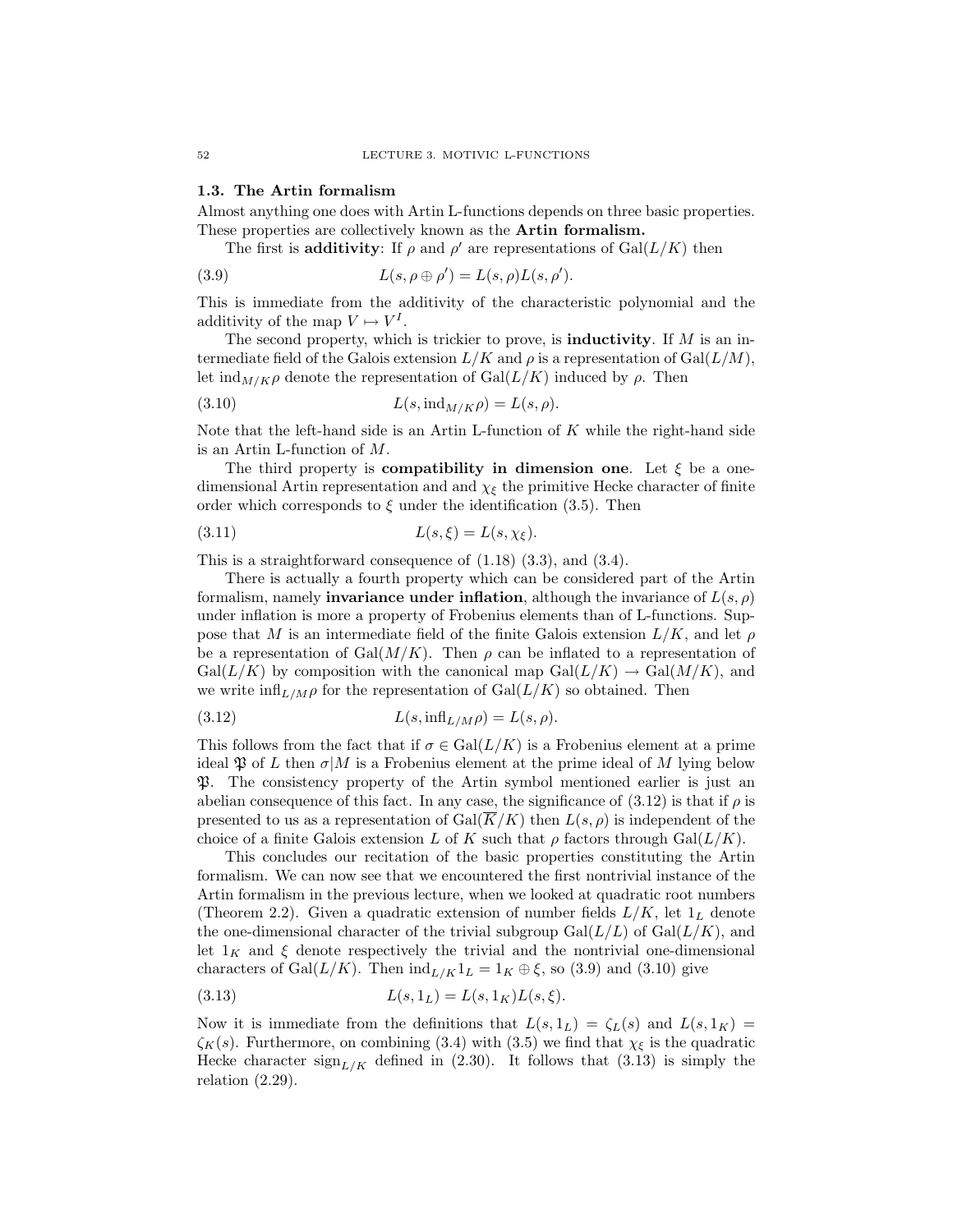#### 2. The functional equation

The example (3.13) was a warm-up exercise for the task now at hand, which is to deduce a functional equation for Artin L-functions from the properties listed above and the known functional equation of Hecke L-functions. The key ingredient here is Brauer's induction theorem.

## 2.1. Derivation of the functional equation from Brauer's theorem

Let G be a finite group. We recall that  $\mathrm{Groth}(G)$ , the **Grothendieck group** of virtual representations of  $G$  over  $\mathbb{C}$ , can be viewed as the free abelian group on the isomorphism classes of the irreducible complex representations of  $G$ , whence a **virtual representation** of  $G$  is just an integral linear combination of such isomorphism classes. Also, a representation of  $G$  is **monomial** if it is induced by a one-dimensional character of G. Given a representation  $\rho$  of G over  $\mathbb{C}$ , write  $[\rho]$  for its class in  $\mathrm{Groth}(G)$ . For our purposes, the essential content of Brauer's theorem is that the classes  $[\rho]$  with  $\rho$  monomial span Groth $(G)$  over  $\mathbb{Z}$ .

Now take  $G = \text{Gal}(L/K)$ , where  $L/K$  is a Galois extension of number fields. If  $\rho$  is any representation of G then by Brauer's theorem we can write

(3.14) 
$$
[\rho] = \sum_{(M,\xi)} n_{M,\xi} \left[ \text{ind}_{M/K} \xi \right]
$$

with  $n_{M,\xi} \in \mathbb{Z}$ , where  $(M,\xi)$  runs over pairs consisting of an intermediate field M and a one-dimensional character  $\xi$  of  $Gal(L/M)$ . On the other hand, by virtue of the additivity property (3.9) we can view  $L(s, *)$  as a homomorphism from  $\operatorname{Groth}(G)$  to the multiplicative group of nonzero meromorphic functions on the right half-plane  $\Re(s) > 1$ . Applying this homomorphism to both sides of (3.14), we obtain

(3.15) 
$$
L(s,\rho) = \prod_{(M,\xi)} L(s,\mathrm{ind}_{M/K}\xi)^{n_{M,\xi}},
$$

and then the inductivity and compatibility properties (3.10) and (3.11) give

(3.16) 
$$
L(s,\rho) = \prod_{(M,\xi)} L(s,\chi_{\xi})^{n_{M,\xi}}.
$$

Each  $L(s, \chi_{\varepsilon})$  is a Hecke L-function and so extends to a meromorphic function on C. Thus (3.16) gives the continuation of  $L(s, \rho)$  to a meromorphic function on C.

But we want more: a functional equation. For each pair  $(M, \xi)$  in (3.14), put

(3.17) 
$$
A_{M,\xi} = D_M \mathbf{N} \mathbf{f}(\chi_{\xi}),
$$

where  $D_M$  is the absolute value of the discriminant of M. We set

(3.18) 
$$
A(\rho) = \prod_{(M,\xi)} A_{M,\xi}^{n_{M,\xi}},
$$

(3.19) 
$$
L_{\infty}(s,\rho) = \prod_{(M,\xi)} L_{\infty}(s,\chi_{\xi})^{n_{M,\xi}},
$$

(3.20) 
$$
W(\rho) = \prod_{(M,\xi)} W(\chi_{\xi})^{n_{M,\xi}},
$$

and

(3.21) 
$$
\Lambda(s,\rho) = A(\rho)^{s/2} L_{\infty}(s,\rho) L(s,\rho).
$$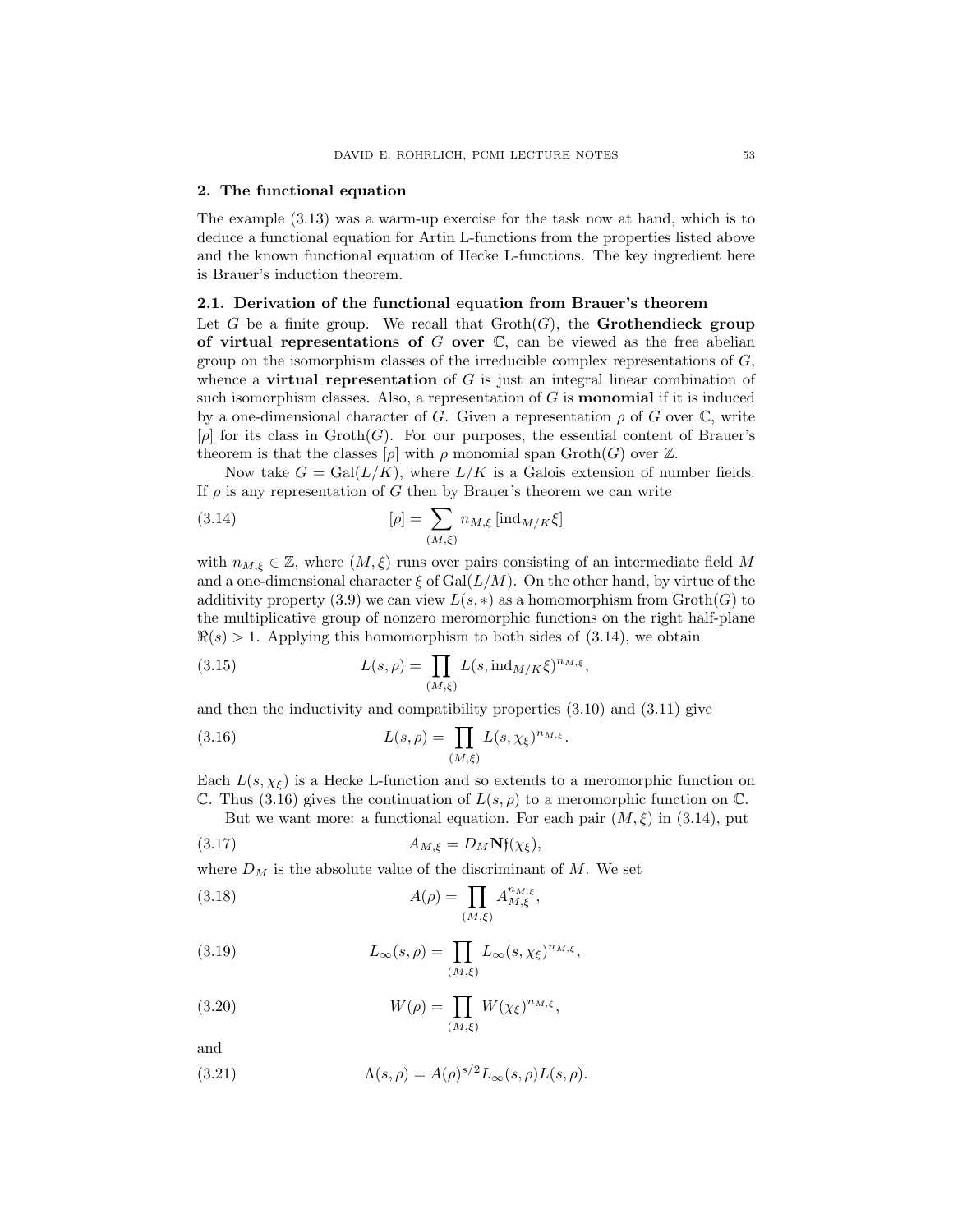Then

(3.22) 
$$
\Lambda(s,\rho) = \prod_{(M,\xi)} \Lambda(s,\chi_{\xi})^{n_{M,\xi}}
$$

with  $\Lambda(s, \chi_{\xi})$  as in (2.27). Now dualization is a well-defined operation on  $\mathrm{Groth}(G)$ and commutes with induction, so (3.14) also gives

(3.23) 
$$
[\rho^{\vee}] = \sum_{(M,\xi)} n_{M,\xi} [\text{ind}_{M/K} \overline{\xi}].
$$

Furthermore  $\chi_{\overline{\xi}} = \overline{\chi_{\xi}}$ . Hence the counterpart to (3.16) is

(3.24) 
$$
L(s, \rho^{\vee}) = \prod_{(M,\xi)} L(s, \overline{\chi_{\xi}})^{n_{M,\xi}}.
$$

Similarly, to define  $A(\rho^{\vee})$  and  $L_{\infty}(s, \rho^{\vee})$  we replace  $A_{M,\xi}$  by  $A_{M,\overline{\xi}}$  in (3.18) and  $L_{\infty}(s, \chi_{\xi})$  by  $L_{\infty}(s, \overline{\chi_{\xi}})$  in (3.19) (neither replacement actually changes anything). Finally, to define  $\Lambda(s, \rho^{\vee})$  we replace  $\rho$  by  $\rho^{\vee}$  on the right-hand side of (3.21), or simply in  $L(s, \rho)$ . Then

(3.25) 
$$
\Lambda(s,\rho^{\vee}) = \prod_{(M,\xi)} \Lambda(s,\overline{\chi_{\xi}})^{n_{M,\xi}},
$$

whence  $(3.20)$ ,  $(3.22)$ ,  $(3.25)$ , and Hecke's functional equation (Theorem 2.1) give

(3.26) 
$$
\Lambda(s,\rho) = W(\rho)\Lambda(1-s,\rho^{\vee}).
$$

This is the functional equation of  $L(s, \rho)$ .

# 2.2. Dependence on Brauer's theorem

With the functional equation (3.26) now established, let us review the definition of the four types of quantities which appear in it: the L-function  $L(s, \rho)$ , the gamma factor  $L_{\infty}(s, \rho)$ , the exponential factor  $A(\rho)$ , and the root number  $W(\rho)$ . Our goal in reviewing the definitions is to distinguish between those that are "Brauerdependent" – in other words, dependent on an expression for  $[\rho]$  like  $(3.14)$  – and those that are not. The definition of  $L(s, \rho)$  is of the latter type: It is both Brauerindependent and local in the sense that (3.1) makes no reference to Brauer's theorem and expresses  $L(s, \rho)$  as a product of local factors (3.3) defined in an intrinsic way. The same is true of  $A(\rho)$  and  $L_{\infty}(s, \rho)$ , for the Brauer-dependent global definitions (3.18) and (3.19) will eventually be replaced by the Brauer-independent local definitions (3.50) and (3.51) below. However in the case of  $W(\rho)$  a Brauerindependent definition is simply not known. By itself this is not problematic: while the decomposition (3.14) of  $[\rho]$  is not unique, the resulting quantity (3.20) has to be independent of the decomposition because the functional equation (3.26) can't hold with two different values of  $W(\rho)$ . What is problematic, however, is that the definition (3.20) is not local. True, each factor  $W(\chi_{\xi})$  in (3.20) can be written as a product of local root numbers, but no analogue of Tate's local functional equation is known in dimension  $> 1$ , so even if one decomposes each  $W(\chi_{\xi})$  into local factors and reassembles the local factors corresponding to a given place v it is not obvious that the resulting local root number  $W(\rho_v)$  is independent of the decomposition of  $[\rho]$ . That there is in fact a well-defined purely local root number is a theorem of Langlands and Deligne [23], about which we will have a little more to say in Lecture 4. For now we continue with the global theory but develop it in a more general context.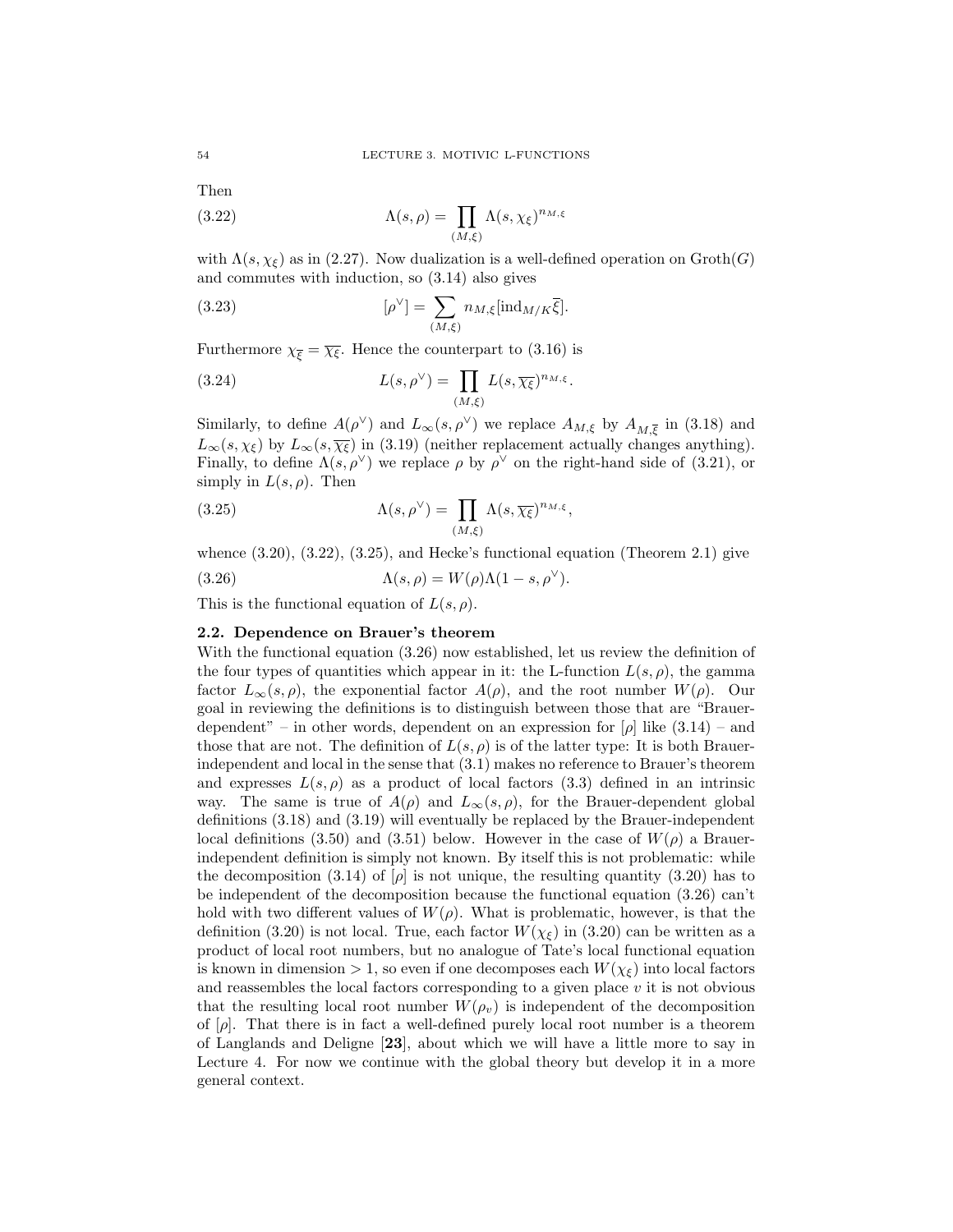#### 3. Compatible families

The L-function of an elliptic curve without complex multiplication is neither a Hecke L-function nor an Artin L-function, and for this reason alone we need to broaden the discussion. The L-functions associated to the "compatible families" to be discussed next include all L-functions of elliptic curves, all Artin L-functions, and much else. In particular, since they include all L-functions of elliptic curves and all Artin L-functions they also include the L-functions of Hecke characters of type (1,0) of imaginary quadratic fields and the L-functions of Hecke characters of finite order. However they do not include all Hecke L-functions: the L-functions of "nonalgebraic" Hecke characters like (2.50) will now fall by the wayside.

### 3.1.  $\ell$ -adic representations

Up to this point, all representations have been defined over C. Now we consider representations with field of scalars  $\mathbb{Q}_\ell$ , where  $\ell$  is a prime number. Such a representation is called an  $\ell$ -adic representation.

A key difference between complex and  $\ell$ -adic Galois representations is that the latter need not factor through the Galois group of a finite Galois extension. Nonetheless, given a number field  $K$  and a prime ideal  $\mathfrak p$  of  $K$  we can choose a prime ideal  $\mathfrak{P}$  of  $\overline{K}$  over **p** and consider the associated inertia subgroup  $I \subset \text{Gal}(\overline{K}/K)$ and Frobenius coset  $\sigma I = I\sigma$ , where  $\sigma \in \text{Gal}(\overline{K}/K)$  is any Frobenius element at  $\mathfrak{P}$ . If  $\mathfrak{P}'$  is another prime ideal of K over **p** and  $I'$  and  $\sigma'$  are the analogues of I and  $\sigma$ then there is an element of  $Gal(\overline{K}/K)$  which conjugates  $\mathfrak{P}$  to  $\mathfrak{P}', I$  to  $I'$ , and  $\sigma I$  to  $\sigma' I'$ . This was the property justifying certain definitions which we made for Artin representations and which therefore now go through for  $\ell$ -adic representations as well. In particular,  $\rho_\ell$  is **ramified** or **unramified** at p according as  $\rho_\ell\vert I$  is nontrivial or trivial, and if  $\mathfrak{p} \nmid \ell$  then  $B_{\mathfrak{p}}(x)$  is defined by analogy with (3.8):

(3.27) 
$$
B_{\mathfrak{p}}(x) = \det(1 - x \rho_{\ell}(\Phi)|V_{\ell}^{I}),
$$

where  $\Phi = \sigma^{-1}$  and  $V_\ell$  is the space of  $\rho_\ell$ . The subspace  $V_\ell^I$  is defined as in (3.2) but with V and  $\rho$  replaced by  $V_\ell$  and  $\rho_\ell$ .

Note that in (3.27) we are following the geometric convention, as we shall do consistently from now on. The arithmetic convention would dictate that

(3.28) 
$$
B_{\mathfrak{p}}(x) = \det(1 - x \rho_{\ell}(\sigma) | (V_{\ell})_I),
$$

where  $(V_{\ell})_I$  is the space of **inertial coinvariants**, the quotient of  $V_{\ell}$  by the subspace spanned by all expressions of the form  $v - \rho_{\ell}(i)v$  with  $v \in V_{\ell}$  and  $i \in I$ . The relation between the two conventions is that if  $V_{\ell}^{\vee}$  is the dual space of  $V_{\ell}$  then

(3.29) 
$$
\det(1-x\rho_{\ell}^{\vee}(\Phi)|(V_{\ell}^{\vee})^I) = \det(1-x\rho_{\ell}(\sigma)|(V_{\ell})_I).
$$

To see that (3.28) generalizes Artin's original arithmetic definition (3.3), observe that  $V^I$  can be replaced by  $V_I$  in (3.3): Artin representations are complex representations of a finite group, hence semisimple.

## 3.2. Full compatibility

Since the coefficients of  $B_p(x)$  lie in  $\mathbb{Q}_\ell$  rather than in C, it is not a priori meaningful to substitute  $x = (Np)^{-s}$ . But suppose that for each prime number  $\ell$  we have an  $\ell$ -adic representation  $\rho_{\ell}$  of Gal( $\overline{K}/K$ ). The resulting collection  $\{\rho_{\ell}\}\$ is called a family of  $\ell$ -adic representations of  $Gal(\overline{K}/K)$ , and we say that the family is fully compatible if the following conditions are satisfied: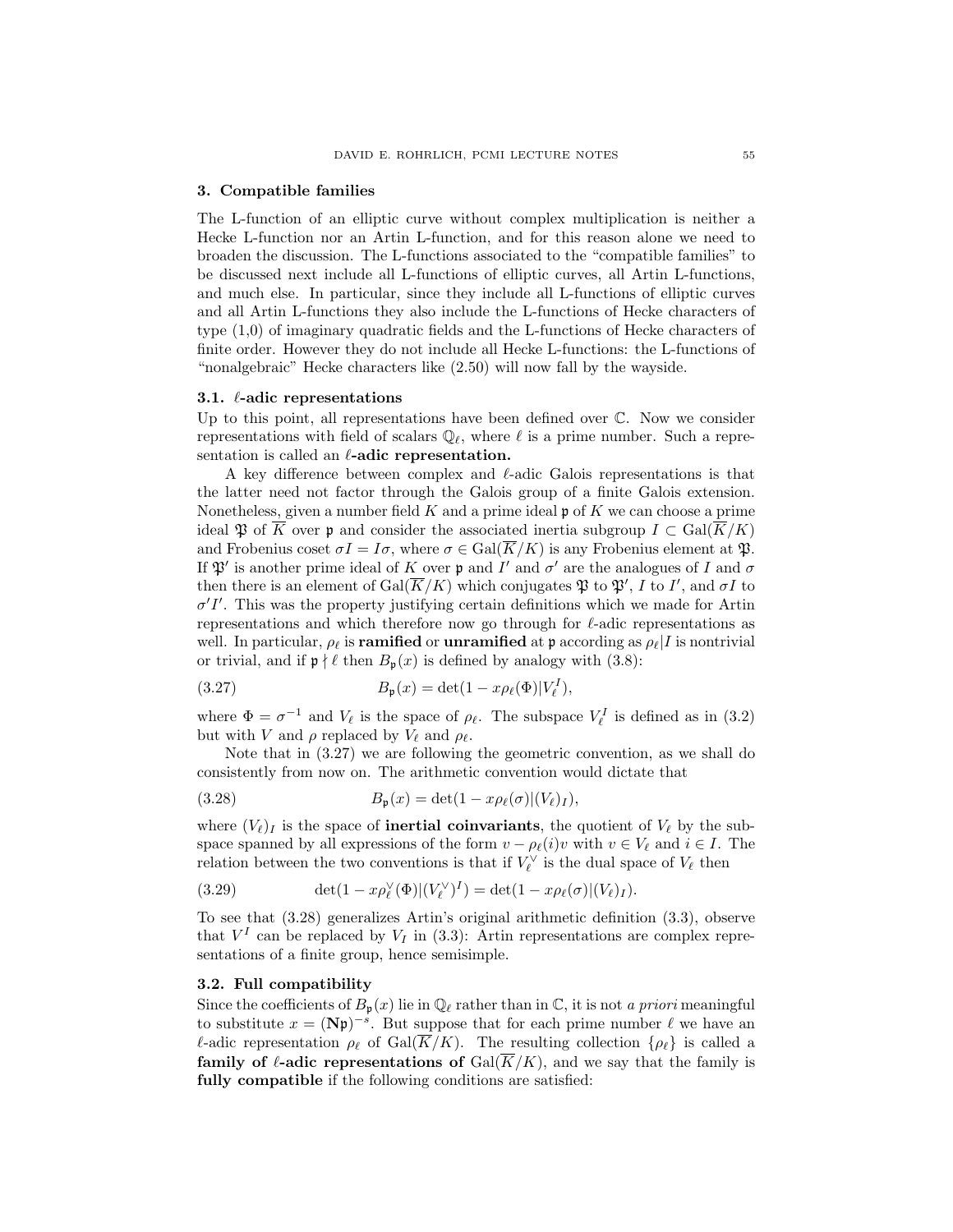- (i) There is a finite set S of prime ideals of K, independent of  $\ell$ , such that if  $\mathfrak{p} \notin S$  and  $\mathfrak{p} \nmid \ell$  then  $\rho_{\ell}$  is unramified at  $\mathfrak{p}$ .
- (ii) The polynomial  $B_p(x)$  in (3.27), which a priori has coefficients in  $\mathbb{Q}_\ell$ , actually has coefficients in  $\mathbb Q$  and is independent of  $\ell$  in the sense that  $B_{p}(x)$  is unchanged if  $\ell$  in (3.27) is replaced by some other rational prime  $\ell'$  with  $p \nmid \ell'.$

Although we have not made it part of the definition, it follows from (i) and (ii) that the dimension of  $\rho_{\ell}$  is independent of  $\ell$ . Indeed, given a second rational prime  $\ell'$ , we can choose a prime ideal  $\mathfrak p$  of K such that  $\mathfrak p \notin S$  and  $\mathfrak p \nmid \ell \ell'$ . Then  $V^I_{\ell} = V_{\ell}$  and  $V_{\ell'}^I = V_{\ell'}$ , whence the degree of  $B_{\mathfrak{p}}(x)$  coincides both with  $\dim(V_{\ell})$  and  $\dim(V_{\ell'})$ .

A warning is in order here: The term fully compatible is not a standard term, and no standard term for the concept just defined seems to exist in the literature. The usual term is *strictly compatible*, but this is a slightly weaker notion: For strict compatibility  $B_p(x)$  is required to be independent of  $\ell$  only for p not in S. There is also mere *compatibility*, an even weaker concept; see Serre  $[82]$ , pp. I-10 – I-11. While the concept that we have dubbed full compatibility may lack a widely accepted name, the concept itself is all over the literature; see for example [26], [80], and [81]. Fortunately, standard terms do exist for two other concepts: The fully compatible family  $\{\rho_{\ell}\}\$ is integral if the coefficients of  $B_{p}(x)$  are rational integers, and the minimal set  $S$  satisfying (i) is the **exceptional set** of the family.

# 3.3. Examples

The prototypical example of a fully compatible family of integral  $\ell$ -adic representations of  $Gal(\overline{K}/K)$  is the one-dimensional family  $\{\omega_{\ell}^{-1}\}$  consisting of the duals of the  $\ell$ -adic cyclotomic characters

$$
\omega_{\ell} : \text{Gal}(\overline{K}/K) \to \mathbb{Z}_{\ell}^{\times}.
$$

Let  $\sigma$  denote an arbitrary element of Gal( $\overline{K}/K$ ) and  $\zeta$  an arbitrary root of unity of  $\ell$ -power order. Then  $\omega_{\ell}$  is defined by the condition

$$
\sigma(\zeta) = \zeta^{\omega_{\ell}(\sigma)}.
$$

In particular, if  $\sigma$  is a Frobenius element at a prime ideal  $\mathfrak p$  of K not dividing  $\ell$  then  $\omega_{\ell}(\sigma) = \mathbf{N} \mathfrak{p}$ . Equivalently, if  $\Phi$  is an inverse Frobenius at  $\mathfrak{p}$  then  $\omega_{\ell}^{-1}(\Phi) = \mathbf{N} \mathfrak{p}$ , and consequently  $B_p(x) = x - Np$  by (3.27). Thus because we are following the geometric convention the family  $\{\omega_{\ell}^{-1}\}$  is integral, but not the family  $\{\omega_{\ell}\}$ . The exceptional set of both families is the empty set.

Another example is provided by any elliptic curve E over K. Let  $T_{\ell}(E)$  be the  $\ell$ -adic Tate module of E, and let  $\rho_{E,\ell}$  be the associated representation of Gal( $\overline{K}/K$ ) on the space  $V_{\ell}(E) = \mathbb{Q}_{\ell} \otimes_{\mathbb{Z}_{\ell}} T_{\ell}(E)$ . Then the family  $\{\rho_{E,\ell}\}\$ is fully compatible, and the dual family  $\{\rho_{E,\ell}^{\vee}\}\$  is fully compatible and integral. We remark that the  $\ell$ -adic cohomology groups  $H^1_\ell(E)$  are dual to the spaces  $V_\ell(E)$ , so that  $\rho_{E,\ell}^\vee$  is the representation of  $Gal(\overline{K}/K)$  on  $H^1_\ell(E)$ . The exceptional set S of  $\{\rho_{E,\ell}^{\vee}\}\)$  consists of the places where E has bad reduction.

The preceding example serves as a useful mnemonic device. The spaces  $V_{\ell}(E)$ yield integral families relative to the arithmetic convention (3.28), while the spaces  $H^1_\ell(E)$  yield integral families relative to the geometric convention (3.27). Since  $\ell$ adic cohomology is expected to be the primary source of fully compatible families, the geometric convention has been adopted as the standard.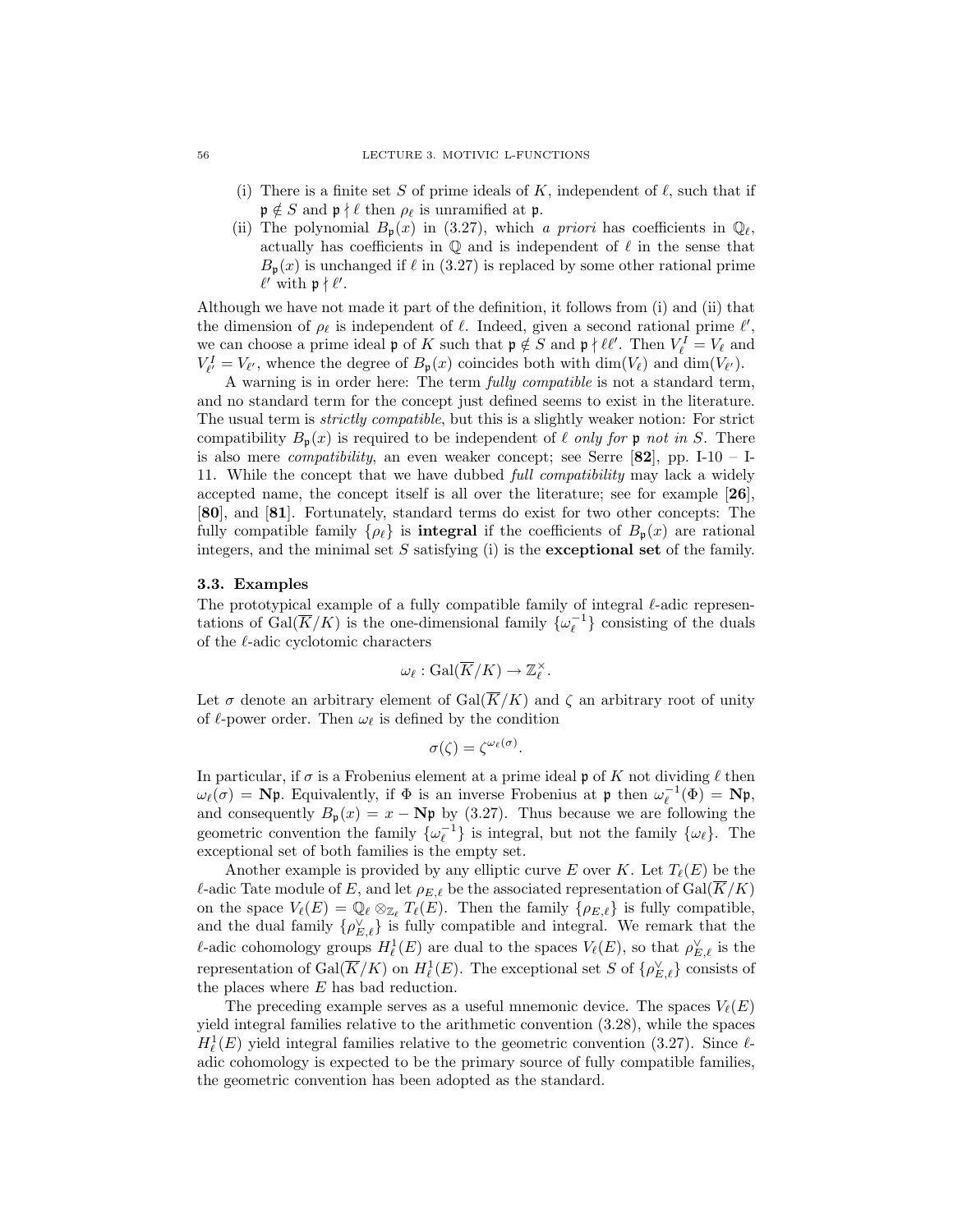#### 3.4.  $\lambda$ -adic representations

If  $\chi$  is a Dirichlet character of order  $\geqslant$  3 then there are infinitely many  $\ell$  such that the values of  $\chi$  do not lie in  $\mathbb{Q}_\ell$ , but we would nonetheless like to associate a compatible family to  $\chi$  and indeed to any Artin representation. A similar comment applies to Hecke characters of imaginary quadratic fields. Thus we need to expand our notion of a compatible family.

Let  $\mathbb E$  be a number field and  $\lambda$  a finite place of  $\mathbb E$  of residue characteristic  $\ell$ . A representation with field of scalars  $\mathbb{E}_{\lambda}$  is called a  $\lambda$ -adic representation. If  $\mathbb{E} = \mathbb{Q}$ then we recover the notion of an  $\ell$ -adic representation. Now let K be a number field and  $\rho_{\lambda}$  a  $\lambda$ -adic representation of Gal( $\overline{K}/K$ ). If **p** is a prime ideal of K and I the inertia subgroup of  $Gal(\overline{K}/K)$  at some prime ideal of  $\overline{K}$  over p then we say that  $\rho_{\lambda}$  is **ramified** or **unramified** at **p** according as  $\rho_{\lambda} | I$  is nontrivial or trivial. And if  $\mathfrak{p} \nmid \ell$  then we set

(3.30) 
$$
B_{\mathfrak{p}}(x) = \det(1 - x \rho_{\lambda}(\Phi)|V_{\lambda}^{I}),
$$

where  $V_{\lambda}$  is the space of  $\rho_{\lambda}$ .

By a family of  $\lambda$ -adic representations of  $Gal(\overline{K}/K)$  we mean a collection  $\{\rho_{\lambda}\}\$ , where  $\lambda$  runs over the finite places of  $\mathbb E$  and  $\rho_{\lambda}$  is a  $\lambda$ -adic representation of  $Gal(\overline{K}/K)$ . The family  $\{\rho_{\lambda}\}\$ is **fully compatible** if two conditions hold:

- (i) There is a finite set S of prime ideals of K, independent of  $\lambda$ , such that if  $\mathfrak{p} \notin S$  and  $\mathfrak{p} \nmid \ell$  ( $\ell$  being the residue characteristic of  $\lambda$ ) then  $\rho_{\lambda}$  is unramified at p.
- (ii) The polynomial  $B_p(x)$  in (3.30) has coefficients in E and is unchanged if  $\lambda$ in (3.30) is replaced by  $\lambda'$ , where  $\lambda'$  is another finite place of  $\mathbb E$  of residue characteristic not divisible by p.

The fully compatible family  $\{\rho_{\lambda}\}\$ is **integral** if the coefficients of  $B_{\mathbf{p}}(x)$  lie in  $\mathcal{O}_{\mathbb{E}}$ , and the **exceptional set** of the family is the minimal set  $S$  satisfying (i). We refer to the field  $E$  as the **coefficient field** of the family.

## 3.5. Compatible families of Artin and Hecke type

Let  $\rho$  be an Artin representation of K. Since any complex representation of a finite group is realizable over a number field, there is a representation of  $Gal(\overline{K}/K)$  on a vector space V over a number field  $\mathbb{E} \subset \mathbb{C}$  such that  $\rho$  is the representation on  $\mathbb{C} \otimes_{\mathbb{E}} V$  afforded by extension of scalars. But extension of scalars also gives a representation  $\rho_{\lambda}$  on  $\mathbb{E}_{\lambda} \otimes_{\mathbb{E}} V$  for each finite place  $\lambda$  of  $\mathbb{E}$ . The resulting family  $\{\rho_{\lambda}\}\$ is fully compatible and integral, and its exceptional set is the set of places where  $\rho$ is ramified.

Next let K be an imaginary quadratic field and  $\chi$  a primitive Hecke character of K of type  $(1,0)$  and conductor f. Let E be the finite extension of K generated by the values of  $\chi$ . Given a prime number  $\ell$  and a prime ideal l of E dividing  $\ell$ , we consider the map

$$
I(\mathfrak{f}\ell^n)/P_{\mathfrak{f}\ell^n}\to \mathbb{E}(\mathfrak{l}^n)/\mathbb{E}_{\mathfrak{l}^n}
$$

given by

(3.31) 
$$
\mathfrak{a} P_{\mathfrak{f}^{\ell^n}} \mapsto \chi(\mathfrak{a})^{-1} \mathbb{E}_{\mathfrak{l}^n}
$$

for  $\mathfrak{a} \in I(\mathfrak{f}\ell^n)$ . This map is well defined by (1.10) (note in particular that  $\chi(\mathfrak{a})$  is relatively prime to  $\ell$  because  $\chi(\mathfrak{a})^r$  is relatively prime to  $\ell$ , where  $r = |I(\mathfrak{f})/P_{\mathfrak{f}}|$ .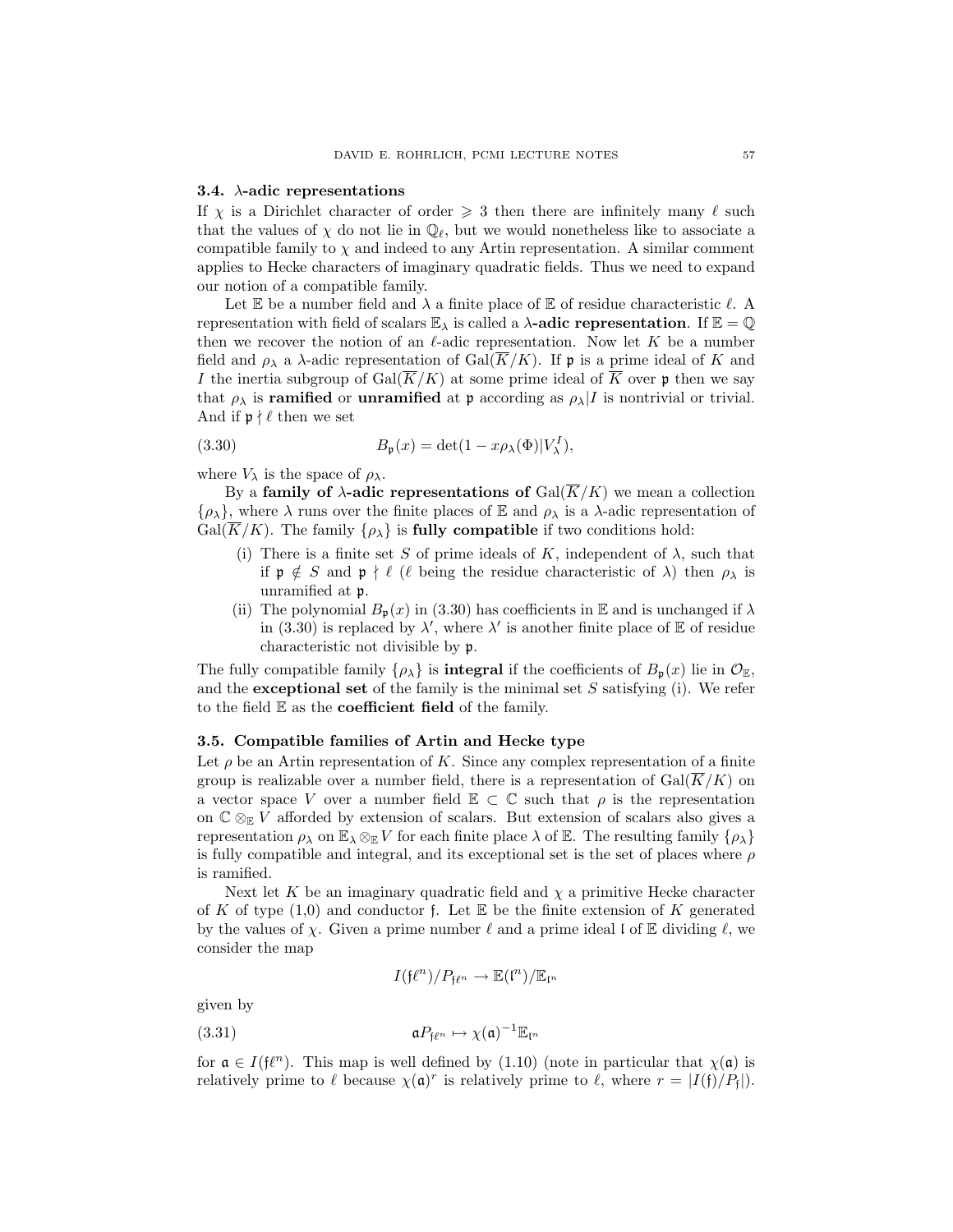Making our usual identification of  $\mathbb{E}(\mathfrak{l}^n)/\mathbb{E}_{\mathfrak{l}^n}$  with  $(\mathcal{O}_{\mathbb{E}}/\mathfrak{l}^n)^{\times}$  and then taking inverse limits, we obtain a one-dimensional  $\lambda$ -adic representation

(3.32) 
$$
\underline{\lim} {}_{n}I(\mathfrak{f}\ell^{n})/P_{\mathfrak{f}\ell^{n}} \to \mathcal{O}_{\lambda}^{\times},
$$

where  $\lambda$  is the place of E corresponding to l. To get a  $\lambda$ -adic Galois representation  $\chi_{\lambda}$ from (3.32), we identify the left-hand side of (3.32) with a quotient of  $Gal(K^{ab}/K)$ by using the Artin isomorphism (3.6). The resulting family  $\{\chi_{\lambda}\}\$ is fully compatible and integral, and the exceptional set consists of the places of K dividing f.

# 3.6. The L-function of a fully compatible family

Henceforth it will be convenient to view all coefficient fields as subfields of C. Notationally it is more convenient to associate an L-function to the isomorphism class of a fully compatible family rather than to the family itself, so a definition is in order. Let  $\{\rho_{\lambda'}\}$  and  $\{\rho'_{\lambda'}\}$  be fully compatible families of representations of  $Gal(\overline{K}/K)$  with coefficient fields  $\mathbb E$  and  $\mathbb E'$  respectively. We say that these two families are **isomorphic** if there exists a number field  $\mathbb{E}''$  containing  $\mathbb{E}$  and  $\mathbb{E}'$  such that for every finite place  $\lambda''$  of  $\mathbb{E}''$ , the representations  $\rho_{\lambda''}$  and  $\rho'_{\lambda''}$  are isomorphic over  $\mathbb{E}_{\lambda''}''$ . Here  $\rho_{\lambda''}$  and  $\rho'_{\lambda''}$  are the representations over  $\mathbb{E}_{\lambda''}''$  obtained by extension of scalars from  $\rho_{\lambda}$  and  $\rho'_{\lambda'}$  respectively, where  $\lambda$  and  $\lambda'$  lie below  $\lambda''$ .

Now let M be the isomorphism class of a fully compatible family of  $\lambda$ -adic representations of Gal( $K/K$ ) with coefficient field E. Since we are viewing E as a subfield of  $\mathbb{C}$ , we can define the L-function of M by analogy with  $(3.1)$ :

(3.33) 
$$
L(s, M) = \prod_{\mathfrak{p}} B_{\mathfrak{p}}((\mathbf{N}\mathfrak{p})^{-s})^{-1},
$$

where **p** runs over the prime ideals of K and  $B_p(x)$  is as in (3.30).

The analogy with Artin L-functions extends beyond the definition to include also the properties of additivity and inductivity. Let  $M$  and  $M'$  be the isomorphism classes of two fully compatible families  $\{\rho_{\lambda}\}\$  and  $\{\rho'_{\lambda}\}\$ , which by extension of scalars may be assumed to have the same coefficient field. Then  $M \oplus M'$  denotes the isomorphism class of the family  $\{\rho_\lambda \oplus \rho'_\lambda\}$ , and

(3.34) 
$$
L(s, M \oplus M') = L(s, M)L(s, M').
$$

On the other hand, let  $L$  be a finite extension of  $K$  and let  $M$  be the isomorphism class of a fully compatible family  $\{\rho_{\lambda}\}\$  of  $\lambda$ -adic representations of Gal $(K/L)$ . Then the family  $\{\text{ind}_{L/K}\rho_\lambda\}$  is also fully compatible, and its isomorphism class, which we will denote  $\mathrm{ind}_{L/K}M$ , satisfies

$$
(3.35) \tL(s, \mathrm{ind}_{L/K}M) = L(s, M).
$$

As in the case of Artin L-functions, (3.34) is immediate from the definitions, (3.35) less straightforward.

By way of illustration, if  $\rho$  is an Artin representation and M is the isomorphism class of  $\{\rho_{\lambda}\}\$  then  $L(s, M) = L(s, \rho^{\vee})$ , because we followed the arithmetic convention when defining Artin L-functions. On the other hand, if  $\chi$  is a Hecke character of type  $(1,0)$  of an imaginary quadratic field and M is the isomorphism class of  $\{\chi_{\lambda}\}\right\}$  then the net effect of the replacement of  $\chi(\mathfrak{a})$  by  $\chi(\mathfrak{a})^{-1}$  in (3.31) and the replacement of  $\sigma$  by  $\Phi$  in (3.27) is to leave the L-function unchanged:  $L(s, M) = L(s, \chi)$ . Finally, if E is an elliptic curve and M is the isomorphism class of  $\{\rho_{E,\ell}^{\vee}\}\$  then  $L(s,M) = L(s,E)$  by virtue of (3.29) with  $V_{\ell} = V_{\ell}(E)$ .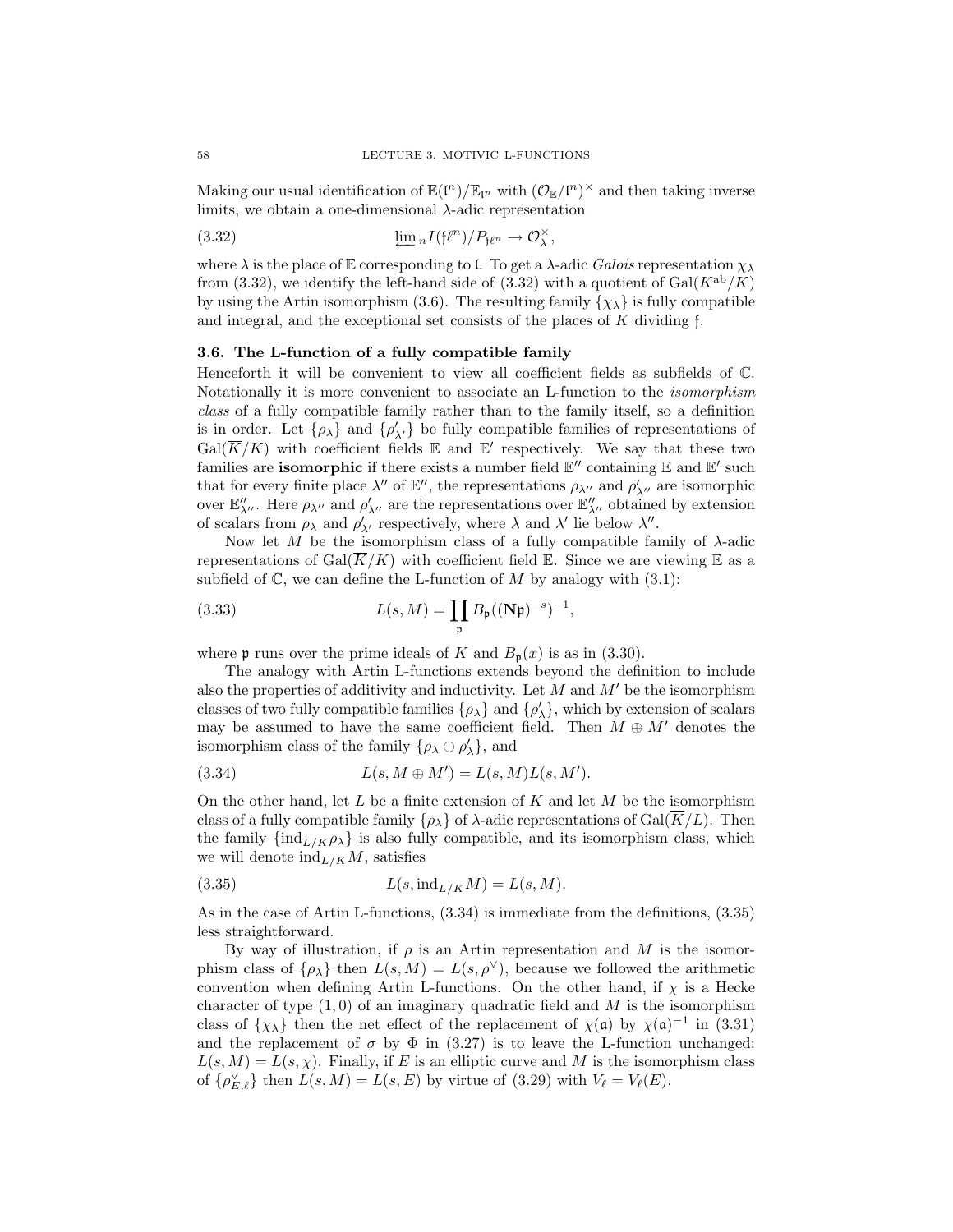#### 3.7. Semisimplicity

Let M be the isomorphism class of a fully compatible family  $\{\rho_{\lambda}\}\.$  Since characteristic polynomials are insensitive to semisimplification,  $L(s, M)$  is unchanged if the representations  $\rho_{\lambda}$  are replaced by their semisimiplifications. So from this point of view there is no loss in assuming that the  $\rho_{\lambda}$  are semisimple to being with, and in fact there is something to be gained:

**Proposition 3.1.** Let  $\{\rho_{\lambda}\}\$ be a fully compatible family of semisimple  $\lambda$ -adic representations of  $Gal(\overline{K}/K)$ , and let M be its isomorphism class. Then M is uniquely determined by the isomorphism class of any one of the representations  $\rho_{\lambda}$ .

PROOF. This is a simple consequence of the fact that a semisimple representation over a field of characteristic 0 is determined up to isomorphism by its character. Indeed fix places  $\lambda$  and  $\lambda'$  of the coefficient field  $\mathbb E$  of the family, and given a prime ideal p of K let  $\Phi_{p} \in \text{Gal}(\overline{K}/K)$  be an inverse Frobenius element at p. For all but finitely many **p** we have  $tr \rho_{\lambda}(\Phi_{\mathfrak{p}}) = tr \rho_{\lambda'}(\Phi_{\mathfrak{p}})$ , because both traces coincide with the coefficient of  $-x$  in  $B_{p}(x)$ . Thus tr  $\rho_{\lambda}$  and tr  $\rho_{\lambda'}$  coincide on a dense subset of  $Gal(\overline{K}/K)$ . Since both are continuous each determines the other.

Without the semisimplicity assumption the assertion is false. For example, fix a finite place  $\lambda_0$  of E, and for  $\lambda \neq \lambda_0$  set  $\rho_{\lambda} = 1_K \oplus 1_K$ . We can complete  $\{\rho_{\lambda}\}_{\lambda \neq \lambda_0}$ to a fully compatible family  $\{\rho_{\lambda}\}\$  by setting  $\rho_{\lambda_0} = 1_K \oplus 1_K$  but also by setting

$$
\rho_{\lambda_0}(g) = \begin{pmatrix} 1 & \log \omega_{\ell_0}(g) \\ 0 & 1 \end{pmatrix} \qquad (g \in \text{Gal}(\overline{K}/K)),
$$

where  $\ell_0$  is the residue characteristic of  $\lambda_0$  and log is the  $\ell_0$ -adic logarithm on  $\mathbb{Z}_{\ell_0}$ . Of course the associated L-function is  $\zeta_K(s)^2$  in both cases.

#### 3.8. Analytic desiderata

Let M be the isomorphism class of a fully compatible family of  $\lambda$ -adic representations of  $Gal(K/K)$  with coefficient field  $\mathbb E$  and exceptional set S. It is not at all clear that the Euler product defining  $L(s, M)$  converges in some right half-plane, and without this property  $L(s, M)$  is of no use to us. Hence we need to impose a condition on the **reciprocal roots** of  $B_p(x)$ , in other words the numbers  $\alpha \in \mathbb{C}^\times$ such that  $B_{\mathfrak{p}}(\alpha^{-1})=0$  (recall that  $B_{\mathfrak{p}}(x)$  has constant term 1, so that 0 is not a root). Actually we consider two conditions: one for  $\mathfrak{p} \notin S$  and one for  $\mathfrak{p} \in S$ . Fix  $w \in \mathbb{Z}$  and let  $\tau$  run over arbitrary field automorphisms of  $\mathbb{C}$ . The conditions are

(3.36) 
$$
|\tau(\alpha)| = (\mathbf{N}\mathfrak{p})^{w/2} \qquad (\mathfrak{p} \notin S)
$$

and

$$
(3.37) \t\t |\tau(\alpha)| \leqslant (\mathbf{N}\mathfrak{p})^{w/2} \t\t (\mathfrak{p} \in S)
$$

respectively. If M satisfies  $(3.36)$  and  $(3.37)$  then we say that M has weight w.

The point of this definition is that if  $M$  has weight  $w$  then the Euler product defining  $L(s, M)$  converges for  $\Re(s) > w/2 + 1$ . Of course this would be true even if we required (3.36) and (3.37) only for  $\tau$  equal to the identity automorphism, but by allowing  $\tau \in Aut(\mathbb{C})$  to be arbitrary, we compensate for the fact that we have fixed an embedding of  $E$  in  $\mathbb C$ . Fixing such an embedding is convenient, but we do not want our definition of *weight* to depend on the choice of embedding.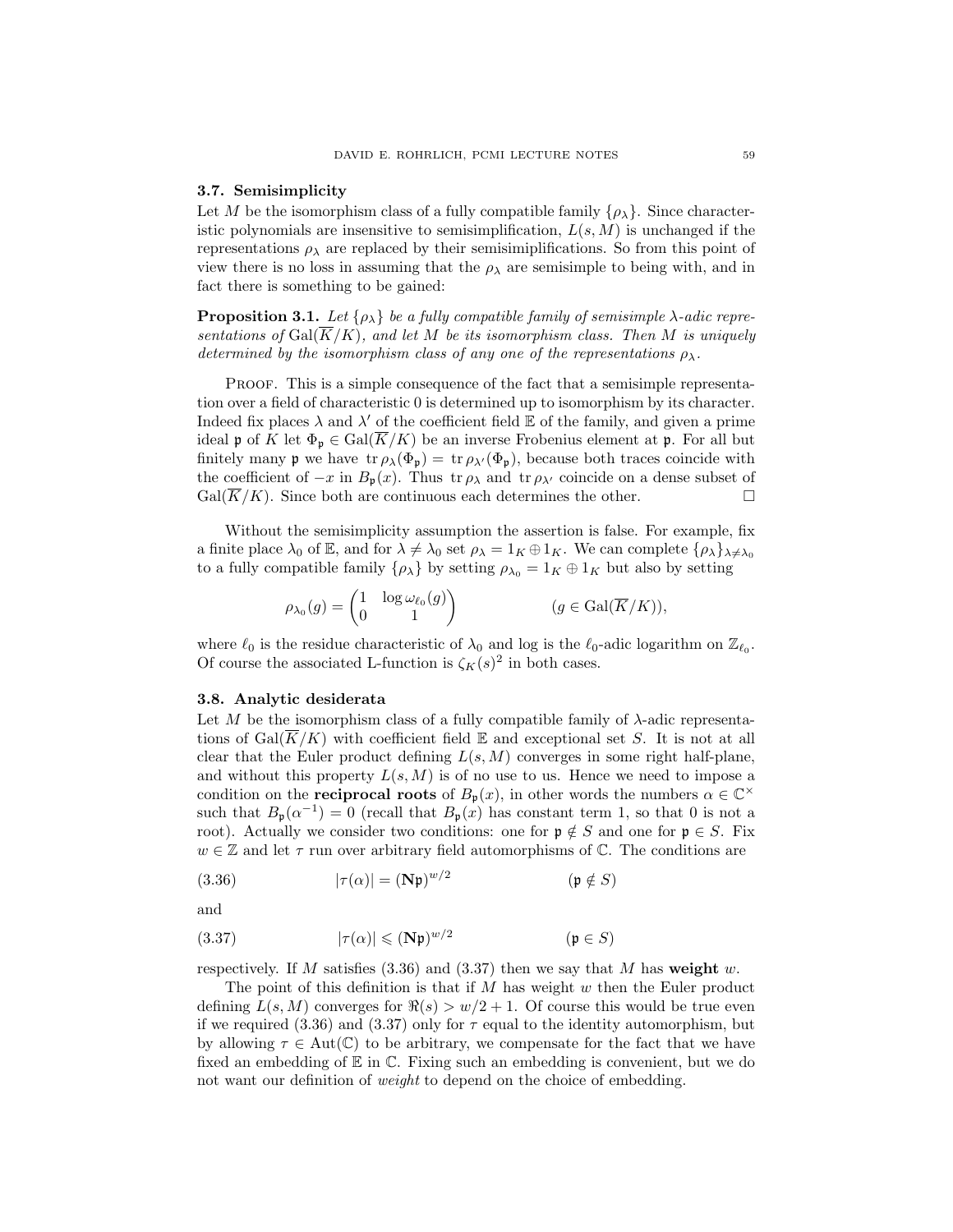Next we want an analytic continuation and functional equation. To begin to formulate the latter, we introduce the notion of a gamma factor of weight  $w$ over  $K$ . This term will refer to any product of the form

(3.38) 
$$
\gamma(s) = \prod_{v \mid \infty} \gamma_v(s),
$$

where  $\gamma_v(s)$  is a a gamma factor of weight w over  $K_v$  in the following sense.

If w is odd, or if w is even and  $K_v \cong \mathbb{C}$ , then  $\gamma_v(s)$  is a product of the form

(3.39) 
$$
\gamma_v(s) = \prod_{\substack{p+q=w\\q\geq p\geqslant 0}} \Gamma_{\mathbb{C}}(s-p)^{h^{pq}},
$$

where  $p$  and  $q$  are nonnegative integers satisfying the stated conditions and the exponents  $h^{pq}$  are nonnegative integers. Of course if w is odd then the condition  $q \geqslant p \geqslant 0$  can be replaced by  $q > p \geqslant 0$ .

If w is even and  $K_v = \mathbb{R}$  then  $\gamma_v(s)$  is a product of the form

$$
(3.40) \quad \gamma_v(s) = \Gamma_{\mathbb{R}}(s - w/2)^{h^{w/2+}} \cdot \Gamma_{\mathbb{R}}(s - w/2 + 1)^{h^{w/2-}} \cdot \prod_{\substack{p+q=w\\q>p\geqslant 0}} \Gamma_{\mathbb{C}}(s - p)^{h^{pq}},
$$

where as before,  $p$  and  $q$  are nonnegative integers satisfying the stated conditions and the exponents  $h^{w/2+}$ ,  $h^{w/2-}$ , and  $h^{pq}$  are all nonnegative integers.

# 3.9. Duality

To state a functional equation we need not only gamma factors but also a notion of duality. This is straightforward: If M is the isomorphism class of  $\{\rho_{\lambda}\}\)$  then the **dual**  $M^{\vee}$  of M is the isomorphism class of  $\{\rho_{\lambda}^{\vee}\}\$ . Given  $r \in \mathbb{Z}$ , we define the **r-fold Tate twist**  $M(r)$  of M to be the isomorphism class of  $\{\rho_\lambda \otimes \omega_\ell^r\}$ , where the tensor product of  $\rho_{\lambda}$  with the  $\ell$ -adic cyclotomic character  $\omega_{\ell}$  is formed by viewing the latter as a representation over  $\mathbb{E}_{\lambda}$ . Now if M has weight w then we put

$$
(3.41)\qquad \qquad \overline{M} = M^{\vee}(-w)
$$

and call M **essentially self-dual** if  $\overline{M} \cong M$ . The notation  $\overline{M}$  seems reasonable, because if  $\alpha_1, \alpha_2, \ldots, \alpha_n$  are the reciprocal roots of  $B_p(x)$  in  $\mathbb{C}$ , listed with their multiplicities, then the reciprocal roots of the counterpart to  $B_p(x)$  for  $M^{\vee}(-w)$ are the numbers  $\alpha_j^{-1} \cdot (\mathbf{N} \mathfrak{p})^w$  with  $1 \leq j \leq n$ . But  $\alpha_j^{-1} = \overline{\alpha_j}/|\alpha_j|^2 = \overline{\alpha_j}/(\mathbf{N} \mathfrak{p})^w$  by (3.36), at least if  $\mathfrak{p} \notin S$ , so

(3.42) 
$$
\alpha_j^{-1} \cdot (\mathbf{N} \mathfrak{p})^w = \overline{\alpha_j} \qquad (\mathfrak{p} \notin S).
$$

The notation for the left-hand side of (3.41) is meant to remind us of (3.42).

To illustrate the definitions, let  $K$  be an imaginary quadratic field and consider a primitive Hecke character  $\chi$  of K of type  $(1,0)$ . Let  $M'(\chi)$  be the isomorphism class of the associated one-dimensional family  $\{\chi_{\lambda}\}\$ . Then  $M'(\chi)$  is of weight one by (1.30), but  $\chi \neq \overline{\chi}$  and consequently  $M'(\chi)$  is not essentially self-dual. But put

(3.43) 
$$
M(\chi) = \mathrm{ind}_{K/\mathbb{Q}} M'(\chi).
$$

If  $\chi$  is equivariant in the sense that it satisfies the identity  $\chi(\bar{\mathfrak{a}}) = \bar{\chi}(\mathfrak{a})$  then one readily verifies that  $M(\chi)$  is essentially self-dual of weight 1. In particular this is the case if  $\chi \in X(D)$ , by Proposition 1.7. And since  $L(s, M(\chi))$  coincides by (3.35) with  $L(s, M'(\chi))$  and hence with  $L(s, \chi)$ , Theorem 1.2 remains valid with  $L(s, \chi)$ replaced by  $L(s, M(\chi))$ .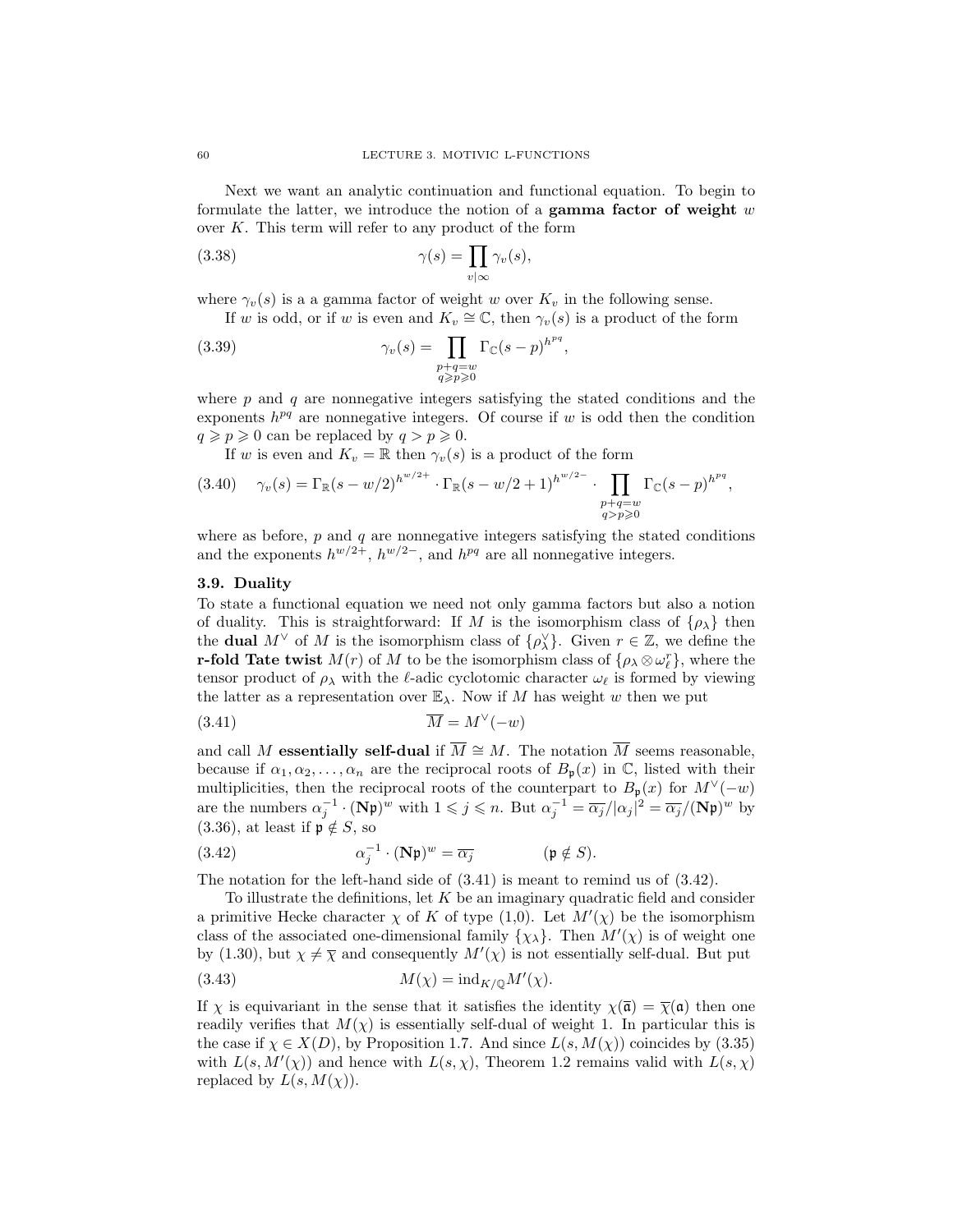#### 3.10. An algebraic desideratum

There is one further requirement that we would like to impose on M. Let  $\{\rho_{\lambda}\}\$ be a representative of  $M$  and  $E$  its coefficient field. We will say that  $M$  satisfies **Condition C<sub>8</sub>** if the following property holds. Let  $\mathfrak p$  be a prime ideal of K and D and I the decomposition and inertia subgroups of  $Gal(\overline{K}/K)$  associated to a prime ideal  $\mathfrak P$  of  $\overline K$  above p. Suppose that  $g \in D$  is an element such that the coset of g in  $D/I$  coincides with the coset of  $\sigma^n$  for some Frobenius element  $\sigma$  at  $\mathfrak P$  and some  $n \in \mathbb{Z}$ . Then we require the characteristic polynomial of  $\rho_{\lambda}(g)$  to have coefficients in E and to be independent of  $\lambda$  for all finite places  $\lambda$  of E such that p and  $\lambda$ are of distinct residue characteristics. The reason for referring to this property as "Condition  $C_8$ " is that it is so labeled in Serre [81]. We could also have referred to Problem 2 on p. 514 of Serre-Tate [86]. Note that Condition  $C_8$  neither supersedes nor is superseded by full compatibility, because if  $\mathfrak p$  belongs to the exceptional set S then Condition C<sub>8</sub> pertains to  $\rho_{\lambda}(g)$  itself whereas full compatibility pertains to the restriction of  $\rho_{\lambda}(g)$  to the space of inertial invariants.

# 4. Premotives

We come now to the main point. Let  $M$  be the isomorphism class of a fully compatible family of semisimple integral  $\lambda$ -adic representations of Gal( $\overline{K}/K$ ). We call M a **premotive of weight** w over K if three conditions are satisfied:

- (i) M has weight w and satisfies Condition  $C_8$ .
- (ii)  $L(s, M)$  extends to a meromorphic function on  $\mathbb C$  which is entire if w is odd and holomorphic everywhere except possibly at  $s = w/2 + 1$  if w is even.
- (iii) There is a positive integer  $A(M)$ , a constant  $W(M) \in \mathbb{C}$  of absolute value 1, and a gamma factor  $\gamma(s) = L_{\infty}(s, M)$  of weight w over K such that

$$
\Lambda(s, M) = W(M)\Lambda(k - s, \overline{M})
$$

with  $\Lambda(s,M) = A(M)^{s/2}\gamma(s)L(s,M), \ \Lambda(s,\overline{M}) = A(M)^{s/2}\gamma(s)L(s,\overline{M}),$ and  $k = w + 1$ .

The **rank** of M is the dimension of  $\rho_{\lambda}$  for  $\{\rho_{\lambda}\}\in M$ , and if we can choose  $\{\rho_{\lambda}\}\)$  to have a given number field  $\mathbb E$  as coefficient field then we say that M admits  $\mathbb E$  as coefficient field.

If M is a premotive of weight w then the integrality of the underlying representations  $\rho_{\lambda}$  implies that  $w \geqslant 0$ . We could broaden the definition and allow premotives of negative weight by declaring that  $M((r - w)/2)$  has weight  $w < 0$ if M is a premotive of weight  $r \geq 0$  with  $r \equiv w \mod 2$ . However premotives of negative weight will play no role in what follows.

What is more problematic about the definition is that by requiring (ii) and (iii) we have limited our stock of examples. Not that we are entirely without examples: The isomorphism class of  $\{\omega_{\ell}^{-w/2}\}$  $\left\{e^{-w/2}\right\}$  is a premotive of weight w for any even integer  $w \geq 0$ , and if K is an imaginary quadratic field,  $\chi$  a Hecke character of K of type  $(1,0)$ , and  $M(\chi)$  and  $M(\chi')$  as in (3.43), then  $M(\chi)$  and  $M(\chi')$  are premotives of weight 1 over K and  $\mathbb Q$  respectively by virtue of the analytic properties of Hecke L-functions, in particular Theorem 2.1. But we cannot make the analogous claim for an arbitrary Artin representation  $\rho$  of a number field K because (ii) is unknown in general: The statement that  $L(s, \rho)$  is holomorphic everywhere except possibly at  $s = 1$  is the Artin conjecture. (More precisely, the Artin conjecture asserts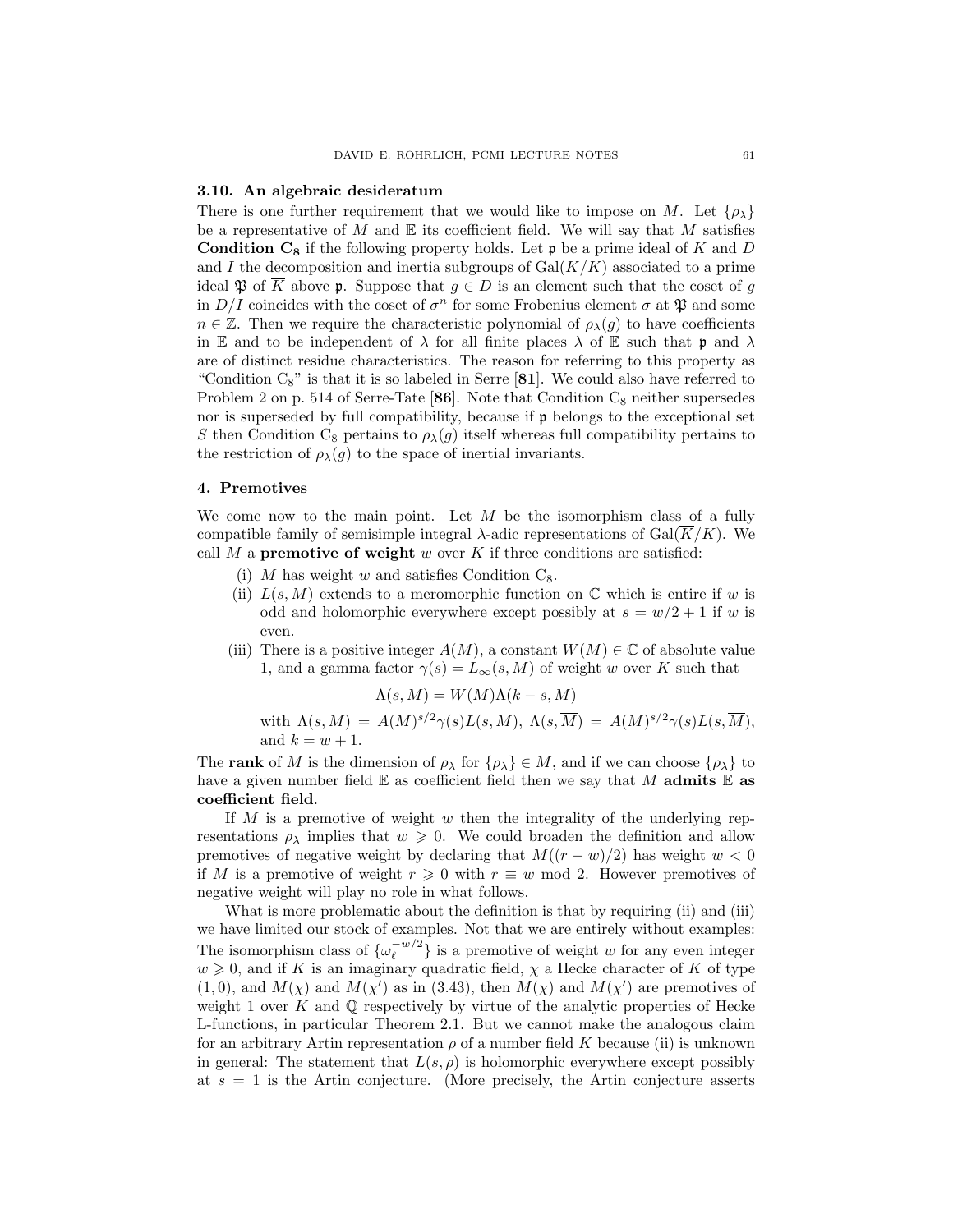that if  $\rho$  is irreducible and nontrivial then  $L(s, \rho)$  is entire. But if  $\rho$  is irreducible and trivial then  $L(s, \rho) = \zeta_K(s)$ . Hence by additivity the Artin conjecture implies that for any  $\rho$ , irreducible or not,  $L(s, \rho)$  is holomorphic except possibly at  $s = 1$ . While the Artin conjecture is known in certain cases – including for example the case of monomial representations, where it follows by inductivity from the analytic properties of Hecke L-functions, and many two-dimensional cases (Langlands [57], Tunnell  $[97]$ , and Khare and Wintenberger  $[50]$ ,  $[51]$  with Kisin  $[52]$ ) – the fact remains that Artin representations do not automatically provide examples of premotives. Similarly, if E is an elliptic curve over  $\mathbb Q$  then the isomorphism class of  $\{\rho_{E,\ell}^{\vee}\}\$ is a premotive of weight 1 by virtue of the modularity of E (Wiles [100], Taylor and Wiles [96], and Breuil, Conrad, Diamond, and Taylor [11]), but if  $\mathbb Q$  is replaced by an arbitrary number field then the assertion remains conjectural.

In spite of this objection, we have included (ii) and (iii) in the definition so as to be able to refer to the order of vanishing of  $L(s, M)$  at  $s = (w + 1)/2$  without using the word conjectural at every turn. But when we are not talking about trivial central zeros (ii) and (iii) will play no role.

#### 5. Uniqueness of the functional equation

Given that we do include the functional equation in the definition, it may seem strange that the factors  $A(M)$ ,  $W(M)$ , and  $L_{\infty}(s, M)$  are not defined more precisely. However the following proposition shows that they are in fact uniquely determined by the functional equation. Both the proposition and its proof were suggested by Théorème 4.6 on p. 514 of Deligne-Serre  $[25]$ .

**Proposition 3.2.** If  $\widetilde{A}(M)$  is a positive integer,  $\widetilde{W}(M) \in \mathbb{C}$  a constant of absolute value 1, and  $\tilde{\gamma}(s)$  a gamma factor of weight w over K such that

$$
\widetilde{\Lambda}(s,M) = \widetilde{W}(M)\widetilde{\Lambda}(k-s,\overline{M})
$$

with  $\widetilde{\Lambda}(s, M) = \widetilde{A}(M)^{s/2} \widetilde{\gamma}(s) L(s, M)$  and  $\widetilde{\Lambda}(s, \overline{M}) = \widetilde{A}(M)^{s/2} \widetilde{\gamma}(s) L(s, \overline{M}),$ <br>then  $\widetilde{A}(M) = \widetilde{M}(M)$ ,  $\widetilde{M}(M) = M(M)$  and  $\widetilde{\gamma}(s)$ then  $\widetilde{A}(M) = A(M)$ ,  $\widetilde{W}(M) = W(M)$ , and  $\widetilde{\gamma}(s) = \gamma(s)$ .

PROOF. Taking the ratio of the two functional equations, we obtain

$$
(3.44)\quad (A(M)/\widetilde{A}(M))^{s/2}\frac{\gamma(s)}{\widetilde{\gamma}(s)}=(W(M)/\widetilde{W}(M))(A(M)/\widetilde{A}(M))^{(k-s)/2}\frac{\gamma(k-s)}{\widetilde{\gamma}(k-s)}.
$$

Now it follows from the formulas (3.39) and (3.40) that the left-hand side of (3.44) is holomorphic and nonvanishing for  $\Re(s) > [w/2]$  and the right-hand side for  $\Re(s) < k - \lfloor w/2 \rfloor$ . Since  $k = w + 1$  we have  $\lfloor w/2 \rfloor < k - \lfloor w/2 \rfloor$  and consequently both sides of (3.44) are entire and nonvanishing. Thus  $\gamma(s)/\tilde{\gamma}(s)$  is entire and nonvanishing. If w is odd then  $\gamma(s)/\tilde{\gamma}(s)$  has the form  $\prod_{p=0}^{(w-1)/2} \Gamma_{\mathbb{C}}(s-p)^{n_p}$  with  $n_p \in \mathbb{Z}$ , and the fact that  $\gamma(s)/\tilde{\gamma}(s)$  is holomorphic and nonzero at  $s = (w-1)/2$ shows that  $n_p = 0$  for  $p = (w - 1)/2$ . Applying this argument inductively we find that  $n_p = 0$  for  $0 \leqslant p \leqslant (w-1)/2$ , whence  $\tilde{\gamma}(s) = \gamma(s)$ . If w is even we use the duplication formula to write  $\gamma(s)/\tilde{\gamma}(s)$  in the form  $\prod_{p=-1}^{w/2} \Gamma_{\mathbb{R}}(s-p)^{n_p}$ , and a similar argument again gives  $\tilde{\gamma}(s) = \gamma(s)$ . Thus in both cases we conclude that

$$
(A(M)/\widetilde{A}(M))^s = (W(M)/\widetilde{W}(M))(A(M)/\widetilde{A}(M))^{k/2}
$$
  
for all s, whence  $\widetilde{A}(M) = A(M)$  and  $\widetilde{W}(M) = W(M)$ .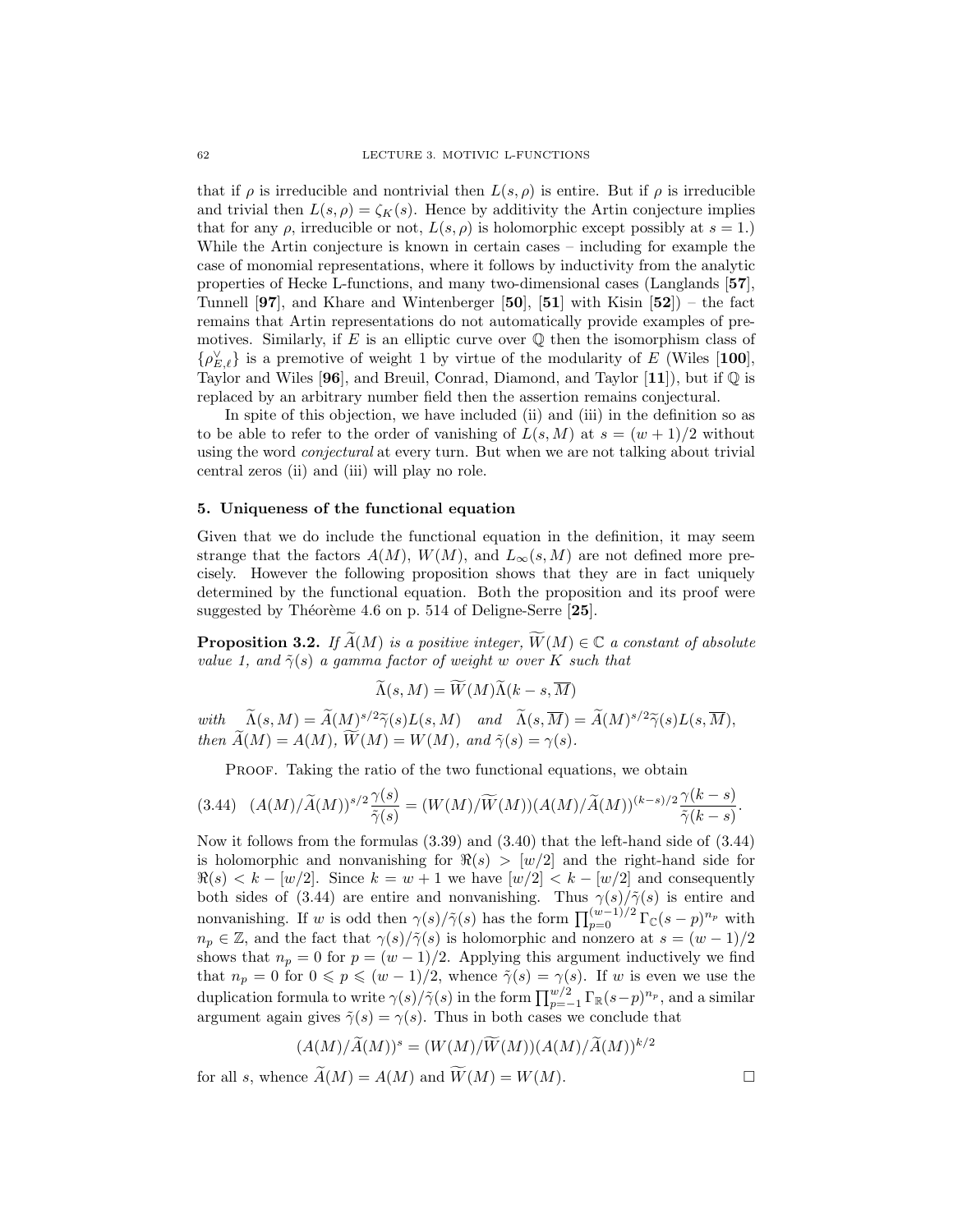#### 6. An open problem

The term premotive is just a device enabling us to talk about motivic L-functions without first talking about motives, but the terminology suggests a question:

## Problem 3. Does every premotive come from a motive?

This is not a new question. In fact a stronger version appears as Question 2 on p. I-12 of Serre [82], and while the Fontaine-Mazur conjecture [30] is concerned with other issues, it too implies a statement about the provenance of fully compatible families which is in most respects much stronger than what we are asking for here (see  $[30]$ , pp. 196 – 197). Furthermore, the converse of Problem 3 is also a wellknown open problem. In other words, if we start with a pure motive  $M$  of weight  $w$ then it is not known in general that  $M$  is a premotive of weight  $w$ , not only because the analytic continuation and functional equation of  $L(s, M)$  are not known, but also because the full compatibility of the family of  $\lambda$ -adic representations attached to M is not known either, nor the semisimplicity of the representations  $\rho_{\lambda}$ , nor Condition  $C_8$ .

Since Problem 3 and its converse are already well-known open problems, the only reason for drawing attention to them here is to justify the coinage premotive and the use of the term motivic L-function for the L-function associated to a premotive. By postulating a connection with motives we also justify the notations  $h^{pq}$  and  $h^{p\pm}$  in (3.39) and (3.40), because if M does come from a motive then the gamma factor  $L_{\infty}(s, M)$  that one associates to M is given by (3.38) with  $h^{pq}$  and  $h^{p\pm}$  equal to the usual Hodge numbers; cf. [24], p. 329. More precisely,  $h^{pq}$  is the usual Hodge number and  $h^{p\pm}$  is the multiplicity of the eigenvalue  $(-1)^p(\pm 1)$  of the "Frobenius at infinity" – in other words, of complex conjugation – on  $H^{pp}$ .

That said, Problem 3 has little bearing on our present train of thought. We would like to define  $A(M)$  and  $W(M)$  as products of local factors rather than via the abstract uniqueness of a conjectural functional equation. While the quest for such a self-contained local definition will encounter a difficulty, the difficulty would not disappear if we knew that our premotive came from a motive.

## 7. Local factors for Artin L-functions

Earlier we mentioned that if  $\rho$  is an Artin representation of K then the factors  $A(\rho)$ and  $L_{\infty}(s, \rho)$  defined by (3.18) and (3.19) respectively could also be defined in a Brauer-independent and local way. We now record these local definitions, thereby demonstrating that in the case of Artin representations, the theory to be described in the next lecture is needed only for the sake of  $W(\rho)$ .

## 7.1. The exponential factor

Given a finite place v of K, we identify  $Gal(\overline{K_v}/K_v)$  with the decomposition subgroup of Gal( $\overline{K}/K$ ) at some place of  $\overline{K}$  above v, and we put  $\rho_v = \rho | \text{Gal}(\overline{K_v}/K_v)$ . The **conductor** of  $\rho$  is the integral ideal

(3.45) 
$$
\mathfrak{f}(\rho) = \prod_{v \nmid \infty} \mathfrak{p}_v^{a(\rho_v)}
$$

of K, where  $\mathfrak{p}_v$  is the prime ideal corresponding to v and  $a(\rho_v)$  is the **exponent of** the local conductor, a nonnegative integer still to be defined. The definition will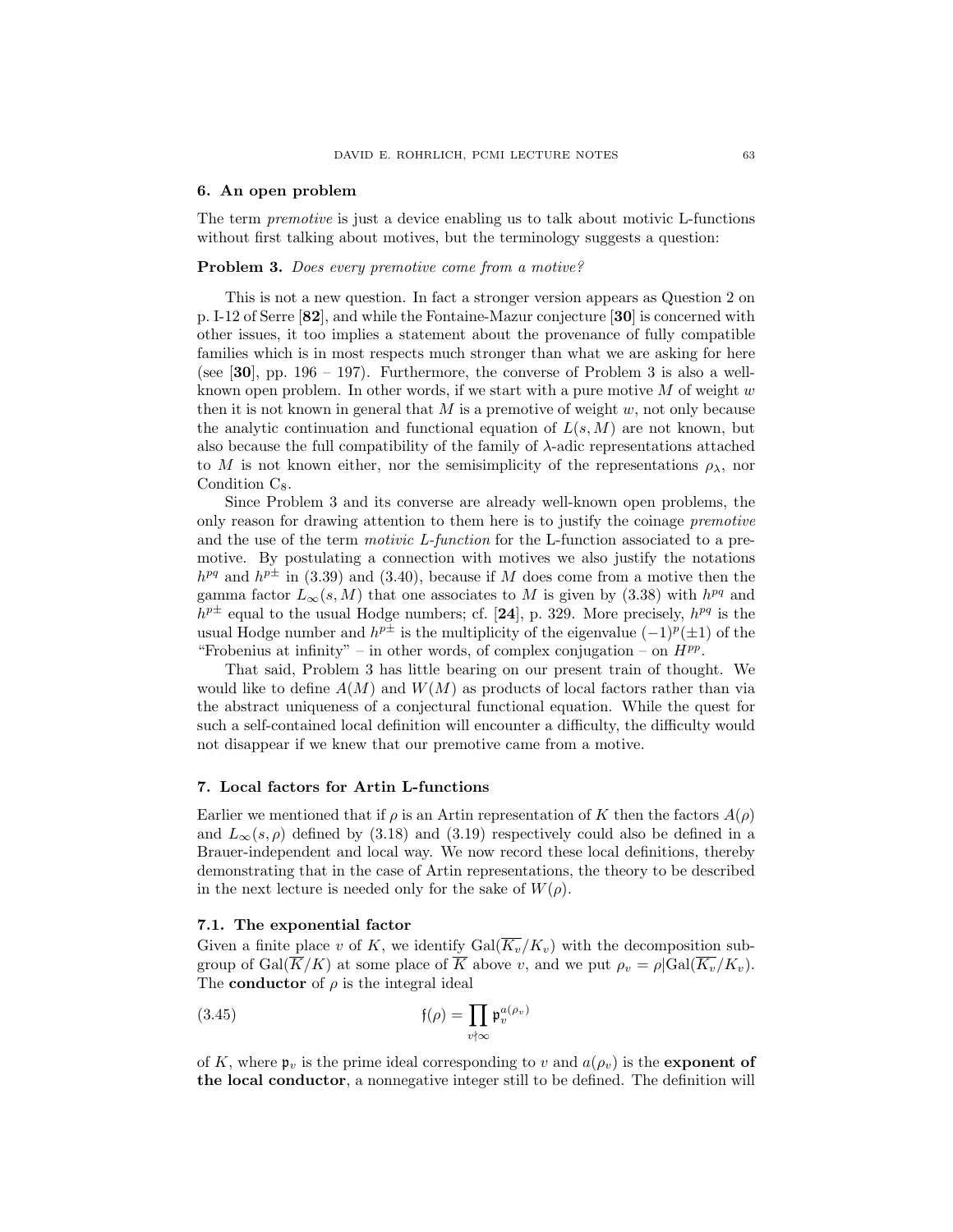show that  $a(\rho_v) > 0$  if and only if  $\rho$  is ramified at  $\mathfrak{p}_v$ . Since  $\rho$  is unramified outside a finite set it follows that the product on the right-hand side of (3.45) is finite.

The definition of  $a(\rho_v)$  is a purely local matter, and thus we change our notation by dropping the subscript v: K is now a finite extension of  $\mathbb{Q}_p$  with  $p < \infty$ , and  $\rho$ is a representation of Gal( $\overline{K}/K$ ). We choose a finite Galois extension L of K such that  $\rho$  factors through Gal( $L/K$ ), and we view  $\rho$  as a representation of Gal( $L/K$ ).

The definition of  $a(\rho)$  involves the higher ramification subgroups  $I_n$   $(n \geq 0)$  of  $Gal(L/K)$ . If  $n = 0$  then  $I_n = I$ , the inertia subgroup of  $Gal(L/K)$ , and in general

$$
I_n = \{ \sigma \in I : \sigma(x) \equiv x \pmod{\mathfrak{p}_L^{n+1}} \text{ for all } x \in \mathcal{O}_L \},
$$

where  $\mathcal{O}_L$  is the ring of integers of L and  $\mathfrak{p}_L$  its maximal ideal. Let V be the space of  $\rho$  and  $V^{I_n}$  the subspace of vectors fixed by  $\rho(I_n)$ . Then

(3.46) 
$$
a(\rho) = \sum_{n\geqslant 0} (e_n/e) \dim(V/V^{I_n}),
$$

where  $e_n = |I_n|$  and  $e (= e_0)$  is the ramification index of L over K. If n is sufficiently large then  $I_n$  is the trivial subgroup of  $Gal(L/K)$ , so the sum is finite. Also  $V^I = V$ if and only if  $\rho(I)$  is the trivial subgroup of  $GL(V)$ , so  $a(\rho) = 0$  if and only if  $\rho$ is unramified, as already mentioned. That  $a(\rho)$  is integral and independent of the choice of L follows from an alternative expression for  $a(\rho)$  as an inner product of the character of  $\rho$  with the "Artin character" (see Chapter VI of Serre [83], especially Theorem 1' on p. 99 and the Corollary to Proposition 3 on p. 101).

The conductor-exponents  $a(\rho)$  satisfy a modified Artin formalism, and consequently so does the global conductor (3.45). We will go directly to the global version, and thus we take  $K$  to be a number field again. The additivity of the conductor is immediate from the definitions: If  $\rho$  and  $\rho'$  are Artin representations of  $K$  then

(3.47) 
$$
\mathfrak{f}(\rho \oplus \rho') = \mathfrak{f}(\rho)\mathfrak{f}(\rho').
$$

Next let M be a finite extension of K and  $\rho$  an Artin representation of M. The counterpart to inductivity is not quite invariance under induction but rather

(3.48) 
$$
\mathfrak{f}(\mathrm{ind}_{M/K}\rho) = \mathfrak{d}^{\mathrm{dim}\rho}_{M/K} N_{M/K}(\mathfrak{f}(\rho)),
$$

where  $\mathfrak{d}_{M/K}$  is the relative discriminant ideal of the extension  $M/K$ . Finally, if  $\xi$  is a one-dimensional Artin representation and  $\chi_{\xi}$  the corresponding idele class character of finite order, then

$$
(3.49) \t\t f(\xi) = f(\chi_{\xi}),
$$

where the right-hand side is the usual conductor of an idele class character, defined as in (2.21).

Now let  $D$  be the absolute value of the discriminant of  $K$ . Given an Artin representation  $\rho$  of K, we define its **exponential factor** to be the positive integer

(3.50) 
$$
A(\rho) = D^{\dim \rho} \mathbf{N} \mathfrak{f}(\rho).
$$

From (3.47), (3.48), and (3.49) we deduce the Artin formalism for the exponential factor:  $A(\rho \oplus \rho') = A(\rho)A(\rho'), A(\inf_{M/K} \rho) = A(\rho), \text{ and } A(\xi) = A(\chi_{\xi}).$  Using these identities, one can verify that the exponential factor defined by (3.50) coincides with the Brauer-dependent quantity defined by (3.18).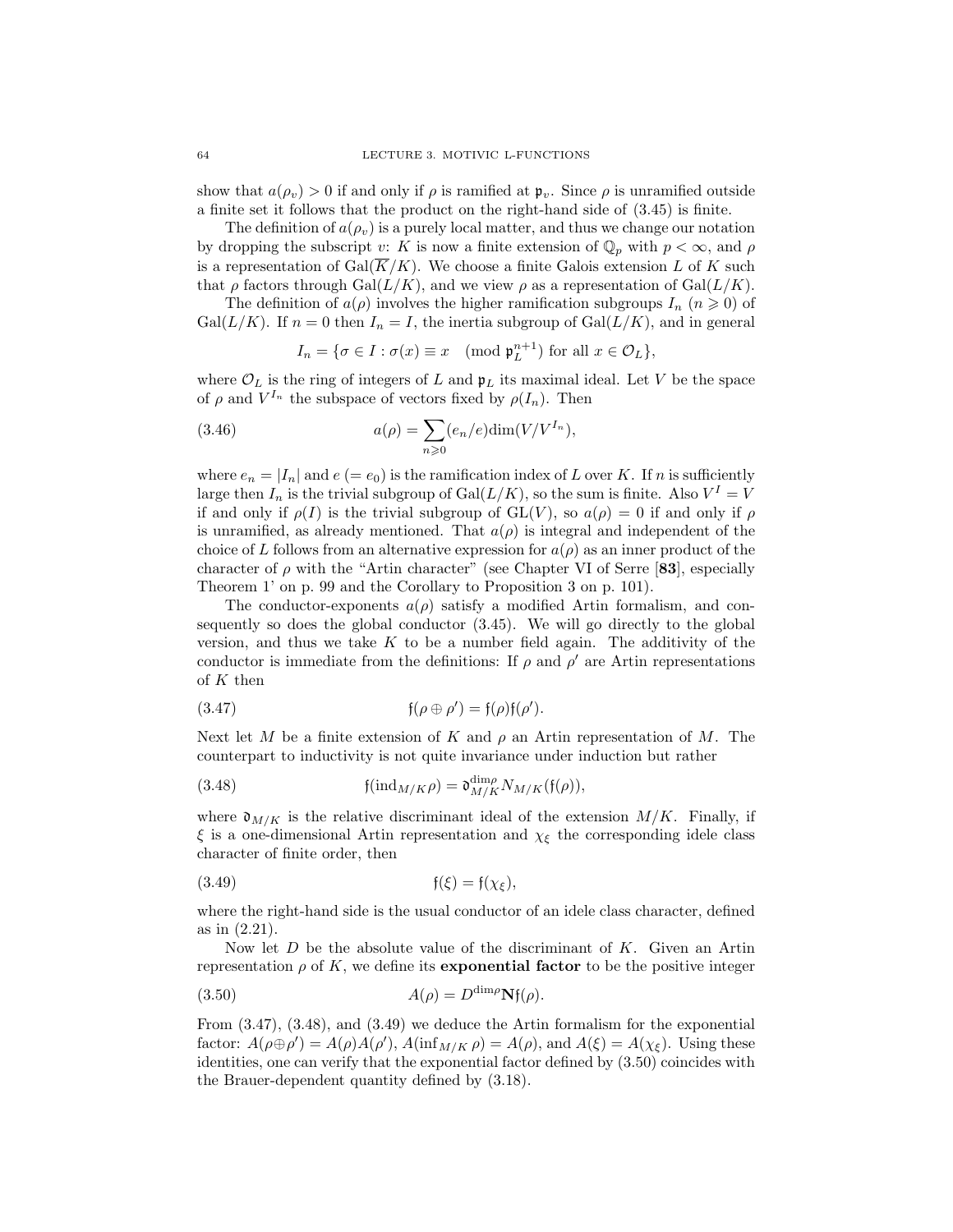#### 7.2. The gamma factor

Given an infinite place v of K we identify the decomposition subgroup of  $Gal(\overline{K}/K)$ at some place above v with  $Gal(\overline{K_v}/K_v)$ , just as in the archimedean case. Of course in the archimedean case there is no distinction between the decomposition and inertia groups: Either both are trivial or both are the group of order two generated by the relevant complex conjugation. If  $\rho$  is an Artin representation of K then we put  $\rho_v = \rho | \text{Gal}(\overline{K_v}/K_v)$  and define the gamma factor of  $\rho$  to be the product

(3.51) 
$$
L_{\infty}(s,\rho) = \prod_{v \mid \infty} L(s,\rho_v),
$$

where the individual factors  $L(s, \rho_v)$  must still be defined. Since the issue is now local, we fix v and drop the subscript on  $\rho_v$  and  $K_v$ . Thus  $\rho$  is a representation of  $Gal(K/K)$  with  $K = \mathbb{R}$  or  $K \cong \mathbb{C}$ .

The first step is to declare that  $L(s, \rho \oplus \rho') = L(s, \rho)L(s, \rho')$  and thus to reduce the definition of  $L(s, \rho)$  to the case where  $\rho$  is one-dimensional. Next, to a onedimensional  $\rho$  we associate a character  $\chi$  of  $K^{\times}$  as follows: If  $\rho$  is trivial then  $\chi$  is trivial, and if  $K = \mathbb{R}$  and  $\rho$  is the nontrivial character of Gal( $\mathbb{C}/\mathbb{R}$ ) then  $\chi$  is the sign character of  $\mathbb{R}^{\times}$ . We put

$$
(3.52)\qquad \qquad L(s,\rho) = L(s,\chi).
$$

Referring to  $(2.25)$  and  $(2.26)$ , we see that the definition  $(3.52)$  amounts to saying that if  $K \cong \mathbb{C}$  then  $L(s, \rho) = \Gamma_{\mathbb{C}}(s)$  and if  $K = \mathbb{R}$  then  $L(s, \rho)$  is either  $\Gamma_{\mathbb{R}}(s)$  or  $\Gamma_{\mathbb{R}}(s+1)$  according as  $\rho$  is trivial or nontrivial.

## 8. Exercises

Exercise 3.1. Give examples of a one-dimensional Artin representation and a two-dimensional irreducible Artin representation such that the associated Artin L-function has a trivial central zero. (Hint: Exercise 2.7 with (3.5) and induction.)

**Exercise 3.2.** Let  $K$  be a number field and  $L$  a Galois extension of  $K$  with  $Gal(L/K)$  isomorphic to  $A_4$ , the alternating group on 4 letters. Let  $\rho$  be the irreducible complex representation of  $Gal(L/K)$  of dimension 3, unique up to isomorphism. Show that  $W(\rho) = 1$ . (Hint: Write  $\rho$  as a monomial representation and apply Theorem 2.2, or else use Theorem 2.2 in conjunction with (3.53) below.) Incidentally, both this exercise and Theorem 2.2 are instances of a result of Fröhlich and Queyrut [33] asserting that  $W(\rho) = 1$  if  $\rho$  is orthogonal.

**Exercise 3.3.** Let K be a number field and L a finite Galois extension of K. Using the fact that  $\text{ind}_{L/K}1_L$  is the regular representation of  $\text{Gal}(L/K)$ , show that

(3.53) 
$$
\zeta_L(s) = \prod_{\rho} L(s,\rho)^{\dim \rho},
$$

where  $\rho$  runs over the distinct isomorphism classes of irreducible complex representations of  $Gal(L/K)$ . In particular, if one of the L-functions in  $(3.53)$  has a trivial central zero (as Exercise 3.1 shows can happen) and the others are holomorphic at  $s = 1/2$  (as the Artin conjecture says they must be) then  $\zeta_L(1/2) = 0$ . But the zero of  $\zeta_L(s)$  at  $s = 1/2$  is not a trivial central zero as we have defined the term, because the functional equation of  $\zeta_L(s)$  is  $Z_L(s) = Z_L(1-s)$ . This is arguably a reason to revise our notion of a trivial zero to take account not only of the functional equation of the given L-function but also of the functional equation of its factors.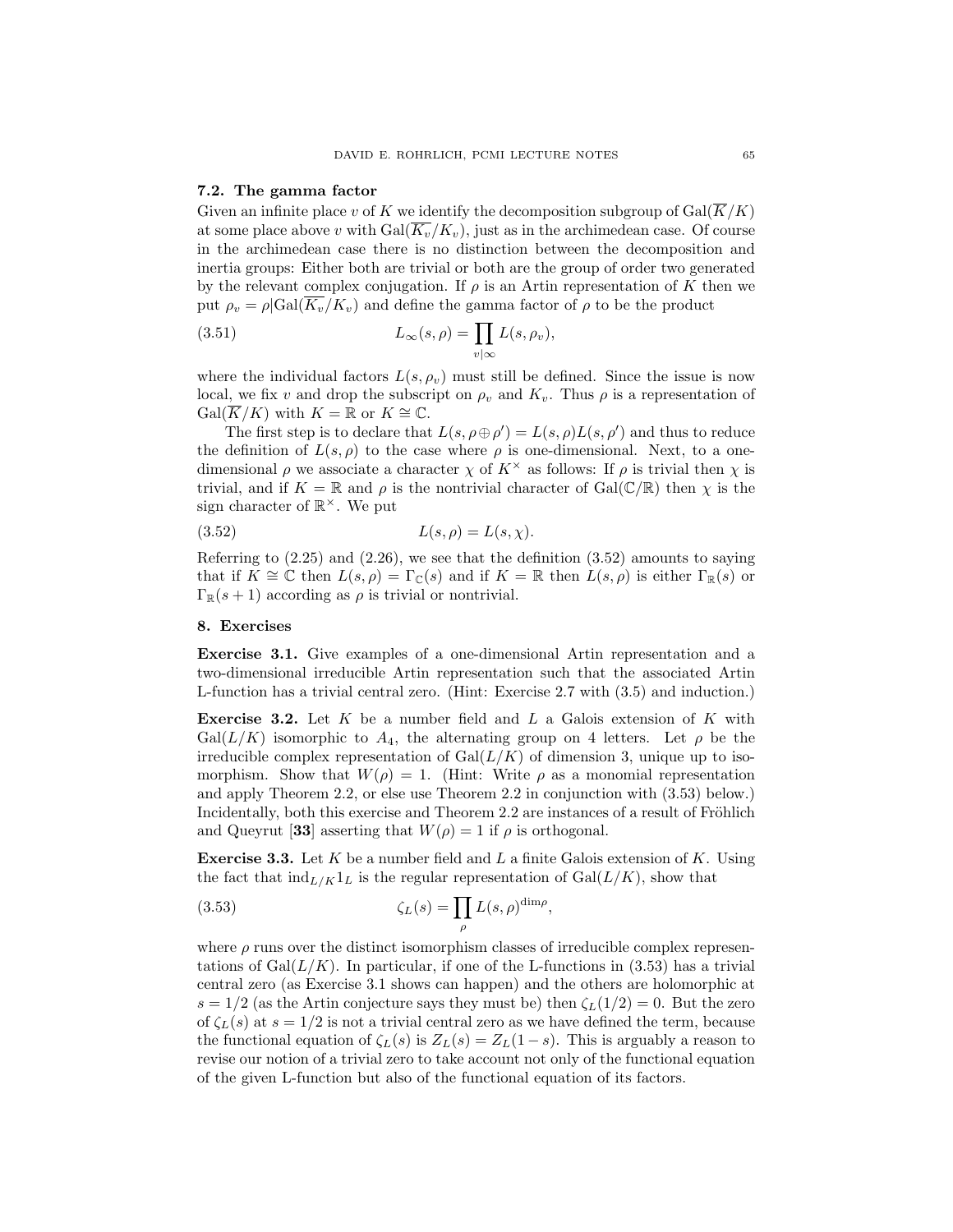**Exercise 3.4.** Let  $\mathbb{E}_{\lambda}$  be a finite extension of  $\mathbb{Q}_{\ell}$  and  $\rho_{\lambda}$  a  $\lambda$ -adic representation of a compact group G. Put  $d = \dim \rho_{\lambda}$ . Prove that  $\rho_{\lambda}$  is equivalent to a representation into  $GL_d(\mathcal{O}_\lambda)$ , where  $\mathcal{O}_\lambda$  is the ring of integers of  $\mathbb{E}_\lambda$ . (Hint: View  $\rho_\lambda$  as a continuous homomorphism  $G \to \text{GL}_d(\mathbb{E}_{\lambda})$ , and let H be the inverse image of  $\text{GL}_d(\mathcal{O}_{\lambda})$ . Then H is an open subgroup of G, hence of finite index. Let  $\mathcal L$  be the sum of the  $\mathcal O_{\lambda}$ submodules  $\rho_\lambda(g)(\mathcal{O}^d_\lambda)$  of  $\mathbb{E}^d_\lambda$ , where g runs over a set of coset representatives for H in G. Show that  $\mathcal L$  is a G-stable  $\mathcal O_\lambda$ -lattice in  $\mathbb{E}^d_\lambda$ .)

**Exercise 3.5.** Let  $\{\rho_\ell\}$  be a fully compatible family of one-dimensional  $\ell$ -adic representations of Gal $(\overline{\mathbb{Q}}/\mathbb{Q})$  with exceptional set  $S = \emptyset$ . Prove that  $\rho_{\ell} = \omega_{\ell}^{n}$  for some  $n \in \mathbb{Z}$ .

**Exercise 3.6.** Let K be a number field, and consider the map  $\rho \mapsto {\rho_{\lambda}}$  which sends an Artin representation  $\rho$  of  $Gal(\overline{K}/K)$  to a fully compatible family of integral  $\lambda$ -adic representations of Gal( $\overline{K}/K$ ). Show that every premotive M of weight 0 over K arises from some Artin representation  $\rho$  in this way. (Hint: If M is the isomorphism class of a family  $\{\rho_{\lambda}\}\$  then the key point is to show that the image of  $\rho_{\lambda}$  is finite. By Exercise 3.4,  $\rho_{\lambda}$  may be viewed as a continuous homomorphism  $Gal(\overline{K}/K) \to GL_d(\mathcal{O}_\lambda)$ . Let  $\mathbb{F}_\lambda$  be the residue class field of  $\mathcal{O}_\lambda$  and  $\ell$  the residue characteristic. Show that the reduction map  $GL_d(\mathcal{O}_\lambda) \to GL_d(\mathbb{F}_\lambda)$  is injective on elements of order prime to  $\ell$ .)

**Exercise 3.7.** (*Reading.*) Let K and  $\mathbb E$  be number fields. Given a fully compatible family  $\{\rho_{\lambda}\}\$ over K with coefficient field E, consider the extension F of E generated by all the roots of the equations  $B_p(x) = 0$  as p varies over prime ideals of K. A necessary and condition for F to be of finite degree over  $E$  is given by Khare [49]. By examining some special cases (e. g. elliptic curves, Artin representations) and perhaps glancing at the title of Khare's paper, try to guess what Khare's necessary and sufficient condition is. Then compare your answer to [49].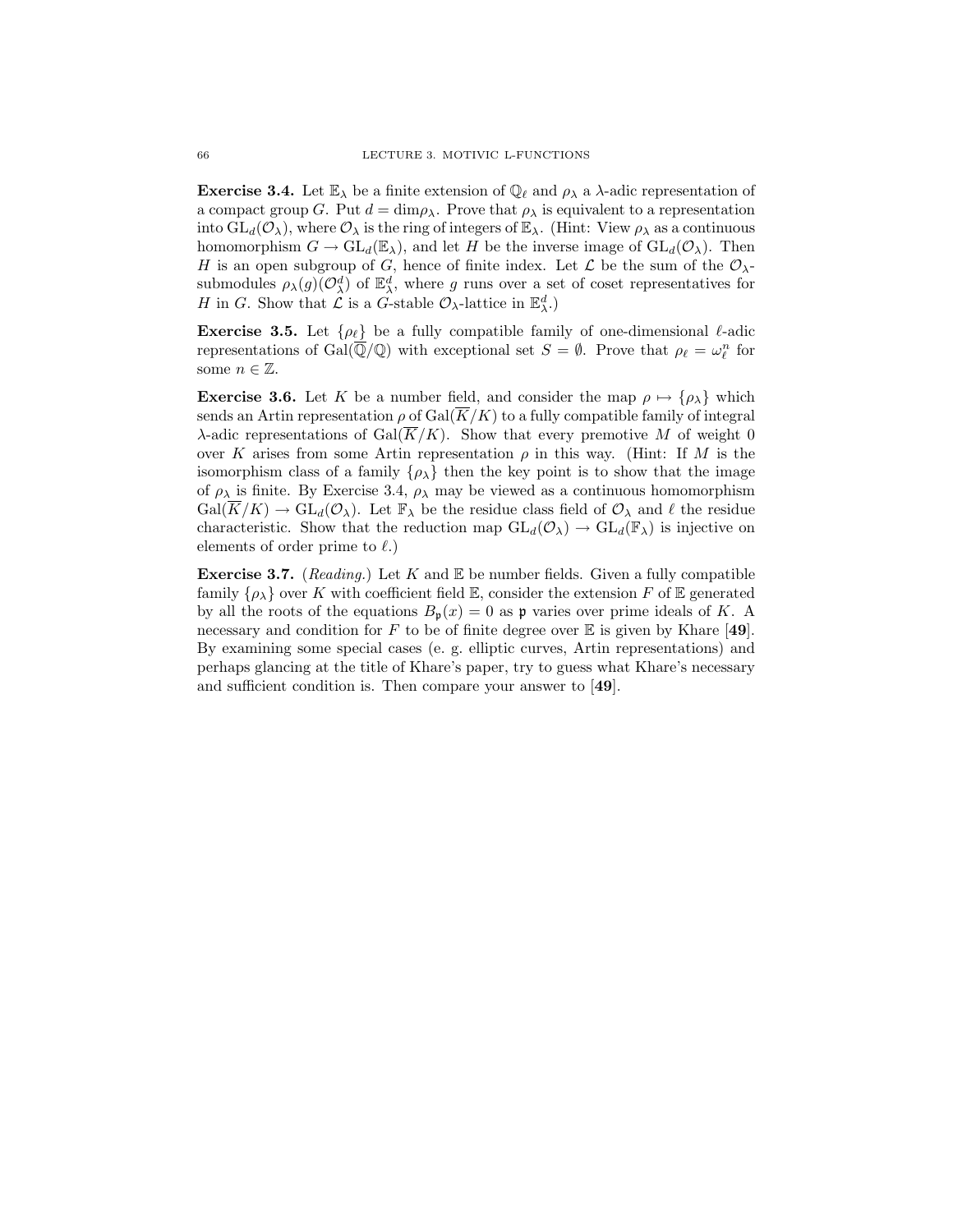## LECTURE 4

# Local formulas in arbitrary dimension

To associate a local factor to an Artin representation one starts by restricting the Artin representation to a decomposition subgroup, but to deal with more general premotives one is forced to replace the decomposition subgroup by its close relative, the local Weil or Weil-Deligne group.

# 1. The local Weil and Weil-Deligne groups

Until further notice, K denotes a finite extension of  $\mathbb{Q}_p$  with  $p < \infty$ . As usual, O is the ring of integers of K and  $\pi$  a uniformizer of  $\mathcal{O}$ , and we put  $q = ||\pi||^{-1} = |\mathcal{O}/\pi\mathcal{O}|$ . The maximal unramified extension of K inside  $\overline{K}$  will be denoted  $K_{\text{unr}}$ , and any element  $\sigma \in \text{Gal}(\overline{K}/K)$  which reduces to the map  $x \mapsto x^q$  on  $\mathcal{O}/\pi\mathcal{O}$  will be called a Frobenius element of Gal $(\overline{K}/K)$ . The symbol  $\Phi$  denotes the inverse of a Frobenius element, and I is the inertia group  $Gal(\overline{K}/K_{\text{unr}})$ .

# 1.1. The Weil group

As an abstract group, the **Weil group**  $W(\overline{K}/K)$  of K is the union of those cosets of I in Gal( $\overline{K}/K$ ) which are represented by integral powers of a Frobenius element:

(4.1) 
$$
W(\overline{K}/K) = \bigcup_{n \in \mathbb{Z}} \sigma^n I.
$$

Since I is normal in Gal( $\overline{K}/K$ ), the union is a subgroup of Gal( $\overline{K}/K$ ), and since any two Frobenius elements differ by an element of I the definition (4.1) is independent of the choice of  $\sigma$ . We topologize  $W(\overline{K}/K)$  by imposing two requirements:

- I is open in  $W(\overline{K}/K)$ , and the relative topology on I from  $W(\overline{K}/K)$ coincides with its relative topology from  $Gal(\overline{K}/K)$ .
- For every  $g \in W(\overline{K}/K)$ , the map  $x \mapsto gx$  is a homeomorphism from  $W(\overline{K}/K)$  to itself.

These conditions determine a unique topology on  $W(\overline{K}/K)$  and make  $W(\overline{K}/K)$ into a topological group. The most important property of this topology, immediate from its definition, is that an abstract group homomorphism from  $W(\overline{K}/K)$  into another topological group is continuous if and only its restriction to  $I$  is continuous. We also note that if L is a finite extension of K inside  $\overline{K}$  then  $W(\overline{K}/L)$  is an open subgroup of  $W(\overline{K}/K)$  just as  $Gal(\overline{K}/L)$  is an open subgroup of  $Gal(\overline{K}/K)$ , and if  $L$  is Galois over  $K$  then there are identifications

(4.2) 
$$
W(\overline{K}/K)/W(\overline{K}/L) \cong Gal(\overline{K}/K)/Gal(\overline{K}/L) \cong Gal(L/K).
$$

However the open subgroups of Gal( $\overline{K}/K$ ) are *precisely* the subgroups Gal( $\overline{K}/L$ ) with L finite over K, whereas the subgroups  $W(\overline{K}/L)$  of  $W(\overline{K}/K)$  are merely the open subgroups of finite index.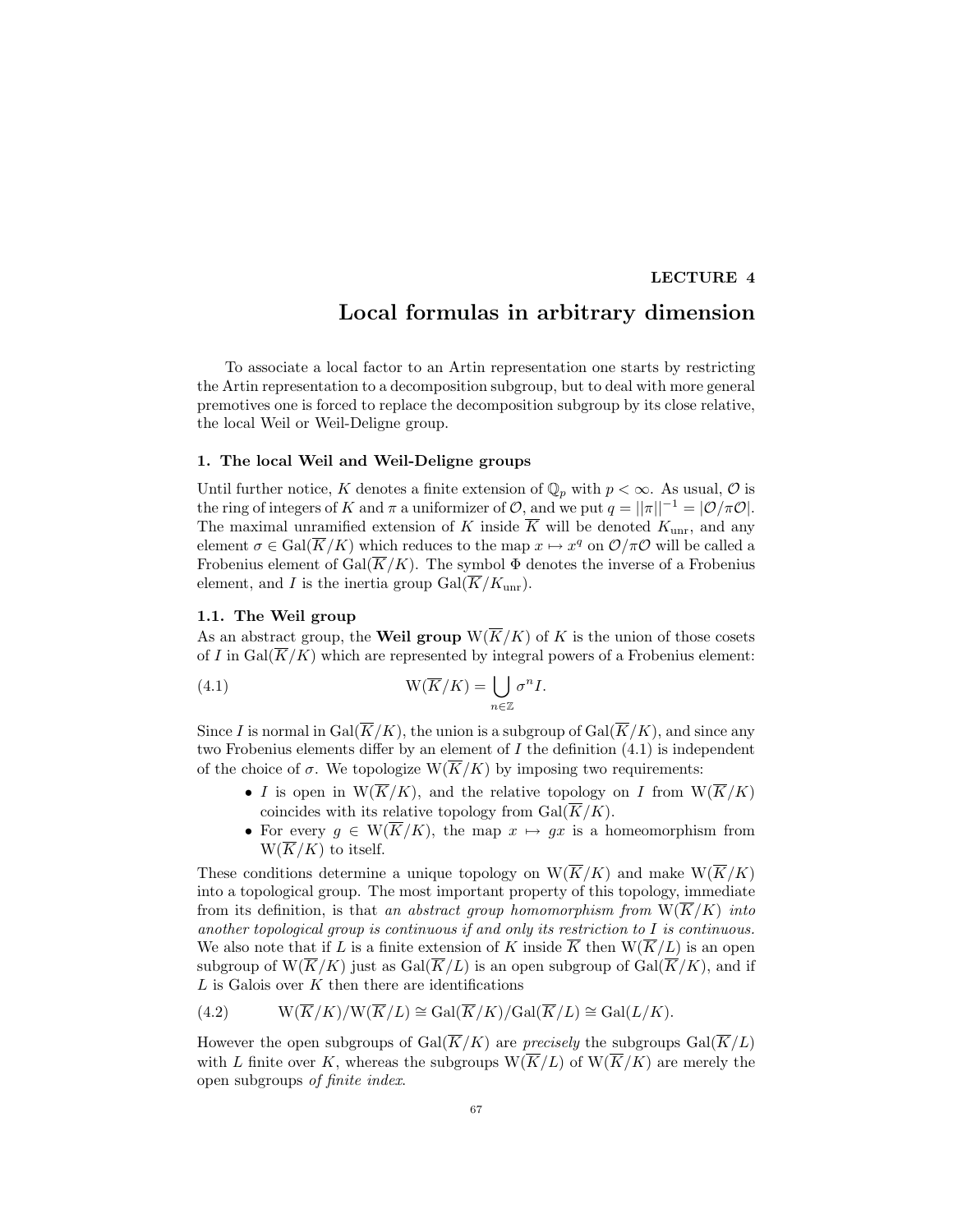A character of  $W(\overline{K}/K)$  is **unramified** if its restriction to I is trivial, and it is then determined by its value on  $\sigma$ . In particular, there is a unique unramified character  $\omega$  of  $\mathcal{W}(\overline{K}/K)$  such that  $\omega(\sigma) = q$ . The similarity to the notation  $\omega_{\ell}$  for the  $\ell$ -adic cyclotomic character is not coincidental. We introduced  $\omega_\ell$  as a character of a global Galois group, but if we restrict to a decomposition group then we obtain a character of our local Galois group  $Gal(\overline{K}/K)$ . Restricting further to  $W(\overline{K}/K)$ , and making the assumption  $\ell \neq p$ , we get our present  $\omega$ , because both  $\omega$  and  $\omega_{\ell}|\mathcal{W}(\overline{K}/K)|$  are unramified characters taking the value q on Frobenius elements. We may think of  $\omega$  as the **prime-to-** $p$  **cyclotomic character.** 

We write  $W(\overline{K}/K)^{ab}$  for the quotient of  $W(\overline{K}/K)$  by the closure of its commutator subgroup, or equivalently for the quotient of  $W(\overline{K}/K)$  by the intersection  $Gal(\overline{K}/K^{\rm ab}) \cap W(\overline{K}/K)$ . The latter description realizes  $W(\overline{K}/K)^{\rm ab}$  as a subgroup of Gal( $K^{ab}/K$ ), and we shall denote this subgroup  $W(K^{ab}/K)$ . One pleasant feature of  $W(\overline{K}/K)$  that distinguishes it from  $Gal(\overline{K}/K)$  is that the local Artin **homomorphism**  $x \mapsto (x, K^{ab}/K)$  from  $K^{\times}$  to  $W(K^{ab}/K)$  is an isomorphism rather than merely an injective homomorphism with dense image. Thus a onedimensional representation  $\rho$  of  $\overline{K}/K$ ) is the same thing as a character  $\chi$  of  $K^{\times}$ . In making the identification we follow the geometric convention:

(4.3) 
$$
\rho((x, K^{\text{ab}}/K)) = \chi(x^{-1}) \qquad (x \in K^{\times}).
$$

For example, when the prime-to-p cyclotomic character  $\omega$  of  $W(\overline{K}/K)$  is viewed as a character of  $K^{\times}$  it coincides with  $||*||$ , the local norm on  $K^{\times}$ .

## 1.2. The Weil-Deligne group

With regard to the **Weil-Deligne group**  $WD(\overline{K}/K)$  our point of view will be tannakian: Instead of defining  $WD(\overline{K}/K)$  itself we define its representations. A representation of  $WD(\overline{K}/K)$  is a pair  $\rho = (\rho, N)$ , where  $\rho$  is a representation of  $W(K/K)$  and N a nilpotent endomorphism of the space of  $\rho$  satisfying

(4.4) 
$$
\rho(g)N\rho(g)^{-1} = \omega(g)N
$$

for  $q \in W(\overline{K}/K)$ . Henceforth representations of  $W(\overline{K}/K)$  will be viewed as the special case  $N = 0$  of representations of  $WD(\overline{K}/K)$ . In other words, we identify a representation  $\rho$  of  $W(\overline{K}/K)$  with the representation  $\rho = (\rho, 0)$  of  $WD(\overline{K}/K)$ .

The following proposition will be needed later and for the moment can serve to illustrate the definitions just made. Let us say that two endomorphisms of a finite-dimensional vector space  $V$  are **simultaneously triangularizable** if there is a basis for V relative to which both endomorphisms are represented by upper triangular matrices.

**Proposition 4.1.** Let  $\rho = (\rho, N)$  be a representation of  $WD(\overline{K}/K)$  over C and g any element of  $\overline{W(K/K)}$ . Then  $\rho(g)$  and N are simultaneously triangularizable.

Proof. The proof is like the standard argument that commuting matrices over an algebraically closed field are simultaneously triangularizable. The only reason for reviewing the details is to illustrate the use of (4.4). In fact consider endomorphisms A and N of a finite-dimensional complex vector space V such that N is nilpotent and  $AN = cNA$  with a nonzero scalar c. Write  $V_N$  for the kernel of N. We will prove that A and N are simultaneously triangularizable by induction on the dimension of  $V$ .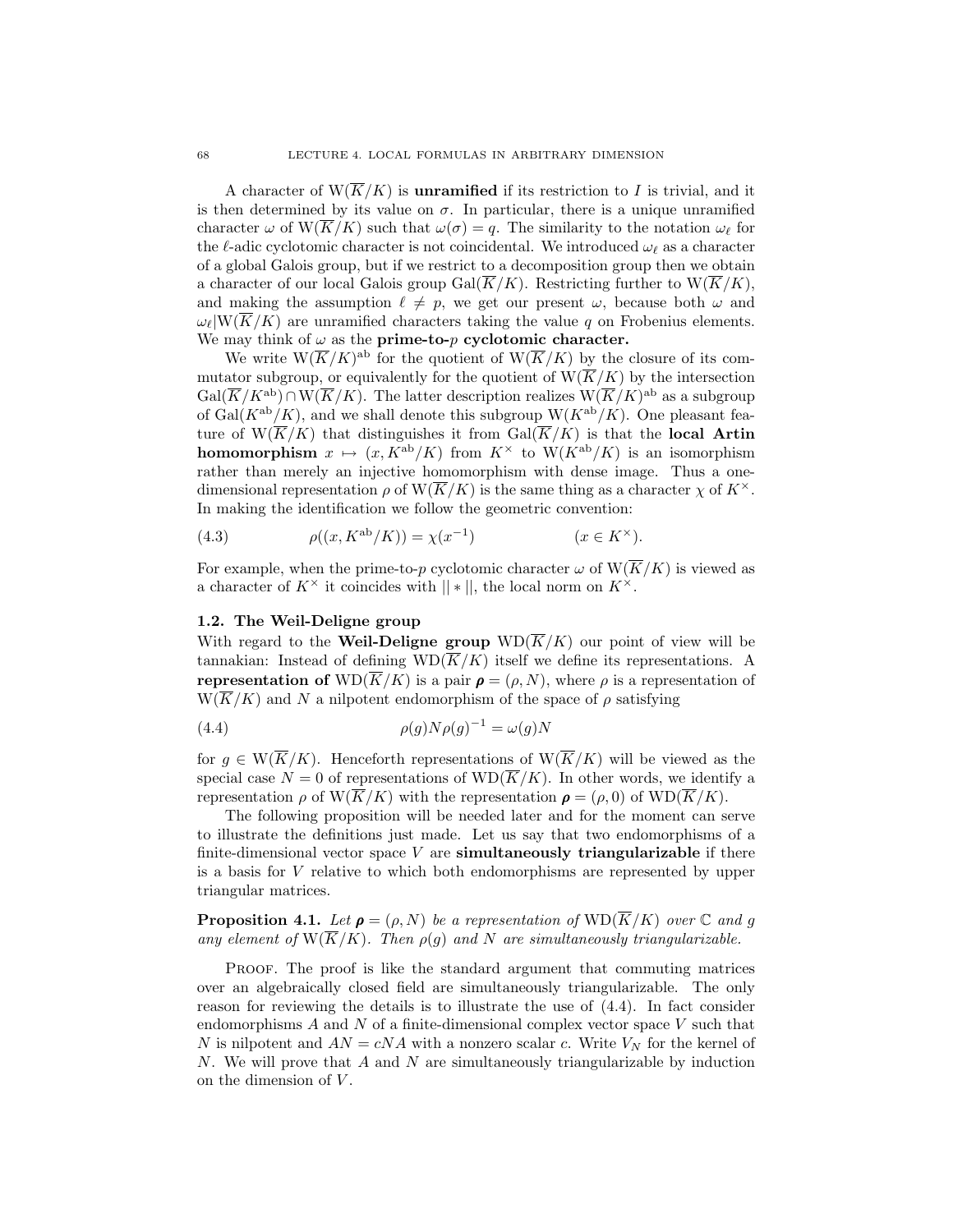If dim  $V = 1$  there is nothing to prove. If dim  $V = n \geq 2$  then we use the identity  $AN = cNA$ , which shows that  $V_N$  is stable under A. Furthermore  $V_N \neq$  $\{0\}$  because N is nilpotent. Let  $v_1 \in V_N$  be a nonzero eigenvector of A and W its span. Applying the inductive hypothesis to the endomorphisms of  $V/W$ determined by A and N, we obtain a basis  $v_2 + W, v_3 + W, \ldots, v_n + W$  for  $V/W$ relative to which these endomorphisms are upper-triangular. Then  $A$  and  $N$  are upper-triangular relative to the basis for V consisting of  $v_1, v_2, \ldots, v_n$ .

# 1.3. Operations on representations of the Weil-Deligne group

A representation of  $WD(\overline{K}/K)$  as defined above is not quite a group representation in the usual sense, so the standard operations of representation theory may require some explication. In the following definitions the field of scalars is taken to be  $\mathbb{C}$ , but C could be replaced by any field of characteristic zero.

If  $\rho = (\rho, N)$  and  $\rho' = (\rho', N')$  are representations of  $WD(\overline{K}/K)$  then we define their direct sum by

(4.5) 
$$
\boldsymbol{\rho} \oplus \boldsymbol{\rho}' = (\rho \oplus \rho', N \oplus N')
$$

and their tensor product by

(4.6) 
$$
\boldsymbol{\rho} \otimes \boldsymbol{\rho}' = (\rho \otimes \rho', N \otimes 1' + 1 \otimes N'),
$$

where 1 and 1' denote the identity automorphism of the space of  $\rho$  and  $\rho'$  respectively. In particular, for  $s_0 \in \mathbb{C}$  we have

$$
\boldsymbol{\rho} \otimes \omega^{s_0} = (\rho \otimes \omega^{s_0}, N).
$$

This follows from (4.6) in view of our identification of  $\omega$  with  $\boldsymbol{\omega} = (\omega, 0)$ .

Let  $\rho$  and  $\rho'$  be arbitrary representations of  $WD(\overline{K}/K)$  again. We define an intertwining map or homomorphism of representations from  $\rho$  to  $\rho'$  to be a linear map T from the space of  $\rho$  to the space of  $\rho'$  which intertwines  $\rho$  with  $\rho'$  and N with N': Thus  $T \rho(g) = \rho'(g) T$  for  $g \in \text{WD}(\overline{K}/K)$  and  $TN = N'T$ . An intertwining map which is a linear isomorphism is an isomorphism of representations.

Given a representation  $\rho$  of  $\text{WD}(\overline{K}/K)$ , we define its **dual**  $\rho^{\vee}$  by

(4.8) 
$$
\boldsymbol{\rho}^{\vee} = (\rho^{\vee}, -N^{\vee}).
$$

Here  $N^{\vee}$  is the transpose of N: thus if V is the space of  $\rho$  and  $V^{\vee}$  the dual space of linear forms on V then  $N^{\vee}(f) = f \circ N$  for  $f \in V^{\vee}$ .

Given a finite extension L of K inside  $\overline{K}$ , put  $res_{L/K}\rho = \rho|WD(\overline{K}/L)$ . Then

(4.9) 
$$
\text{res}_{L/K}\rho = (\text{res}_{L/K}\rho, N)
$$

is the **restriction** of  $\rho$  to  $WD(\overline{K}/L)$ .

Finally, with L still a finite extension of K, take  $\rho$  to be a representation of  $WD(K/L)$ . To define the **induced representation**  $ind_{L/K}\rho$  of  $WD(K/K)$ , let V be the space of  $\rho$  and put  $G = W(\overline{K}/K)$  and  $H = W(\overline{K}/L)$ . Then  $\rho$  makes V into an H-module, and we can take the space of  $\text{ind}_{L/K}\rho$  to be  $\mathbb{C}[G]\otimes_{\mathbb{C}[H]}V$ . We set

(4.10) 
$$
\mathrm{ind}_{L/K}\boldsymbol{\rho}=(\mathrm{ind}_{L/K}\rho,\omega^{-1}\cdot(1\otimes N)),
$$

where the endomorphism  $\omega^{-1} \cdot (1 \otimes N)$  of  $\mathbb{C}[G] \otimes_{\mathbb{C}[H]} V$  is defined by the formula

(4.11) 
$$
\omega^{-1} \cdot (1 \otimes N)(g \otimes v) = \omega^{-1}(g)(g \otimes Nv)
$$

for  $q \in G$  and  $v \in V$ .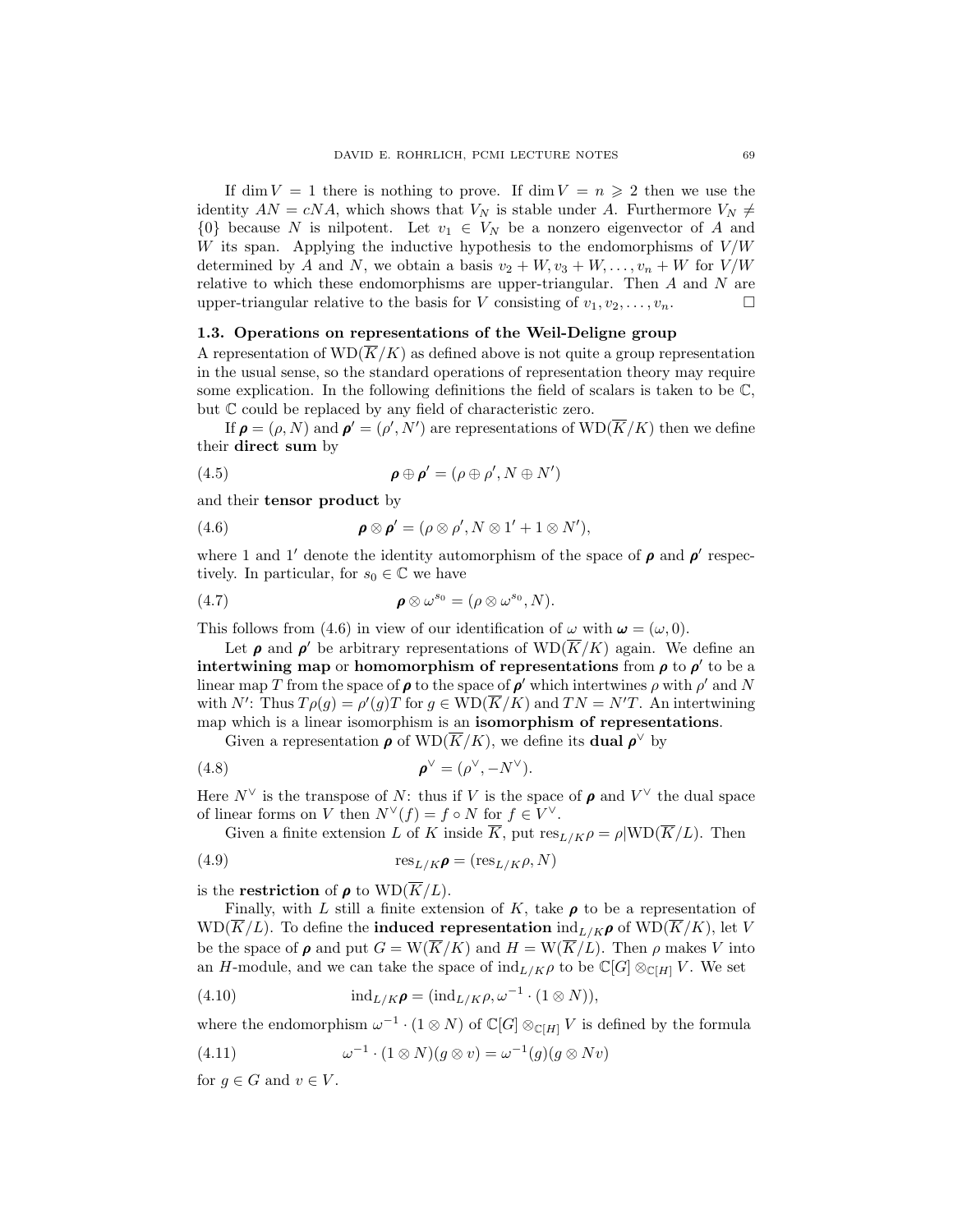Let us verify that (4.11) gives a well-defined endomorphism of  $\mathbb{C}[G] \otimes_{\mathbb{C}[H]} V$ and that the resulting pair (4.10) satisfies (4.4). To facilitate the verifications, we put a subscript on  $\omega$ : Our current  $\omega$  is  $\omega_K$ , and the prime-to-p cyclotomic character of  $W(\overline{K}/L)$  will be denoted  $\omega_L$ . Then  $\omega_K|W(\overline{K}/L) = \omega_L$ . Now to see that  $\omega^{-1} \cdot (1 \otimes N)$  is well defined, we must examine (4.11) when  $g \otimes v$  is rewritten as  $gh \otimes \rho(h)^{-1}v$  with  $h \in H$ . According to (4.11), we get

$$
(4.12) \qquad \omega^{-1} \cdot (1 \otimes N)(gh \otimes \rho(h)^{-1}v) = \omega_K^{-1}(gh)(gh \otimes N\rho(h)^{-1}v).
$$

As  $N \rho(h)^{-1} = \omega_L(h) \rho(h)^{-1} N$ , we see that (4.11) and (4.12) are consistent.

Now put  $\boldsymbol{\varphi} = \text{ind}_{L/K} \boldsymbol{\rho}, \varphi = \text{ind}_{L/K} \rho, \text{ and } M = \omega^{-1} \cdot (1 \otimes N)$ . To verify that  $\boldsymbol{\varphi}$ satisfies the required identity  $\varphi(g)M\varphi(g)^{-1} = \omega_K(g)M$  for  $g \in G$ , we compare the effect of both sides on pure tensors. Since  $\varphi(g)^{-1}(g' \otimes v) = g^{-1}g' \otimes v$ , (4.11) gives  $M\varphi(g)^{-1}(g'\otimes v)=\omega_K(g')^{-1}\omega_K(g)(g^{-1}g'\otimes Nv)$ , whence  $\varphi(g)M\varphi(g)^{-1}(g'\otimes v)$  is indeed  $\omega_K(g) M(g' \otimes v)$ .

This completes our discussion of the standard operations. It is instructive to drop the tannakian perspective for a moment and let the cat out of the bag: As an actual group,  $WD(\overline{K}/K)$  is just the semidirect product  $\mathbb{C} \rtimes W(\overline{K}/K)$  with  $gzg^{-1} = \omega(g)z$  for  $g \in W(\overline{K}/K)$  and  $z \in \mathbb{C}$ . One is supposed to view the factor  $\mathbb C$  as the set of complex points of the algebraic group  $\mathbb G_a$ , so a representation of  $\mathbb{C} \rtimes W(\overline{K}/K)$  should be algebraic and in particular holomorphic when restricted to the factor C. Using this fact, one can show that a representation  $\rho$  of  $WD(\overline{K}/K)$ has the form  $zq \mapsto \exp(zN)\rho(q)$ , where  $\rho$  is a representation of  $W(K/K)$  and N a nilpotent endomorphism of the space of  $\rho$ . This not only explains the identification of  $\rho$  with the pair  $(\rho, N)$  but also shows (after some calculation) that the preceding definitions for ⊕, ⊗, and so on are just the standard operations of representation theory applied to the group  $\mathbb{C} \rtimes W(\overline{K}/K)$ .

# 1.4. The archimedean Weil group

Now suppose that  $K = \mathbb{R}$  or  $K \cong \mathbb{C}$ . In the archimedean case there is no distinction between  $W(\overline{K}/K)$  and  $WD(\overline{K}/K)$ ; the notations  $W(\overline{K}/K)$  and  $WD(\overline{K}/K)$  are interchangeable. The definition is as follows. If  $K \cong \mathbb{C}$  then

$$
W(\overline{K}/K) = W(\overline{K}/\overline{K}) = K^{\times} \cong \mathbb{C}^{\times},
$$

and if  $K = \mathbb{R}$  then

$$
W(\overline{K}/K) = \overline{K}^{\times} \cup J\overline{K}^{\times} \cong \mathbb{C}^{\times} \cup J\mathbb{C}^{\times},
$$

where  $J^2 = -1$  and  $JzJ^{-1} = \overline{z}$  for  $z \in \overline{K}^{\times} \cong \mathbb{C}^{\times}$ . In the case  $K = \mathbb{R}$  we identify the subgroup  $\overline{K}^{\times}$  of  $\overline{W}(\overline{K}/K)$  with  $\overline{W}(\overline{K}/\overline{K})$ , which thus becomes a subgroup of index 2 in  $W(\overline{K}/K)$ . The nontrivial coset is represented by J.

The reason that we have been so pedantic about distinguishing  $W(\overline{K}/K)$  from  $\mathbb{C}^\times$  (when  $K \cong \mathbb{C}$ ) or from  $\mathbb{C}^\times \cup J\mathbb{C}^\times$  (when  $K = \mathbb{R}$ ) is that we would like to identify  $W(\overline{K}/K)^{ab}$  with  $K^{\times}$ , just as in the nonarchimedean case. Let  $\pi: W(\overline{K}/K) \to K^{\times}$ be the identity map if  $K \cong \mathbb{C}$  and the map sending J to  $-1$  and z to  $|z|^2$  if  $K = \mathbb{R}$ . Then  $\pi$  factors through a map  $W(\overline{K}/K)^{ab} \to K^{\times}$ , and we claim that the latter map is an isomorphism. This is obvious if  $K \cong \mathbb{C}$ , so suppose that  $K = \mathbb{R}$ . One readily verifies that the commutator subgroup of  $W(\overline{K}/K)$  consists of all elements of the form  $JzJ^{-1}z^{-1}$  with  $z \in \overline{K}$ . Furthermore, let **T** be the subgroup of  $\overline{K}^{\times}$ consisting of numbers of absolute value 1. Since  $JzJ^{-1}z^{-1} = \overline{z}/z$  it follows that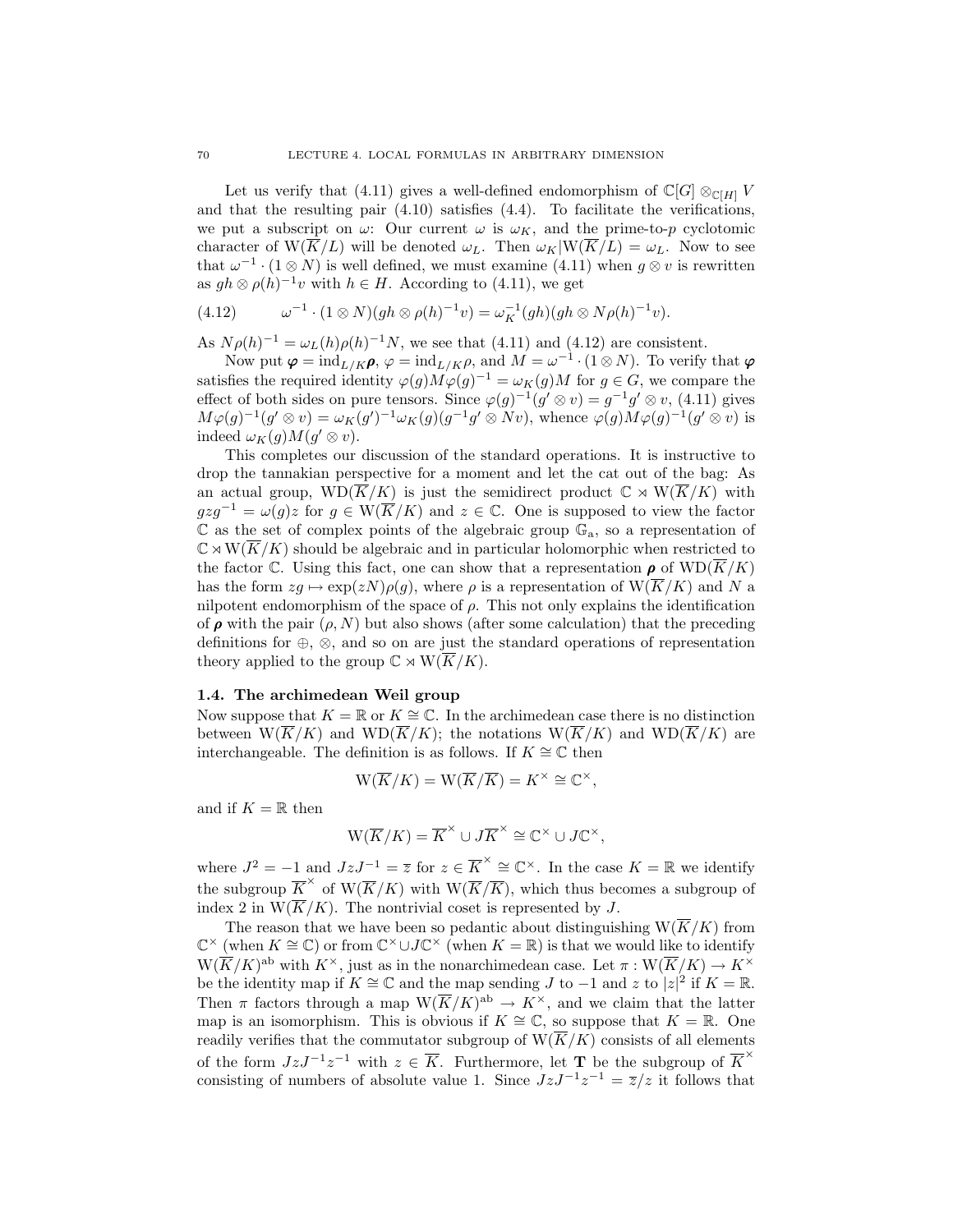the commutator subgroup of  $W(\overline{K}/K)$  is **T**, and it is also easy to see that **T** is the kernel of  $\pi$  and that  $\pi$  is surjective. Thus  $W(\overline{K}/K)^{ab} \cong K^{\times}$  as claimed.

Henceforth we shall identify the one-dimensional characters of  $W(\overline{K}/K)$  with those of  $K^{\times}$  by putting

(4.13) 
$$
\chi(g) = \chi(\pi(g)) \qquad (g \in W(\overline{K}/K)).
$$

This is the archimedean analogue of (4.3). Given that we know the characters of  $\mathbb{C}^{\times}$ and  $\mathbb{R}^{\times}$  explicitly, we can regard  $(4.13)$  as an explicit description of the characters of  $W(\overline{K}/K)$ . In fact we can describe not just the one-dimensional representations but all the irreducible complex representations of W( $\overline{K}/K$ ). If  $K \cong \mathbb{C}$  then W( $\overline{K}/K$ ) is abelian and there are no irreducible representations of dimension  $> 1$ , and if  $K = \mathbb{R}$ then  $W(\overline{K}/K)$  has an abelian subgroup of index 2, namely  $W(\overline{K}/\overline{K})$ , whence any irreducible representation of  $W(\overline{K}/K)$  of dimension  $> 1$  is two-dimensional, induced by a character of  $\overline{W(K/K)}$ . Let  $\chi$  be a character of  $\overline{W(K/K)}$  and let  $\rho = \text{ind}_{\overline{K}/K}\chi$  be the representation of  $\text{W}(\overline{K}/K)$  it induces. Identifying  $\text{W}(\overline{K}/\overline{K})$ with  $\mathbb{C}^\times$  and writing  $\chi(z) = |z|^{2s_0} (z/|z|)^m$  with  $s_0 \in \mathbb{C}$  and  $m \in \mathbb{Z}$ , one checks that  $\rho$  is irreducible if and only if  $m \neq 0$ .

## 2. From Galois representations to Weil-Deligne representations

Let K be a number field. We seek an analogue for premotives of the map  $\rho \mapsto \rho_v$ sending an Artin representation of K to its restriction to a decomposition subgroup of Gal( $\overline{K}/K$ ) at a given place v of K. The analogue should be a map  $M \mapsto \rho_{M,v}$ , where M is a premotive over K and  $\rho_{M,v}$  a complex representation of  $\text{WD}(\overline{K}_v/K_v)$ . What the theory of Grothendieck and Deligne provides in the first instance, however, is a purely local correspondence from  $\lambda$ -adic representations of Gal( $\overline{K}_v/K_v$ ) to  $\lambda$ -adic representations of  $WD(\overline{K}_v/K_v)$ . To describe this local correspondence we make two preliminary remarks about profinite groups.

Given a prime  $\ell$ , we say that a profinite group has order prime to  $\ell$  if it is an inverse limit of finite groups of order prime to  $\ell$ . The first remark is that every homomorphism (of topological groups) from a profinite group of order prime to  $\ell$ to a pro- $\ell$ -group is trivial. This follows from the corresponding fact about finite groups.

Let  $\Gamma$  be a pro- $\ell$ -group and  $\varphi : \mathbb{Z}_{\ell} \to \Gamma$  a homomorphism. The second remark is that if  $\gamma = \varphi(1)$  then for arbitrary  $z \in \mathbb{Z}_{\ell}$  we have  $\varphi(z) = \gamma^{z}$ , the point being that  $\gamma^z$  is meaningful as a limit even if  $z \notin \mathbb{Z}$ . More generally, suppose that I is a profinite group with the following property: There is a closed normal subgroup Q of I, of profinite order prime to  $\ell$ , such that  $I/Q \cong \mathbb{Z}_{\ell}$ . If  $t : I \to \mathbb{Z}_{\ell}$  is an epimorphism and  $\varphi : I \to \Gamma$  an arbitrary homomorphism then

$$
\varphi(i) = \gamma^{t(i)}
$$

for  $i \in I$ , where  $\gamma \in \Gamma$  is the image under  $\varphi$  of any preimage of  $1 \in \mathbb{Z}_{\ell}$  under t.

## 2.1. The local correspondence

Now let K be a finite extension of  $\mathbb{Q}_p$  with  $p < \infty$ , and write  $K_{\text{tame}}$  for the maximal tamely ramified extension of K inside  $\overline{K}$ . Put  $P = \text{Gal}(\overline{K}/K_{\text{tame}})$ . If we fix a uniformizer  $\varpi$  of  $K_{\text{unr}}$  then  $K_{\text{tame}}$  can be described as the compositum of all extensions of  $K_{\text{unr}}$  of the form  $K_{\text{unr}}(\varpi^{1/n})$  with positive integers n prime to p.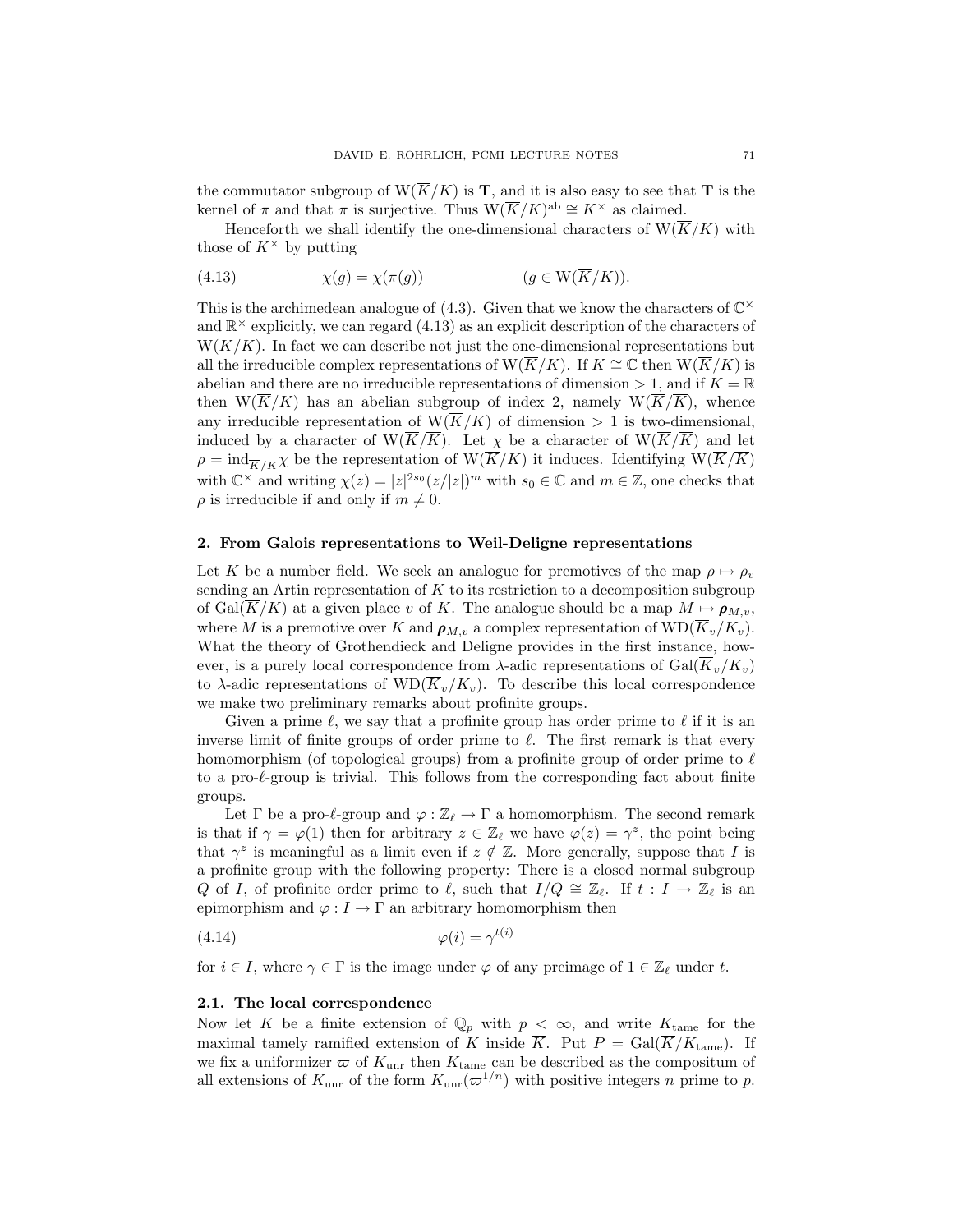Kummer theory then gives an identification of Gal( $K_{\text{unr}}(\varpi^{1/n})/K_{\text{unr}}$ ) with  $\mathbb{Z}/n\mathbb{Z}$ and hence an identification

(4.15) 
$$
I/P \cong \prod_{\ell \neq p} \mathbb{Z}_{\ell}
$$

after taking inverse limits. Since P is a pro-p-group, it follows that if  $\ell \neq p$  then there is a closed normal subgroup  $Q$  of I, profinite of order prime to  $\ell$ , such that  $I/Q \cong \mathbb{Z}_{\ell}$ . In particular, the space of homomorphisms  $I \to \mathbb{Q}_{\ell}$  is one-dimensional over  $\mathbb{Q}_\ell$ . Furthermore (4.15) and our deductions from it hold with I replaced by any open subgroup  $I'$  of  $I$  and  $P$  by  $P \cap I'$ , because any open subgroup of the right-hand side of (4.15) is again isomorphic to the right-hand side of (4.15).

The theorem to be stated next combines results of Grothendieck and Deligne, and the proof follows the exposition of Serre-Tate  $([86], pp. 515 - 516)$  and Deligne ([23], pp. 566 – 571). Fix a nonzero homomorphism  $t_\ell : I \to \mathbb{Q}_\ell$  and a Frobenius element  $\sigma \in W(\overline{K}/K)$ . Since  $t_{\ell}$  is unique only up to a scalar multiple and  $\sigma$  only up to multiplication by an element of  $I$ , it is important to remark that the isomorphism class of the representation  $\rho$  constructed in the theorem below is independent of the choice of  $t_\ell$  and  $\sigma$  (cf. [23], p. 569). However we do not bother to prove this remark, because the local issue presented by the choice of  $t_\ell$  and  $\sigma$  will be overshadowed by a far more problematic global pair of choices later on. In any case, once a choice of  $t_\ell$  has been fixed, the following identity holds for arbitrary elements g and i of  $W(\overline{K}/K)$  and I respectively:

(4.16) 
$$
t_{\ell}(gig^{-1}) = \omega(g)t_{\ell}(i).
$$

This is proved by applying the usual Galois equivariance of the Kummer pairing to the extension  $K_{\text{unr}}(\varpi^{1/n})/K_{\text{unr}}$  and then taking inverse limits. Note the formal resemblance of  $(4.16)$  to  $(4.4)!$ 

**Theorem 4.1.** Let  $\mathbb{E}_{\lambda}$  be a finite extension of  $\mathbb{Q}_{\ell}$  with  $\ell \neq p$ , and let  $\rho_{\lambda}$  be a representation of Gal $(\overline{K}/K)$  over  $\mathbb{E}_{\lambda}$ .

(a) There is a unique nilpotent endomorphism N of the space of  $\rho_{\lambda}$  such that

$$
\rho_{\lambda}(i) = \exp(t_{\ell}(i)N)
$$

for all i in some open subgroup of I. Furthermore, consider the function  $\rho$  on  $W(\overline{K}/K)$  defined by setting

$$
\rho(g) = \exp(-t_{\ell}(i)N)\rho_{\lambda}(g)
$$

for  $g = i\sigma^n$  with  $i \in I$  and  $n \in \mathbb{Z}$ . This function is a representation of  $W(\overline{K}/K)$ on the space of  $\rho_{\lambda}$ , and the pair  $\rho = (\rho, N)$  is a representation of  $\text{WD}(\overline{K}/K)$ .

(b) Let  $\rho$  and N be as in (a), and for each  $g \in W(\overline{K}/K)$  let  $\rho^{ss}(g)$  be the semisimple component of  $\rho(g)$  in a multiplicative Jordan decomposition of  $\rho(g)$ . Then the map  $g \mapsto \rho^{ss}(g)$  is a semisimple representation of  $W(\overline{K}/K)$  trivial on an open subgroup of I, and the pair  $\rho^{ss} = (\rho^{ss}, N)$  is a representation of  $WD(\overline{K}/K)$ .

PROOF. (a) Let  $\mathcal{O}_{\lambda}$  be the ring of integers of  $\mathbb{E}_{\lambda}$ . By Exercise 3.4, we may think of  $\rho_{\lambda}$  as a map  $Gal(\overline{K}/K) \to GL_d(\mathcal{O}_{\lambda})$ . Let  $\Gamma$  be the open pro- $\ell$ -subgroup of  $GL_d(\mathcal{O}_\lambda)$  consisting of matrices congruent to 1 mod  $\ell^2$ , and put  $I' = I \cap \rho_\lambda^{-1}(\Gamma)$ . Then I' is an open subgroup of I and  $\rho_{\lambda}|I'$  is a homomorphism of I' into a pro- $\ell$ -group. Choose  $c \in \mathbb{Q}_\ell$  such that  $ct_\ell|I'$  is a surjection of I' onto  $\mathbb{Z}_\ell$ . Applying (4.14) with  $\varphi = \rho_\lambda |I'$  and  $t = ct_\ell$ , we see that  $\rho_\lambda(i) = \gamma^{ct_\ell(i)}$  for some  $\gamma \in \Gamma$  and all  $i \in I'$ . Let  $M_{d \times d}(\mathcal{O}_{\lambda})$  be the set of  $d \times d$  matrices with coefficients in  $\mathcal{O}_{\lambda}$ , and write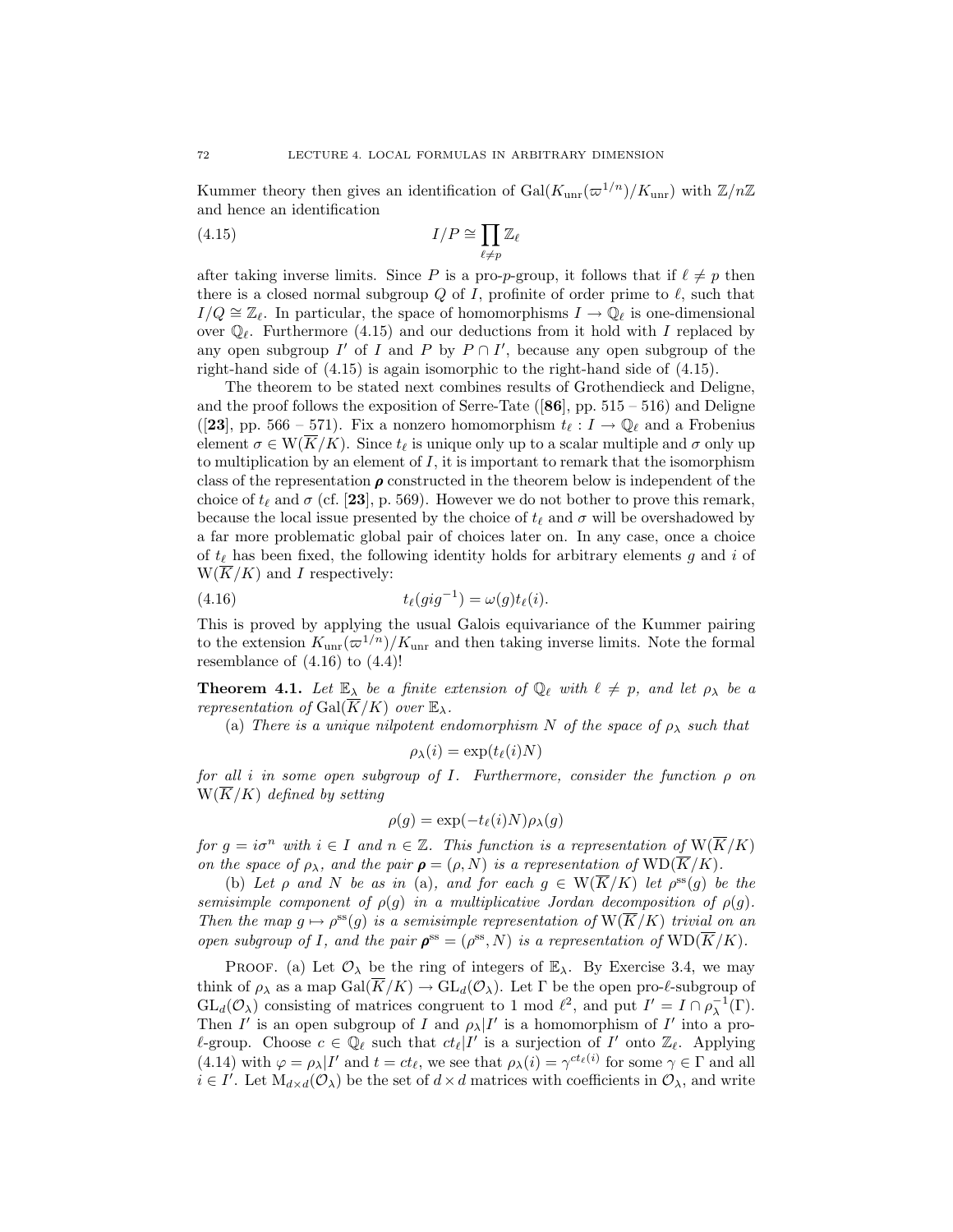$\gamma = \exp(N)$  with  $N \in \ell^2 M_{d \times d}(\mathcal{O}_\lambda)$ . Then  $\rho_\lambda(i) = \exp(ct_\ell(i)N)$  for  $i \in I'$ , and it follows from (4.16) that for  $g \in W(\overline{K}/K)$  we have  $\rho_{\lambda}(gig^{-1}) = \exp(c\omega(g)t_{\ell}(i)N)$ . But if we simply conjugate the equation  $\rho_{\lambda}(i) = \exp(ct_{\ell}(i)N)$  by  $\rho_{\lambda}(g)$  then we get a second expression for  $\rho_{\lambda}(gig^{-1})$ , namely  $\exp(ct_{\ell}(i)\rho_{\lambda}(g)N\rho_{\lambda}(g)^{-1})$ . Applying the l-adic logarithm to both expressions, we find that  $\rho_{\lambda}(g)N\rho_{\lambda}(g)^{-1} = \omega(g)N$ . This identity immediately carries over to the identity  $\rho(g)N\rho(g)^{-1} = \omega(g)N$  if we define  $\rho$  as in the statement of the theorem. And by taking  $g = \sigma^{\nu}$  with  $\nu \in \mathbb{Z}$ we deduce that  $N$  is nilpotent, for if  $N$  had a nonzero eigenvalue  $r$  then  $N$  would have infinitely many eigenvalues, namely the numbers  $rq^{\nu}$ . Replacing N by cN we preserve the nilpotence of N and the relation  $\rho(g)N\rho(g)^{-1} = \omega(g)N$  and we gain the simplified formula  $\rho_{\lambda}(i) = \exp(t_{\ell}(i)N)$  for  $i \in I'$ . This equation determines N uniquely, because the exponential is a bijection from nilpotent matrices to unipotent matrices.

To complete the proof of (a) we must check that  $\rho$  is a homomorphism. So suppose that  $g = i\sigma^n$  and  $g' = h\sigma^m$  with  $m, n \in \mathbb{Z}$  and  $h, i \in I$ . Then (4.16) gives

(4.17) 
$$
\rho(gg') = \exp((-t_{\ell}(i) - q^{n}t_{\ell}(h))N)\rho_{\lambda}(gg')
$$

while

(4.18) 
$$
\rho(g)\rho(g') = \exp(-t_{\ell}(i)N)\rho_{\lambda}(g)\exp(-t_{\ell}(h)N)\rho_{\lambda}(g').
$$

The identity  $\rho_{\lambda}(g)N\rho_{\lambda}(g)^{-1} = \omega(g)N$  shows that the right-hand sides of (4.17) and (4.18) are equal, whence  $\rho(gg') = \rho(g)\rho(g')$ .

(b) Let J be the kernel of  $\rho |I$ . Since I is normal in  $W(\overline{K}/K)$  so is J. In addition, J is open in I, because it is the subgroup of I on which  $\rho_{\lambda}$  coincides with the map  $i \mapsto \exp(t_{\ell}(i)N)$ , and this subgroup is open by (a). It follows that  $I/J$  is a finite normal subgroup of  $\overline{W(K/K)}/J$ , and consequently the action of  $\overline{W(K/K)}/J$ on  $I/J$  by conjugation gives a map from  $W(\overline{K}/K)$  to the finite group Aut $(I/J)$ . Hence the kernel of this map has finite index in  $W(\overline{K}/K)$ , and there is an integer  $l \geq 1$  such that  $\sigma^l$  acts trivially on  $I/J$ . Since  $\rho$  factors through  $W(\overline{K}/K)/J$ , we deduce that  $\rho(\sigma^l)$  centralizes  $\rho(I)$ . But  $\rho(\sigma^l)$  certainly commutes with  $\rho(\sigma)$ , so  $\rho(\sigma^l)$  centralizes the image of  $\rho$ .

Now let u be the unipotent Jordan component of  $\rho(\sigma)$ . Then  $u^l$  is the unipotent Jordan component of  $\rho(\sigma^l)$ . But the semisimple and unipotent components of an invertible matrix are polynomials in the matrix. Since  $\rho(\sigma^l)$  centralizes the image of  $\rho$  it follows that  $u^l$  does too. Using the binomial series for  $(1+x)^{1/l}$ , we see that u is a polynomial in  $u^l$ , so we conclude that u centralizes the image of  $\rho$ .

Next consider an arbitrary element  $g \in W(\overline{K}/K)$ , and write  $g = i\sigma^n$  with  $i \in I$ and  $n \in \mathbb{Z}$ . Let  $\rho^{\mathfrak{u}}(g)$  denote the unipotent Jordan component of  $\rho(g)$ ; we claim that  $\rho^{\mathfrak{u}}(g) = u^n$ . Since  $\rho^{\mathfrak{u}}(g^l) = \rho^{\mathfrak{u}}(g)^l$  and unipotent automorphisms have unique unipotent *l*th roots, it suffices to see that  $\rho^{u}(g^{l}) = u^{nl}$ . But  $\rho(g^{l}) = \rho(i')\rho(\sigma^{nl})$  for some  $i' \in I$  and  $\rho(\sigma^{nl}) = \rho^{\text{ss}}(\sigma^{nl})u^{nl}$ , so

(4.19) 
$$
\rho(g^l) = (\rho(i')\rho^{\text{ss}}(\sigma^{nl})) \cdot u^{nl}.
$$

We contend that (4.19) is the multiplicative Jordan decomposition of  $\rho(g^l)$ , whence  $\rho^{\rm u}(g^l) = u^{nl}$ , as desired. As  $u^{nl}$  is unipotent and commutes with  $\rho(i')\rho^{\rm ss}(\sigma^{nl})$  it suffices to see that  $\rho(i')\rho^{ss}(\sigma^{nl})$  is semisimple. But  $\rho(i')$  is semisimple because  $\rho|I$ factors through the finite group  $I/J$ , and  $\rho^{ss}(\sigma^{nl})$  is semisimple and commutes with  $\rho(i')$ . Hence  $\rho(i')\rho^{\rm ss}(\sigma^{nl})$  is indeed semisimple, and we conclude that  $\rho^{\rm u}(g)=u^n$ .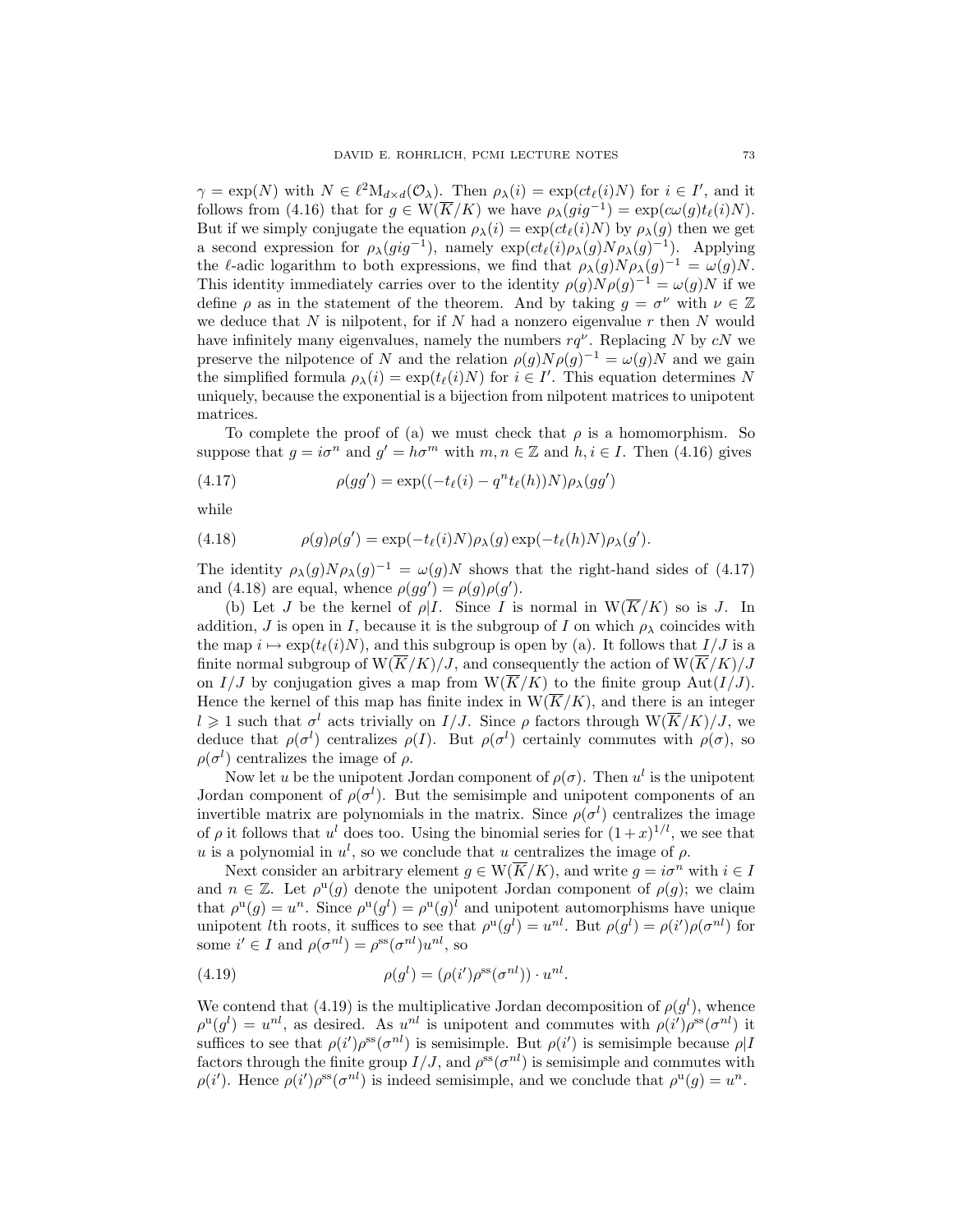We can now show that  $\rho^{\text{ss}}$  is a representation (necessarily trivial on J because  $\rho$  is). Given  $g, g' \in W(\overline{K}/K)$ , write  $g = i\sigma^n$  and  $g' = h\sigma^m$  with  $m, n \in \mathbb{Z}$  and  $h, i \in I$ . Then  $\rho^{\rm ss}(g)\rho^{\rm ss}(g') = \rho(g)u^{-n}\rho(g')u^{-m} = \rho(gg')u^{-(n+m)} = \rho^{\rm ss}(gg')$ , where the last equality follows from the fact that  $gg' = i'\sigma^{n+m}$  for some  $i' \in I$ , whence  $u^{n+m} = \rho^{\mathbf{u}}(gg').$ 

To see that  $\rho^{ss}$  is semisimple we quote a general fact: A representation of a group over a field of characteristic 0 is semisimple if and only if its restriction to a subgroup of finite index is semisimple. In the case at hand, the infinite cyclic group  $\langle \sigma \rangle$  generated by  $\sigma$  is of finite index in  $W(\overline{K}/K)/J$ , and  $\rho^{ss}|\langle \sigma \rangle$  is semisimple by the very definition of  $\rho^{\rm ss}$ .

Finally, we must check the identity  $\rho^{ss}(g)N\rho^{ss}(g)^{-1} = \omega(g)N$ . Since we already know that  $\rho(g)N\rho(g)^{-1} = \omega(g)N$ , it will suffice to see that u commutes with N. Denote the adjoint representation of  $GL_d(\mathbb{E}_{\lambda})$  on  $M_{d\times d}(\mathbb{E}_{\lambda})$  by Ad, so that

$$
Ad(x)(y) = xyx^{-1}
$$

for  $x \in GL_d(\mathbb{E}_{\lambda})$  and  $y \in M_{d \times d}(\mathbb{E}_{\lambda})$ . It is readily verified that  $Ad(x)^{ss} = Ad(x^{ss})$ and  $\text{Ad}(x)^u = \text{Ad}(x^u)$ . In particular, since  $\text{Ad}(x)^u$  is a polynomial in  $\text{Ad}(x)$ , we see that any eigenvector of  $Ad(x)$  is also an eigenvector of  $Ad(x^u)$ . Apply the preceding remark with  $x = \rho(\sigma)$  and  $x^u = u$ . The relation  $\rho(\sigma)N\rho(\sigma)^{-1} = qN$  shows that N is an eigenvector of  $\text{Ad}(\rho(\sigma))$  and hence of  $\text{Ad}(u)$ . But  $\text{Ad}(u)$  is  $\text{Ad}(\rho(\sigma))^u$  and therefore unipotent; its eigenvalues equal 1. Thus N is an eigenvector of  $\text{Ad}(u)$ with eigenvalue 1; in other words, u commutes with N.

## 2.2. Characteristic polynomials

Next we examine the effect of the maps  $\rho_{\lambda} \mapsto \rho$  and  $\rho \mapsto \rho^{\text{ss}}$  of Theorem 4.1 on the space of inertial invariants. Let  $V_{\lambda}$  denote the space of  $\rho_{\lambda}$  and V the space of  $\rho$ . While  $V_{\lambda}$  and V are equal as abstract vector spaces, by using different notations we can distinguish between the subspaces  $V^I_\lambda$  and  $V^I$ , which need not be equal: one consists of vectors fixed by  $\rho_{\lambda}(I)$ , the other of vectors fixed by  $\rho(I)$ . We claim that the relation between them is

$$
(4.20) \t\t V_{\lambda}^I = V_N^I,
$$

where  $V_N$  is the kernel of N and  $V_N^I = V_N \cap V^I$ .

To verify (4.20), we return to the relation  $\rho_{\lambda}(i) = \exp(t_{\ell}(i)N)\rho(i)$  for  $i \in I$ . The inclusion  $V_N^I \subset V_\lambda^I$  is an immediate consequence. For the reverse inclusion, recall that  $\rho_{\lambda}(j) = \exp(t_{\ell}(j)N)$  for all j in some open subgroup J of I. Any element of  $V_{\lambda}^{I}$ is in particular fixed by J and hence by  $\exp(t_{\ell}(j)N)$  for  $j \in J$ . By writing  $t_{\ell}(j)N$  as  $-\sum_{\nu\geqslant 1}(1-x)^\nu/\nu$  with  $x = \exp(t_\ell(j)N)$ , we see that a vector fixed by  $\exp(t_\ell(j)N)$ is in the kernel of N, whence  $V^I_\lambda \subset V_N$ . Now the relation  $\rho(g)N = \omega(g)N\rho(g)$  for  $g \in W(\overline{K}/K)$  shows that  $V_N$  is stable under  $\rho$ , so the inclusion  $V^I_\lambda \subset V_N$  and the relation  $\rho_{\lambda}(i) = \exp(t_{\ell}(i)N)\rho(i)$  for  $i \in I$  together imply that  $\rho_{\lambda}(i) = \rho(i)$  on  $V_{\lambda}^{I}$ . Hence  $V^I_\lambda \subset V^I_N$ , and (4.20) follows.

Put  $\hat{\Phi} = \sigma^{-1}$ . Then the definition of  $\rho$  in part (a) of Theorem 4.1 gives  $\rho(\Phi) =$  $\rho_{\lambda}(\Phi)$ , whence in particular  $\rho_{\lambda}(\Phi)|V_{\lambda}^{I} = \rho(\Phi)|V_{N}^{I}$  by (4.20). Since characteristic polynomials are insensitive to semisimplification, we obtain:

**Proposition 4.2.**  $\det(1 - x \rho_{\lambda}(\Phi)|V_{\lambda}^{I}) = \det(1 - x \rho^{\text{ss}}(\Phi)|V_{N}^{I}).$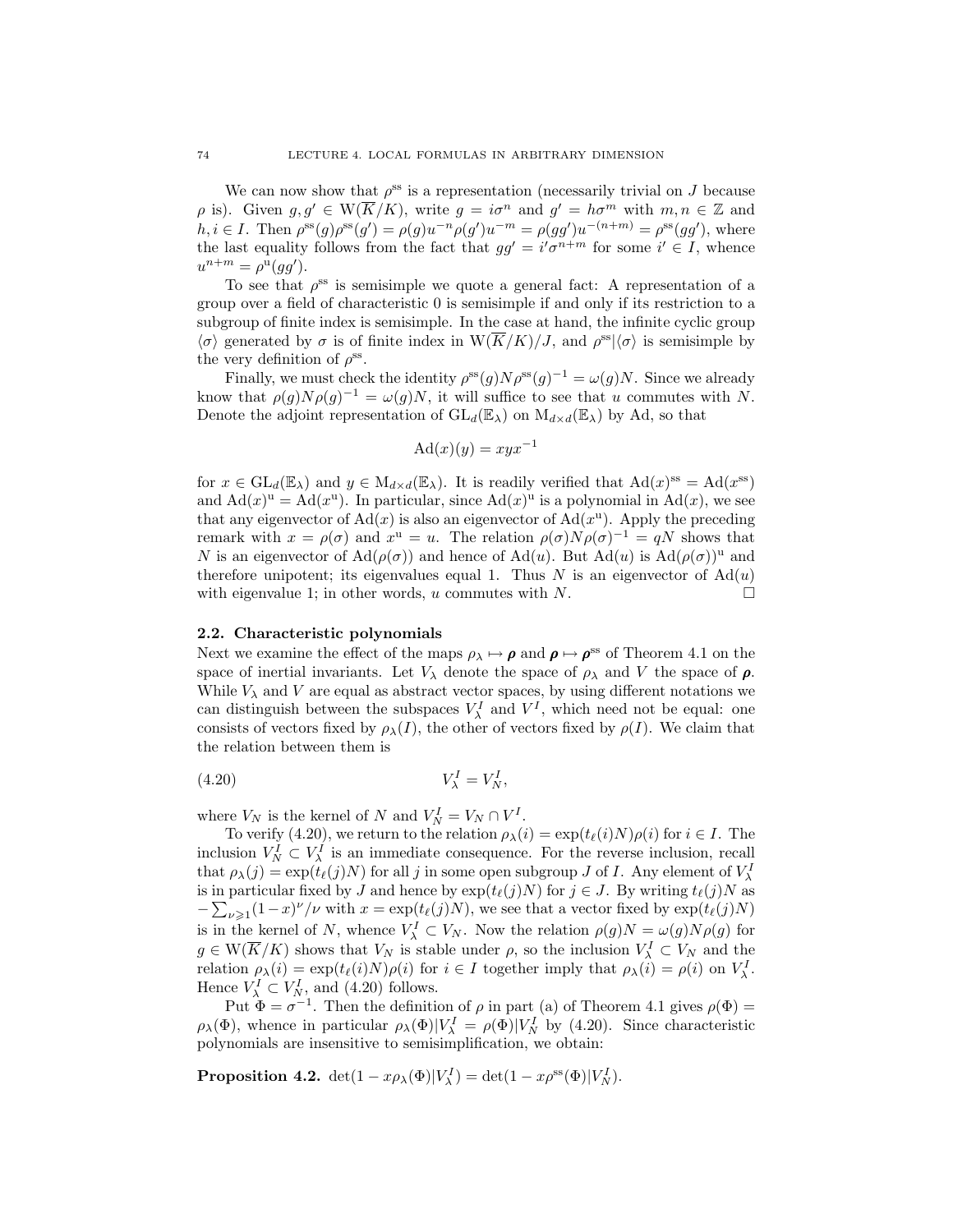#### 3. An open problem

Let K be a number field again and M a premotive over K. Fix a finite place  $v$  of K and write  $p$  for its residue characteristic. We would like to claim that  $M$  determines a complex representation  $\rho_{M,v}$  of  $WD(\overline{K}_v/K_v)$  up to isomorphism.

There is an obvious candidate for  $\rho_{M,v}$ . Let  $\{\rho_{\lambda}\}\in M$  be a fully compatible family and  $E$  its coefficient field, and choose a place  $\lambda$  of  $E$  of residue characteristic  $\ell \neq p$ . As usual, we identify  $Gal(K_v/K_v)$  with the decomposition subgroup of Gal( $\overline{K}/K$ ) at a place of  $\overline{K}$  above v, so it is meaningful to consider the restriction  $\rho_{\lambda,v} = \rho_{\lambda} |Gal(\overline{K_v}/K_v)$ . This is a  $\lambda$ -adic representation of  $Gal(\overline{K_v}/K_v)$  to which we may apply Theorem 4.1. The result is a representation  $\rho_v^{\text{ss}} = (\rho_v^{\text{ss}}, N_v)$ of  $WD(\overline{K_v}/K_v)$  over  $\mathbb{E}_{\lambda}$ . To obtain a representation over  $\mathbb{C}$ , fix an abstract field embedding  $\iota$  of  $\mathbb{E}_{\lambda}$  in  $\mathbb{C}$ . Since we regard  $\mathbb{E}$  as a subfield both of  $\mathbb{E}_{\lambda}$  and of  $\mathbb{C}$ , we can require  $\iota$  to be the identity on E. Extending scalars from  $\mathbb{E}_{\lambda}$  to  $\mathbb C$  via  $\iota$ , we obtain a representation

(4.21) 
$$
\boldsymbol{\rho}_{M,v} = ((\rho_v^{\text{ss}})^{\iota}, (N_v)^{\iota})
$$

of  $WD(\overline{K_v}/K_v)$  over  $\mathbb{C}$ .

**Problem 4.** Up to isomorphism, is  $\rho_{M,v}$  independent of the choice of  $\lambda$  and  $\iota$ ?

If M comes from an Artin representation or a Hecke character of type  $(1,0)$  then an affirmative answer follows tautologically from the definitions, and an affirmative answer is also known if M comes from an elliptic curve or more generally from an abelian variety, cf. [23], p. 571. Admittedly, an Artin representation for which we do not know the Artin conjecture cannot be offered as an example of a premotive according to our definition of the term, nor can an elliptic curve over an arbitrary number field. But the analytic conditions that we have imposed on a premotive could be omitted from the definition and Problem 4 would still make prefect sense. The real issue is that an affirmative answer to Problem 4 is unknown in general even if one assumes that M comes from a motive. It should be added, however, that if we write  $\rho_{M,v} = (\rho_{M,v}, N_{M,v})$  then it is only  $N_{M,v}$  which is problematic. Indeed the theory of Grothendieck and Deligne does yield the following.

**Theorem 4.2.** Up to isomorphism,  $\rho_{M,v}$  is independent of the choice of  $\lambda$  and  $\iota$ .

PROOF. Let  $\rho_v = (\rho_v, N_v)$  be the representation of  $WD(\overline{K_v}/K_v)$  resulting from  $\rho_{\lambda,v}$  as in part (a) of Theorem 4.1, and let g denote an arbitrary element of  $W(\overline{K_v}/K_v)$ , written as in the theorem. By Proposition 4.1, there is a basis for the space of  $\rho_v$  relative to which the matrices of  $\rho_v(g)$  and  $N_v$  are both upper triangular. Then  $exp(t_{\ell}(i)N_v)$  is upper triangular with all diagonal entries equal to 1, and as  $\rho_{\lambda,v}(g) = \exp(t_\ell(i)N_v)\rho_v(g)$  we deduce that the characteristic polynomials of  $\rho_{\lambda,v}(g)$  and  $\rho_v(g)$  are equal. On the other hand, the characteristic polynomials of  $\rho_v(g)$  and  $\rho_v^{ss}(g)$  are equal because  $\rho_v^{ss}(g)$  is the semisimple Jordan component of  $\rho_v(g)$ . By Condition C<sub>8</sub>, the characteristic polynomial of  $\rho_{\lambda,v}(g)$  has coefficients in E and is independent of  $\lambda$ , so the same is true for the characteristic polynomial of  $\rho_v^{\text{ss}}(g)$ . Furthermore this characteristic polynomial is unchanged when  $\iota$  is used to extend the field of scalars of  $\rho_v^{ss}(g)$  from  $\mathbb{E}_{\lambda}$  to  $\mathbb{C}$ , because  $\iota$  is the identity on  $\mathbb{E}_{\lambda}$ . We conclude that the characteristic polynomial of  $(\rho_v^{\text{ss}})^{\iota}(g)$  is independent of the choice of  $\lambda$  and  $\iota$ . In particular the trace of  $(\rho_v^{\text{ss}})^{\iota}$  is independent of the choice of  $\lambda$  and  $\iota$ , and since  $(\rho_v^{\text{ss}})^{\iota}$  is semisimple we conclude that the isomorphism class of  $(\rho_v^{\rm ss})^{\iota}$  is independent of the choices as well.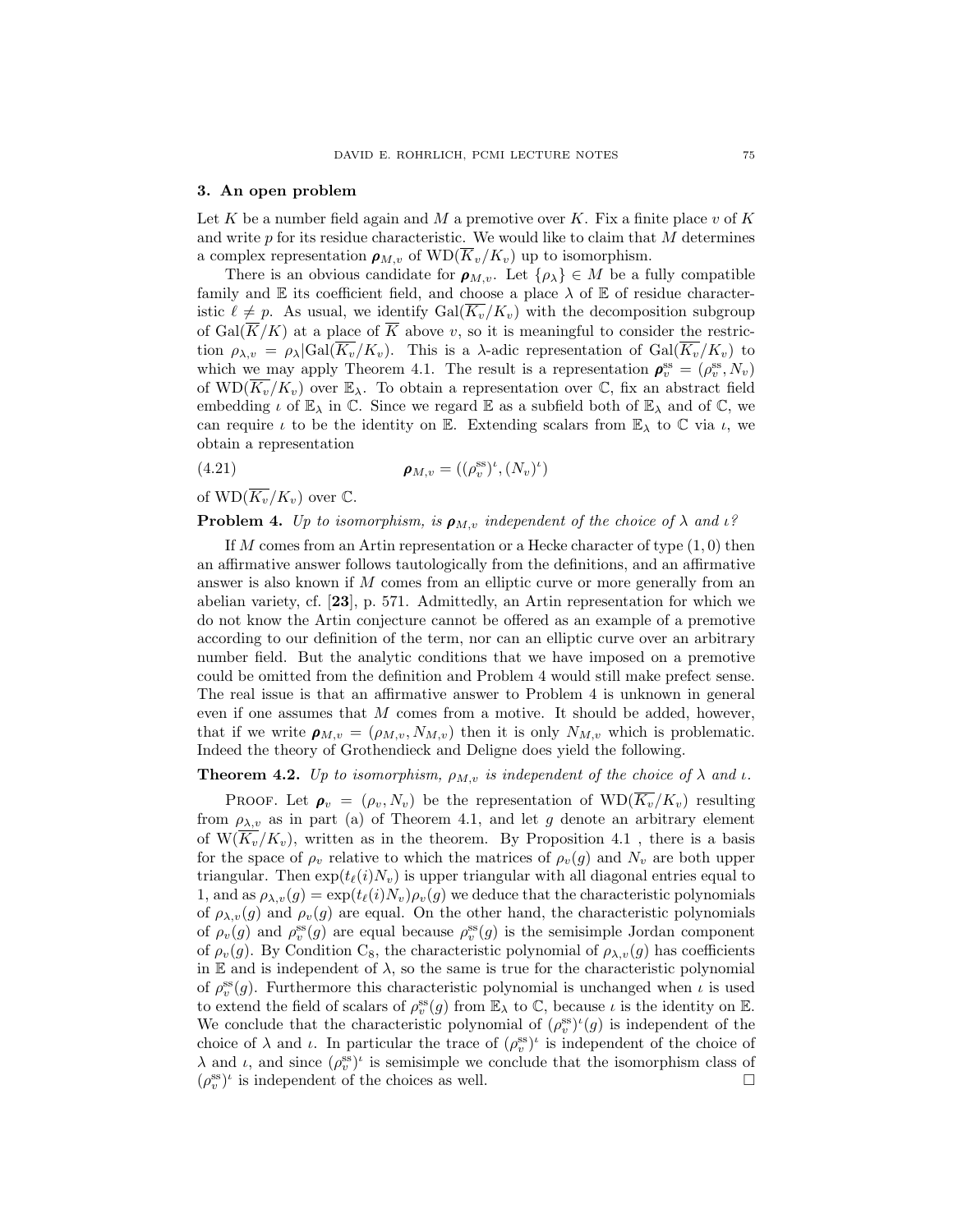As stated, Problem 4 pertains only to the finite places of  $K$ , because it is only for finite v that we have presented a candidate for  $\rho_{M,v}$ . However the Fontaine-Mazur conjectures provide a candidate for  $\rho_{M,v}$  when v is an infinite place as well, at least if  $K = \mathbb{Q}$  ([30], p. 197, Conjecture 3a). The definition of  $\rho_{M,v}$  depends on the standing assumption in [30], namely potential semistability, and in this sense it does not mesh too well with the present framework. However if we simply impose potential semistability as an additional requirement on M then in principle we can take v in Problem 4 to be any place of K, finite or infinite. The choice of  $\lambda$ and  $\iota$  remains very much an issue at the infinite places, because for us there is no distinguished prime p and of course no distinguished embedding of  $\overline{\mathbb{Q}_p}$  into  $\mathbb{C}$ .

In the remainder of this lecture we define the local factors – the L-factor, the conductor, the root number – associated to a complex representation of the Weil-Deligne group of a finite extension of  $\mathbb{Q}_p$  for  $p \leq \infty$ . If Problem 4 has an affirmative answer, then once we have made the local definitions we can put

(4.22) 
$$
L_{\infty}(s, M) = \prod_{v \mid \infty} L(s, \rho_{M,v}),
$$

(4.23) 
$$
W(M) = \prod_{v} W(\pmb{\rho}_{M,v}),
$$

(4.24) 
$$
\mathfrak{f}(M) = \prod_{v \nmid \infty} \mathfrak{p}_v^{a(\boldsymbol{\rho}_{M,v})},
$$

and

(4.25) 
$$
A(M) = D^{\text{rk}(M)} \mathbf{N} \mathfrak{f}(M),
$$

where D is the absolute value of the discriminant of K and  $rk(M)$  is the rank of M (recall that this is  $\dim \rho_\lambda$  for  $\{\rho_\lambda\} \in M$ ). Thus if we grant an affirmative answer to Problem 4 then  $L_{\infty}(s, M)$ ,  $A(M)$ , and  $W(M)$  will finally have an intrinsic definition, one that does not depend on the uniqueness of a conjectural functional equation (Proposition 3.2). For the sake of the overall coherence of the discussion we will also check that

(4.26) 
$$
L(s, M) = \prod_{v \nmid \infty} L(s, \rho_{M, v}),
$$

even though we already have the intrinsic definition  $(3.33)$  of  $L(s, M)$ . In fact by virtue of this intrinsic definition, verifying (4.26) will amount to checking that

(4.27) 
$$
B_{\mathfrak{p}}((\mathbf{N}\mathfrak{p})^{-s})=L(s,\boldsymbol{\rho}_{M,v}),
$$

where **p** is an arbitrary prime ideal of K and  $v = v_p$ .

## 4. Local factors

Henceforth K is a finite extension of  $\mathbb{Q}_p$  ( $p \leq \infty$ ) and  $\rho$  a representation of  $WD(\overline{K}/K)$  over C. We will define the local factors associated to  $\rho$ .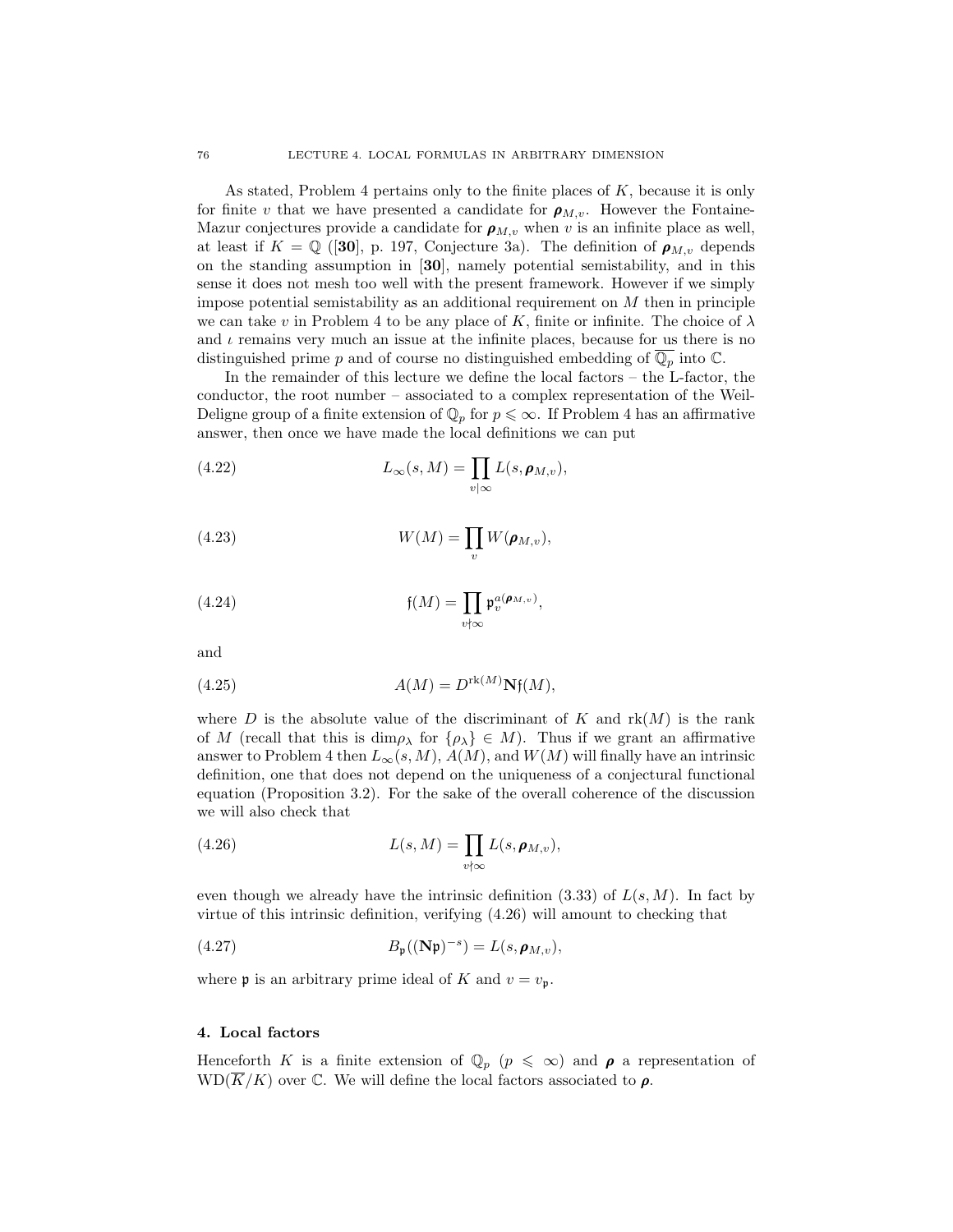#### 4.1. L-factors

Suppose first that  $p < \infty$ , and write  $\rho = (\rho, N)$ . Let V be the space of  $\rho$  and  $V_N$ the kernel of N, and put  $V_N^I = V^I \cap V_N$  as before. Recall also that by virtue of (4.4),  $V_N^I$  is stable under  $\rho$ . We put

(4.28) 
$$
L(s, \rho) = \det(1 - q^{-s}\rho(\Phi)|V_N^I|^{-1},
$$

where  $\Phi \in W(\overline{K}/K)$  is an inverse Frobenius element and q is the order of the residue class field of K. Since  $V_N^I \subset V^I$  the definition of  $L(s, \rho)$  is as usual independent of the choice of  $\Phi$ . Furthermore,  $(4.27)$  is an immediate consequence of Proposition 4.2 given the definitions (3.30), (4.21), and (4.28).

Suppose next that  $p = \infty$ . Then there is no distinction between  $p = (\rho, 0)$ and  $\rho$ , and the definition of the L-factor  $L(s, \rho) = L(s, \rho)$  is a straightforward generalization of our earlier discussion of gamma factors for Artin L-functions. In fact the only new issue is that the L-factor of  $\rho$  is by definition the L-factor of the semisimplification of  $\rho$ . (Of course in the context of Artin representations,  $\rho$  is automatically semisimple.) If  $\rho$  is a semisimple representation of  $W(\overline{K}/K)$  then we define  $L(s, \rho)$  by imposing the Artin formalism. In particular, additivity holds by fiat: in other words we declare that  $L(s, \rho \oplus \rho') = L(s, \rho)L(s, \rho')$ , whence it suffices to define  $L(s, \rho)$  for  $\rho$  irreducible.

So suppose that  $\rho$  is irreducible. If  $\rho$  is one-dimensional then we use (4.13) to identify  $\rho$  with a character  $\chi$  of  $K^{\times}$ , and we set  $L(s, \rho) = L(s, \chi)$ , thus defining  $L(s, \rho)$  by (2.25) and (2.26). If  $K = \mathbb{R}$  and  $\rho$  is two-dimensional then  $\rho = \text{ind}_{\overline{K}/K}\chi$ for some character  $\chi$  of  $W(\overline{K}/\overline{K})$ , and again we set  $L(s, \rho) = L(s, \chi)$ , as required by inductivity. Incidentally, the fact that inductivity holds even for reducible inductions follows from the duplication formula (1.9).

## 4.2. The exponent of the conductor

We return to the case  $p < \infty$  and write  $\rho = (\rho, N)$  as before. The exponent  $a(\rho)$  of the conductor  $\pi^{a(\rho)} \mathcal{O}$  of  $\rho$  is a sum of two terms,

$$
(4.29) \t\t a(\boldsymbol{\rho}) = a(\rho) + b(\boldsymbol{\rho}),
$$

and only the second term depends on N. In fact

$$
(4.30) \t\t b(\pmb{\rho}) = \dim(V^I/V_N^I).
$$

It follows in particular that if  $N = 0$  then  $b(\rho) = 0$ , so that (4.29) is consistent with our identification of  $\rho$  with  $(\rho, 0)$ . Turning to the first term, we declare first of all that  $a(\rho)$  depends only on the semisimplification of  $\rho$ . We also impose additivity – in other words, we take the identity  $a(\rho \oplus \rho') = a(\rho) + a(\rho')$  to be part of the definition of  $a(*)$  – and so reduce the problem of defining  $a(\rho)$  to the case where  $\rho$ is irreducible.

To handle this case we need the notion of a representation of Galois type. This term refers to any representation of  $W(\overline{K}/K)$  over  $\mathbb C$  which is trivial on an open subgroup of finite index in  $W(\overline{K}/K)$ , hence on an open normal subgroup of finite index. Since the open normal subgroups of finite index are precisely the subgroups of the form  $W(\overline{K}/L)$  with L a finite Galois extension of K, we see from  $(4.2)$  that a representation of Galois type is simply a representation of  $Gal(L/K)$ for some L. The following proposition is drawn from Deligne  $[23]$ , p. 542. The proof (also drawn from  $[23]$ ) recalls the first step in the proof of part (b) of Theorem 4.1.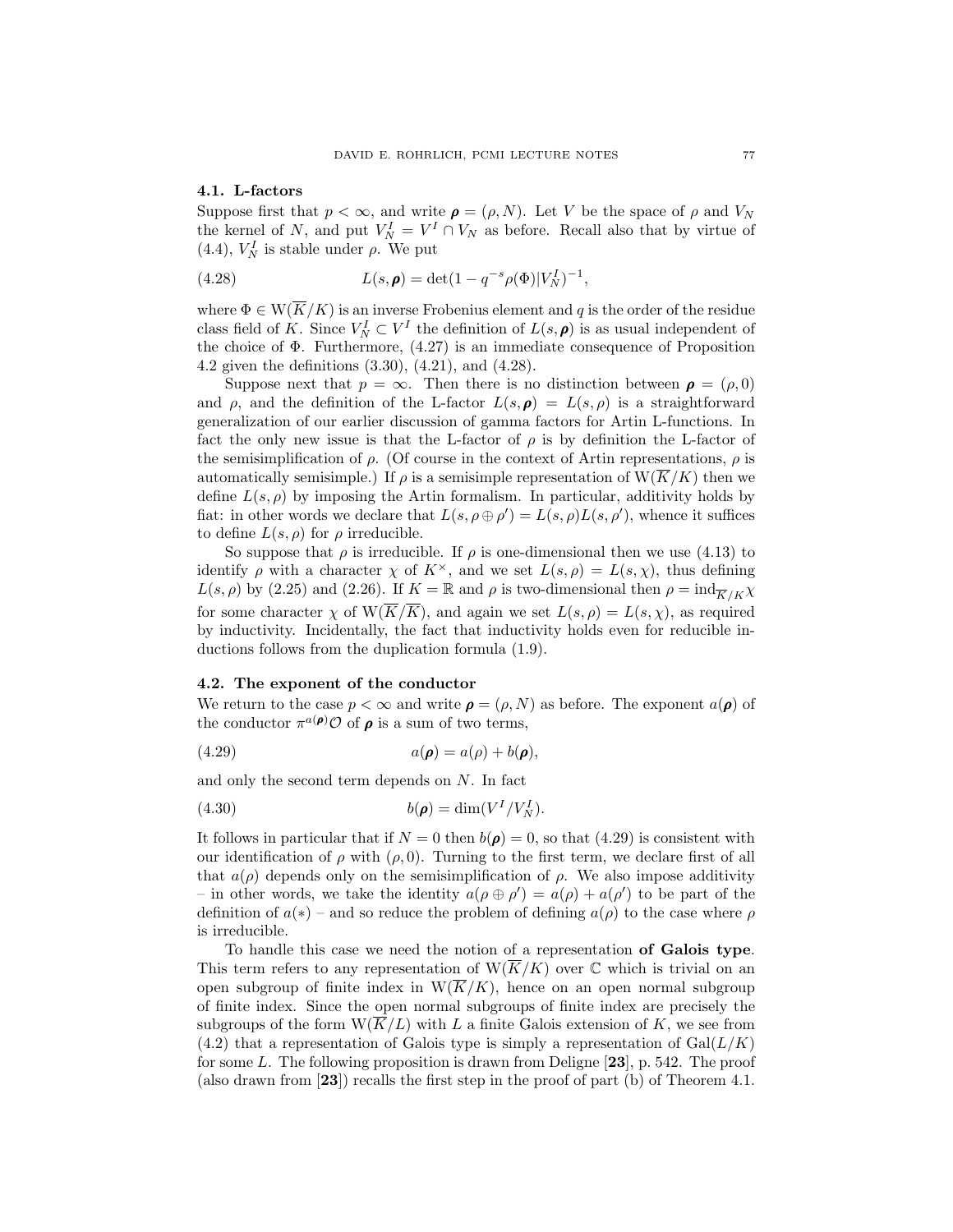**Proposition 4.3.** Let  $\rho$  be a representation of  $W(\overline{K}/K)$  over  $\mathbb{C}$ . If  $\rho$  is irreducible then there exists  $s_0 \in \mathbb{C}$  such that  $\rho \otimes \omega^{s_0}$  is of Galois type.

**PROOF.** Let J be the kernel of  $\rho|I$ . Then J is normal in  $W(\overline{K}/K)$ , and the action of  $W(\overline{K}/K)$  on I by conjugation defines a map  $W(\overline{K}/K) \to Aut(I/J)$ . But I/J is a finite group, so we deduce that if  $\sigma \in W(\overline{K}/K)$  is a given Frobenius element then there is a positive integer n such that  $\sigma^n$  acts trivially on  $I/J$ . It follows that the coset  $\sigma^n J$  is in the center of  $\mathcal{W}(\overline{K}/K)/J$ , and since  $\rho$  can be viewed as an irreducible representation of  $W(\overline{K}/K)/J$  we conclude that  $\rho(\sigma^n)$  is scalar. Choose  $s \in \mathbb{C}$  such that  $\rho(\sigma^n)$  is multiplication by  $q^s$ , where  $q = \omega(\sigma)$  as usual. Then  $(\rho \otimes \omega^{-s/n})(\sigma^n)$  is trivial. Hence if  $s_0 = -s/n$  then  $\rho \otimes \omega^{s_0}$  is trivial on the open subgroup of  $W(\overline{K}/K)$  generated by J and  $\sigma^n$ , which is of finite index.  $\square$ 

The significance of the proposition for us is that if  $\rho$  is a representation of Galois type and hence a representation of  $Gal(L/K)$  for some finite Galois extension L of K then we have already seen a definition of  $a(\rho)$  in the context of Artin representations:  $a(\rho)$  is defined by (3.46). Hence given an arbitrary *irreducible* representation  $\rho$  of  $W(\overline{K}/K)$  we can put

$$
(4.31) \t\t a(\rho) = a(\rho \otimes \omega^{s_0}),
$$

where the right-hand side is defined by (3.46) with  $s_0$  chosen so that  $\rho \otimes \omega^{s_0}$  is of Galois type. While such an  $s_0$  is not unique (for it can be replaced by  $s_0+2\pi i r/\log q$ with  $r \in \mathbb{Q}$ , an inspection of (3.46) shows that  $a(\rho \otimes \omega^{s_0})$  depends only on  $(\rho \otimes \omega^{s_0})$ ] and hence only on  $\rho$ I. Thus Proposition 4.3 and (4.31) together assign a meaning to  $a(\rho)$  for irreducible  $\rho$  and hence by semisimplification and additivity for all  $\rho$ .

## 4.3. Root numbers

To start with take  $p < \infty$  and  $\rho = (\rho, N)$ . Just as  $a(\rho)$  is the sum of the two terms  $a(\rho)$  and  $b(\rho)$ , with  $a(\rho)$  independent of N, the root number  $W(\rho)$  is similarly the product of two factors, the first of which is independent of N:

$$
(4.32) \t\t W(\pmb{\rho}) = W(\rho)\Delta(\pmb{\rho}).
$$

Furthermore the definition of  $\Delta(\rho)$ , like the definition of  $b(\rho)$ , is straightforward: Writing V for the space of  $\rho$  and the same letter  $\rho$  for the quotient representation on  $V^I/V_N^I$  determined by  $\rho$ , we put

(4.33) 
$$
\delta(\pmb{\rho}) = \det(-\rho(\Phi)|V^I/V_N^I)
$$

and

(4.34) 
$$
\Delta(\boldsymbol{\rho}) = \frac{\delta(\boldsymbol{\rho})}{|\delta(\boldsymbol{\rho})|}.
$$

Note that the identification of  $\rho$  with  $(\rho, 0)$  is once again respected here, because if  $N = 0$  then  $\delta(\rho)$  is the determinant of a linear automorphism of the trivial vector space, whence  $\Delta(\rho) = \delta(\rho) = 1$  and  $W(\rho) = W(\rho)$ .

If  $p = \infty$  then (4.32) is still valid provided we understand that  $N = 0$ . Thus  $\Delta = 1$  and  $W(\rho) = W(\rho)$ . Furthermore the definition of  $W(\rho)$  is straightforward in the archimedean case, but the archimedean case will not be treated separately because it is included in the general case to be discussed now.

While the definition of  $W(\rho)$  is indirect, the underlying strategy is simple: Define  $W(\rho)$  by imposing a modified Artin formalism. This means first of all that  $W(\rho)$  depends only on the semisimplification of  $\rho$ , and secondly that additivity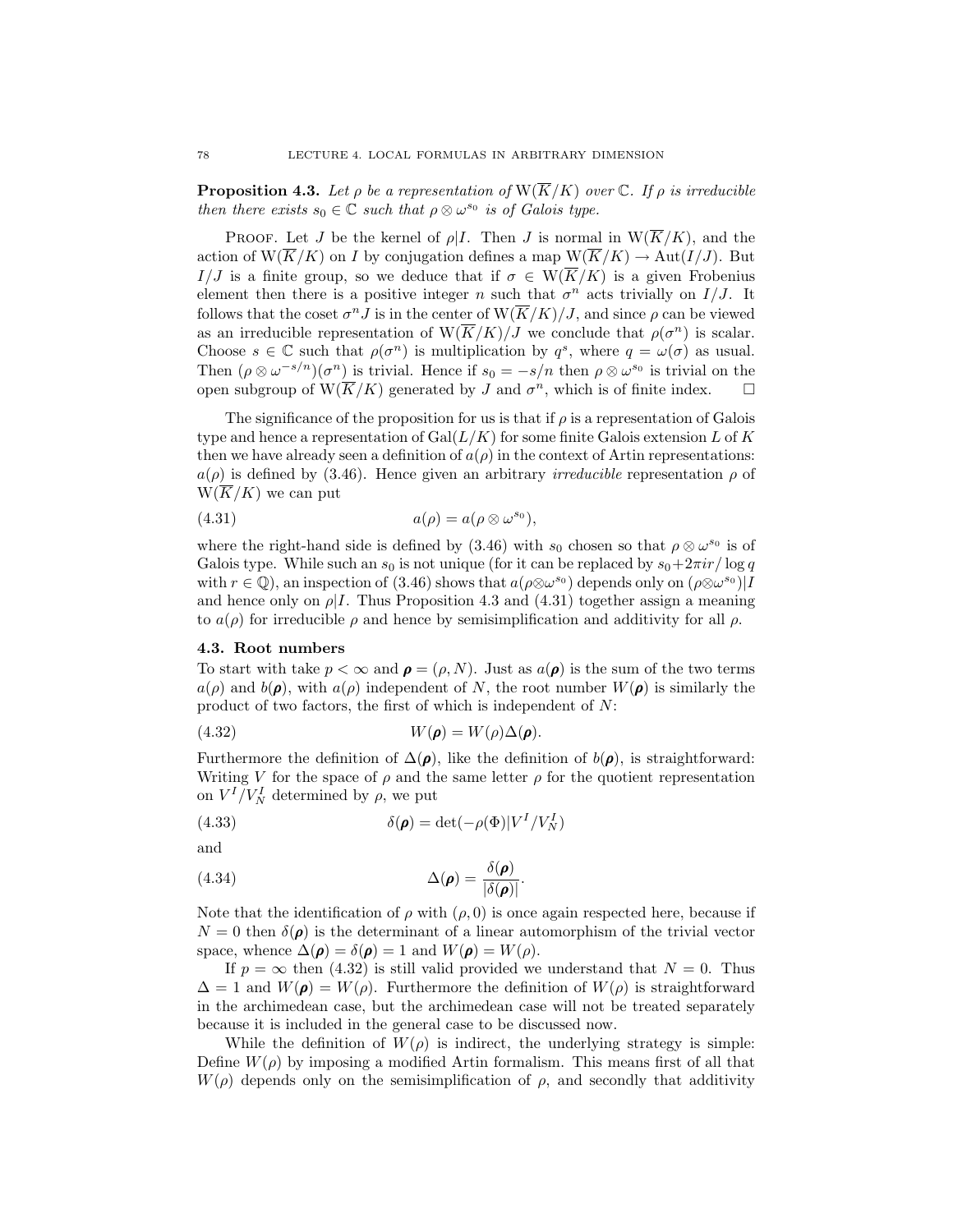holds – in other words that  $W(\rho \oplus \rho') = W(\rho)W(\rho')$ . We also impose compatibility in dimension one: If  $\rho$  is one-dimensional and we identify it with a character  $\chi$  of  $K^{\times}$  via (4.3) and (4.13), then  $W(\rho) = W(\chi)$ . So far this is just the standard Artin formalism. But as soon as we impose additivity and compatibility in dimension one there are simple counterexamples to inductivity. For instance take the case of the unramified quadratic extension L of a finite extension K of  $\mathbb{Q}_p$ , where  $p < \infty$ . Write  $\operatorname{sign}_{L/K}$  for the nontrivial character of  $\operatorname{Gal}(L/K)$ . Then  $\operatorname{ind}_{L/K}1_L = 1_K \oplus \operatorname{sign}_{L/K}$ , while (2.43) gives  $W(1_L) = W(1_K) = 1$  and  $W(\text{sign}_{L/K}) = (-1)^d$  with d equal to the exponent of the different ideal of  $K$ . If the root number were to satisfy inductivity we would have  $1 = (-1)^d$ , a contradiction if d is odd (as it is for mauctivity we would have example if  $K = \mathbb{Q}_p(\sqrt{p})$ .

Thus inductivity must be modified. The modification is a weaker condition called inductivity in dimension zero (or "in degree zero"). Fix a finite extension K of  $\mathbb{Q}_p$  with  $p \leq \infty$ , and consider the Grothendieck group Groth $(\overline{W}(\overline{K}/K))$  of virtual representations of  $W(\overline{K}/K)$ . If we want the root number to depend only on the semisimplification of its argument and to satisfy additivity then it becomes a function on  $\operatorname{Groth}(\overline{K}/K)$ , so that  $W(\rho)$  acquires a meaning even for virtual representations of  $W(\overline{K}/K)$ . Now a virtual representation has a virtual dimension, and to impose inductivity in dimension zero is to demand that

$$
(4.35) \t\t W(\mathrm{ind}_{L/K}\rho) = W(\rho)
$$

whenever L is a finite extension of K and  $\rho$  a virtual representation of  $W(\overline{K}/L)$  of dimension zero.

With this modification, the Artin formalism can be realized: By the theorem of Langlands and Deligne ([23], p. 535; see also Tate [93], [94]), there is a unique map  $\rho \mapsto W(\rho)$  from virtual representations of  $W(\overline{K}/K)$  to complex numbers of absolute value 1 which satisfies additivity, compatibility in dimension one, and inductivity in dimension zero. The uniqueness of  $\rho \mapsto W(\rho)$  is the easy part of the assertion, but it is worth verifying here, for the argument shows how  $W(\rho)$  can be computed in practice.

What is needed for the verification is a "dimension-zero" variant of Brauer's theorem (cf. [23], p. 510, Proposition 1.5). Let us say that a virtual representation of a finite group  $G$  is **monomial of dimension zero** if it is induced by the difference of two one-dimensional representations of a subgroup of  $G$ . The dimension-zero version of Brauer's theorem states that in  $\mathrm{Groth}(G)$  any virtual representation of G of dimension zero is an integral linear combination of monomial representations of dimension zero. Suppose now that  $\rho$  is an irreducible representation of  $W(\overline{K}/K)$ over C. By Proposition 4.3 there exists  $s_0 \in \mathbb{C}$  such that  $\rho \otimes \omega^{s_0}$  factors through  $Gal(L/K)$  for some finite Galois extension L of K. Hence taking  $G = Gal(L/K)$ we can write

(4.36) 
$$
[\rho \otimes \omega^{s_0}] - (\dim \rho)[1_K] = \sum_{(M,\xi,\xi')} n_{M,\xi,\xi'} \operatorname{ind}_{M/K}([\xi] - [\xi'])
$$

with integers  $n_{M,\xi,\xi'}$ , subfields M of L containing K, and one-dimensional characters  $\xi$  and  $\xi'$  of  $Gal(L/M)$ . Tensoring both sides of (4.36) with  $[\omega^{-s_0}]$ , we obtain

(4.37) 
$$
[\rho] = (\dim \rho)[\omega^{-s_0}] + \sum_{(M,\xi,\xi')} n_{M,\xi,\xi'} \text{ind}_{M/K}([\xi_0] - [\xi'_0])
$$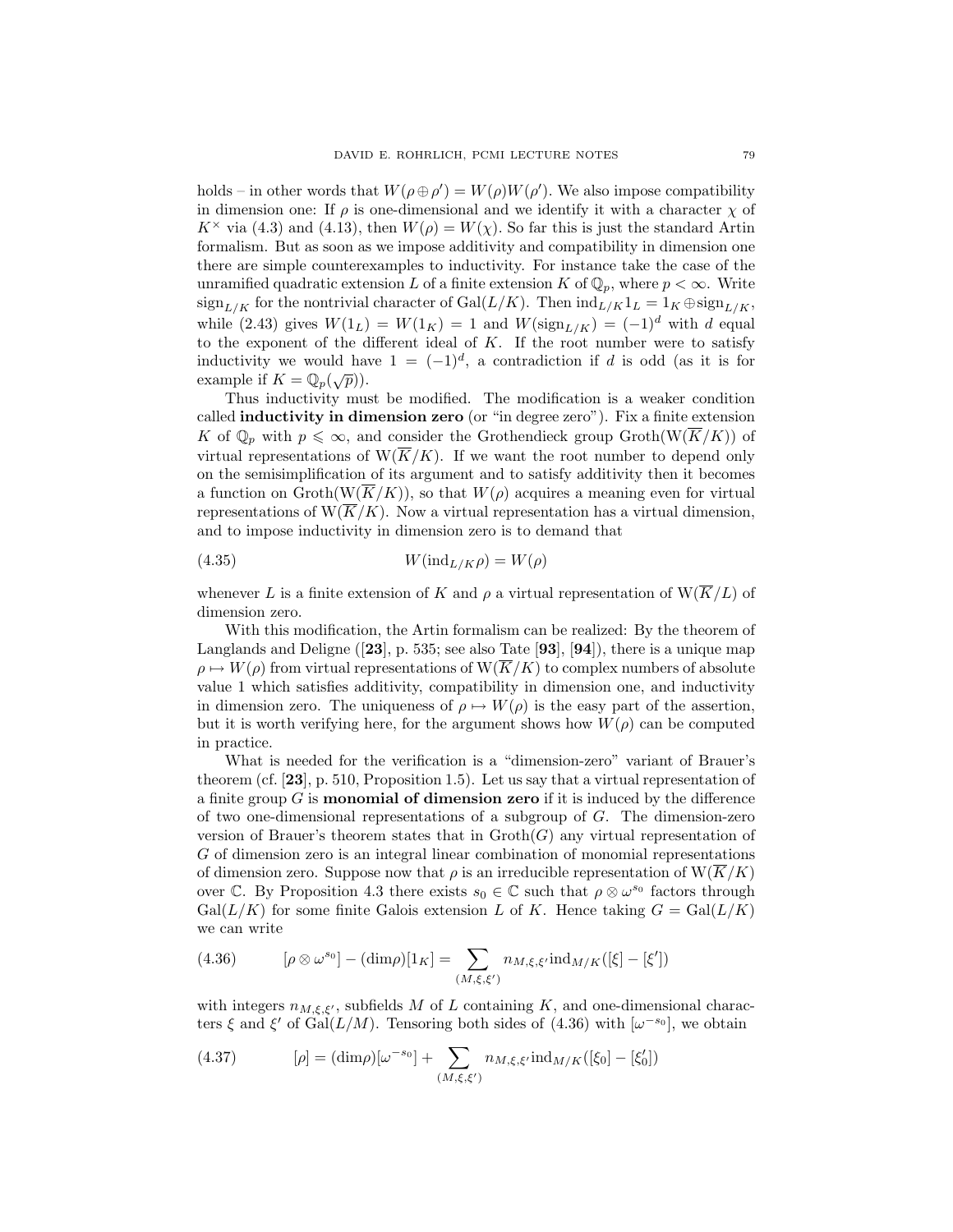in Groth( $W(\overline{K}/K)$ ), where  $\xi_0 = \xi \omega_M^{-s_0}$  and  $\xi'_0 = \xi' \omega_M^{-s_0}$ . Here we are using the fact that our  $\omega$  is really  $\omega_K$  and satisfies  $\omega|W(\overline{K}/M) = \omega_M$ . The modified Artin formalism now implies that

(4.38) 
$$
W(\rho) = W(||*||^{-s_0})^{\dim \rho} \prod_{(M,\xi,\xi')} (W(\chi_{\xi_0})/W(\chi_{\xi'_0}))^{n_{M,\xi,\xi'}},
$$

where  $\chi_{\xi_0}$  and  $\chi_{\xi'_0}$  are the characters of  $M^{\times}$  corresponding to  $\xi_0$  and  $\xi'_0$  respectively under (4.3) and (4.13). It follows from (4.38) that the modified Artin formalism does indeed determine  $W(\rho)$  uniquely for irreducible  $\rho$ , and consequently, by semisimplification and additivity, for all  $\rho$ .

## 4.4. Epsilon factors

Just as in the one-dimensional case, the local root number is subsumed in a broader concept, the epsilon factor. Given a local field K, a complex representation  $\rho$  of  $WD(\overline{K}/K)$ , an additive character  $\psi$  of K, and a Haar measure dx on K, one puts

(4.39) 
$$
\varepsilon(\pmb{\rho},\psi,dx)=\varepsilon(\rho,\psi,dx)\delta(\pmb{\rho}),
$$

where  $\delta(\rho)$  is as in (4.33) – note that the definition is indeed independent of  $\psi$  and  $dx$  – and  $\varepsilon(\rho, \psi, dx)$  is defined by the theorem of Langlands and Deligne. In the context of epsilon factors their theorem states that the modified Artin formalism can be imposed on  $\varepsilon(\rho, \psi, dx)$  and then defines  $\varepsilon(\rho, \psi, dx)$  uniquely. Inductivity in dimension zero now takes account of the additive character: the requirement is that

(4.40) 
$$
\varepsilon(\text{ind}_{L/K}\rho, \psi \circ \text{tr}_{L/K}, d_Lx) = \varepsilon(\rho, \psi, d_Kx)
$$

for every finite extension L of K, virtual representation  $\rho$  of  $W(\overline{K}/L)$  of dimension zero, additive character  $\psi$  of K, and Haar measures  $d_Lx$  and  $d_Kx$  on L and K respectively. Additivity means as usual that

$$
\varepsilon(\rho \oplus \rho', \psi, dx) = \varepsilon(\rho, \psi, dx)\varepsilon(\rho', \psi, dx),
$$

and compatibility in dimension one means that if  $\rho$  is one-dimensional then

$$
\varepsilon(\rho, \psi, dx) = \varepsilon(\chi, \psi, dx),
$$

where  $\chi$  is the character of  $K^{\times}$  corresponding to  $\rho$  under (4.3) and (4.13).

Although a local functional equation is lacking in dimension  $> 1$ , one can still introduce a complex parameter s by putting

(4.41) 
$$
\varepsilon(s, \boldsymbol{\rho}, \psi, dx) = \varepsilon(\boldsymbol{\rho} \otimes \omega^s, \psi, dx)
$$

and thus generalizing (2.73). One can also define  $W(\rho, \psi)$  by a straightforward generalization of (2.72):

(4.42) 
$$
W(\boldsymbol{\rho},\psi) = \frac{\varepsilon(\boldsymbol{\rho},\psi,dx)}{|\varepsilon(\boldsymbol{\rho},\psi,dx)|}.
$$

If K has characteristic zero then we recover  $W(\rho)$  by taking  $\psi = \psi^{\text{can}}$ . Indeed if L is a finite extension of K and  $\psi_L^{\text{can}}$  and  $\psi_K^{\text{can}}$  denote the respective canonical additive characters then  $\psi_L^{\text{can}} = \psi_K^{\text{can}} \circ \text{tr}_{L/K}$ , so (4.40) and (4.42) do give (4.35). Thus the theorem of Langlands and Deligne does imply that  $W(\rho)$  can be defined by imposing the modified Artin formalism.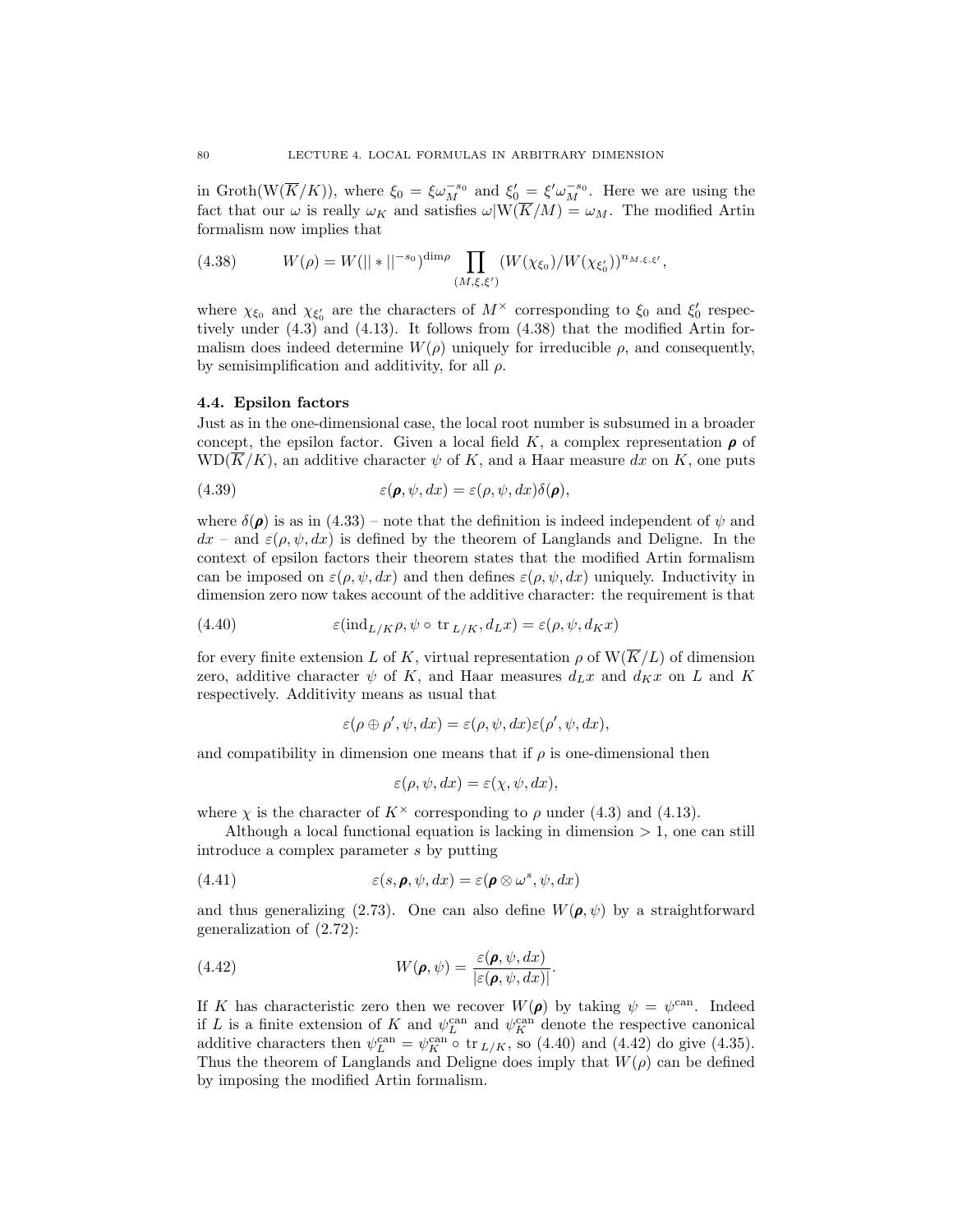#### 5. Normalizations of the root number in the literature

We conclude this lecture with a brief but important caveat: In  $(2.72)$ ,  $(4.32)$ , and (4.42) we have normalized the local and hence also the global root number to have absolute value 1, but this is far from being a standard convention. In fact what is more commonly found in the literature (see for example [93], p. 105) is the normalization

(4.43) 
$$
W(\rho, \psi) = \epsilon(1/2, \rho, \psi, dx_{\psi}),
$$

which does not always give  $W(\rho, \psi)$  absolute value 1. Suppose for instance that K is nonarchimedean, with residue class field of order q. Take  $\rho$  to be one-dimensional and view it as a character  $\chi$  of  $K^{\times}$  via (4.3). Applying (2.89) and (2.90), we see that if the root number is defined by (4.43) then  $|W(\chi, \psi)| = q^{(a(\chi) + n(\psi))c}$ , where c is as in (2.83). Hence  $|W(\chi, \psi)| \neq 1$  unless  $\chi$  is unitary or  $a(\chi) + n(\psi) = 0$ .

On the other hand, while our convention that root numbers have absolute value 1 may not be widely supported in the literature, it seems to be standard in the mathematical vernacular. For example, have you ever heard anybody say that the mathematical vernacular. For example, have you  $\epsilon$  the root number of the elliptic curve  $X_0(11)$  is  $+\sqrt{11}$ ?

#### 6. Exercises

**Exercise 4.1.** Let K be a finite extension of  $\mathbb{Q}_p$  with  $p < \infty$ . Show that the open subgroups of infinite index in  $W(\overline{K}/K)$  are precisely the subgroups of the form  $Gal(\overline{K}/R)$  with R a finite extension of  $K_{\text{unr}}$  inside  $\overline{K}$ .

**Exercise 4.2.** Let E be an elliptic curve over a finite extension K of  $\mathbb{Q}_p$ , and let  $\rho_{E,\ell}$  be the representation of  $Gal(\overline{K}/K)$  on  $V_{\ell}(E)$  for some prime  $\ell \neq p$ . Let  $\boldsymbol{\rho} = (\rho,N)$  be the representation of  $\text{WD}(\overline{K}/K)$  obtained from  $\rho_{E,\ell}^{\vee}$  by applying part (a) of Theorem 4.1. Show that if E has (i) good reduction then  $\rho$  is unramified and  $N = 0$ , (ii) bad but potentially good reduction then  $\rho$  is ramified but  $N = 0$ , and (iii) potentially multiplicative reduction then  $N \neq 0$  and  $\rho \cong \chi \oplus \chi \omega$ , where  $\chi$  is the unique quadratic or trivial character of  $W(\overline{K}/K)$  such that the twist of E by  $\chi$  is a Tate curve over K. Furthermore, show that  $W(\rho) = 1$  in case (i) and that

 $W(\rho) =$  $\sqrt{ }$  $\int$  $\overline{\mathcal{L}}$  $-1$  if  $\chi = 1$ 1 if  $\chi$  is the unique unramified quadratic character of  $W(K/K)$  $\chi(-1)$  if  $\chi$  is ramified

in case (iii).

**Exercise 4.3.** Let K be a number field with  $r_1$  real embeddings and  $r_2$  pairs of complex conjugate embeddings, and suppose that  $E$  is a semistable elliptic curve over K which has split multiplicative reduction at exactly s finite places of  $K$ . Put  $W(E) = W(M)$ , where M is the isomorphism class of  $\{\rho_{E,\ell}^{\vee}\}\$ . Using Exercise 4.2, derive the classic formula  $W(E) = (-1)^{r_1+r_2+s}$ . (Essential information: The representation  $\rho_v$  of  $W(\overline{K}_v/K_v)$  associated to E at an infinite place v is as follows. Let  $\chi : \mathbb{C}^\times \to \mathbb{C}^\times$  be the character  $z \mapsto z^{-1}$ . If v is complex and we identify  $W(\widetilde{K}_v/K_v)$  with  $\mathbb{C}^\times$  then  $\rho_v = \chi \oplus \overline{\chi}$ . If v is real and we identify the subgroup  $\widetilde{W(K_v/K_v)}$  of  $\widetilde{W(K_v/K_v)}$  with  $\mathbb{C}^\times$  then  $\rho_v = \mathrm{ind}_{\overline{K}_v/K_v}\chi$ .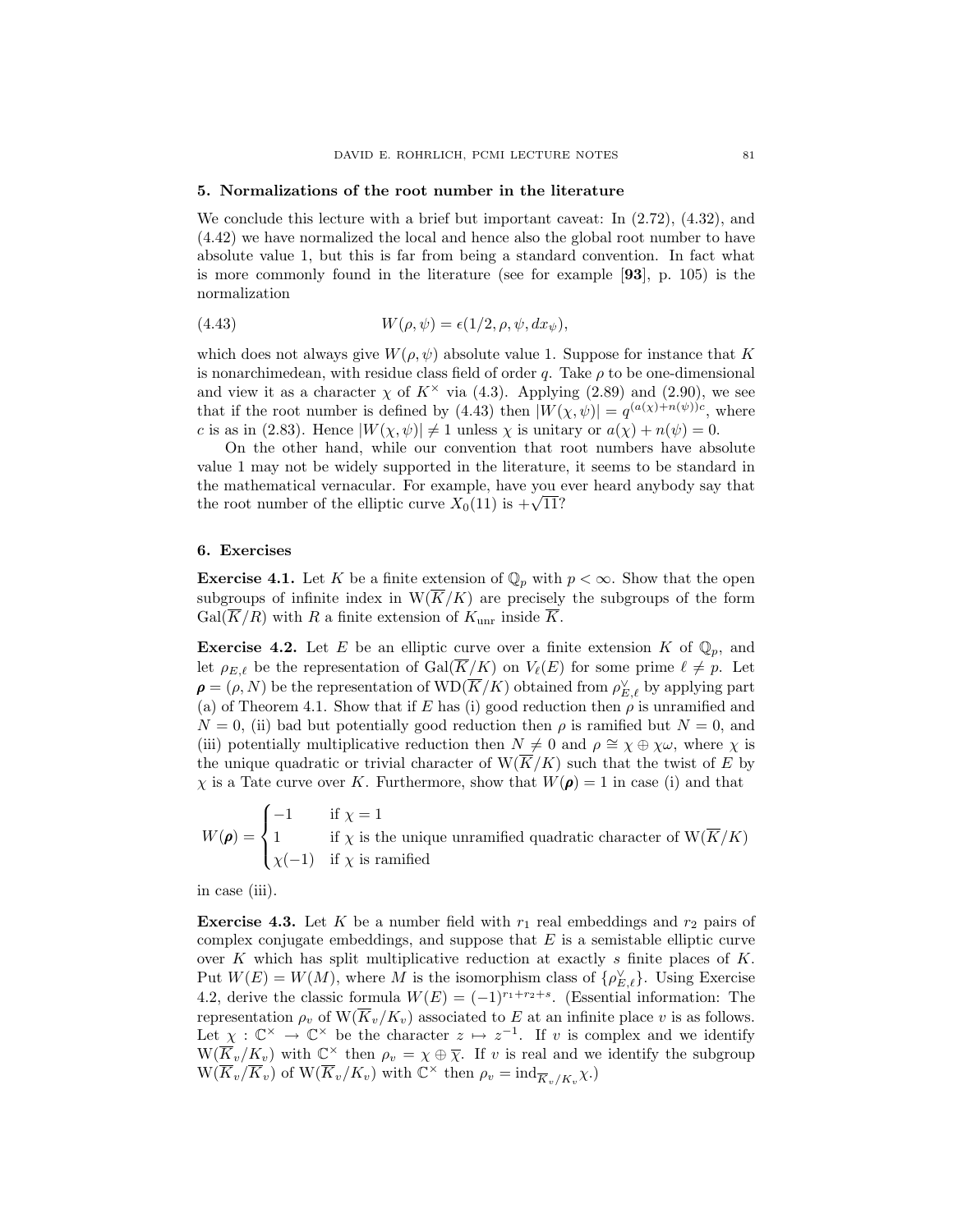Exercise 4.4. As we have already mentioned, the class of motivic L-functions, while very broad, does not include even all Hecke L-functions of number fields – for example if  $\chi$  is as in (2.50) then  $L(s, \chi)$  is not motivic – let alone the L-functions of arbitrary automorphic forms. Nonetheless, at the local level, representations of the Weil-Deligne group still serve as parameters for local components of automorphic representations. To illustrate this point, let f be a Maass form for  $SL(2,\mathbb{Z})$ . Then the representation of W( $\mathbb{C}/\mathbb{R}$ ) associated to f at the infinite place of  $\mathbb{Q}$  is  $\chi \oplus \overline{\chi}$ , where  $\chi$  has the form  $\chi(t) = |t|^{\text{ir}} (t/|t|)^m$  with  $r \in \mathbb{R}$  and  $m \in \{0, 1\}$ . Show that the root number  $W(f)$  in the functional equation of  $L(s, f)$  is 1 or -1 according as  $m = 0$  or 1. (Hint: Given that f is a Maass form for  $SL(2, \mathbb{Z})$  rather than for one of its congruence subgroups, what can you infer about the conductor of the representation of  $WD(\overline{\mathbb{Q}}_p/\mathbb{Q}_p)$  associated to f at primes  $p < \infty$ ?)

Exercise 4.5. (Reading.) Let G be a finite group and  $\rho$  a representation of G. There are theorems of Snaith [89] and others which express  $[\rho]$  in  $\mathrm{Groth}(G)$  as an integral linear combination of classes of monomial representations in a canonical way. Theorems of this type are call **canonical Brauer induction** theorems. Can they be used to prove the existence of local root numbers?

**Exercise 4.6.** Let  $\rho^{ss} = (\rho^{ss}, N)$  be as in part (b) of Theorem 4.1, and let V be the space of  $\rho^{\rm ss}$ .

(a) Show that there is a unique invariant subspace  $W$  of  $V$  such that  $V =$  $V^I \oplus W$ . Here "invariant" means "stable under  $\rho^{\text{ss}}$ ."

(b) Let  $N^*$  be the nilpotent endomorphism of V which coincides with N on  $V^I$  and with 0 on W. Show that the pair  $\rho^{ss*} = (\rho^{ss}, N^*)$  is a representation of  $\text{WD}(\overline{K_v}/K_v)$  and that  $L(s, \boldsymbol{\rho}^{\text{ss}*}) = L(s, \boldsymbol{\rho}^{\text{ss}}), a(\boldsymbol{\rho}^{\text{ss}*}) = a(\boldsymbol{\rho}^{\text{ss}}),$  and  $W(\boldsymbol{\rho}^{\text{ss}*}) =$  $W(\boldsymbol{\rho}^{ss}).$ 

Exercise 4.7. With notation as in (4.21), put

(4.44) 
$$
\boldsymbol{\rho}_{M,v}^* = ((\rho_v^{\text{ss}})^t, (N_v^*)^t),
$$

where  $N_v^*$  is defined as in Exercise 4.6. (Note that there is an implicit choice of  $\lambda$  in (4.44) as well as of  $\iota$ .) Assume that a condition stronger than (3.37) holds, namely that for every prime ideal  $\mathfrak p$  in the exceptional set S of M, for every pair of reciprocal roots  $\alpha$  and  $\alpha'$  of  $B_p(x)$ , and for every pair of field automorphisms  $\tau$ and  $\tau'$  of  $\mathbb{C}$ , we have

(4.45) 
$$
|\tau(\alpha)| = |\tau'(\alpha')| \leqslant (\mathbf{N}\mathfrak{p})^{w/2}.
$$

Prove that the isomorphism class of  $\rho_{M,v}^*$  is independent of the choice of  $\lambda$  and  $\iota$ .

Exercise 4.8. The preceding two exercises may appear to be a partial solution to Problem 4, or at least a successful circumvention of it: If we simply replace N by N<sup>∗</sup> then the local L-factor, conductor, and root number are unaffected (Exercise 4.6) but the isomorphism class of  $\rho_{M,v}^*$  is now independent of all choices provided (4.45) holds (Exercise 4.7). The purpose of the present exercise is to show that this "solution" to Problem 4 is completely unsatisfactory.

(a) Give an example showing that (4.45) need not be satisfied even in the simple case of the motive associated to  $H^1$  of the product of two elliptic curves.

(b) Give an example of representations  $\rho = (\rho, N)$  and  $\rho' = (\rho', N')$  for which  $(N \otimes 1' + 1 \otimes N')^* \neq N^* \otimes 1' + 1 \otimes N'^*$ , in contrast to (4.6).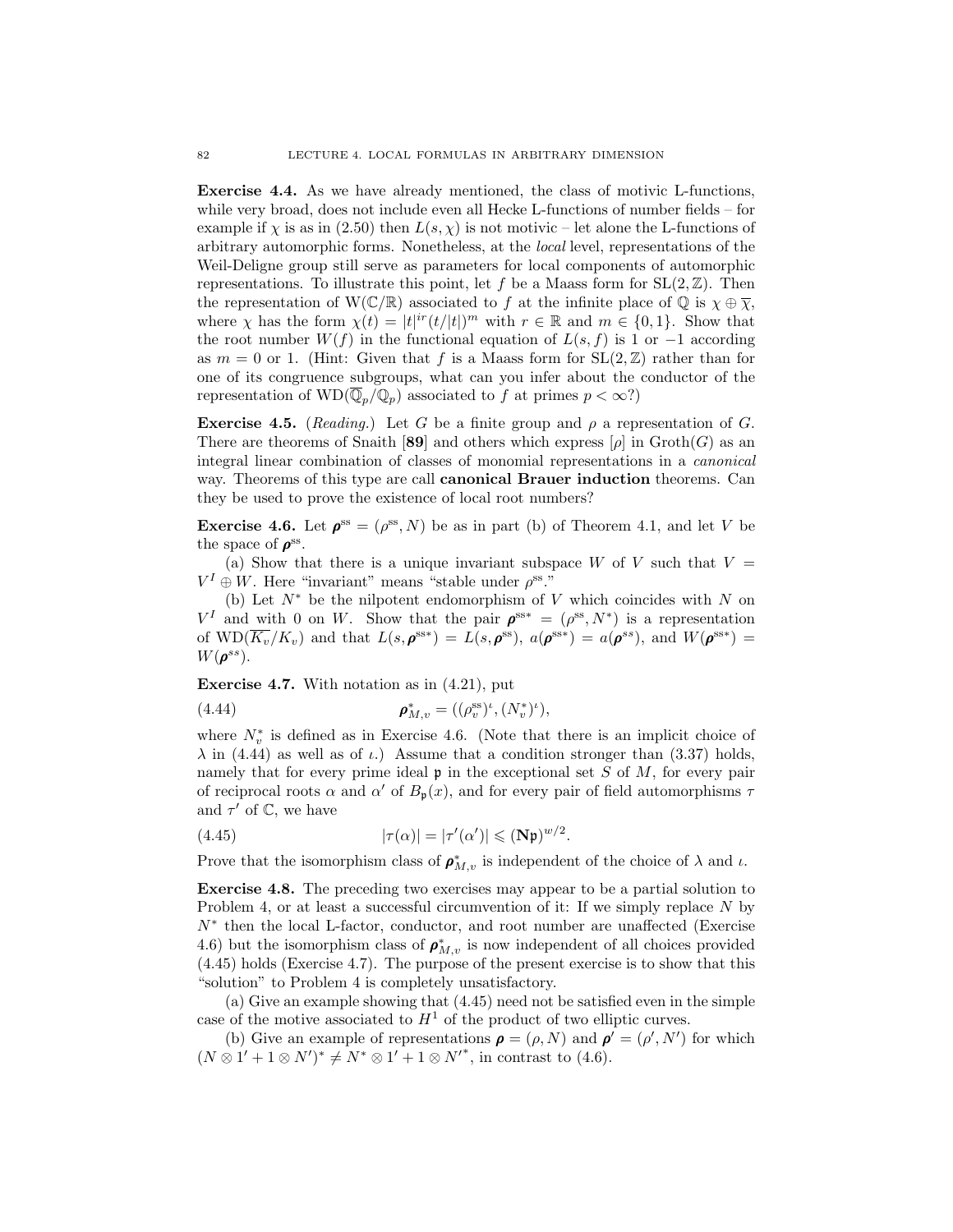#### LECTURE 5

## The minimalist dichotomy

In this final lecture we would like to reflect on the following question: To what extent, or under what circumstances, should we expect the order of vanishing of a motivic L-function at the center of its critical strip to be the minimum compatible with its functional equation? To begin with we restrict our attention to essentially self-dual premotives M, so that the functional equation of  $L(s, M)$  has the form  $\Lambda(s, M) = W(M)\Lambda(k-s, M)$  with  $k = w+1$ , where  $w \geqslant 0$  is the weight of M. We are then asking how likely it is that

(5.1) 
$$
\text{ord}_{s=k/2}L(s,M) = \begin{cases} 0 & \text{if } W(M) = 1, \\ 1 & \text{if } W(M) = -1. \end{cases}
$$

In the case of elliptic curves E over  $\mathbb Q$  with  $W(E) = 1$  this question is discussed at length in the paper of Bektemirov, Mazur, Stein, and Watkins [8], who refer to the conjecture that  $L(1, E) \neq 0$  with probability one as the "minimalist conjecture" for such  $E$ . Adopting their language, we shall say that the **minimalist dichotomy** holds for M, or for the associated L-function  $L(s, M)$ , if  $(5.1)$  is satisfied.

We have already encountered an infinite family of self-dual premotives in which the minimalist dichotomy holds for every member: the premotives  $M(\chi)$  associated by (3.43) to the "canonical" characters  $\chi$ . Indeed we have  $L(s, M(\chi)) = L(s, \chi)$ and  $W(M(\chi)) = W(\chi)$ , so that (5.1) holds with  $M = M(\chi)$  by Theorem 1.3. On the other hand, as a universal statement about L-functions of essentially self-dual premotives, (5.1) is simply false. In the case of elliptic curves this point is perhaps so familiar as to require no comment, but for the record, if one takes the base field to be Q and orders elliptic curves by their conductor then the first counterexample to (5.1) is the curve 389A1 in Cremona's tables ([22], p. 306). Of course the fact that one can be so precise depends on the confluence of several breakthroughs of the past quarter-century: first of all the modularity of elliptic curves over Q proved by Wiles [100], Taylor and Wiles [96], and Breuil, Conrad, Diamond, and Taylor [11], and secondly the theorems of Kolyvagin [53] (supplemented by Bump-Friedberg-Hoffstein [14] or Murty-Murty [70]) and Gross-Zagier [39], which together imply that if E is an elliptic curve over  $\mathbb Q$  with  $\text{ord}_{s=1}L(s, E) \leq 1$  then the rank of E is  $\leqslant$  1. For curves of conductor  $\leqslant$  999 an inspection of Cremona's tables ([22], pp. 293 – 340) reveals that the converse also holds, and consequently the first curve in the tables of rank  $> 1$  – namely the curve 389A1, which has rank  $2$  – it is also the first elliptic curve over  $\mathbb Q$  for which the minimalist dichotomy fails. Using results like those in [79] one can produce as many other counterexamples as one likes.

Nonetheless, we can ask as in [8] whether the minimalist dichotomy holds for a dense set of elliptic curves over Q. After briefly surveying what is known or conjectured about this question, we shall broaden the discussion to include more general motivic L-functions.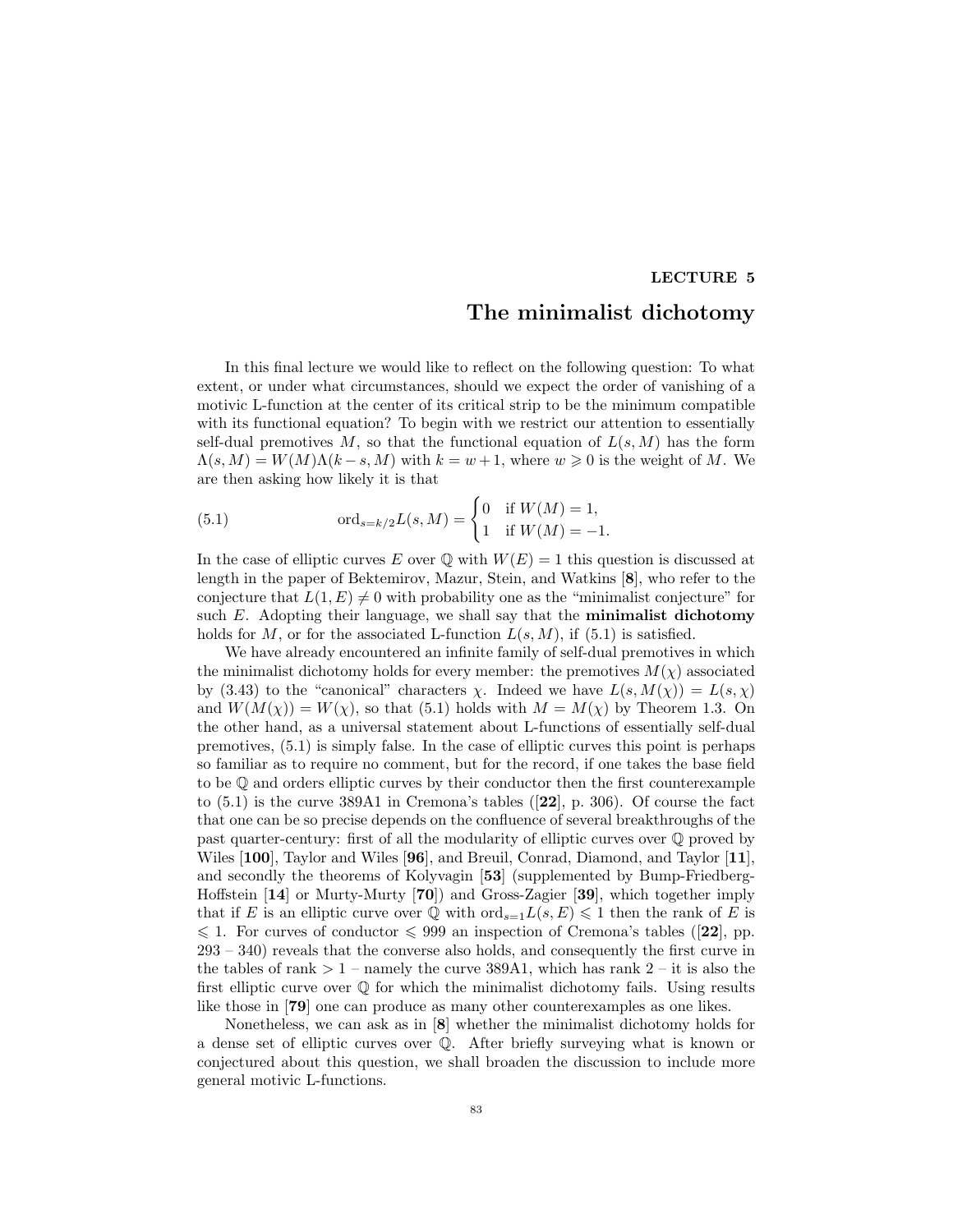#### 1. Elliptic curves

Let  $\mathcal E$  be the set of isomorphism classes of elliptic curves E over Q and D the subset of isomorphism classes for which  $L(s, E)$  satisfies the minimalist dichotomy. Write  $\vartheta_{\mathcal{E}}(x)$  and  $\vartheta_{\mathcal{D}}(x)$  for the number of isomorphism classes in  $\mathcal{E}$  and  $\mathcal{D}$  respectively which have conductor  $\leq x$ . By the minimalist conjecture for elliptic curves over Q we mean the hypothesis that  $\lim_{x\to\infty} \vartheta_{\mathcal{D}}(x)/\vartheta_{\mathcal{E}}(x)$  exists and equals 1.

Before committing ourselves too firmly to this formulation of the problem, we should note that the answer could depend on the fact that we are counting elliptic curves using the conductor rather than some other natural invariant. Quite generally, consider a set S and a function  $\nu : \mathcal{S} \to \mathbb{Z}_{\geqslant 0}$  such that for every  $x > 0$ there are only finitely many  $s \in \mathcal{S}$  with  $\nu(s) \leq x$ . We will call  $\nu$  a counting **function** on S. Writing  $\vartheta_{S,\nu}(x)$  for the number of such s, one can consider the limit lim<sub>x→∞</sub>  $\vartheta_{\mathcal{I},\nu}(x)/\vartheta_{\mathcal{S},\nu}(x)$  for a given subset T of S, but even if this limit exists, its value may depend on  $\nu$ . For example, fix an integer  $n \geqslant 3$ , let P be the set of primes, and let Q the subset of primes  $p \equiv -1$  modulo n. If we take  $\nu(p) = p$ then  $\lim_{x\to\infty} \vartheta_{\mathcal{Q},\nu}(x)/\vartheta_{\mathcal{P},\nu}(x) = 1/\varphi(n)$ , but if instead  $\nu(p) = p^{\langle p \rangle}$ , where  $\langle p \rangle$  is the least positive residue of p modulo n, then  $\lim_{x\to\infty} \vartheta_{Q,\nu}(x)/\vartheta_{P,\nu}(x) = 0$ .

Returning to  $\mathcal{E}$ , and writing  $\nu(E)$  for the value of  $\nu$  on the isomorphism class of E, we can defend the choice  $\nu(E) = N(E)$  as the only *analytic* possibility for  $\nu$ analytic in the sense that  $N(E)$  appears in the functional equation of  $L(s, E)$  – but on the arithmetic side there are many other possibilities: for example the absolute value of the minimal discriminant  $\Delta(E)$ , the Arakelov height of E, or simply the coarse height

(5.2) 
$$
\nu(E) = \min_{\substack{4a^3 + 27b^2 \neq 0 \\ E \cong E_{a,b}}} \max(|a|^3, |b|^2),
$$

where the minimum is taken over all pairs of integers  $(a, b)$  such that  $4a^3 + 27b^2 \neq 0$ and E is isomorphic to the curve  $E_{a,b}: y^2 = x^3 + ax + b$ . Now one can argue that the arithmetic choices are less natural than  $N(E)$ , for they depend on the *isomorphism* class of  $E$ , whereas the validity of  $(5.1)$  depends only on the *isogeny* class. However the arithmetic choices of  $\nu$  are often easier to work with, so it behooves us to know whether the choice  $\nu(E) = |\Delta(E)|$ , say, is equivalent to the choice  $\nu(E) = N(E)$  for the purpose of evaluating the limit  $\lim_{x\to\infty} \vartheta_{\mathcal{D},\nu}(x)/\vartheta_{\mathcal{E},\nu}(x)$ . This does not seem like an easy question, particularly since it is not known whether  $|\Delta(E)|$  is bounded by a power of  $N(E)$  – in a stronger form this is Szpiro's conjecture.

But in fact one hopes for more: Not only should  $\lim_{x\to\infty} \vartheta_{\mathcal{D},\nu}(x)/\vartheta_{\mathcal{E},\nu}(x)$  be the same for  $\nu(E) = |\Delta(E)|$  as for  $\nu(E) = N(E)$ , but even the shape of the error term should be the same. To spell this out, consider the conjecture

(5.3) 
$$
\vartheta_{\mathcal{E},\nu}(x) \sim c \cdot x^{5/6}.
$$

The expectation is that (5.3) holds both in the case  $\nu(E) = |\Delta(E)|$  (Brumer and McGuinness [13]) and in the case  $\nu(E) = N(E)$  (Watkins [99]), although the constant c may depend on  $\nu$ . Next consider Conjecture 3.4 on p. 244 of [8] (based on the heuristics of Watkins [99]), which in principle gives

(5.4) 
$$
\vartheta_{\mathcal{E},\nu}(x) - \vartheta_{\mathcal{D},\nu}(x) \sim c' \cdot x^{19/24} (\log x)^{3/8}
$$

both for  $\nu(E) = N(E)$  and  $\nu(E) = |\Delta(E)|$ , although the constant c' may again depend on the choice of  $\nu$ . We say "in principle" because the focus in [8] is on the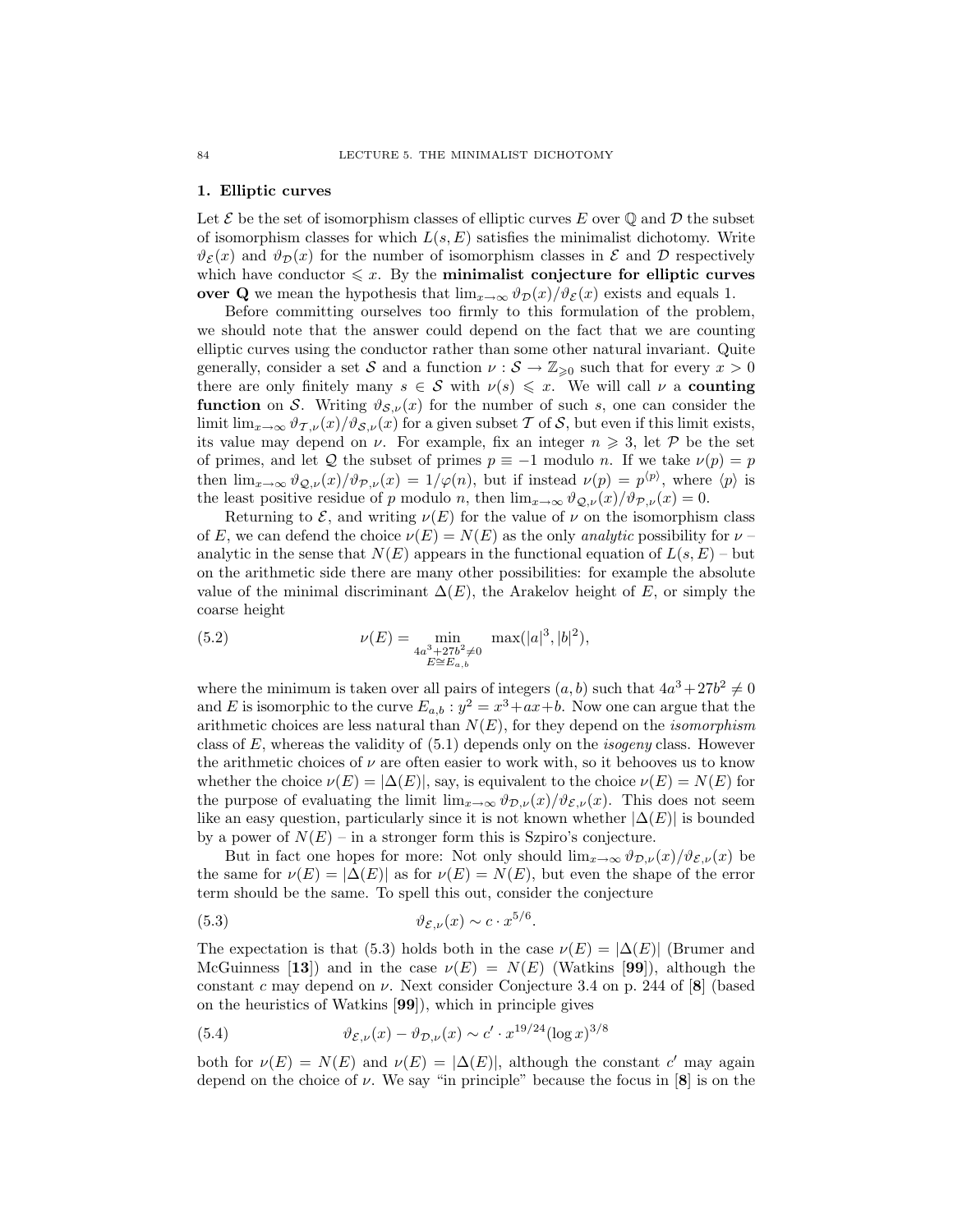first line of (5.1), so that the roles of  $\mathcal E$  and  $\mathcal D$  are actually played by the set  $\mathcal E^+$  of isomorphism classes with  $W(E) = 1$  and the subset  $\mathcal{D}^+$  of isomorphism classes with  $L(1, E) \neq 0$ . In any case, since  $19/24 < 5/6$  we obtain from (5.3) and (5.4) that  $\lim_{x\to\infty} \vartheta_{\mathcal{D}}(x)/\vartheta_{\mathcal{E}}(x) = 1$ , regardless of whether the implicit counting function is  $|\Delta|$  or N. Henceforth the omission of the subscript  $\nu$  on  $\vartheta_{\mathcal{D}}(x)$  and  $\vartheta_{\mathcal{E}}(x)$  indicates as before that  $\nu = N$ , but now with the implication that the choice of  $\nu$  shouldn't matter anyway.

As the authors of [8] acknowledge, the numerical evidence for all of this is weak. In fact one can almost say that the minimalist conjecture for elliptic curves over Q is made in defiance of the available data. These data include the calculations of Brumer and McGuinness [13] with elliptic curves of prime conductor  $\langle 10^8, 10^8 \rangle$ calculations of Stein and Watkins [91] with elliptic curves of composite conductor  $\leq 10^8$  or prime conductor  $\lt 10^{10}$ , and the calculations of the authors themselves involving selected elliptic curves of prime conductor around  $10^{14}$ . None of these works gives much support for the minimalist dichotomy, although there is some hint that the desired numerical evidence may simply lie outside the range of computation. At least the results for  $10^{14}$  can be regarded as a bit more supportive than those for  $10^8$  or  $10^{10}$ .

Turning from the numerical to the theoretical, we find that the known results pertain less to the minimalist conjecture than to a slightly different hypothesis, the average rank conjecture. Originally enunciated by Goldfeld [34] for quadratic twists of a fixed elliptic curve, the average rank conjecture is here understood to apply to all isomorphism classes of elliptic curves over  $\mathbb Q$  simultaneously. It asserts that if  $\nu$  is any of the counting functions  $\mathcal{E} \to \mathbb{Z}_{\geq 0}$  mentioned above then the limit

(5.5) 
$$
r_{\nu}(\mathcal{E}) = \lim_{x \to \infty} \frac{\sum_{\nu(E) \leq x} \text{ord}_{s=1} L(s, E)}{\vartheta_{\mathcal{E}, \nu}(x)}
$$

exists and equals  $1/2$ . In principle the choice of  $\nu$  favored in the literature is the coarse height (5.2), but even when  $\nu$  is so chosen, the "average rank" r that one is likely to encounter in research papers differs from our  $r_{\nu}$  in that both the summation in the numerator on the right-hand side of (5.5) and the implicit summation in the denominator run over all elliptic curves  $E_{a,b}$  such that  $|a|^3, |b|^2 \leq x$ : In other words, redundancies arising from isomorphisms among the curves  $E_{a,b}$  are not eliminated. Granting this point, and assuming the generalized Riemann hypothesis for L-functions of elliptic curves over Q, one can cite the successive upper bounds  $r \le 23/10$  (Brumer [12]),  $r \le 2$  (Heath-Brown [40]),  $r \le 25/14$  (Young [103], cf. also  $[104]$ , and  $r \le 27/14$  (Baier and Zhao [5]). The two more recent works draw inspiration from random matrix theory (cf. Iwaniec, Luo, and Sarnak [45]), and while Young's bound is sharper than that of Baier and Zhao, it depends on the generalized Riemann hypothesis for Dirichlet and symmetric square L-functions, a dependence eliminated in [5]. See also Exercise 5.4. It should be added that the limit defining r is not actually known to exist: the results cited above are to be understood as upper bounds for the corresponding limit superior.

Quite apart from the large gap between the upper bounds for r cited above and the conjectured value  $r = 1/2$ , the average rank conjecture does not seem to imply anything about the minimalist conjecture unless one knows something about the equidistribution of root numbers. As before, let  $\mathcal{E}^{\pm} \subset \mathcal{E}$  be the subset of isomorphism classes with root number  $\pm 1$ . It does not appear to be known that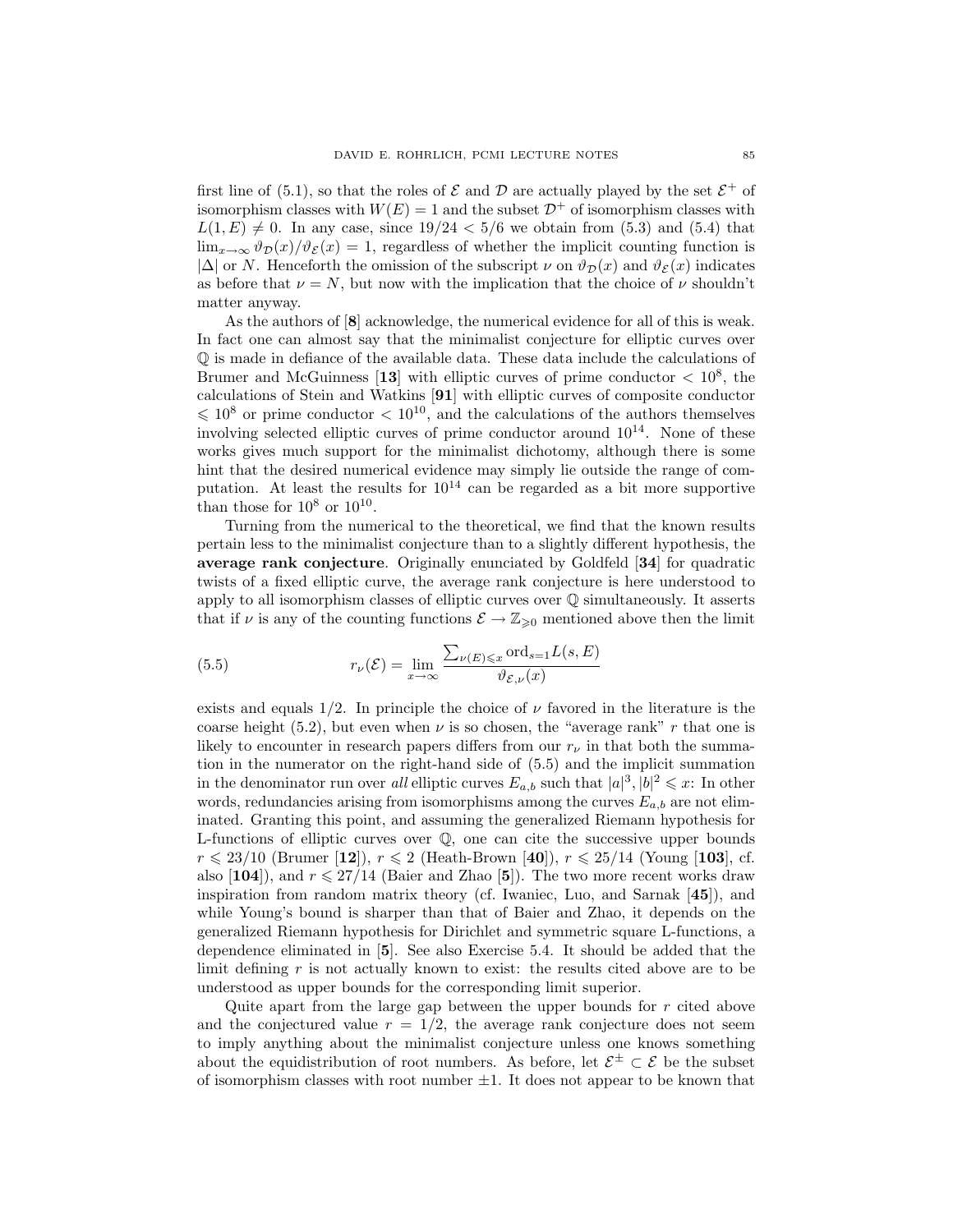$\lim_{x\to\infty} \vartheta_{\mathcal{E}^{\pm}}(x)/\vartheta_{\mathcal{E}}(x) = 1/2$ , let alone that

(5.6) 
$$
\vartheta_{\mathcal{E}^{\pm}}(x) = \frac{1}{2}\vartheta_{\mathcal{E}}(x) + O(x^{\gamma})
$$

with a constant  $\gamma < 5/6$ . However if one grants (5.6) along with (5.3) then one can show (see Exercise 5.1) that an estimate of the form

(5.7) 
$$
\sum_{N(E)\leqslant x} \text{ord}_{s=1}L(s, E) = \frac{1}{2}\vartheta_{\mathcal{E}}(x) + O(x^{\gamma'})
$$

with  $\gamma' < 5/6$  implies an estimate of the form

(5.8) 
$$
\vartheta_{\mathcal{D}}(x) = \vartheta_{\mathcal{E}}(x) + O(x^{\gamma''})
$$

with  $\gamma'' < 5/6$ , and conversely. Note that (5.7) is stronger than the assertion that  $r_N(\mathcal{E}) = 1/2$  in (5.5), while (5.8) is weaker than (5.4). But if we grant (5.3) then (5.8) does imply the minimalist conjecture for elliptic curves over Q.

## 2. The minimalist trichotomy

Let us attempt to formalize the idea that " with probability 1, the order of vanishing of a motivic L-function at its center of symmetry is the minimum compatible with its functional equation." This notion may simply be wrong, but without a precise formulation there is nothing to refute.

Fix a number field K and an integer  $w \geq 0$ , and put  $k = w + 1$ , so that if M is a premotive of weight w over K then the functional equation of  $L(s, M)$  is  $\Lambda(s,M) = W(M)\Lambda(k-s,\overline{M})$ . Since we are not restricting ourselves to essentially self-dual premotives, it is not necessarily the case that  $W(M) = \pm 1$ . Hence the dichotomy (5.1) should now be replaced by

(5.9) 
$$
\text{ord}_{s=k/2}L(s,M) = \begin{cases} 0 & \text{if } M \not\cong \overline{M}, \\ 0 & \text{if } M \cong \overline{M} \text{ and } W(M) = 1, \\ 1 & \text{if } M \cong \overline{M} \text{ and } W(M) = -1. \end{cases}
$$

Of course an equivalent but more succinct formulation would be

(5.10) 
$$
\text{ord}_{s=k/2}L(s,M) = \begin{cases} 1 & \text{if } M \cong \overline{M} \text{ and } W(M) = -1, \\ 0 & \text{otherwise,} \end{cases}
$$

but perhaps  $(5.9)$  is more illuminating than  $(5.10)$ . We shall refer to  $(5.9)$  as the minimalist trichotomy.

Now fix an integer  $n \geq 1$  and let  $\mathcal{S}_{K,w,n}$  be the set of premotives over K of weight w and rank n. Let  $\mathcal{T}_{K,w,n} \subset \mathcal{S}_{K,w,n}$  be the subset of elements satisfying the minimalist trichotomy, and put  $S = S_{K,w,n}$  and  $\mathcal{T} = \mathcal{T}_{K,w,n}$  for simplicity. We also take  $\nu(M) = \mathbf{N}f(M)$  and omit the subscript  $\nu$  on  $\vartheta_{S,\nu}$  and  $\vartheta_{T,\nu}$ . A naïve attempt at a minimalist conjecture for premotives would assert that

(5.11) 
$$
\lim_{x \to \infty} \vartheta_T(x)/\vartheta_{\mathcal{S}}(x) = 1.
$$

This blunt formulation implies in particular that factorizations like (1.33) and (1.34) are relatively rare: the resulting central zeros of high multiplicity occur with density zero. Conceivably this is a reason to reject (5.11). But a more fundamental problem is that we do not know that  $\nu$  is a counting function on  $\mathcal{S}_{K,w,n}$ . In other words, to formulate the minimalist conjecture as in (5.11) we need: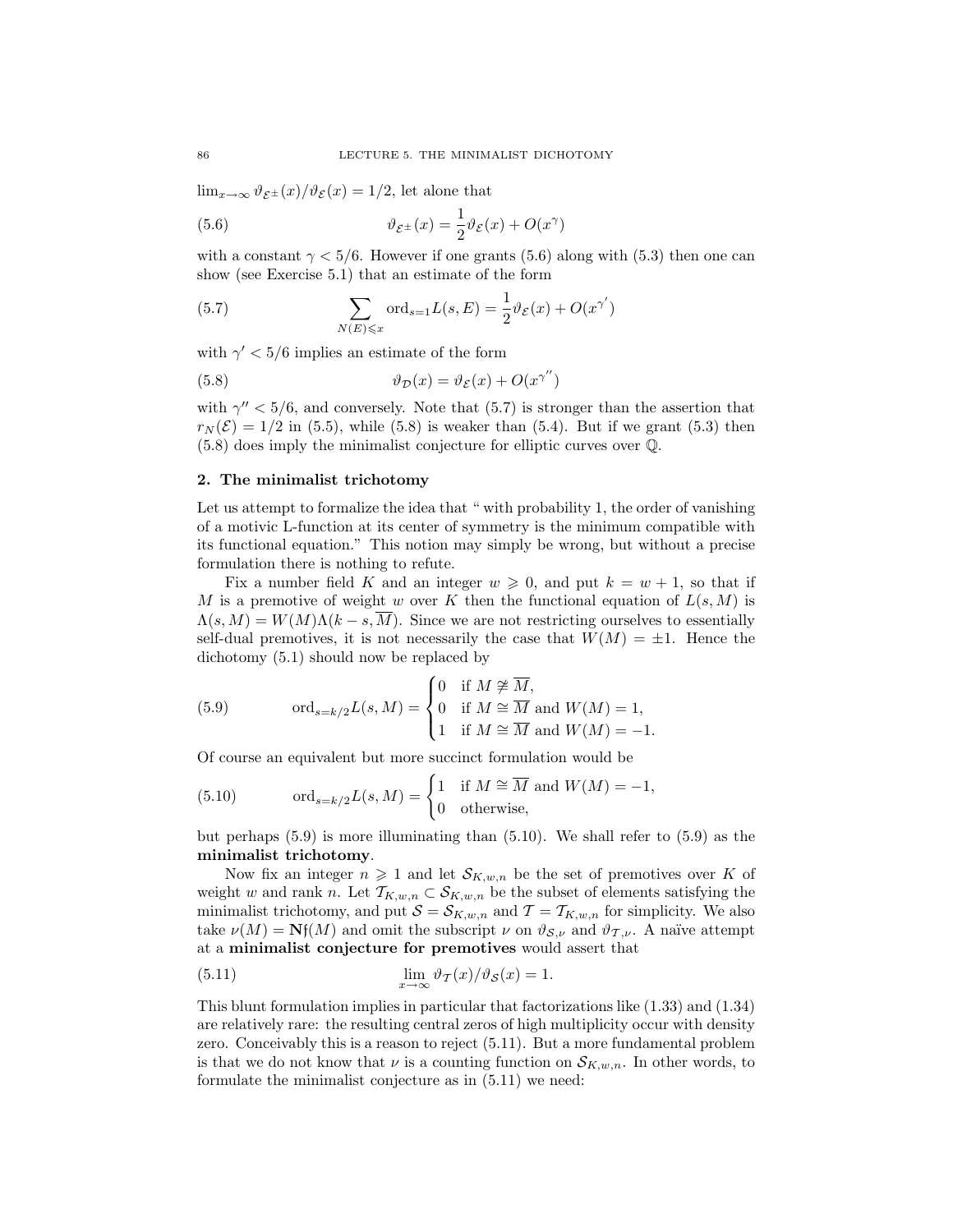**Hypothesis 1.** Given  $x > 0$ , there are only finitely many premotives M over K of weight w and rank n such that  $Nf(M) \leq x$ .

It might be possible to reduce this statement to the following assertion about Galois representations over finite fields (cf.  $[67]$ ), which however is also unknown:

**Hypothesis 2.** Fix a prime number  $\ell$ . If  $x > 0$  is given, then there are only finitely many isomorphism classes of semisimple representations  $\rho : \text{Gal}(\overline{K}/K) \to \text{GL}_n(\mathbb{F}_{\ell})$ with  $Nf(\rho) \leq x$ . Here  $f(\rho)$  is defined exactly as in (3.45), except that the product runs only over the prime ideals of  $K$  which do not divide  $\ell$ .

The evidence in favor of these hypotheses includes the following points:

- Hypothesis 2 is known to hold if the image of  $\rho$  is solvable (Moon and Taguchi [68], p. 2530, Theorem 2), and for Hypothesis 2 to hold in general it suffices that it hold when the image of  $\rho$  is a finite simple group of Lie type in characteristic  $\ell$  ([68], p. 2531, Proposition 3).
- The analogue of Hypothesis 2 over  $\mathbb{C}$  in other words, the statement that there are only finitely many isomorphism classes of n-dimensional Artin representations of  $K$  with conductor below a given bound – was proved by Ralph Greenberg (unpublished) and by Anderson, Blasius, Coleman, and Zettler [1]. Thus Hypothesis 1 holds for  $w = 0$ .
- Hypothesis 2 would follow from a suitable generalization of Serre's conjecture [85], as in Ash, Doud, and Pollack [4].

Nonetheless, if we want to formulate the minimalist conjecture without relying on unproven hypotheses then a slight modification is needed.

With K, w, and n as before, fix a number field E and let  $\mathcal{S}_{K,\mathbb{E},w,n} \subset \mathcal{S}_{K,w,n}$  be the subset of elements which admit E as coefficient field. Let  $\mathcal{T}_{K,\mathbb{E},w,n} \subset \mathcal{S}_{K,\mathbb{E},w,n}$ be the subset of elements satisfying the minimalist trichotomy. If we take the sets  $\mathcal S$ and T in (5.11) to be  $\mathcal{S}_{K,\mathbb{E},w,n}$  and  $\mathcal{T}_{K,\mathbb{E},w,n}$  rather than  $\mathcal{S}_{K,w,n}$  and  $\mathcal{T}_{K,w,n}$  then we obtain a variant of the minimalist conjecture which is meaningful unconditionally:

**Proposition 5.1.** The map  $M \mapsto \mathbf{N}f(M)$  is a counting function on  $\mathcal{S}_{K,\mathbb{E},w,n}$ .

To prove Proposition 5.1 we use the following result, which restates a wellknown lemma of Faltings ( $[29]$ , pp. 362 – 363, or see  $[44]$ , p. 285). The lemma was embedded in the proof of Satz 5 of [29] and used there only in the case  $\mathbb{E}_{\lambda} = \mathbb{Q}_{\ell}$ , but the argument works for any finite extension of  $\mathbb{Q}_{\ell}$ .

**Proposition 5.2.** Fix a number field K, a finite set of prime ideals S of K, a prime number  $\ell$ , a finite extension  $\mathbb{E}_{\lambda}$  of  $\mathbb{Q}_{\ell}$ , and an integer  $n \geqslant 1$ . Then there exists a finite set of prime ideals  $T$  of  $K$ , disjoint from  $S$ , with the following property: If  $\rho_{\lambda}$  is an n-dimensional semisimple representation of Gal( $\overline{K}/K$ ) over  $\mathbb{E}_{\lambda}$  which is unramified outside S then  $\rho_{\lambda}$  is determined up to isomorphism by the  $|T|$  values  $\text{tr } \rho_{\lambda}(\Phi_{\mathfrak{p}})$  for  $\mathfrak{p} \in T$ , where  $\Phi_{\mathfrak{p}}$  denotes an inverse Frobenius element at  $\mathfrak{p}$ .

Given an integer  $n \geq 2$ , let  $p_{\text{max}}(n)$  be the largest prime number dividing n. We also put  $p_{\text{max}}(1) = 1$ , so that  $p_{\text{max}}(n)$  is defined for every positive integer n. Since  $p_{\text{max}}(n) \leq n$  for every positive integer n, Proposition 5.1 is an immediate corollary of the following statement:

**Proposition 5.3.** The map  $M \mapsto p_{\max}(\mathbf{Nf}(M))$  is a counting function on  $\mathcal{S}_{K,\mathbb{E},w,n}$ .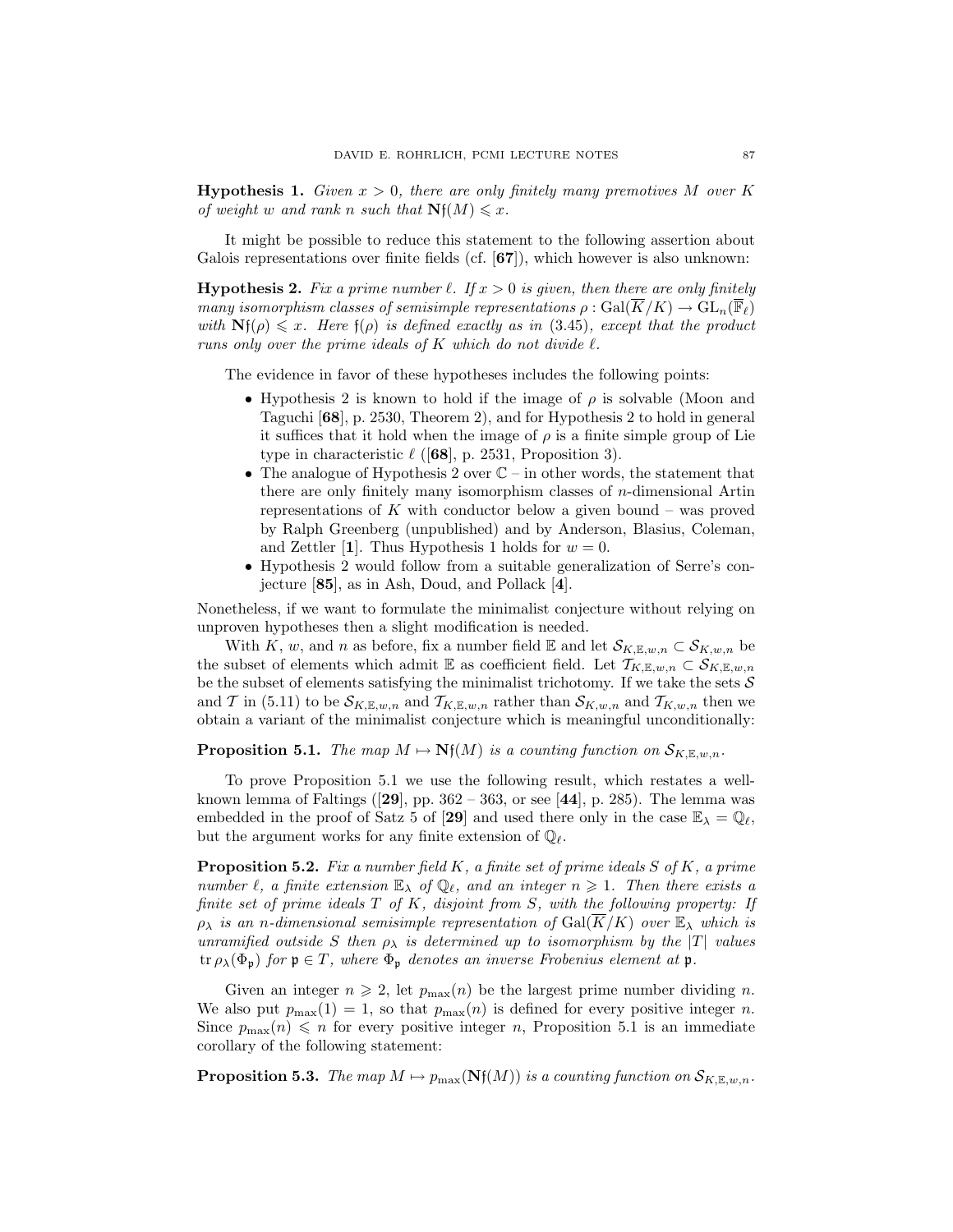**PROOF.** Fix a prime number  $\ell_0$  and a place  $\lambda_0$  of E above  $\ell_0$ , and let  $x > \ell_0$  be given. Let S be the set of prime ideals of K which lie over a rational prime  $\leq x$ . We apply Proposition 5.2 with  $\ell$  and  $\lambda$  replaced by  $\ell_0$  and  $\lambda_0$ . Given  $M \in \mathcal{S}_{K,\mathbb{E},w,n}$ , with  $p_{\max}(\mathbf{Nf}(M)) \leq x$ , choose  $\{\rho_{\lambda}\}\in M$  with coefficient field  $\mathbb{E}$ ; then M is determined by the isomorphism class of  $\rho_{\lambda_0}$  (Proposition 3.1), and  $\rho_{\lambda_0}$  is unramified outside S. Thus it suffices to see that there are only finitely many possibilities for the numbers tr  $\rho_{\lambda_0}(\Phi_{\mathfrak{p}})$  with  $\mathfrak{p} \in T$ . Now tr  $\rho_{\lambda_0}(\Phi_{\mathfrak{p}})$  is the sum of the reciprocal roots of  $B_{\mathfrak{p}}(x)$ and is therefore an element of  $\mathcal{O}_{\mathbb{E}}$  having absolute value  $\leq n(\mathbf{N}\mathfrak{p})^{w/2}$  in every archimedean embedding of E. But  $\mathcal{O}_E$  has only finitely many such elements.  $\square$ 

#### 3. Elliptic curves revisited

A reasonable expectation of any "minimalist conjecture for premotives" is that it should imply the minimalist conjecture for elliptic curves over Q. However the latter conjecture will need to be reformulated if we are to make a connection. The problem is that  $\mathcal E$  was defined to be the set of isomorphism classes of elliptic curves over  $\mathbb{Q}$ , not the set of isogeny classes. Isomorphism classes are the right objects to consider if  $\nu$  is taken to be  $|\Delta|$ , but now that we have settled on  $\nu = N$  it is natural to take the domain of  $\nu$  to be the set of isogeny classes. In fact by the isogeny theorem  $[29]$  we may identify the isogeny class of an elliptic curve E over  $\mathbb Q$  with the premotive determined by the fully compatible family  $\{\rho_{E,\ell}^{\vee}\}\$ . Writing  $\mathcal I$ for the set of all such premotives, we will henceforth take the minimalist conjecture for elliptic curves over  $\mathbb Q$  to be the assertion that

(5.12) 
$$
\lim_{x \to \infty} \vartheta_{\mathcal{J}}(x) / \vartheta_{\mathcal{I}}(x) = 1,
$$

where  $\mathcal{J} \subset \mathcal{I}$  is the subset of elements satisfying the minimalist dichotomy.

It follows from the definitions that  $\mathcal{I} \subset \mathcal{S}_{K,\mathbb{E},w,n}$  with  $K = \mathbb{E} = \mathbb{Q}, w = 1$ , and  $n = 2$ , and the question at hand is whether the preceding inclusion is actually an equality: if so, then (5.12) is simply (5.11) with  $S = S_{\mathbb{Q},\mathbb{Q},1,2}$  and  $\mathcal{T} = \mathcal{T}_{\mathbb{Q},\mathbb{Q},1,2}$ . However the desired equality  $\mathcal{I} = \mathcal{S}_{\mathbb{Q},\mathbb{Q},1,2}$  is at present unknown. In fact even a slightly weaker question posed by Lang and Trotter ([56], pp. 5 and 19) more than thirty years ago remains open. On the positive side, the Fontaine-Mazur conjecture [30] combined with a certain "ordinariness conjecture" (about which more in a moment) does imply that  $\mathcal{I} = \mathcal{S}_{\mathbb{Q},\mathbb{Q},1,2}$ . An implication in this spirit but oriented more toward the Lang-Trotter question is proved in [77], and for the sake of completeness we shall now give a proof of the implication as stated here. The reader is cautioned that the arguments involved – mostly variants of the arguments in [77], which are elementary, but also some arguments based on modular forms – temporarily lead us outside the prerequisites for the lectures. This deviation is inevitable, because the Fontaine-Mazur conjecture itself lies outside our selfimposed perimeter. Hence we simply refer the reader to pp.  $190 - 191$  of [30] for the precise statement to be used here. Similarly, we refer to pp. 97–98 of Greenberg [37] for the notion of an ordinary prime relative to a strictly compatible family  $\{\rho_{\ell}\}\$  of  $\ell$ -adic representations of Gal( $\overline{\mathbb{Q}}/\mathbb{Q}$ ). One feature of Greenberg's definition is that the ordinariness of p is a condition on  $\rho_p$  only (and in fact only on the restriction of  $\rho_p$  to a decomposition subgroup at p), not on  $\rho_\ell$  for  $\ell \neq p$ . On the other hand, there is a second notion of ordinariness in the literature which is a condition on  $\rho_\ell$  precisely for  $\ell \neq p$ . This second notion, like the first, can be elaborated in great generality, but we prefer to present it only for the type of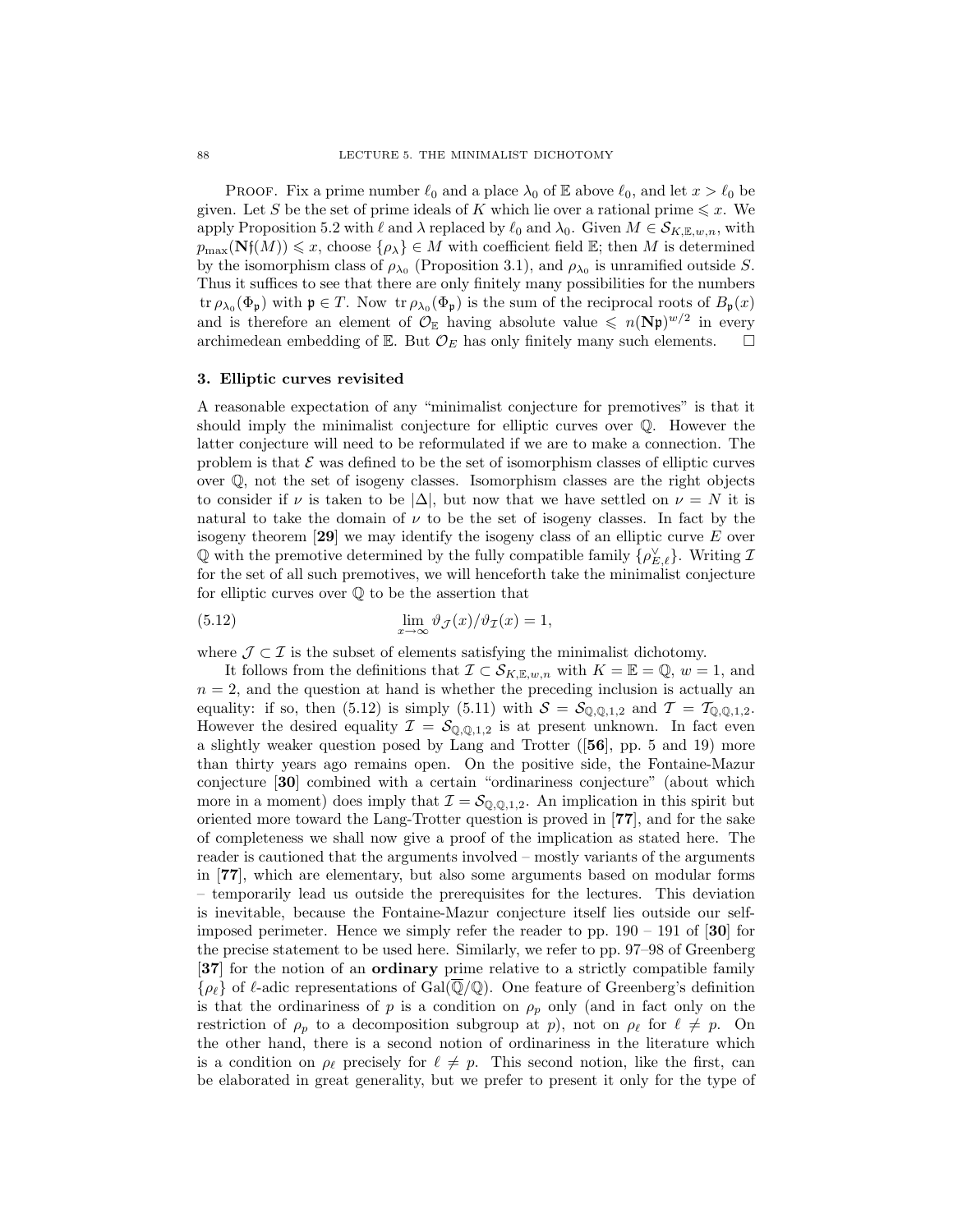strictly compatible family that is relevant here. Thus we take the dimension of  $\rho_{\ell}$ to be two, and if  $p \notin S$  (the exceptional set of the family) then we assume that  $B_p(x)$  has the form  $B_p(x) = 1 - a(p)x \pm px^2$  with  $a(p) \in \mathbb{Z}$ . In this setting we will say that p is classically ordinary if  $p \nmid a(p)$ . The ordinariness conjecture mentioned above is the first of the two assumptions in the following proposition:

Proposition 5.4. Assume that classically ordinary primes are ordinary and that the Fontaine-Mazur conjecture holds. Then  $\mathcal{I} = \mathcal{S}_{\mathbb{Q},\mathbb{Q},1,2}$ .

PROOF. Given a premotive  $M \in S_{\mathbb{Q},\mathbb{Q},1,2}$  and a fully compatible family  $\{\rho_\ell\}$  in M with coefficient field  $\mathbb{Q}$ , we must show that there is an elliptic curve E over  $\mathbb{Q}$ such that  $\{\rho_{\ell}\} \cong \{\rho_{E,\ell}^{\vee}\}.$ 

Let  $S$  be the exceptional set of  $M$  and let  $p$  denote an arbitrary prime not in S. The coefficients of  $B_p(x)$  lie in Z by assumption, and the reciprocal roots of  $B_p(x) = 0$  have complex absolute value  $\sqrt{p}$  by (3.36). Consequently we have:

(i) 
$$
B_p(x) = 1 - a(p)x \pm px^2
$$
 with  $a(p) \in \mathbb{Z}$ .  
(ii)  $|a(p)| < 2\sqrt{p}$ .

If for all  $p \notin S$  the sign  $\pm$  in (i) is the plus sign then the desired conclusion follows

from Theorem 1 of [77]. Hence it suffices to see that the occurrence of a minus sign in (i) leads to a contradiction.

Let  $\ell$  and p be prime numbers with  $p \notin S \cup \{ \ell \}$ , and let  $\Phi_p \in \text{Gal}(\overline{\mathbb{Q}}/\mathbb{Q})$  be an inverse Frobenius element at p. Since det  $\rho_\ell(\Phi_p) = \pm p$  in (i) and  $\omega_\ell^{-1}(\Phi_p) = p$ , the formula  $\eta = (\det \rho_\ell)/\omega_\ell^{-1}$  defines a character  $\eta : \text{Gal}(\overline{\mathbb{Q}}/\mathbb{Q}) \to {\{\pm 1\}}$  independent of  $\ell$ . Under the assumption that  $\eta$  is nontrivial the equation det  $\rho_{\ell} = \eta \omega_{\ell}^{-1}$  will lead to a contradiction.

View  $\eta$  as a primitive quadratic Dirichlet character, and write P for the set of prime numbers  $p \notin S$  such that  $\eta(p) = -1$ . We claim that if  $p \in P$  then  $a(p) = 0$ . To see this, write  $1 - a(p)x - px^2 = (1 - \alpha x)(1 - \alpha' x)$  with  $\alpha, \alpha' \in \mathbb{C}$ .  $a(p) = 0$ . To see this, write  $1 - a(p)x - px = (1 - \alpha x)(1 - \alpha x)$  with  $\alpha, \alpha \in \mathbb{C}$ .<br>By (3.36) we can write  $\alpha = e^{it}\sqrt{p}$  with  $t \in \mathbb{R}$ , and then  $\alpha' = -e^{-it}\sqrt{p}$ . Hence By (3.36) we can write  $\alpha = e^{\alpha} \sqrt{p}$  with  $t \in \mathbb{R}$ , and then  $\alpha = -e^{-\alpha} \sqrt{p}$ . Here  $a(p) = 2i(\sin t) \sqrt{p} \in i\mathbb{R}$ . But  $a(p) \in \mathbb{Z}$  by assumption, so  $a(p) = 0$ , as claimed.

Let  $\mathcal L$  be the set of prime numbers  $\ell$  such that there exist primes  $p, q \in P$  with  $p, q \neq \ell$  and

(5.13) 
$$
\left(\frac{p}{\ell}\right) = -\left(\frac{q}{\ell}\right).
$$

We claim that  $\mathcal L$  is a set of density 1. It suffices to see that the complement  $\mathcal M$  of L has density 0. Now  $M = M^+ \cup M^-$ , where  $M^{\pm}$  consists of the prime numbers  $\ell$  such that

$$
\left(\frac{p}{\ell}\right) = \pm 1
$$

for all  $p \in P$  with  $p \neq \ell$ . But P is an infinite set (in fact a set of density 1/2), so it follows from the Chebotarev density theorem – or simply from Dirichlet's theorem – that  $\mathcal{M}^+$  and  $\mathcal{M}^-$  are sets of density 0. A small technical point here: In case the infinite set of conditions  $\ell \neq p$  ( $p \in P$ ) appears to be a barrier to the application of the Chebotarev or Dirichlet theorems, choose an infinite subset  $P_0$  of P of density 0, and let  $\mathcal{M}_0^{\pm}$  be the set of primes  $\ell \notin P_0$  such that (5.14) holds for all  $p \in P_0$ . If n is any positive integer and Q is any subset of  $P_0$  of cardinality n then  $\mathcal{M}_0^{\pm}$  is a subset of the set of primes  $\ell \notin Q$  such that (5.14) holds for all  $p \in Q$ . But the latter set has density  $2^{-n}$  and n is arbitrary, so we deduce that  $\mathcal{M}_{0}^{\pm}$  has density 0.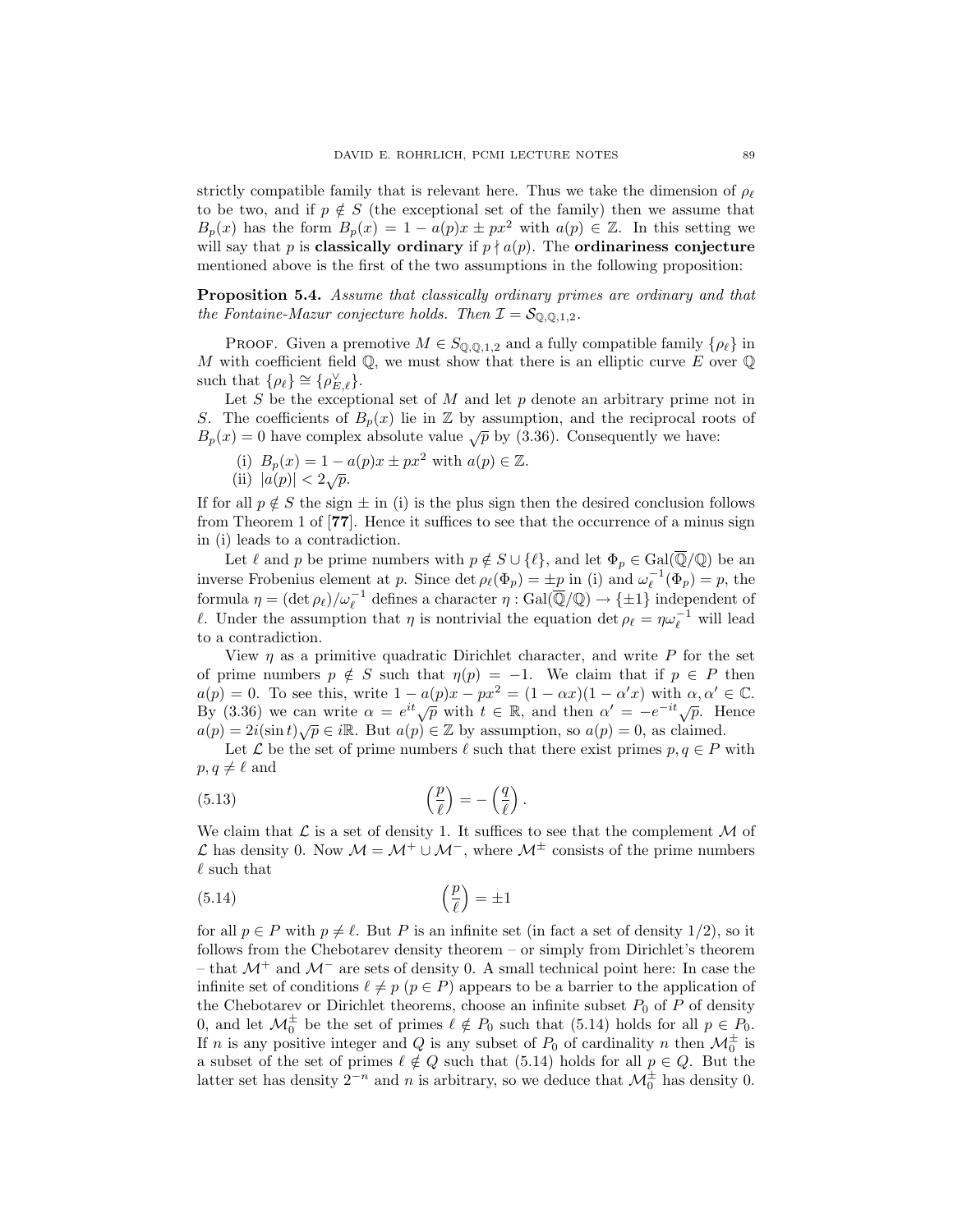As  $\mathcal{M}^{\pm} \subset \mathcal{M}_0^{\pm} \cup \mathcal{P}_0$  and  $\mathcal{M}_0^{\pm}$  and  $\mathcal{P}_0$  are both sets of density 0, we do conclude that  $\mathcal{M}^{\pm}$  has density 0 as well.

Now choose any odd prime  $\ell_0$  and view  $\rho_{\ell_0}$  as a representation into  $GL_2(\mathbb{Z}_{\ell_0})$ (cf. Exercise 3.4). Let  $\overline{\rho}_{\ell_0}$  denote the representation into  $GL_2(\mathbb{F}_{\ell_0})$  obtained from  $\rho_{\ell_0}$  by reduction modulo  $\ell_0$ . We consider the set  $\Xi$  of prime numbers  $p \notin S \cup \{\ell_0\}$ such that  $\overline{\rho}_{\ell_0}(\Phi_p) = 1$ , the identity matrix in  $GL_2(\mathbb{F}_{\ell_0})$ . By Chebotarev,  $\Xi$  has positive density, whence the same is true of  $\Xi \cap \mathcal{L}$  because  $\mathcal{L}$  has density one. Thus we can choose a prime  $r \in \Xi \cap \mathcal{L}$  with  $r \geq 5$ . We claim that r is ordinary and that  $\rho_r$  is absolutely irreducible.

To see that  $\rho_r$  is ordinary, observe first of all that by construction,  $\overline{\rho}_{\ell_0}(\Phi_r) = 1$ , whence  $\operatorname{tr}\rho_{\ell_0}(\Phi_r) \equiv 2 \mod \ell_0$ . But  $\operatorname{tr}\rho_{\ell_0}(\Phi_r) = a(r)$  and  $\ell_0$  is odd, so we deduce that  $a(r) \neq 0 \mod l_0$  and hence in particular that  $a(r) \neq 0$ . As  $|a(r)| < 2\sqrt{r}$  it follows that  $r \nmid a(r)$ : in other words, r is classically ordinary and hence, under our hypotheses, ordinary.

To see that  $\rho_r$  is absolutely irreducible, we use the fact that  $r \in \mathcal{L}$ . Choose primes  $p, q \in P$  with  $p, q \neq r$  such that (5.13) holds with  $\ell$  replaced by r. Then one of p and q is a square in  $\mathbb{F}_r$  and the other is not. Also  $a(p) = a(q) = 0$  because  $p, q \in P$ . Let us once again view  $\rho_r$  as a representation into  $GL_2(\mathbb{Z}_r)$ , writing  $\overline{\rho}_r$  for its reduction modulo r. Since the characteristic polynomials of  $\rho_r(\Phi_p)$  and  $\rho_r(\Phi_q)$  are  $x^2B_p(x^{-1})$  and  $x^2B_q(x^{-1})$  respectively, those of  $\overline{\rho}_r(\Phi_p)$  and  $\overline{\rho}_r(\Phi_q)$  are  $x^2 - p$  and  $x^2 - q$ , where p and q are regarded as elements of  $\mathbb{F}_r$ . It follows that the eigenspaces of  $\overline{\rho}_r(\Phi_p)$  and  $\overline{\rho}_r(\Phi_q)$  over  $\overline{\mathbb{F}}_r$  are pairs of distinct lines, but in one case the lines are rational over  $\mathbb{F}_r$  and in the other case irrational. Hence a line in  $\overline{\mathbb{F}}_r^2$ r which is stable under  $\overline{\rho}_r$  is both rational and irrational over  $\mathbb{F}_r$  and therefore does not exist. Thus  $\overline{\rho}_r$  is absolutely irreducible, and a fortiori so is  $\rho_r$ .

We are now in a position to apply the Fontaine-Mazur conjecture to  $\rho_r$ . Since r is ordinary it follows that  $\rho_r$  is semistable, and we have just seen that  $\rho_r$  is absolutely irreducible. Furthermore det  $\rho_r = \eta \omega_r^{-1}$ , and consequently  $\rho_r$  is not a Tate twist of a two-dimensional Artin representation (for then det  $\rho_r$  would be a finite-order character times an even power of  $\omega_r$ ). Hence the Fontaine-Mazur conjecture implies that there is a primitive cusp form f of weight 2 and Nebentypus character  $\eta$  such that  $\rho_r$  is isomorphic to the semisimple representation  $\rho_{f,r} : \text{Gal}(\overline{\mathbb{Q}}/\mathbb{Q}) \to \text{GL}_2(\mathbb{Q}_r)$ associated to f. But  $a(p) = 0$  for  $p \in P$ , a set of density 1/2. It follows (Serre [84], p. 174, Corollaire 2) that f is a form of CM type. Thus the results of Ribet ([73], pp.  $38 - 39$ ,  $(4.4)$  and p.  $40$ ,  $(4.5)$ ) imply that there is an imaginary quadratic field K and a primitive Hecke character  $\chi$  of K of type  $(1,0)$  such that  $L(s,\chi) = L(s,f)$ . It follows in particular that if  $p$  is a prime which splits in  $K$  and is relatively prime to  $f(\chi)$  then  $p \notin S$  and

(5.15) 
$$
a(p) = \chi(\mathfrak{p}) + \chi(\overline{\mathfrak{p}}),
$$

where **p** and  $\bar{p}$  are the prime ideals of K above p.

Now let  $\kappa = \text{sign}_{K/\mathbb{Q}}$ , viewed as a primitive quadratic Dirichlet character. Since f is a form of weight two we have  $\eta(-1) = 1$ , whereas  $\kappa(-1) = -1$  since K is imaginary. But  $\kappa$  and by assumption also  $\eta$  are nontrivial characters, so if N is a common multiple of the conductors of  $\eta$  and  $\kappa$  then the sums  $\sum_j \eta(j)$  and  $\sum_j \kappa(j)$  are both 0, where j runs over invertible residue classes modulo N. Since  $\eta(-1) = 1$  and  $\kappa(-1) = -1$  it follows that there is also an invertible residue class c such that  $\eta(c) = -1$  and  $\kappa(c) = 1$ . Hence by Dirichlet's theorem there are infinitely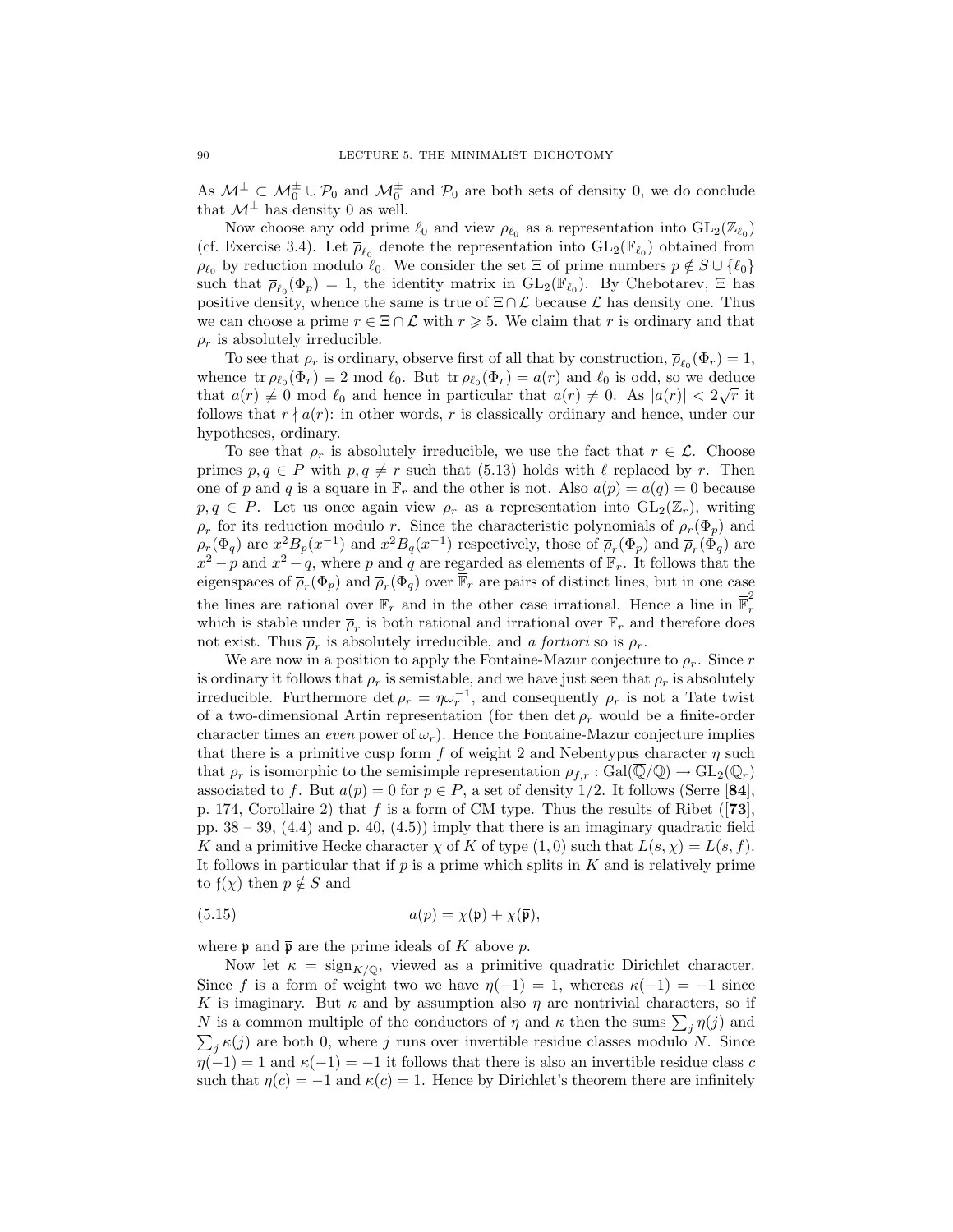many prime numbers p relatively prime to  $f(\chi)$  such that  $\eta(p) = -1$  and  $\kappa(p) = 1$ , or in other words such that  $p \in P$  and p splits in K: but these conditions imply respectively that  $a(p) = 0$  and that (5.15) holds. Thus

(5.16) 
$$
\chi(\mathfrak{p}) = -\chi(\overline{\mathfrak{p}}).
$$

Put  $\mathfrak{F} = \mathbf{N} \mathfrak{f}(\chi)$  and choose  $n$  so that  $\mathfrak{p}^n \in P_{\mathfrak{F}}$ ; then choose  $\alpha \in K_{\mathfrak{F}}$  so that  $\mathfrak{p}^n = \alpha \mathcal{O}$ . By complex conjugation we also have  $\overline{\mathfrak{p}}^n = \overline{\alpha} \mathcal{O}$ . Both  $\alpha$  and  $\overline{\alpha}$  belong to  $K_{\mathfrak{f}(\chi)}$ , whence on raising both sides of (5.16) to the *n*th power we obtain  $\alpha = (-1)^n \overline{\alpha}$ . Passing to ideals we get  $\mathfrak{p}^n = \overline{\mathfrak{p}}^n$  and consequently  $\mathfrak{p} = \overline{\mathfrak{p}}$ . Since p splits in K this is a contradiction.

#### 4. An open problem

Someday somebody may be able to formulate a conjecture which fully captures the notion that "motivic L-functions usually satisfy the minimalist trichotomy," but the hypotheses proposed in this lecture fall short of the mark, for two reasons.

First of all, no matter how S is chosen, a conjecture like  $(5.11)$  has the limitations inherent in any probabilistic statement: It cannot account for phenomena which hold for all or for all but finitely many members of a family. For example, we expect that every Dirichlet L-function satisfies the minimalist trichotomy, and Serre has conjectured more generally that the same is true for the L-function of any irreducible Artin representation of  $\mathbb{Q}$  ([35], p. 324, Conjecture 8.24.1), but no such consequence can be deduced from (5.11). Neither can results like Theorem 1.2 or like Greenberg's theorem [36] on powers of Hecke characters of type  $(1,0)$ .

Granting this objection, we come to a second issue, namely the choice of  $S$ . We have portrayed  $\mathcal{S}_{K,w,n}$  as the desired choice and  $\mathcal{S}_{K,\mathbb{E},w,n}$  as the default choice, but neither is likely to be the right choice: A satisfactory conjecture would accommodate a wider variety of sets  $S$ , subject only to some condition (still to be formulated) which plausibly ensures that  $(5.11)$  holds. The point is illustrated already by the two choices  $\mathcal{S}_{K,w,n}$  and  $\mathcal{S}_{K,\mathbb{E},w,n}$ : The former is more inclusive, but without the latter we have no hope of recovering the minimalist conjecture for elliptic curves over Q, and neither  $\mathcal{S}_{K,w,n}$  nor  $\mathcal{S}_{K,\mathbb{E},w,n}$  is likely to be suitable if one wants to conjecture that L-functions of essentially self-dual premotives satisfy the minimalist dichotomy with probability one. Underlying this last remark is the expectation that essentially self-dual premotives have density zero among all premotives, so that the validity of the minimalist trichotomy with probability one would say nothing about the minimalist dichotomy.

Unable to propose a compelling conjecture in general, we return to the case of elliptic curves over  $\mathbb{Q}$ , where we would still like to know that the minimalist conjecture is equivalent to the average rank hypothesis. If we grant (5.3) then the missing link, as already noted, is (5.6), which should hold for any of the counting functions  $\nu$  mentioned earlier:

Problem 5. Show that

$$
\vartheta_{\mathcal{E}^{\pm},\nu}(x) = \frac{1}{2}\vartheta_{\mathcal{E},\nu}(x) + O(x^{\gamma})
$$

with a constant  $\gamma < 5/6$ .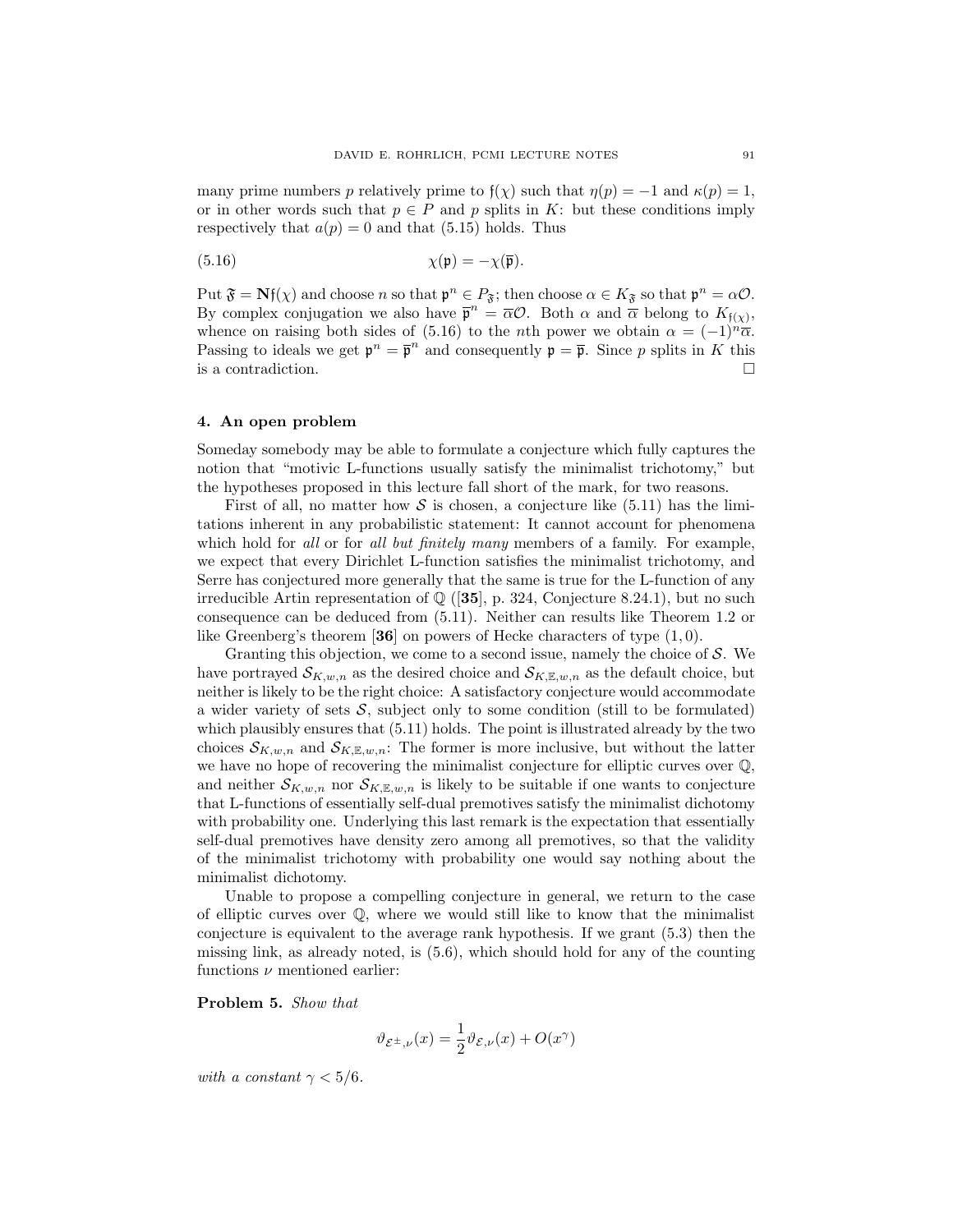#### 5. Exercises

**Exercise 5.1.** It follows from work of Mestre  $[64]$  that if E is an elliptic curve over Q then

(5.17) 
$$
\operatorname{ord}_{s=1}L(s,E)\ll \log N(E),
$$

where the implied constant is absolute. Using this estimate, prove that if one grants  $(5.3)$  and  $(5.6)$  then  $(5.7)$  and  $(5.8)$  are equivalent, as claimed.

**Exercise 5.2.** The case  $w = 0$  of Proposition 5.3 implies that if K and E are fixed number fields,  $S$  a fixed finite set of prime ideals of  $K$ , and  $n$  a fixed positive integer, then there are only finitely many isomorphism classes of  $n$ -dimensional Artin representations of  $K$  which are unramified outside  $S$  and the infinite places of  $K$  and which are realizable over  $E$ . Give a direct proof of this assertion.

Exercise 5.3. This problem refers to a conjecture of Serre already mentioned: Artin L-functions associated to irreducible Artin representations of  $\mathbb Q$  satisfy the minimalist trichotomy.

(a) Why is the conjecture restricted to Artin representations of Q? Why not make the same conjecture for Artin representations of arbitrary number fields? (Hint: Exercise 3.3.)

(b) (Literature search.) Some numerical evidence in support of Serre's conjecture can be found in the paper of Omar [71], where the Artin representations at issue are two-dimensional with image isomorphic to the quaternion group. Have other irreducible representations of dimension  $> 1$  been investigated numerically?

Exercise 5.4. (Reading.) Using a counting function similar to (5.2), Bhargava and Shankar [7] have recently shown that the average rank of an elliptic curve over  $\mathbb{Q}$  is  $\leq 7/6$ . While this result pertains to the Mordell-Weil rank rather than the "analytic rank"  $\text{ord}_{s=1}L(s, E)$ , under the conjecture of Birch and Swinnerton-Dyer their work does give an upper bound for the quantity  $r_{\nu}(\mathcal{E})$  in (5.5). What are they able to deduce about analytic ranks unconditionally?

Exercise 5.5. As we have already noted, the elliptic curve 389 A1 of [22] violates the minimalist dichotomy. The purpose of this problem is to give an example of a premotive  $M$  which is not essentially self-dual but which also violates the minimalist trichotomy.

(a) Put  $K = \mathbb{Q}$ (  $\sqrt{-7}$ ) and  $d = -118 - 18\sqrt{-7}$ , and let  $\eta$  be the quadratic Hecke character of K associated to the extension  $K(\sqrt{d})$  of K. View  $A(7)$  as an elliptic curve over K and write E for the twist of  $A(7)$  by  $\eta$ . Using [38], p. 82, verify that  $y^2 = x^3 - 35x - 98$  is an equation for  $A(7)$  over K, whence  $dy^2 = x^3 - 35x - 98$  is an equation for E.

quation for E.<br>(b) Show that the point with coordinates  $(x, y) = ((1 + \sqrt{-7})/2, 1)$  relative to the equation  $dy^2 = x^3 - 35x - 98$  is a point of infinite order on E.

(c) Let  $\chi$  be the unique element of  $X(7)$ , and put  $\xi = \chi \eta$  and  $M = M(\xi)$ , so that  $L(s, M) = L(s, \xi)$  and  $L(s, E/K) = L(s, \xi)L(s, \overline{\xi})$ . Using the Coates-Wiles theorem [19], deduce from (b) that  $L(1, M) = 0$ . But show that  $L(s, \xi) \neq L(s, \overline{\xi}),$ whence  $M$  is not self-dual.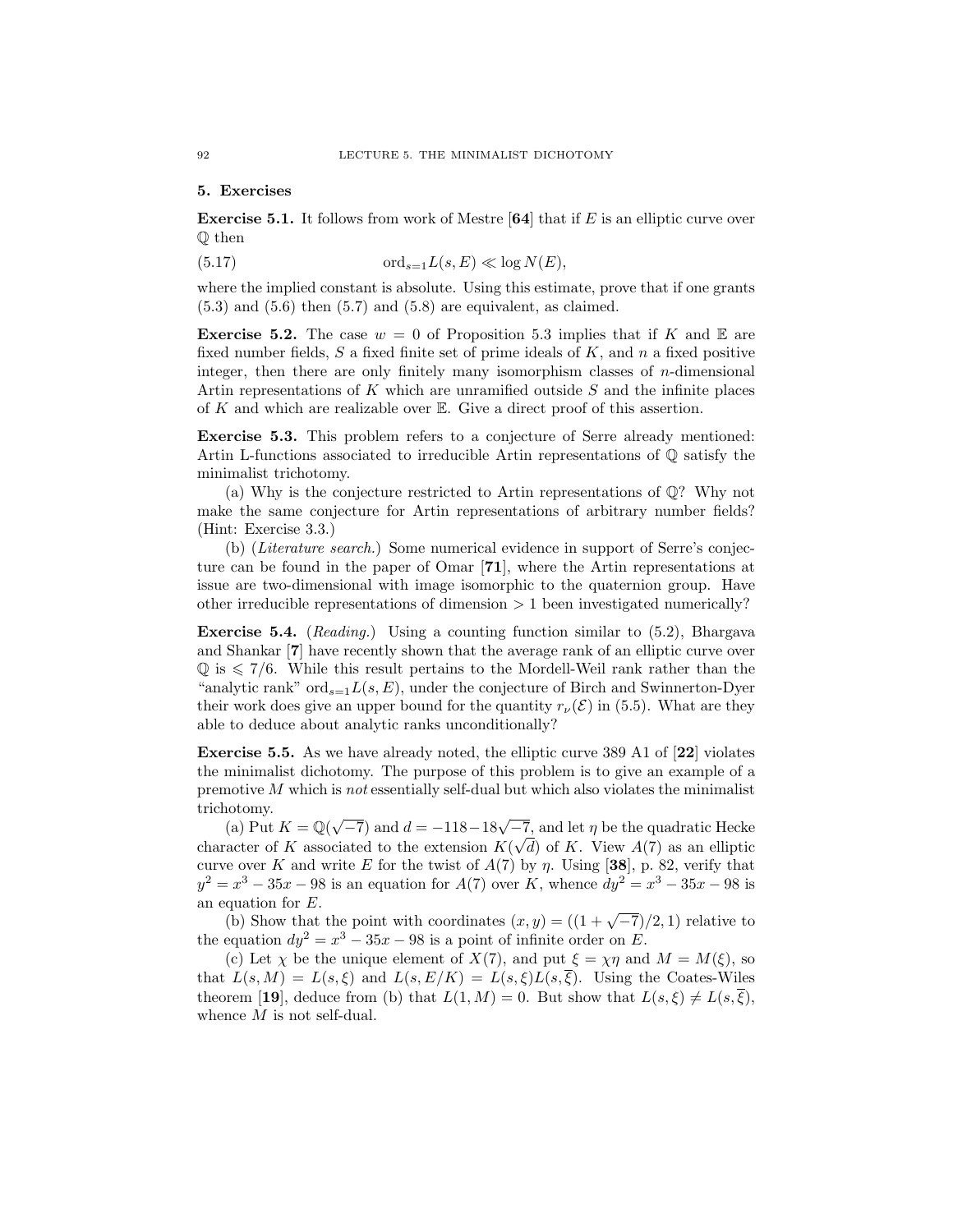# Bibliography

- [1] G. Anderson, D. Blasius, R. Coleman, and G. Zettler, On representations of the Weil group with bounded conductor, Forum Math.  $6(1994)$ ,  $537-545$ .
- [2] J. Armitage, On a theorem of Hecke in number fields and function fields, Invent. Math. 2  $(1967), 238 - 246.$
- J. Armitage, Zeta functions with a zero at  $s = 1/2$ , Invent. Math. 15 (1972), 199 205.
- [4] A. Ash, D. Doud, and D. Pollack, Galois representations with conjectural connections to arithmetic cohomology, Duke Math. J. 112 (2002),  $521 - 579$ .
- [5] S. Baier and L. Zhao, On the low-lying zeros of Hasse-Weil L-functions for elliptic curves, Advances in Math. 219 (2008), 952 – 985.
- [6] R. Balasubramanian and V. K. Murty, Zeros of Dirichlet L-functions, Ann. Sci. Ecole Norm. Sup. 25 (1992), 567 – 615.
- [7] M. Bhargava and A. Shankar, Ternary cubic forms having bounded invariants, and the existence of a positive proportion of elliptic curves having rank 0. Online preprint: http://arxiv.org/abs/1007.0052.
- [8] B. Bektemirov, B. Mazur, W. Stein, and M. Watkins, Average ranks of elliptic curves: tension between data and conjecture, Bull. Amer. Math. Soc. 44 (2007), 233 – 254
- [9] B. J. Birch and N. M. Stephens, The parity of the rank of the Mordell-Weil group, Topology 5 (1966), 295 – 299.
- [10] G. A. Boxer and P. Diao, Effective nonvanishing of canonical Hecke L-functions, Proc. Amer. Math. Soc., to appear.
- [11] C. Breuil, B. Conrad, F. Diamond, and R. Taylor, On the modularity of elliptic curves over Q: wild 3-adic exercises, J. Amer. Math. Soc. 14 (2001), 843-939.
- [12] A. Brumer, The average rank of elliptic curves I, Invent. Math. 109 (1992), 445 472.
- [13] A. Brumer and O. McGuinness, The behavior of the Mordell-Weil group of elliptic curves, Bull. Amer. Math. Soc. 23 (1990), 375 – 382.
- [14] D. Bump, S. Friedberg, and J. Hoffstein, Nonvanishing theorems for L-functions of modular forms and their derivatives, Invent. Math. 102 (1990), 543 – 618.
- [15] Ph. Cassou-Noguès, Quelques théorèmes de base normale d'entiers, Ann. Inst. Fourier 28  $(1978), 1 - 33.$
- [16] T. Chinburg, B. Erez, G. Pappas, and M. J. Taylor,  $\varepsilon$ -constants and the Galois structure of de Rham cohomology, Ann. of Math. 146 (1997), 411 – 473.
- [17] T. Chinburg, G. Pappas, and M. J. Taylor, ε-constants and the Galois structure of de Rham  $cohomology II, Jour.$  reine angew. Math. 519 (2000), 334 - 365.
- [18] S. D. Chowla, The Riemann Hypothesis and Hilbert's Tenth Problem (Mathematics and its Applications Vol. 4), Gordon and Breach Science Publishers (1965).
- [19] J. Coates and A. Wiles, On the conjecture of Birch and Swinnerton-Dyer, Invent. Math. 39  $(1977), 223 - 251.$
- [20] B. Conrey and K. Soundararajan, Real zeros of quadratic Dirichlet L-functions, Invent. Math.  $150$   $(2002)$ ,  $1 - 44$ .
- [21] J. Cougnard, Les travaux de A. Fröhlich, Ph. Cassou-Noquès et M.J. Taylor sur les bases normales, Séminaire Bourbaki 25, 1982-1983, Exp. No. 598, 25 - 38.
- [22] J. E. Cremona, Algorithms for Modular Elliptic Curves, Cambridge University Press (1980).
- [23] P. Deligne, Les constantes des équations fonctionelles des fonctions L. In: Modular Functions of One Variable, II, Lect. Notes in Math. 349, Springer-Verlag (1973), 501–595.
- [24] P. Deligne, Valeurs de fonctions L et périodes d'intégrales. In: Automorphic Forms, Representations, and L-Functions, Proc. Symp. Pure Math. Vol. 33 – Part 2, Amer. Math. Soc.  $(1979), 313 - 346$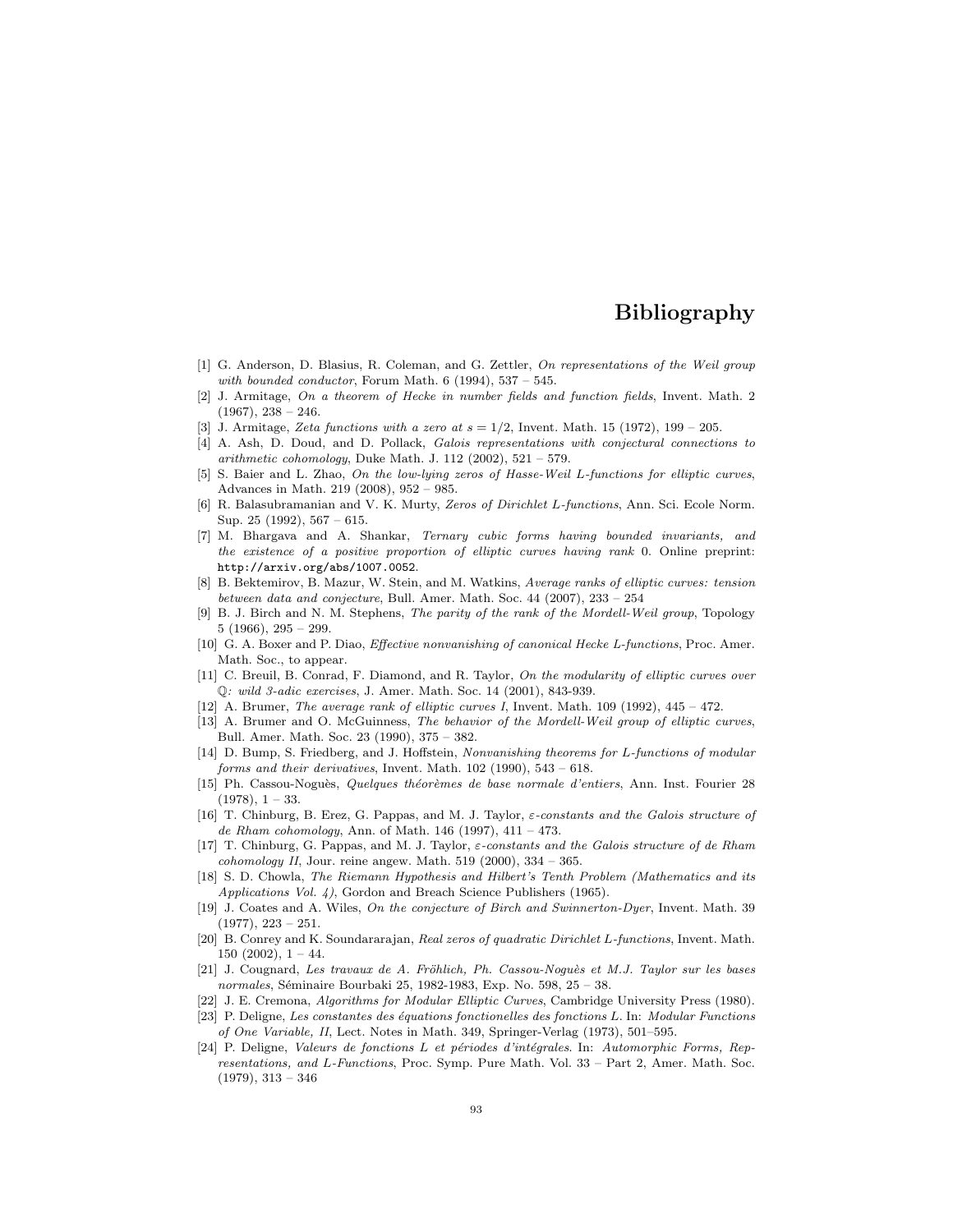#### 94 BIBLIOGRAPHY

- [25] P. Deligne and J.-P. Serre, Formes modulaires de poids 1, Ann. Sci. Ec. Norm. Sup. 7 (1974),  $507 - 530.$
- [26] C. Deninger, L-functions of mixed motives. In: Motives, Proc. Symp. Pure Math. Vol. 55 Part 1, Amer. Math. Soc. (1994), 517 – 525.
- [27] W. Duke, J. Friedlander, and H. Iwaniec, Bounds for automorphic L-functions. II, Invent. Math. 115 (1994), 219 – 239.
- [28] J. Ellenberg and A. Venkatesh Reflection principles and bounds for class group torsion, Int. Math. Res. Not. (2007).
- [29] G. Faltings, Endlichkeitssätze für abelsche Varietäten über Zahlkörper, Invent. Math. 73  $(1983), 349 - 366.$
- [30] J.-M. Fontaine and B. Mazur, Geometric Galois representations. In: Elliptic Curves, Modular Forms, & Fermat's Last Theorem, J. Coates and S.-T. Yau, eds. International Press, Cambridge MA (1997), pp. 190 – 227.
- [31] A. Fröhlich, Artin root numbers and normal integral bases for quaternion fields, Invent. Math. 17 (1972), 143 – 166.
- [32] A. Fröhlich, Galois module structure In: Algebraic Number Fields, Proceedings of the Durham Symposium, A. Fröhlich, ed., Academic Press (1977), 133 – 191.
- [33] A. Fröhlich and J. Queyrut, On the functional equation for the Artin L-function for characters of real representations, Invent. Math. 20 (1973), 125–138.
- [34] D. Goldfeld, Conjectures on elliptic curves over quadratic fields. In: Number Theory, Carbondale, 1979, Springer, Lecture Notes in Math. 751 (1979), 108 – 118.
- [35] D. Goss, Basic Structures of Function Field Arithmetic, Ergebnisse der Math. 35, Springer (1966).
- [36] R. Greenberg, On the critical values of Hecke L-functions for imaginary quadratic fields, Invent. Math. 79 (1985), 79 – 94.
- [37] R. Greenberg, Iwasawa theory for p-adic representations. In: Algebraic Number Theory in honor of K. Iwasawa, Advanced Studies in Pure Mathematics 17 (1989), pp. 97 – 137.
- [38] B. H. Gross, Arithmetic on Elliptic Curves with Complex Multiplication, SLN 776, Springer-Verlag (1980).
- [39] B. H. Gross and D. B. Zagier, Heegner points and derivatives of L-series, Invent. Math. 84  $(1986), 225 - 320.$
- [40] D. R. Heath-Brown, The average rank of elliptic curves, Duke Math. J. 122 (2004), 225 320.
- [41] D. R. Heath-Brown and S. J. Patterson, The distribution of Kummer sums at prime arguments, J. reine angew. Math. 310 (1979), 111 – 130.
- [42] E. Hecke, Eine neue Art von Zetafunktionen und ihre Beziehungen zur Verteilung der Primzahlen. Zweite Mitteilung, Math. Z. 6 (1920), 11 – 51.
- [43] E. Hecke, Vorlesungen über die Theorie der algebraischen Zahlen, Chelsea Publishing Company, 2nd ed. (1970).
- [44] D. Husemöller, *Elliptic Curves*, Springer GTM 111 (1987).
- [45] H. Iwaniec, W. Luo, and P. Sarnak, Low lying zeros of families of L-functions, Publ. Math. Inst. Hautes Études Sci. 91 (2000),  $55 - 131$ .
- [46] H. Iwaniec and P. Sarnak, Dirichlet L-functions at the central point. In: Number Theory in Progress vol. 2, de Gruyter, Berlin (1999), 941 – 952.
- [47] M. Jutila, On the mean value of  $L(1/2, \chi)$  for real characters, Analysis 1 (1981), 149 161.
- [48] S. Katayama, On fundamental units of real quadratic fields with norm +1, Proc. Japan Acad. 68 Ser. A (1992), 18 – 20.
- [49] C. Khare, F-split Galois representations are potentially abelian, Proc. Amer. Math. Soc. 131  $(2003), 3021 - 3023.$
- [50] C. Khare and J.-P. Wintenberger, Serre's modularity conjecture (I), Invent. Math. 178 (2009), 485 – 504.
- [51] C. Khare and J.-P. Wintenberger, Serre's modularity conjecture (II), Invent. Math. 178  $(2009), 505 - 586.$
- [52] M. Kisin, Modularity of 2-adic Barsotti-Tate representations, Invent. Math. 178 (2009), 587 – 634.
- [53] V. A. Kolyvagin, Finiteness of  $E(\mathbf{Q})$  and  $III(E, \mathbf{Q})$  for a subclass of Weil curves, Izv. Akad. Nauk SSSR Ser. Mat. 52 (1988), 522 – 540; Math. USSR Izv. 32 (1989), 523 – 541.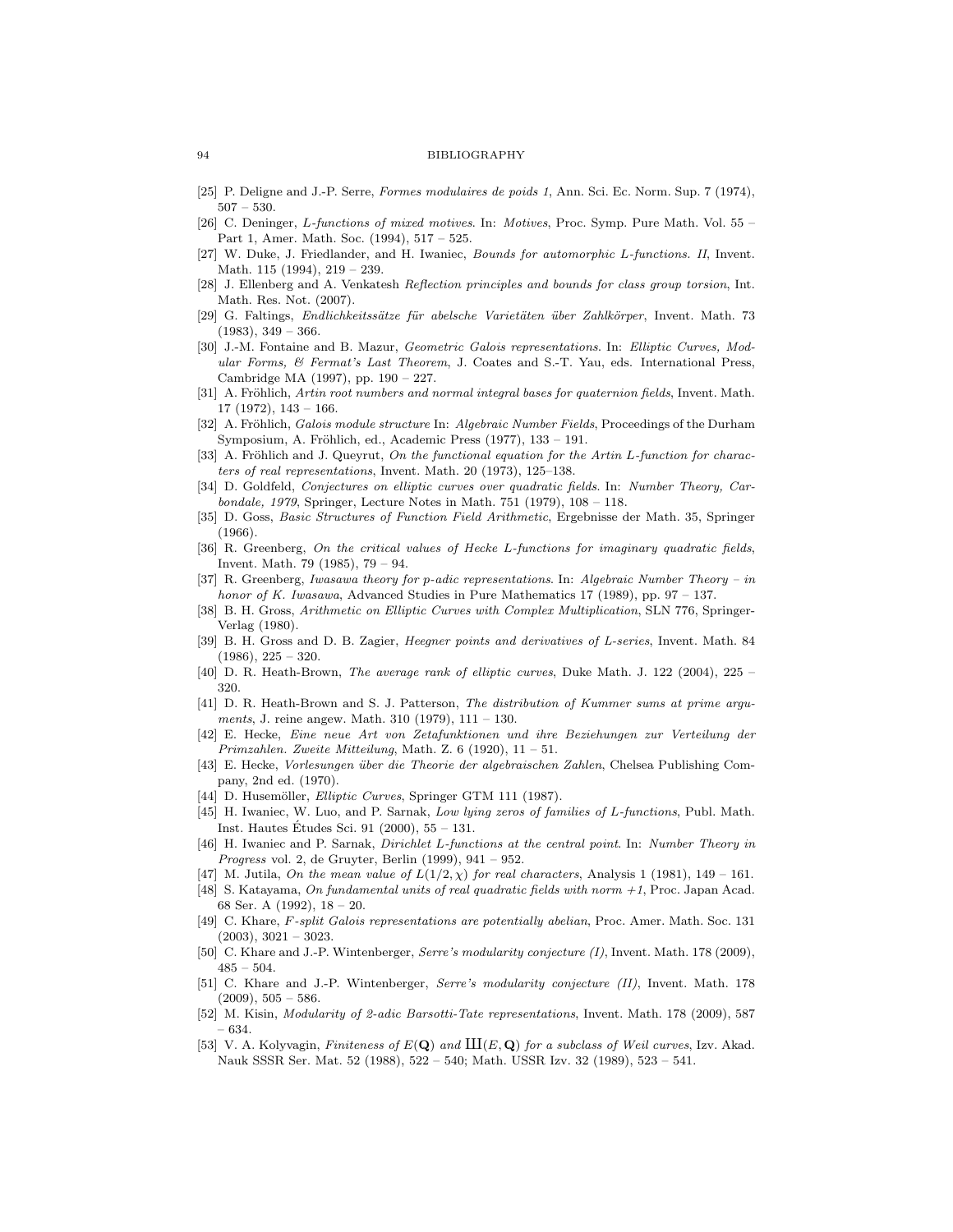- [54] V. A. Kolyvagin and D. Yu. Logachev, Finiteness of the Shafarevich-Tate group and the group of rational points for some modular abelian varieties; Algebra i Analiz 1 (1989), 171 – 196; Leningrad Math. J. 1 (1990) 1229 – 1253.
- [55] S. Lang, Algebraic Number Theory, 2nd. ed., Springer GTM 110 (1994).
- [56] S. Lang and H. Trotter, Frobenius Distributions in  $GL_2$ -Extensions, Springer-Verlag, LNM vol. 504 (1976).
- [57] R. P. Langlands, Base Change for GL(2), Princeton Univ. Press, Ann. of Math. Studies 96 (1980).
- [58] Chunlei Liu and Lanju Xu The vanishing order of certain Hecke L-functions of imaginary quadratic fields, J. of Number Thy. 108 (2004), 76-89.
- [59] R. Masri, Quantitative nonvanishing of L-series associated to canonical Hecke characters, IMRN (2007).
- [60] R. Masri, Asymptotics for sums of central values of canonical Hecke L-series, IMRN (2007).
- [61] R. Masri and T. H. Yang, Average values of Hecke L-functions via Galois suborbits of Heegner points.
- [62] C. R. Matthews, Gauss sums and elliptic functions: I. The Kummer sum, Invent. Math. 52  $(1979), 163 - 185.$
- [63] C. R. Matthews, Gauss sums and elliptic functions: II. The quartic sum, Invent. Math. 54  $(1979), 23 - 52.$
- $[64]$  J.-F. Mestre, Formules explicites et minorations de conducteurs de variétés algébriques, Compositio Math. 58 (1986), 209 – 232.
- [65] S. D. Miller and T. H. Yang, Non-vanishing of the central derivative of canonical Hecke L-functions, Math. Res. Lett. 7 (2000), 263 – 277.
- [66] H. Montgomery and D. E. Rohrlich, On the L-functions of canonical Hecke characters of imaginary quadratic fields. II Duke Math. J. 49 (1982), 937-942.
- [67] H. Moon, Finiteness results on certain mod p Galois representations, J. Number Theory 84  $(2000), 156 - 165.$
- [68] H. Moon and Y. Taguchi, Mod p Galois representations of solvable image, Proc. Amer. Math. Soc. 129 (2001), 2529 – 2534.
- [69] M. R. Murty and V. K. Murty, Non-vanishing of L-functions and applications. In: Progress in Mathematics 157, Birkhäuser (1997).
- [70] M. R. Murty and V. K. Murty, Mean values of derivatives of modular L-series, Ann. of Math. 133 (1991), 447 – 475.
- [71] S. Omar, On Artin L-functions for octic quaternion fields, Experim. Math. 10 (2001), 237 245.
- [72] S. Omar, Non-vanishing of Dirichlet L-functions at the central point. In: Algorithmic Number Theory, 8th International Symposium, ANTS VIII, A. J. van der Poorten and A. Stein, eds., Springer LNCS 5011 (2008), 443 – 453.
- [73] K. A. Ribet, Galois representations attached to eigenforms with Nebentypus. In: Modular Functions of One Variable, V, Lect. Notes in Math. 601, Springer-Verlag (1977), 17 – 52.
- [74] F. Rodriguez Villegas, Square root formulas for central values of Hecke L-series. II Duke Math. J. 72 (1993), 431 – 440.
- [75] D. E. Rohrlich, On the L-functions of canonical Hecke characters of imaginary quadratic fields, Duke Math. J. 47 (1980), 547 – 557.
- [76] D. E. Rohrlich, Root numbers of Hecke L-functions of CM fields, Am. J. Math. 104 (1982), 517 – 543.
- [77] D. E. Rohrlich, Compatible families of elliptic type, Acta Arithmetica, 142 (2010), 1 9.
- [78] K. Rubin, Elliptic curves with complex multiplication and the conjecture of Birch and Swinnerton-Dyer, Invent. Math.  $64$  (1981),  $455 - 470$ .
- [79] K. Rubin and A. Silverberg, Ranks of elliptic curves, Bull. Amer. Math. Soc. 39 (2002), 455 – 474.
- [80] P. Schneider, Introduction to the Beilinson conjectures. In: Beilinson's Conjectures on Special Values of L-Functions, Academic Press  $(1988)$ ,  $1 - 33$ .
- [81] J.-P. Serre, Facteurs locaux de fonctions zêta des variétés algébriques (définitions et conjectures). In: Séminaire Delange-Poitou-Pisot, 1969/70, no. 19.
- [82] J.-P. Serre, Abelian  $\ell$ -Adic Representations and Elliptic Curves, W. A. Benjamin, 1968.
- [83] J.-P. Serre, Local Fields, Springer GTM 67 (1979).